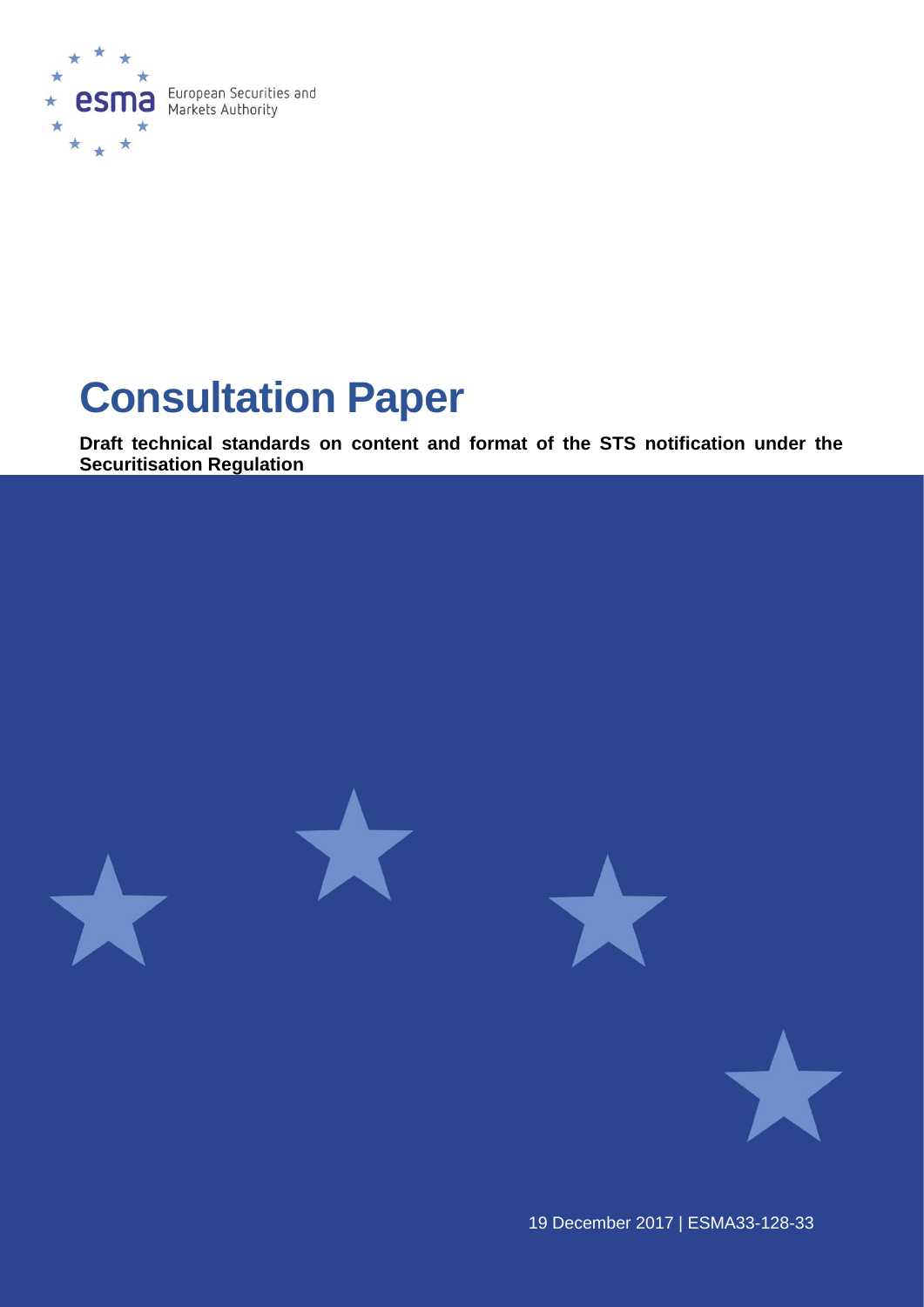

19 December 2017 ESMA33-128-33

### **Responding to this paper**

ESMA invites comments on all matters in this paper and in particular on the specific questions summarised in Annex 1. Comments are most helpful if they:

- respond to the question stated;
- indicate the specific question to which the comment relates;
- contain a clear rationale; and
- describe any alternatives ESMA should consider.

ESMA will consider all comments received by **19 March 2018.**

All contributions should be submitted online at [www.esma.europa.eu](http://www.esma.europa.eu/) under the heading 'Your input - Consultations'.

#### **Publication of responses**

All contributions received will be published following the close of the consultation, unless you request otherwise. Please clearly and prominently indicate in your submission any part you do not wish to be publically disclosed. A standard confidentiality statement in an email message will not be treated as a request for non-disclosure. A confidential response may be requested from us in accordance with ESMA's rules on access to documents. We may consult you if we receive such a request. Any decision we make not to disclose the response is reviewable by ESMA's Board of Appeal and the European Ombudsman.

#### **Data protection**

Information on data protection can be found at [www.esma.europa.eu](http://www.esma.europa.eu/) under the heading [Legal](http://www.esma.europa.eu/legal-notice)  [Notice.](http://www.esma.europa.eu/legal-notice)

#### **Who should read this paper**

This consultation paper will be of interest to key parties in a securitisation including originators, sponsors, SSPE and institutional investors in securitisation.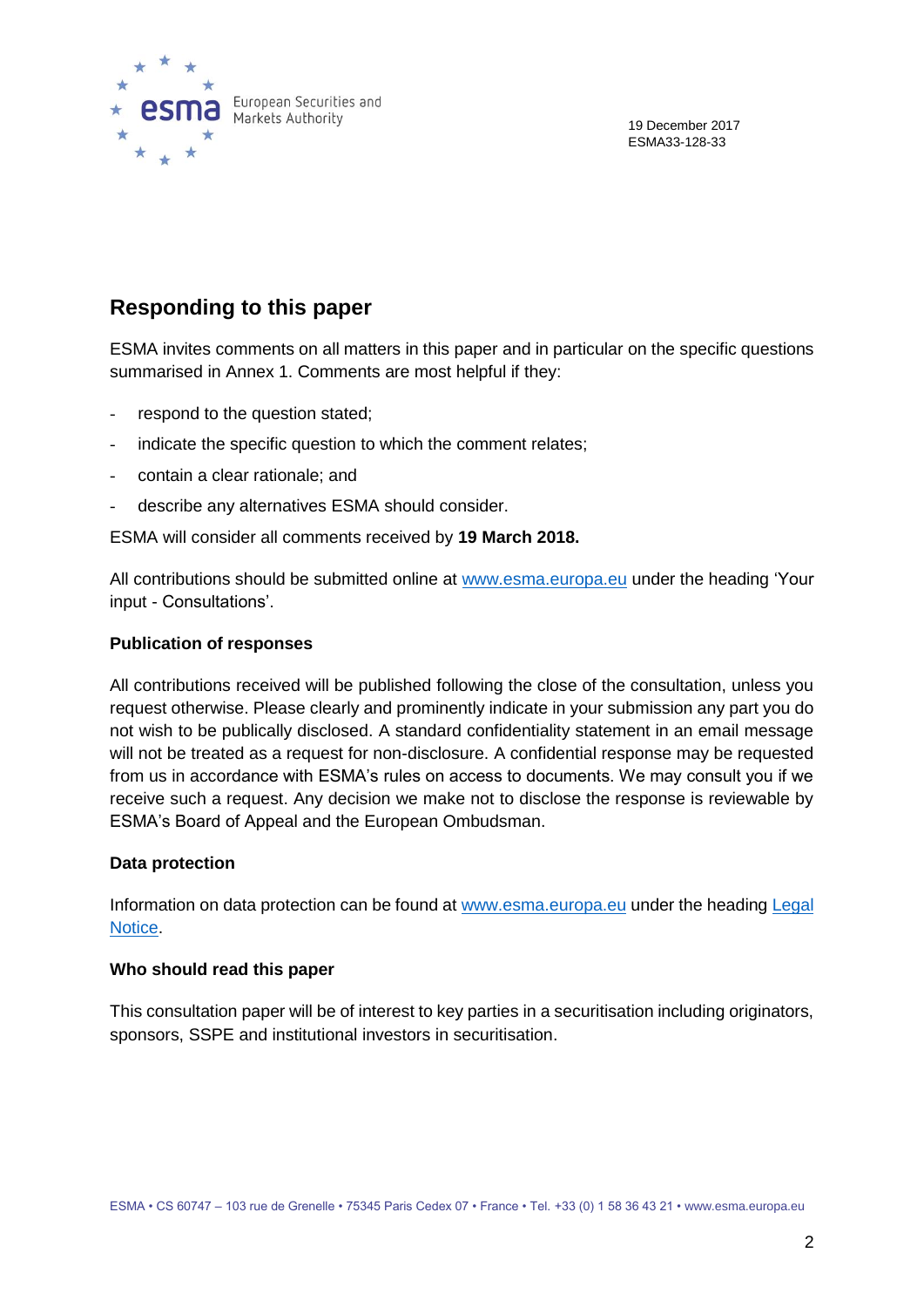

# **Table of contents**

# **Contents**

| 1.    | <b>Executive Summary</b><br>6                                                                |  |  |  |  |  |  |
|-------|----------------------------------------------------------------------------------------------|--|--|--|--|--|--|
| 2.    | Background on the STS notification under the Securitisation Regulation<br>7                  |  |  |  |  |  |  |
| 2.1   |                                                                                              |  |  |  |  |  |  |
|       |                                                                                              |  |  |  |  |  |  |
| 3.    | Proposed content required for the STS notification<br>9                                      |  |  |  |  |  |  |
|       |                                                                                              |  |  |  |  |  |  |
|       | 3.2 Information for assessing that a securitisation complies with the STS criteria11         |  |  |  |  |  |  |
| 3.2.1 |                                                                                              |  |  |  |  |  |  |
| 3.2.2 | STS requirements for which a concise explanation is necessary20                              |  |  |  |  |  |  |
| 3.2.3 |                                                                                              |  |  |  |  |  |  |
|       |                                                                                              |  |  |  |  |  |  |
|       | 27<br>4. Annexes                                                                             |  |  |  |  |  |  |
|       |                                                                                              |  |  |  |  |  |  |
| 4.1.1 |                                                                                              |  |  |  |  |  |  |
| 4.1.2 |                                                                                              |  |  |  |  |  |  |
| 4.1.3 |                                                                                              |  |  |  |  |  |  |
|       |                                                                                              |  |  |  |  |  |  |
|       |                                                                                              |  |  |  |  |  |  |
|       |                                                                                              |  |  |  |  |  |  |
|       | 4.5 Annex V - Draft implementing technical standards on templates regarding STS notification |  |  |  |  |  |  |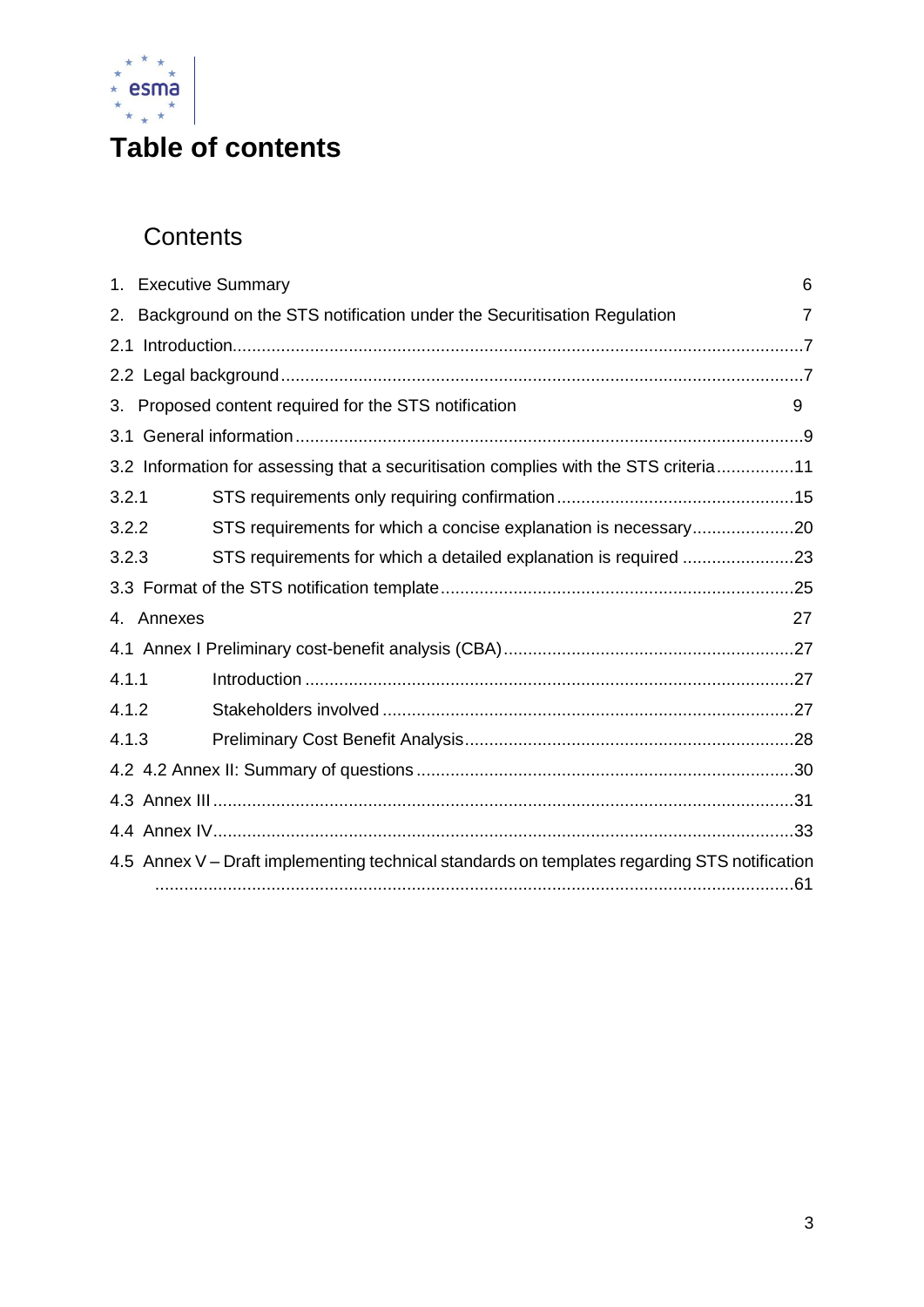

### **Acronyms and definitions used**

| <b>ABCP</b>              | Short-term securitisation (Asset-Backed Commercial Paper)                                                                                                                                                                                                                                                                       |
|--------------------------|---------------------------------------------------------------------------------------------------------------------------------------------------------------------------------------------------------------------------------------------------------------------------------------------------------------------------------|
| <b>ABS</b>               | Asset-backed security                                                                                                                                                                                                                                                                                                           |
| <b>BCBS</b>              | <b>Basel Committee on Banking Supervision</b>                                                                                                                                                                                                                                                                                   |
| <b>CDS</b>               | <b>Credit Default Swap</b>                                                                                                                                                                                                                                                                                                      |
| <b>CLN</b>               | <b>Credit-Linked Note</b>                                                                                                                                                                                                                                                                                                       |
| Commission<br>Regulation | Commission Regulation (EC) No 809/2004 of 29 April 2004 implementing<br>Directive 2003/71/EC of the European Parliament and of the Council as<br>regards information contained in prospectuses as well as the format,<br>incorporation by reference and publication of such prospectuses and<br>dissemination of advertisements |
|                          | <b>Capital Requirements Regulation</b>                                                                                                                                                                                                                                                                                          |
| <b>CRR</b>               | Regulation (EU) No 575/2013 of the European Parliament and of<br>the Council of 26 June 2013 on prudential requirements for credit<br>institutions and investment firms and amending Regulation (EU) No<br>648/2012                                                                                                             |
| <b>EBA</b>               | <b>European Banking Authority</b>                                                                                                                                                                                                                                                                                               |
| <b>EBA RTS</b>           | Draft RTS under Articles 20(14) and 24(21) further specifying which<br>underlying exposures are deemed to be homogeneous.                                                                                                                                                                                                       |
| <b>EBA Guidelines</b>    | Guidelines and recommendations on the harmonised interpretation<br>and application of the requirements set out respectively in Articles<br>20, 21 and 22 for non-ABCP securitisation and Articles 24 and 26<br>for ABCP securitisation.                                                                                         |
| <b>EMIR</b>              | European Market Infrastructure Regulation (Regulation (EU) No<br>648/2012 of the European Parliament and of the Council of 4 July<br>2012 on OTC derivatives, central counterparties and trade<br>repositories)                                                                                                                 |
| <b>ESMA</b>              | European Securities and Markets Authority                                                                                                                                                                                                                                                                                       |
| <b>ESMA Regulation</b>   | Regulation (EU) No 1095/2010 of the European Parliament and of<br>the Council of 24 November 2010 establishing a European<br>Supervisory Authority (European Securities and Markets Authority),<br>amending Decision No 716/2009/EC and repealing Commission<br>Decision 2009/77/EC, as amended.                                |
| <b>ESAs</b>              | <b>European Supervisory Authorities</b>                                                                                                                                                                                                                                                                                         |
| EU                       | European Union                                                                                                                                                                                                                                                                                                                  |
| <b>ITS</b>               | <b>Implementing Technical Standards</b>                                                                                                                                                                                                                                                                                         |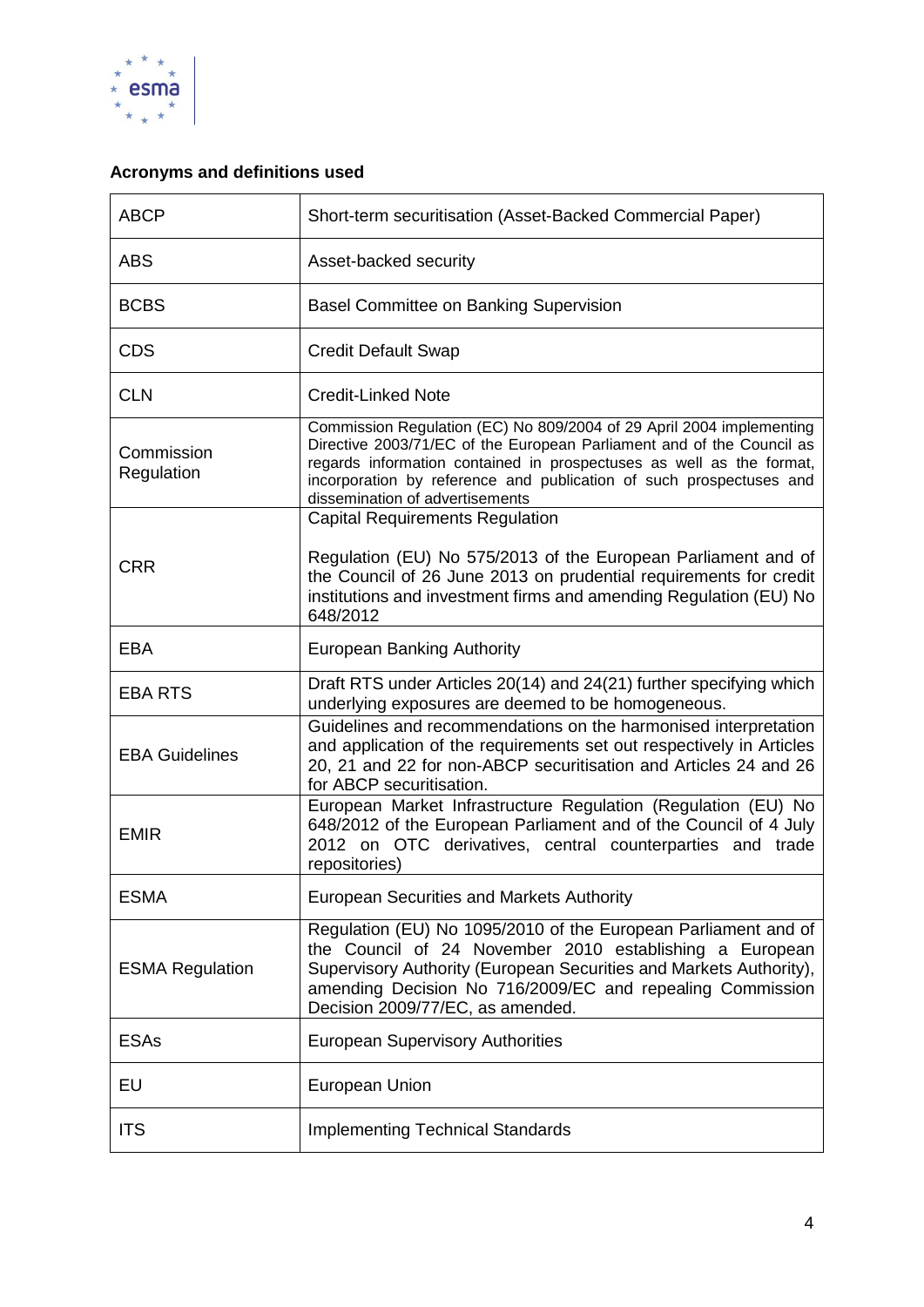

| LEI                            | <b>Legal Entity Identifier</b>                                                                                                                                                                                                                                                                                                             |  |  |  |  |
|--------------------------------|--------------------------------------------------------------------------------------------------------------------------------------------------------------------------------------------------------------------------------------------------------------------------------------------------------------------------------------------|--|--|--|--|
| Non-ABCP                       | Term securitisation (ABS)                                                                                                                                                                                                                                                                                                                  |  |  |  |  |
| <b>Private securitisations</b> | Securitisations where no prospectus has been drawn up in<br>compliance with Directive 2003/71/EC                                                                                                                                                                                                                                           |  |  |  |  |
| <b>Prospectus Directive</b>    | Directive 2003/71/EC of the European Parliament and of the Council<br>of 4 November 2003 on the prospectus to be published when<br>securities are offered to the public or admitted to trading and<br>amending Directive 2001/34/EC                                                                                                        |  |  |  |  |
| <b>Prospectus Regulation</b>   | Regulation (EU) 2017/1129 of the European Parliament and of the<br>Council of 14 June 2017 on the prospectus to be published when<br>securities are offered to the public or admitted to trading on a<br>regulated market, and repealing Directive 2003/71/EC                                                                              |  |  |  |  |
| <b>RMBS</b>                    | Residential mortgage-backed security                                                                                                                                                                                                                                                                                                       |  |  |  |  |
| <b>RTS</b>                     | <b>Regulatory Technical Standards</b>                                                                                                                                                                                                                                                                                                      |  |  |  |  |
| Securitisation<br>Regulation   | Regulation 2017/XYZ of the European Parliament and of the Council<br>laying down common rules on securitisation and creating a<br>European framework for simple, transparent, and standardized<br>securitisation and amending Directives 2009/65/EC, 2009/138/EC,<br>2011/61/EU, and Regulations (EC) No 1060/2009 and (EU) No<br>648/2012 |  |  |  |  |
| <b>SRT</b>                     | <b>Significant Risk Transfer</b>                                                                                                                                                                                                                                                                                                           |  |  |  |  |
| <b>SSPE</b>                    | <b>Securitisation Special Purpose Entity</b>                                                                                                                                                                                                                                                                                               |  |  |  |  |
| <b>STS</b>                     | Simple, transparent and standardised (securitisation)                                                                                                                                                                                                                                                                                      |  |  |  |  |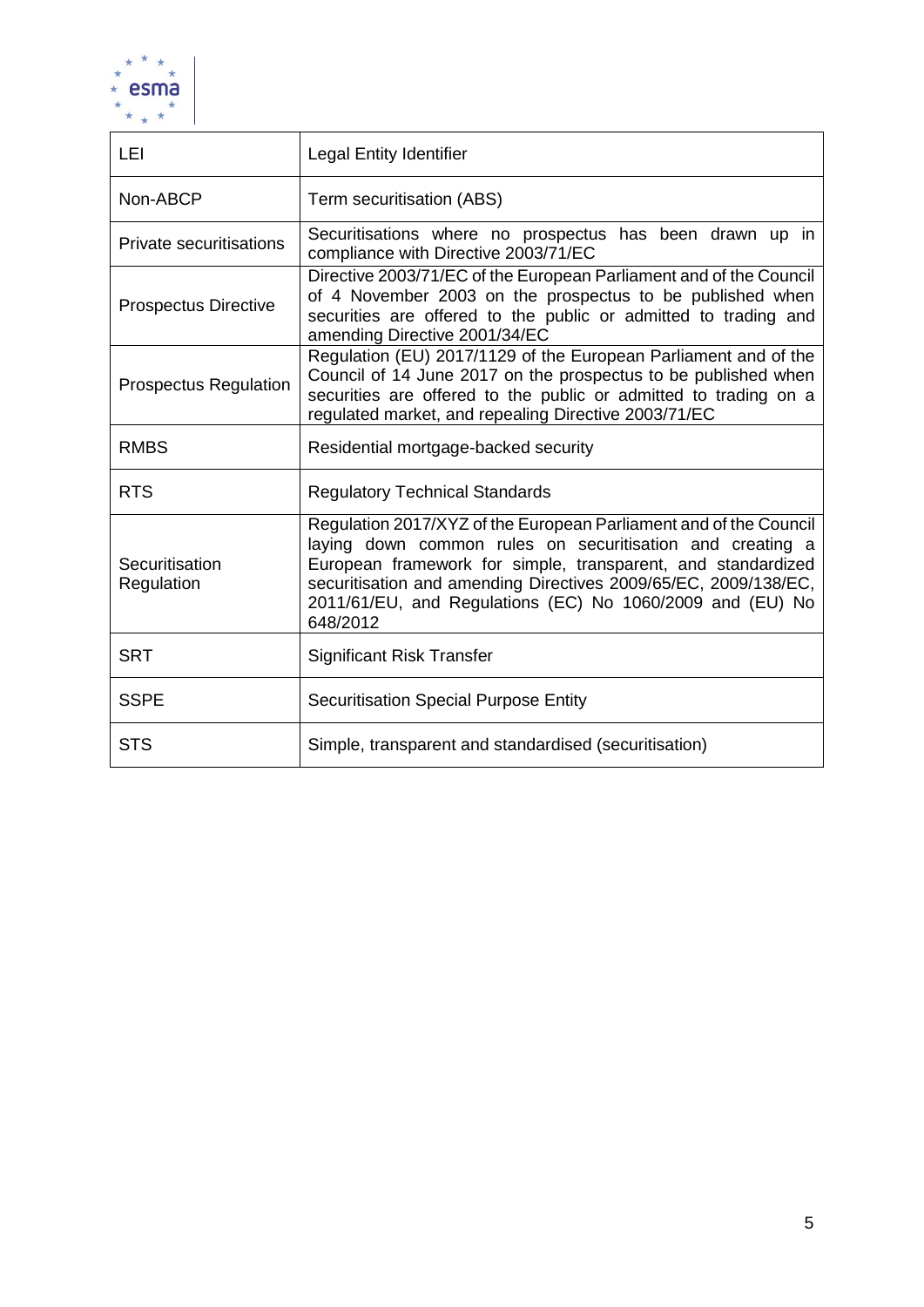

### <span id="page-5-0"></span>**1 Executive Summary**

### **Reasons for publication**

The Securitisation Regulation is expected to be published in the Official Journal of the European Union very soon and will enter into force 20 days after its publication. The Regulation requires the European Commission to adopt delegated acts in a number of areas.

In accordance with Article 27(6) and (7) of the Securitisation Regulation, ESMA shall develop draft Regulatory Technical Standards (RTS) specifying the information that the originator, sponsor and SSPE are required to provide in order to comply with their STS notification requirements. Originators and sponsors shall jointly notify ESMA where a securitisation meets the STS requirements, as laid down in Articles 19 to 22 and Articles 23 to 26 of the Securitisation Regulation. ESMA's draft RTS is supplemented by a draft Implementing Technical Standards (ITS) that contains the templates to be used for notifying ESMA.

### **Contents**

Sections 2.1 and 2.2 provide background information on ESMA's legal mandates to develop the draft RTS and ITS, and discuss the scope of application of the STS notification with respect to securitisations for which the originators, sponsors and SSPE are seeking the STS designation. Section 2.3 covers ESMA's proposals for the application of the STS notification requirements to private securitisations.

Next, Section 3 sets out ESMA's general approach regarding the proposed content required for the STS notification. Section 3.1 sets out the general information to facilitate identification of the securitisation by investors and competent authorities. Section 3.2 specifies the proposed information for assessing that a securitisation complies with the STS criteria and contains a correspondence table between the STS criteria and the prospectus to avoid duplication of requirements. ESMA has grouped the STS criteria into three distinct categories in terms of the necessary degree of detail in the STS notification: confirmation, concise explanation and detailed explanation. Section 3.3 sets the form and format under which the information should be notified to ESMA.

Annexes contain the preliminary cost-based analysis, the list of questions, the legislative mandates and the full text of the draft RTS and the draft ITS.

#### **Next Steps**

ESMA will consider the feedback it received to this consultation in Q2 2018 and expects to publish a final report and submission of the draft technical standards to the European Commission for endorsement in July 2018.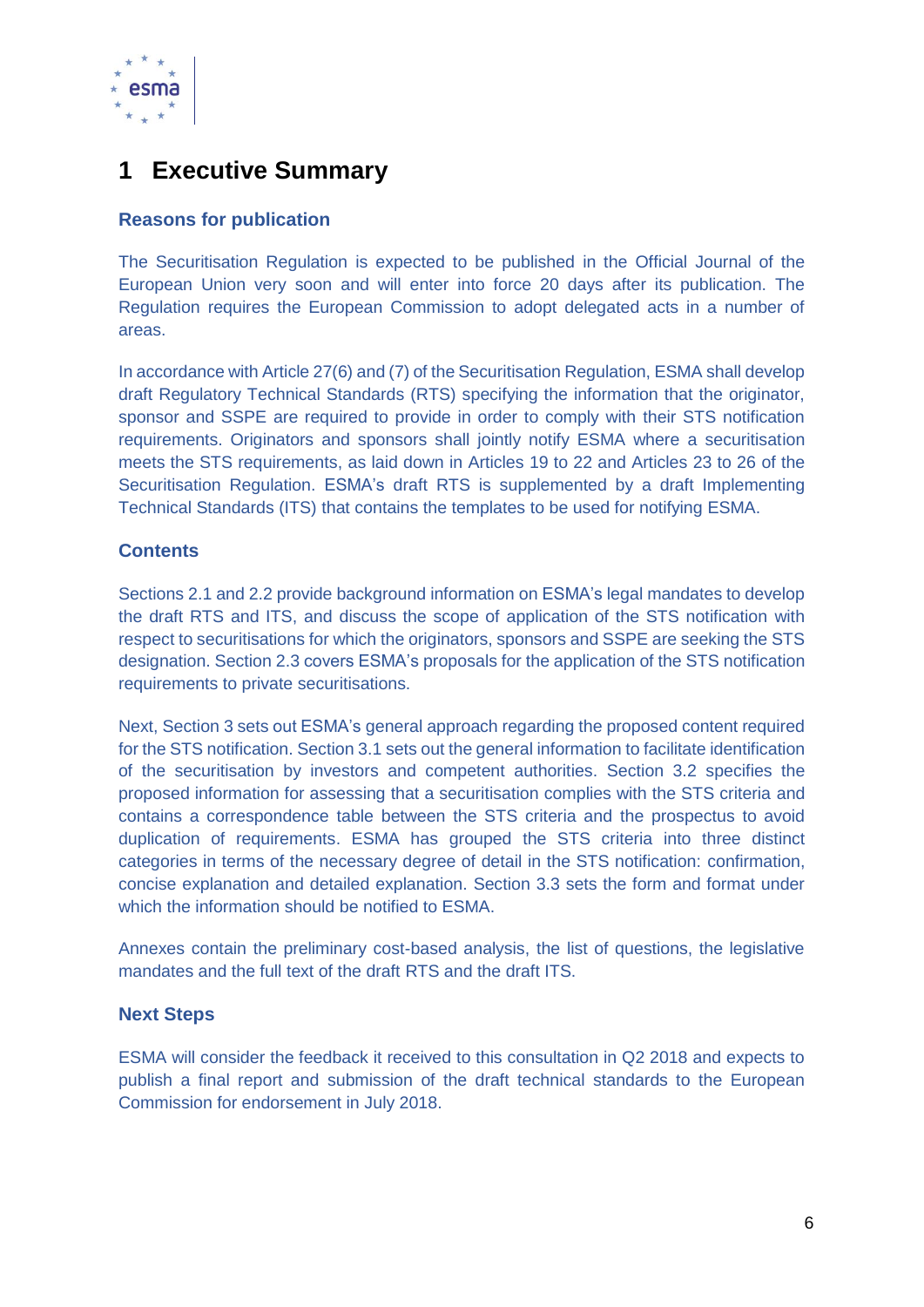

## <span id="page-6-0"></span>**2 Background on the STS notification under the Securitisation Regulation**

### <span id="page-6-1"></span>**2.1 Introduction**

- 1. Regulation (EU) 2017/… of the European Parliament and of the Council laying down common rules on securitisation and creating a European framework for simple, transparent and standardised ("STS") securitisation (hereafter the Securitisation Regulation) sets out a uniform regulatory framework for all securitisations. It includes requirements to identify STS securitisations, using separate criteria for "long term" and certain "short term" securitisations (hereafter "non-ABCP" and "ABCP" securitisations, respectively). These criteria are defined respectively in Articles 19 to 22 for non-ABCP securitisations and Articles 23 to 26 for ABCP securitisations. When a securitisation meets the STS criteria, the originator and sponsor may use the STS designation, provided that ESMA has been notified, as stipulated in Article 27(1) of the Securitisation Regulation.
- 2. The Securitisation Regulation stipulates that all securitisations fulfilling the STS criteria shall be notified to ESMA and included in a list to be maintained by ESMA on its official website. Institutional investors should be able to place "appropriate reliance" on the STS notification and the information included therein without relying solely and mechanistically on such notification and such information. In addition, the originator, sponsor and SSPE may appoint an authorised third party to assess the STS compliance of its securitisation although this does not affect the sponsor, originator and SSPE's obligations nor the institutional investor's obligation under the Securitisation Regulation.

### <span id="page-6-2"></span>**2.2 Legal background**

- 3. Articles 27 (6) and (7) of the Securitisation Regulation require ESMA to develop:
	- draft RTS specifying the information that the originators and sponsors are required to provide in order to comply with the STS notification requirements (RTS on STS notification); and
	- draft ITS establishing the templates to be used for the provision of the required information in the above mentioned draft RTS.
- 4. The Securitisation Regulation sets out criteria for "simplicity", "transparency" and "standardisation" that must be fulfilled by a securitisation seeking the "STS" designation. It also specifies separate but broadly similar requirements for non-ABCP and ABCP securitisations, which are intended to take account of their structural differences.
- 5. Overall, the aims of the STS criteria are:
	- **simplicity:** the structure of the securitisation allows for a reasonably clear and comprehensible modelling of the risks ;
	- **transparency:** the investor/potential investor is in a position to perform its own due diligence, and the information, rights and responsibilities of all parties involved (needed to understand the risk profile of the deal) are clearly spelled out**;**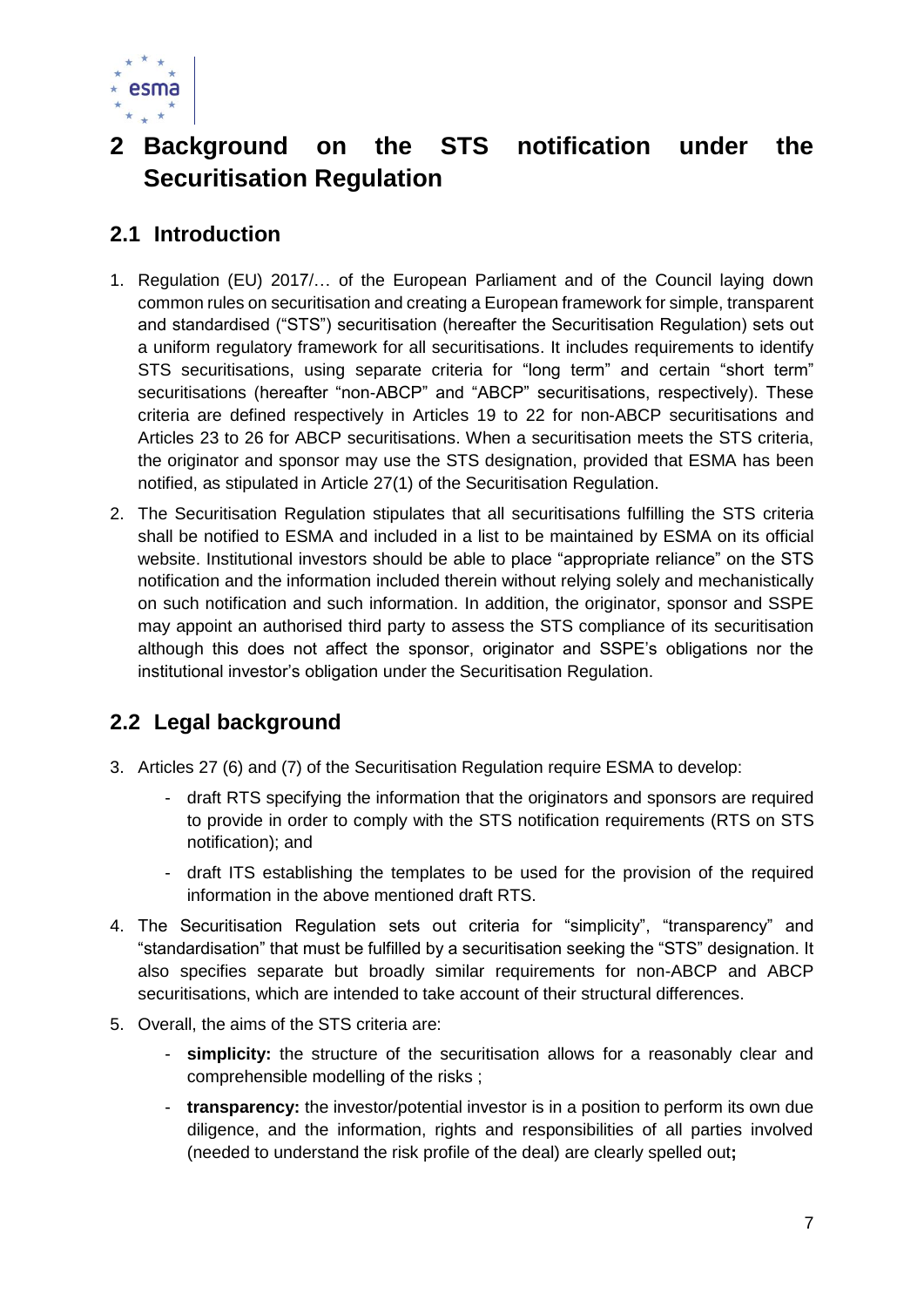

- standardisation: the securitisation structure follows high quality standards and allows easy comparison with other STS securitisations.
- 6. The process of assessing how a securitisation fulfils the STS criteria involves going through each individual criteria which needs to be fulfilled according to the Securitisation Regulation. The Securitisation Regulation includes specific mandates for the EBA to issue draft RTS on the homogeneity of the underlying exposures and Guidelines, on the interpretation of the STS criteria. However, it is ESMA's understanding that its present mandate covers only aspects related to information which shall be included in the STS notification. Therefore, the proposed ESMA draft RTS and draft ITS do not aim to provide guidelines on the harmonised interpretation and application of the STS criteria.
- 7. In order to reflect the different structural features of long-term securitisations (hereafter referred to as 'non-ABCP') and of short-term securitisations (namely ABCP programme and ABCP transactions), the Securitisation Regulation distinguishes between two types of STS requirements, corresponding to those two differently functioning markets segments. Accordingly, ESMA has structured the draft RTS and draft ITS to distinguish between ABCP and non-ABCP securitisations.
- 8. As described in Recital 13 of the Securitisation Regulation, private securitisations are a separate category of instruments whose purpose is to "allow parties to enter into securitisation transactions without disclosing sensitive commercial information on the transaction (e.g. disclosing that a certain company needs funding to expand production or that an investment firm is entering a new market as part of its strategy) and/or related to the underlying assets (e.g. on the type of trade receivable generated by an industrial firm) to the market and competitors. In those cases, investors are in direct contact with the originator and/or sponsor and receive the information necessary to perform their due diligence directly from them".
- 9. Article 7(2) of the Securitisation Regulation specifies that private securitisations are exempted from disclosing the required information to investors by means of a registered securitisation repository, or, in the absence of the latter, by means of a website. However, unlike Article 7(2) which makes a clear distinction between the requirements for private and public securitisations, Article 27 does not distinguish between private and public securitisations.
- 10. It is ESMA's understanding of Article 27(1) that the STS notification of private securitisations also needs to be published on ESMA's website. However, ESMA considers that a balanced approach to private securitisations needs to be found whereby their anonymity is safeguarded, as per the policy intention enclosed in recital 13, while ensuring that the notification requirements under Article 27 are complied with. For this reason, the case of private securitisation is subject to specific requirements in the proposed draft RTS. Modalities for such approach are specified in the following paragraphs 14 to 16.

<sup>1</sup> The Securitisation Regulation tasks the EBA to develop i) draft RTS on the homogeneity of the underlying exposures (for non-ABCP securitisation under Article 20(14) and Article 24(21) for ABCP securitisation) and ii) Guidelines and recommendations on the harmonised interpretation and application of the STS criteria (for non-ABCP under Article 19(2) and for ABCP securitisation under Article 23(3) for ABCP securitisation).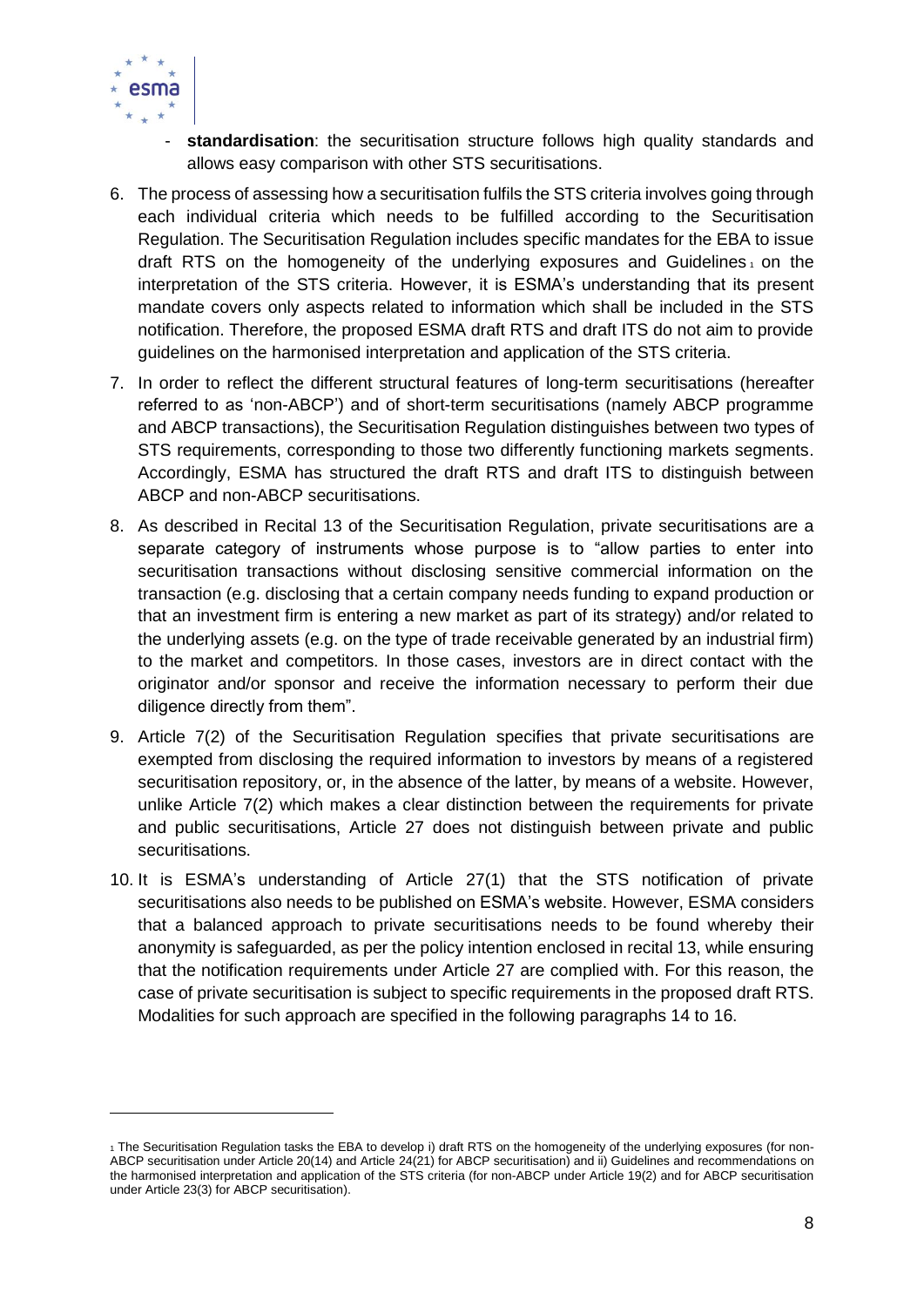

# <span id="page-8-0"></span>**3 Proposed content required for the STS notification**

- 11. ESMA considers that in order to provide investors with the appropriate level of information to assess the compliance of a securitisation with each of the STS criteria, it is necessary to distinguish between:
	- general information required for identifying the securitisation including its compliance status with STS requirements in the Securitisation Regulation (see section 3.1 below);
	- information about the compliance of the securitisation with each individual STS criterion (see section 3.2 below).
- 12. While the general information is to be seen as a standard part common to any type of securitisation, in order to properly take into account the specificities between the non-ABCP and ABCP securitisation and to ensure their proper identification, ESMA proposes separate STS notification forms for each of the above.

### <span id="page-8-1"></span>**3.1 General information**

- <span id="page-8-2"></span>13. For ease of reading the STS notification, ESMA considers that the proposed STS notification should include certain general fields on the securitisation and its securities. In particular, the presence of both the LEI and ISIN will facilitate the identification and the monitoring of the securitisation reflecting common market practice for financial transactions.
	- all ISIN codes related to the securitisation;
	- the LEI of the originator and/or the sponsor;
	- the securitisation name;
	- the seller/originator name;
	- the place of establishment of the originator, original lender, sponsor and SSPE;
	- the name of the entity to be designated as first contact point for investors and competent authorities;
	- where available, the unique securitisation identifier assigned by the registered securitisation repository where the securitisation is registered;
	- where available, the name of the securitisation repository;
	- the type of securitisation (non-ABCP, ABCP);
	- the type of underlying exposures as defined in the Securitisation Regulation;
	- the unique reference number assigned to the notification document by ESMA;
	- the date of notification to ESMA;
	- the date of the latest update of the STS notification;
	- the date on which the securities is deemed to be issued (as indicated in the Prospectus);
	- where appropriate, the prospectus identifier provided to the ESMA register;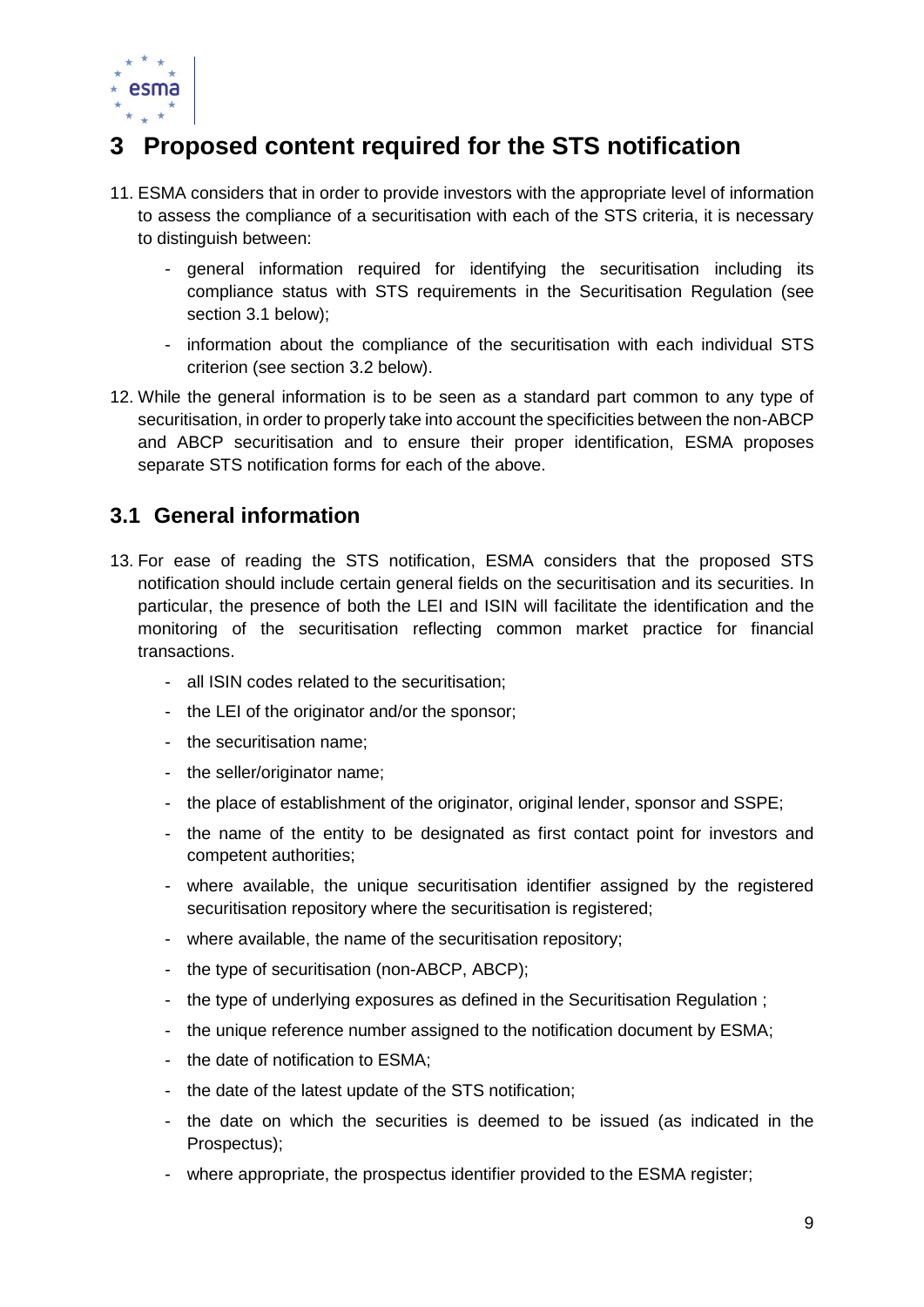

- if applicable, a statement that compliance with the STS criteria was assessed by an authorised third party, the name of the authorised third party, its place of establishment and the name of the competent authority that authorised the third party;
- where available, date of the latest update of the compliance assessment with the STS criteria performed by the authorised third party;
- the required confirmation/declaration by the originator or original lender if one or both of them is not an EU credit institution or investment firm (Article 27(3) of the Securitisation Regulation).

### *Private securitisations*

- 14. Based on the rationale outlined in para 8 to 10, ESMA considered the possibility that originators and sponsors notify ESMA with a fully completed STS notification, which ESMA shall then transform into an anonymised version for publication on ESMA's website. However, in order to be in line with its restricted mandate and avoid any error risk that may occur during the extraction of data from the fully completed STS notification, ESMA considers that it is the originators and sponsors who should take steps to ensure that the published STS notification does not contain sensitive information. In this regard, ESMA considers that originators and sponsors should provide two STS templates for private securitisation: a fully completed STS notification an anonymised STS notification suitable for publication on ESMA website. As for the non-anonymised STS notification, it would not be published on ESMA's website and would be stored by ESMA in a secure register available and accessible to the relevant competent authorities (CAs). However, ESMA understands that originators and sponsors should inform their CAs about the full contents of STS notification for private securitisations as per Article 27(1) of the Securitisation Regulation.
- 15. To maintain sufficient anonymity, ESMA proposes that for private securitisations the published STS notification would be limited to the following characteristics:
	- the unique reference number assigned by ESMA to the STS notification document;
	- the type of securitisation;
	- the type of underlying exposures;
	- the date on which the securities is deemed to be issued;
	- the issuance date of notification to ESMA;
	- if applicable, a statement that compliance with the STS criteria was assessed by an authorised third party, the name of the authorised third party, its place of establishment and the name of the competent authority that authorised the third party.
- 16. Finally, in ESMA's view, it should be possible to use the unpublished information regarding STS notification on private securitisations for the purposes of monitoring the Union securitisation market as per Article 29(7) of the Securitisation Regulation. Likewise, such information could assist the Joint Committee of the ESAs to report on transparency of the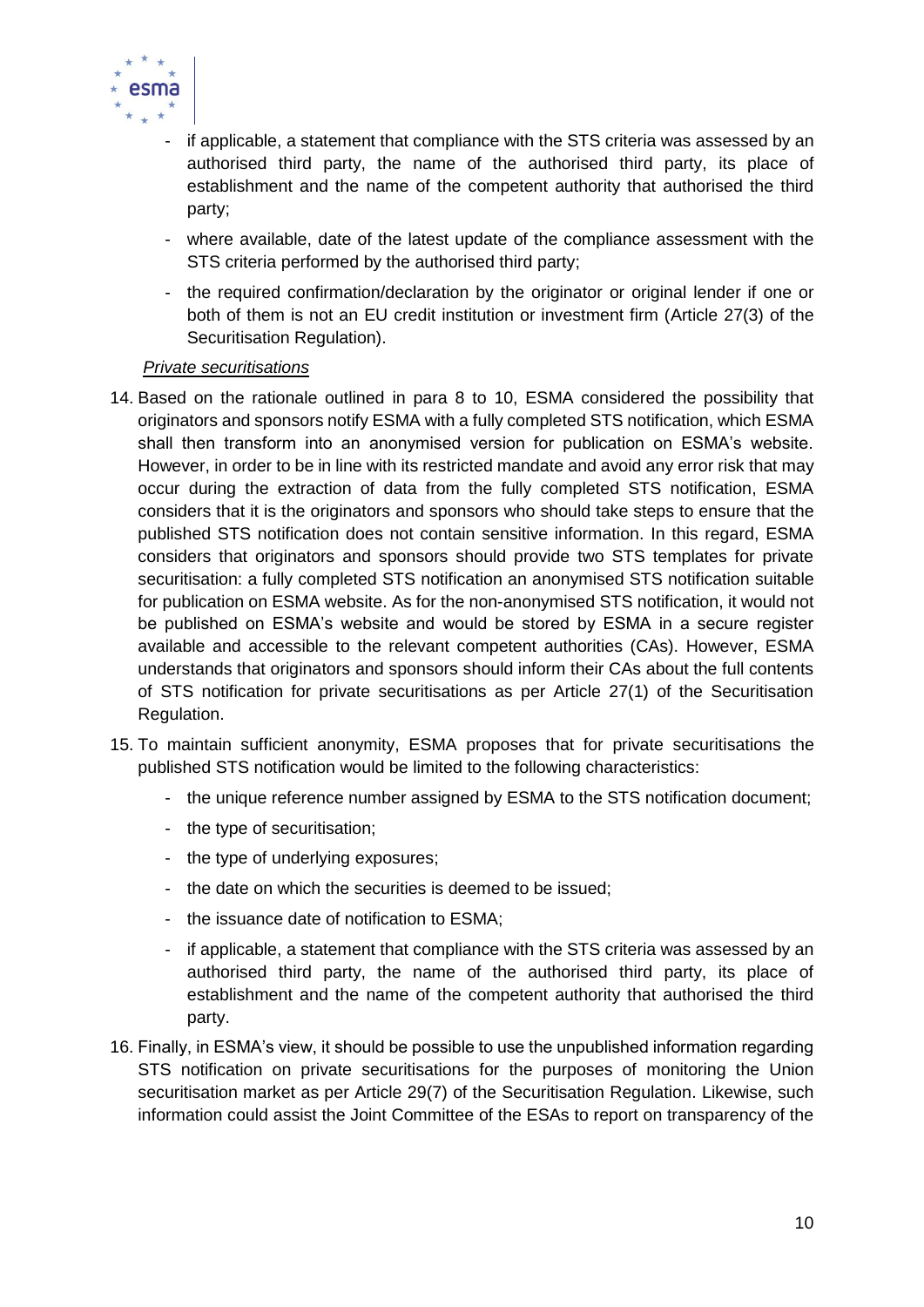

securitisation market<sub>2</sub> and might be used within the framework of the cooperation between ESAs and competent authoritiess.

- **Q1 Do you agree that some general information elements will facilitate the identification of the securitisation and are thus needed to be included in the STS notification?**
- **Q2 Do you agree that the list of items in paragraph [13](#page-8-2) should be included in the STS notification? Do you have any further proposals? If yes, please also state the reasons.**
- **Q3. Do you agree that the proposed list of items in paragraph 15 should be published on ESMA public website?**

### <span id="page-10-0"></span>**3.2 Information for assessing that a securitisation complies with the STS criteria**

### *General principles*

- 17. In developing the draft RTS on STS notification ESMA is not aiming to provide guidelines on the interpretation of the STS criteria. Instead, ESMA aims to specify the information that the originator, sponsor and SSPE are required to provide in order to comply with the STS notification requirements, which should enable investors to determine whether and how the STS criteria are met.
- 18. In developing the proposed content for the explanation of how each of the STS criteria has been complied with, ESMA has considered several approaches:
	- a) A "flexible approach": originators and sponsors should define which kind of explanation is to be notified to ESMA;
	- b) A "proportionate approach": the extent of detail to be provided about how the securitisation complies with the STS requirements reflect the complexity of the specific STS criteria;
	- c) A "one size fits all" approach: the extent of detail to be provided is the same across STS criteria.
- 19. Since the STS criteria have varying degree of complexity (ranging from straightforward to more interpretative criteria), it is ESMA's view that the information to be included in the STS notification form should be proportionate to the nature of each requirement. Therefore, as further detailed in the preliminary Cost-Benefit Analysis included in section [4.1,](#page-26-1) ESMA has drafted proposals built on a proportionate approach. ESMA considers that the proportionate approach strikes an appropriate balance between the effort required of originators or sponsors to provide the information and, on the other hand, the needs of institutional investors to comply with their obligations.

<sup>2</sup> Article 44(c) of the Securitisation Regulation requires the Joint Committee of the three ESAs to report by January 2021 on the level of transparency of the securitisation market in the Union.

<sup>3</sup> Article 36 (8) of the Securitisation Regulation mandates ESMA to develop draft RTS regarding the general cooperation obligation, information to be exchanged and the notification obligations.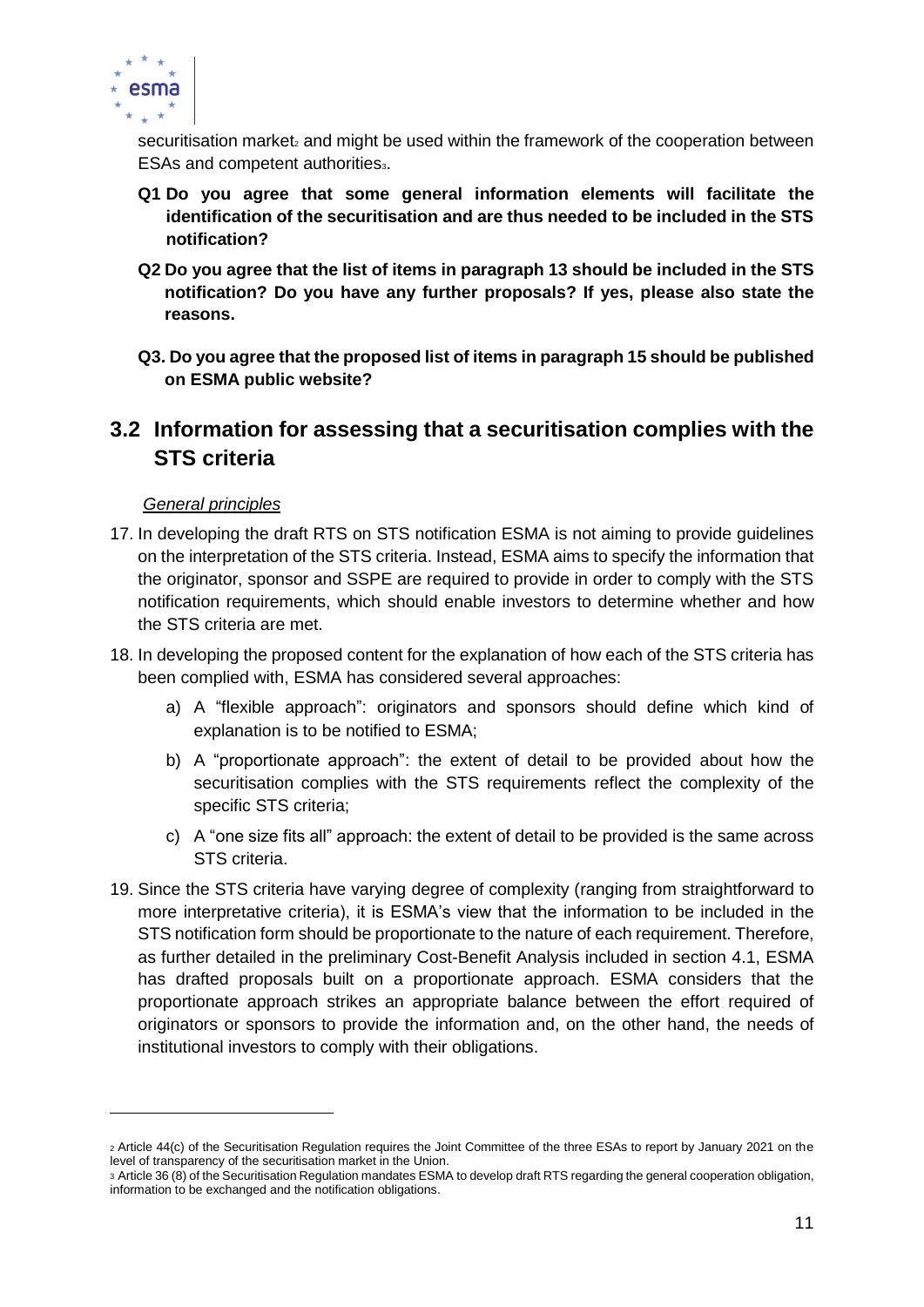

#### *The proportionate approach*

- 20. On that basis, ESMA considers that it is necessary to distinguish between the following three types of information, each of which carries a different degree of detail:
	- a. STS requirements that are mostly self-explanatory/straightforward, which require from the originators and sponsors that the content of the STS criterion (explanation or data) is already included in the underlying documentation and for which a **confirmation** that the requirement is met appears adequate and sufficient;
	- b. STS requirements that are straightforward but which require a **concise explanation** that the requirement is met, in particular where the explanation cannot be effectively dissociated from one STS criterion to another or that the nature of the requirement (e.g. requirement setting the true sale mechanism) requires a concise explanation;
	- c. STS requirements for which a **detailed explanation** is necessary to ensure investors/potential investors are sufficiently well informed about whether and how compliance with the STS criteria is being achieved. This shall apply in particular to those STS criterion for which the explanation is closely linked to other STS criterion or potentially linked to EBA guidelines on the harmonised interpretation of the STS criteria or/and the RTS on the homogeneity of the underlying exposures.
- 21. Where concise or detailed explanations are required, ESMA considers it preferable to avoid generalised statements and include only those explanations that are directly connected with the STS requirements. The aim of these explanations should be to provide investors with sufficient information to understand how the STS requirement is being complied with.

#### *Cross-reference to Prospectuses or other securitisation documentation*

- 22. As some of the information which is required to be provided in a Prospectus is relevant to some of the STS criteria, ESMA considers that, where a Prospectus exists, crossreferences should be included in order to facilitate access and help demonstrate compliance with the applicable STS requirements4. Such cross-references should be used irrespective of the categories of explanation as described in paragraph 20 above.
- 23. ESMA therefore proposes to use references based on the Annexes VII and VIII to the Commission Regulation (EC) No 809/2004 on Prospectuses. As the new Prospectus Regulation will enter into force on 21 July 2019, ESMA makes also reference to the Consultation Paper on ESMA's draft technical advice on format and content of the Prospectus<sub>s</sub> Annexes 10 and 11 which are proposed to replace the previously mentioned annexes.
- 24. Table 1 illustrates a preliminary correspondence between the criteria for STS securitisations and the respective annexes. Where the requested information is not located in the specified items in the table, the originators and sponsors should include the relevant reference to the place in the Prospectus where the information is to be found.

<sup>4</sup> As the disclosure items in the Prospectus Regulation may not require the same level of detail as required by the Securitisation Regulation, additional information or explanation could be requested, as indicated in sections 3.2.2 and 3.2.3.

<sup>5</sup> https://www.esma.europa.eu/sites/default/files/library/esma31-62-532\_cp\_format\_and\_content\_of\_the\_prospectus.pdf.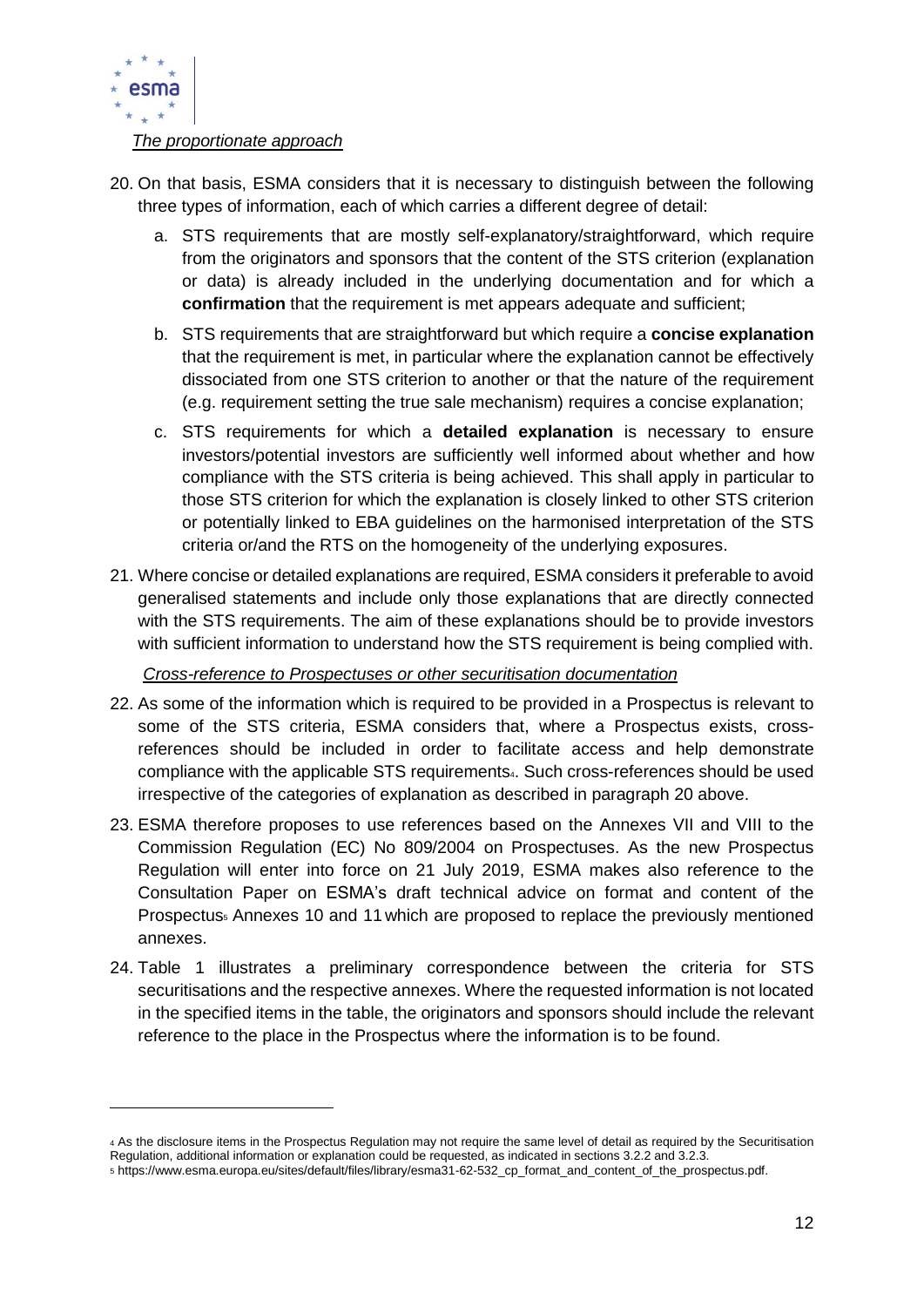

 $\overline{a}$ 

25. Finally, provided that a Prospectus has actually been issued, reference to the following Table 1 could also apply to short-term securitisations (ABCP transaction or ABCP programme).

**Table 1. Correspondence table between STS requirements and Annexes 7 and 8 of Commission Regulation<sup>6</sup> and Annexes 10 and 11 of ESMA's draft technical advice on format and content of the prospectus.**

| Article of the<br><b>Securitisation</b><br><b>Regulation</b> | Subject matter                                                                                                                                                                                    | <b>Cross Cross-references with</b><br><b>Annex VII (Asset-Backed</b><br><b>Securities registration</b><br>document) and VIII<br>(additional building block for<br>asset-backed securities) of<br>the existing Commission<br>Regulation No 809/2004 | <b>Cross-references with Annex 10</b><br>(Asset-Backed Securities<br>registration document) and Annex<br>11 (additional building block for<br>asset-backed securities) of the<br>draft Technical Advice on<br><b>Prospectus Regulation.</b> |
|--------------------------------------------------------------|---------------------------------------------------------------------------------------------------------------------------------------------------------------------------------------------------|----------------------------------------------------------------------------------------------------------------------------------------------------------------------------------------------------------------------------------------------------|---------------------------------------------------------------------------------------------------------------------------------------------------------------------------------------------------------------------------------------------|
| Articles 20(1),<br>24(1), 26(1)                              | Underlying exposures acquired by true<br>sale                                                                                                                                                     | Item 3.3 of Annex VIII                                                                                                                                                                                                                             | Item 3.3 of Annex 11                                                                                                                                                                                                                        |
| Articles 20(2);<br>24(2), 26(1)                              | No severe clawback                                                                                                                                                                                | Item 3.3 of Annex VIII                                                                                                                                                                                                                             | Item 3.3 of Annex 11                                                                                                                                                                                                                        |
| Articles 20(3),<br>24(3), 26(1)                              | Exemption for clawback provisions in<br>national insolvency laws                                                                                                                                  | Item 3.3 of Annex VIII                                                                                                                                                                                                                             | Item 3.3 of Annex 11                                                                                                                                                                                                                        |
| Articles 20(4),<br>24(4), 26(1)                              | Transfer where the seller is not the<br>original lender                                                                                                                                           | Item 3.3 of Annex VIII                                                                                                                                                                                                                             | Item 3.3 of Annex 11                                                                                                                                                                                                                        |
| Articles 20(5),<br>$24(5)$ , $26(1)$                         | Transfer performed by means of an<br>assignment and perfected at a later<br>stage                                                                                                                 | Item 3.3 of Annex VIII                                                                                                                                                                                                                             | Item 3.3 of Annex 11                                                                                                                                                                                                                        |
| Articles 20(6),<br>24(6), 26(1)                              | Representations and warranties related<br>to non-encumbrance                                                                                                                                      | Item 2.2.8 of Annex VIII                                                                                                                                                                                                                           | Item 2.2.8 of Annex 11                                                                                                                                                                                                                      |
| Articles 20(7),<br>24(7), 26(1)                              | Eligibility criteria which do not allow for<br>active portfolio management of the<br>underlying exposures on a discretionary<br>basis                                                             | Items 2.2.2 and 2.2.13 of<br>Annex VIII                                                                                                                                                                                                            | Items 2.2.2 and 2.2.13 of Annex<br>11                                                                                                                                                                                                       |
| Articles 20(8),<br>24(15), 26(1)                             | Homogeneity of assets                                                                                                                                                                             | Item 2.2.7 of Annex VIII                                                                                                                                                                                                                           | Item 2.2.7 of Annex 11                                                                                                                                                                                                                      |
| Articles 20 (9),<br>24(8), 26(1)                             | No re securitisation                                                                                                                                                                              | Items 2.2.2 and 2.2.13 of<br>Annex VIII                                                                                                                                                                                                            | Items 2.2.2 and 2.2.13 of Annex<br>11                                                                                                                                                                                                       |
| <b>Articles</b><br>20(10), 24(18)                            | Soundness of the underwriting standard                                                                                                                                                            | Item 2.2.7 of Annex VIII                                                                                                                                                                                                                           | Item 2.2.7 of Annex 11                                                                                                                                                                                                                      |
| Articles<br>20(11), 24(9)                                    | Transferred underlying exposures<br>without exposures in default                                                                                                                                  | Item 2.2.8 of Annex VIII                                                                                                                                                                                                                           | Item 2.2.8 of Annex 11                                                                                                                                                                                                                      |
| Articles<br>20(12), 24(10)                                   | At least one payment at the time of<br>transfer by the debtors                                                                                                                                    | Items 3.3 and 3.4.5 of<br>Annex VIII                                                                                                                                                                                                               | Items 3.3 and 3.4.5 of Annex 11                                                                                                                                                                                                             |
| Articles 20(13)<br>24(13)                                    | Repayment of the holders shall not<br>have been structured to depend<br>predominantly on the sale of assets.                                                                                      | Item 3.4.1 of Annex VIII                                                                                                                                                                                                                           | Item 3.4.1 of Annex 11                                                                                                                                                                                                                      |
| Articles 21 (1)<br>25(5)                                     | Compliance with risk retention<br>requirements                                                                                                                                                    | N/A                                                                                                                                                                                                                                                | Item 3.4.2 of Annex 11                                                                                                                                                                                                                      |
| Articles 21 (2)<br>24(12)                                    | Interest rate and currency risks<br>appropriately mitigates & managed                                                                                                                             | Items 3.4.2, 3.4.7 and 3.8<br>of Annex 11 VIII                                                                                                                                                                                                     | Items 3.4.2, 3.4.7 and 3.8 of<br>Annex 11                                                                                                                                                                                                   |
| Articles 21(3),<br>24(16), 26(1)                             | Referenced interest payments based on<br>generally used interest rates                                                                                                                            | Items 2.2.2 and 2.2.13 of<br>Annex VIII                                                                                                                                                                                                            | Items 2.2.2 and 2.2.13 of Annex<br>11                                                                                                                                                                                                       |
| Articles 21 (4),<br>24(17)                                   | No trapping of cash following<br>enforcement or acceleration                                                                                                                                      | Item 3.4.6 of Annex VIII                                                                                                                                                                                                                           | Item 3.4.6 of Annex 11                                                                                                                                                                                                                      |
| <b>Article 21 (5)</b>                                        | Securitisations featuring non-sequential<br>priority of payments                                                                                                                                  | N/A                                                                                                                                                                                                                                                | N/A                                                                                                                                                                                                                                         |
| Articles 21 (6),<br>24(19), 26(1)                            | Revolving securitisation with early<br>amortisation events for termination of<br>revolving period based on prescribed<br>triggers                                                                 | Item 3.1 of Annex VII and<br>Items 2.3 and 2.4 of Annex<br>VIII                                                                                                                                                                                    | Item 3.1 of Annex 10 and Items<br>2.3 and 2.4 of Annex 11                                                                                                                                                                                   |
| Articles 21 (7),<br>24(20)                                   | Information regarding contractual<br>obligations of the servicer and trustee,<br>processes in case of default or<br>insolvency of the servicer and<br>replacement of derivative<br>counterparties | Items 3.7 of Annex VIII                                                                                                                                                                                                                            | Items 3.7 of Annex 11                                                                                                                                                                                                                       |
| Articles 21(8),<br>26(8)                                     | Proven expertise of the servicer                                                                                                                                                                  | Item 3.4.5 of Annex VIII                                                                                                                                                                                                                           | Item 3.4.5 of Annex 11                                                                                                                                                                                                                      |

<sup>6</sup> Commission Regulation (EC) No 809/2004 of 29 April 2004 as regards information contained in prospectuses as well as the format, incorporation by reference and publication of such prospectuses and dissemination of advertisements.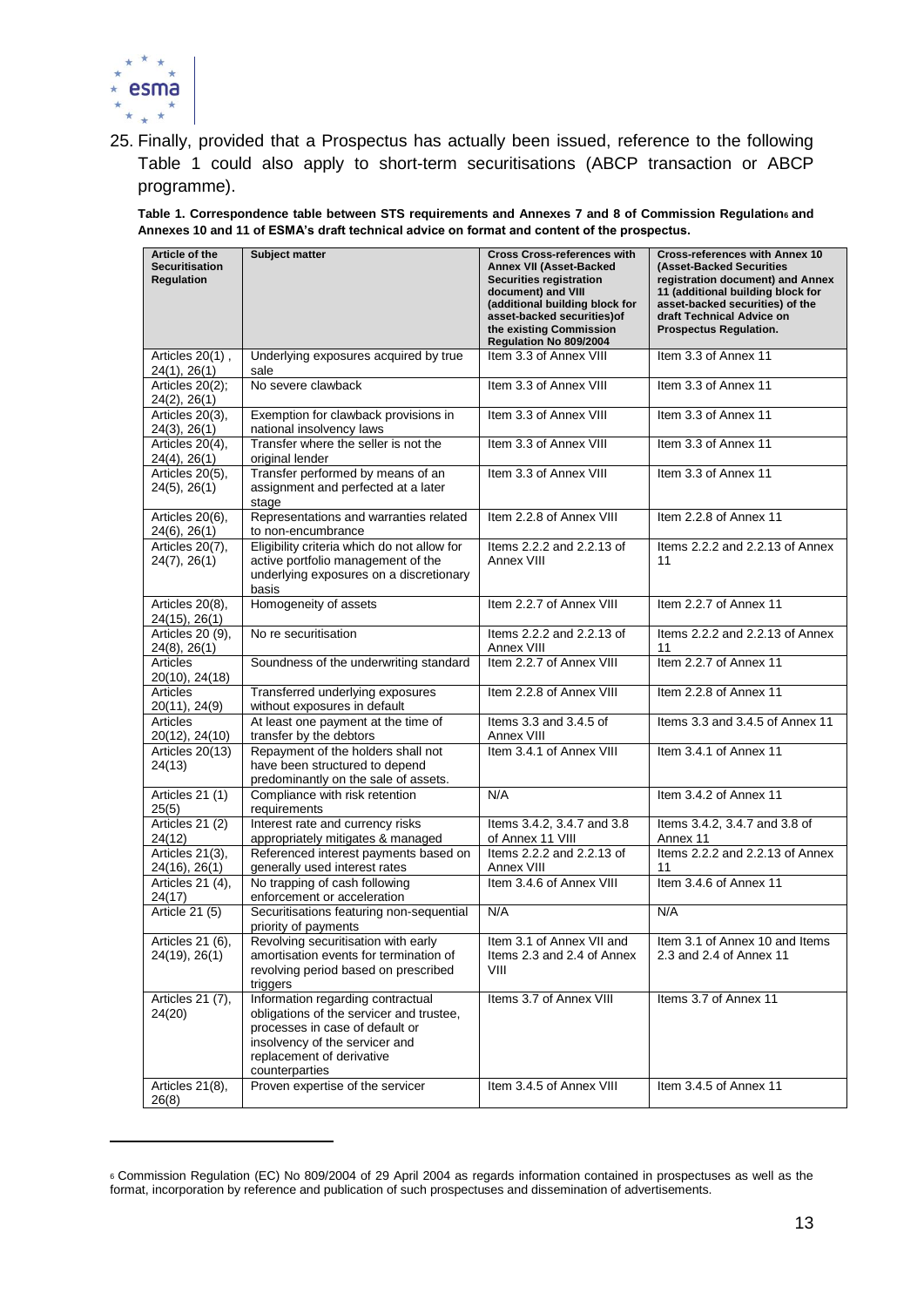

| Article of the<br><b>Securitisation</b><br><b>Regulation</b> | <b>Subject matter</b>                                                                                                             | <b>Cross Cross-references with</b><br><b>Annex VII (Asset-Backed</b><br><b>Securities registration</b><br>document) and VIII<br>(additional building block for<br>asset-backed securities) of<br>the existing Commission<br>Regulation No 809/2004 | <b>Cross-references with Annex 10</b><br>(Asset-Backed Securities<br>registration document) and Annex<br>11 (additional building block for<br>asset-backed securities) of the<br>draft Technical Advice on<br><b>Prospectus Regulation.</b> |
|--------------------------------------------------------------|-----------------------------------------------------------------------------------------------------------------------------------|----------------------------------------------------------------------------------------------------------------------------------------------------------------------------------------------------------------------------------------------------|---------------------------------------------------------------------------------------------------------------------------------------------------------------------------------------------------------------------------------------------|
| Articles 21 (9),<br>24(13), 26(1)                            | Clear and consistent definitions relating<br>to default performance and remedies.                                                 | Default performance: Item<br>2.2.2 of Annex 11<br>Priority of payment: Item<br>3.4.6 of Annex VIII ()                                                                                                                                              | Default: item 2.2.2 of Annex 11<br>Priority of payment: Item 3.4.6 of<br>Annex 11.                                                                                                                                                          |
|                                                              | Priorities of payment and relevant<br>triggers                                                                                    |                                                                                                                                                                                                                                                    |                                                                                                                                                                                                                                             |
| Article 21 (10)                                              | Clear provisions that facilitate the timely<br>resolution of conflicts between classes<br>of investors                            | Item 3.1 of Annex VII and<br>item 3.4 of Annex VIII                                                                                                                                                                                                | Item 3.1 of Annex 10 and item<br>3.4 of Annex 11                                                                                                                                                                                            |
| Articles 22 (1),<br>24(14) 26(1)                             | Data on static and dynamic historical<br>default and loss performance                                                             | Item 2.2.2 of Annex VIII                                                                                                                                                                                                                           | Item 2.2.2 of Annex 11                                                                                                                                                                                                                      |
| Article 22 (2)                                               | Sample of the underlying exposures<br>subject to external verifications                                                           | N/A                                                                                                                                                                                                                                                | N/A                                                                                                                                                                                                                                         |
| Article 22 (3)                                               | Availability of a liability cash flow model<br>to potential investors                                                             | Item 3.4.6 of Annex VIII                                                                                                                                                                                                                           | Item 3.4.6 of Annex 11                                                                                                                                                                                                                      |
| Article 22 (4)                                               | Publication on environmental<br>performance of underlying exposures<br>consisting of residential loans or car<br>loans or leases* | N/A                                                                                                                                                                                                                                                | N/A                                                                                                                                                                                                                                         |
| Articles 22 (5),<br>25(6)                                    | Originator and sponsor responsible for<br>compliance with Article 7                                                               | N/A                                                                                                                                                                                                                                                | N/A                                                                                                                                                                                                                                         |

- 26. In cases where the required information is not available in a Prospectus or that the information in the Prospectus are not sufficiently detailed or specific enough, the originators and sponsors should be able to reference to the underlying documentation listed in Article 7(1)(b). However, the possibility of referring to such information must not impede the understanding of how the STS criteria are complied with so that their use should therefore be limited to what is necessary to the required explanation.
- 27. As mentioned in the Securitisation Regulation this includes:
	- i) the final offering document or the prospectus together with the closing securitisation documents, excluding legal opinions;
	- ii) for traditional securitisation the asset sale agreement, assignment, novation or transfer agreement and any relevant declaration of trust;
	- iii) the derivatives and guarantee agreements, as well as any relevant documents on collateralisation arrangements where the exposures being securitised remain exposures of the originator; the servicing, back-up servicing, administration and cash management agreements;
	- iv) the trust deed, security deed, agency agreement, account bank agreement, guaranteed investment contract, incorporated terms or master trust framework or master definitions agreement or such legal documentation with equivalent legal value;
	- v) any relevant inter-creditor agreements, derivatives documentation, subordinated loan agreements, start-up loan agreements and liquidity facility agreements.
- 28. In addition, ESMA proposes that references could also be made to information found in the standardised reporting templates or in the standardised investor reports prepared based on the Article 7(1) (a) and (e) of the Securitisation Regulation.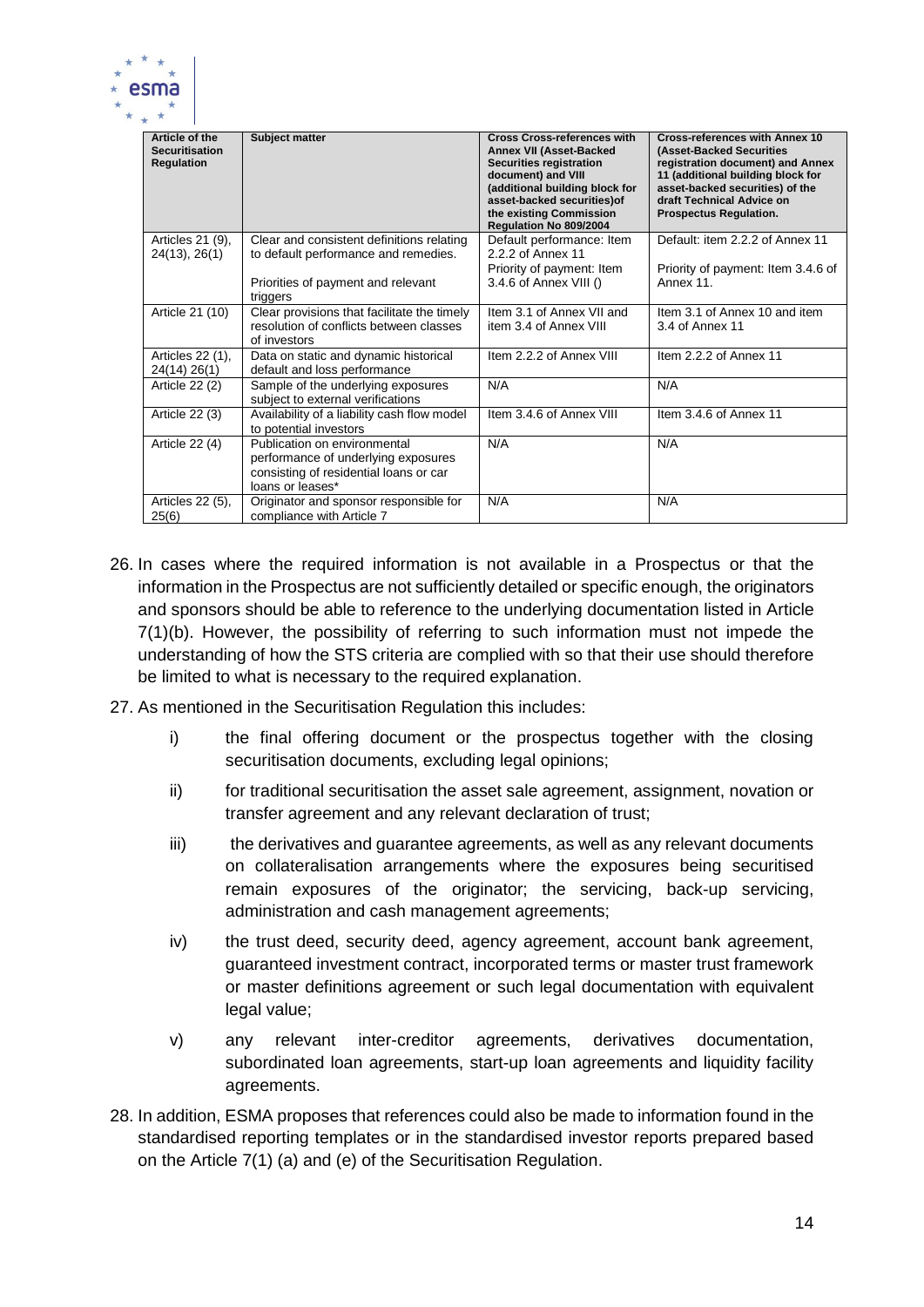

*Securitisations issued before 1 January 2019*

- 29. Finally, ESMA understands that, in line with the transitional provisions set out under Article 43(3) of the Securitisation Regulation, securitisations the securities of which were issued before 1 January 2019 shall be considered as STS provided that they comply with an adapted number of STS criteria, some of which apply at the date of issuance of the securitisations and others at the time of the STS notification $<sub>7</sub>$ .</sub>
- 30. ESMA therefore considers that the STS notification should clearly indicate how the securitisations the securities of which were issued before 1 January 2019 comply with the transitional provisions under Article 43(3) of the Securitisation Regulation. For those securitisations, the STS criteria which are not applicable should be marked as 'N/A' as long as the transitional provisions are applicable.
- **Q4 Do you agree with the proposal to have three different explanation types in the STS notification, depending on the nature of the criteria?**
- **Q5 Do you agree with the proposal of cross-referring in a STS notification between the STS elements and those from Prospectus, where available, or otherwise other securitisation documentation? If not, please also state the reasons.**
- <span id="page-14-0"></span>3.2.1 STS requirements only requiring confirmation
- 31. For the purpose of determining whether non-ABCP securitisations, ABCP programmes or ABCP transactions are complying with the STS criteria, ESMA considers that for the following STS criteria a simple confirmation from originators and/or sponsors as to whether the requirement is met is sufficient to demonstrate compliance. This applies in particular, but not only, to STS requirements for which the Securitisation Regulation requests specific information be included in the underlying documentation. As indicated above, crossreferences to the Prospectus or to the relevant securitisation documentation should be made, where necessary.
- 32. These STS Requirements are:

 $\overline{a}$ 

| <b>Subject</b><br>matter                                         | Non-<br><b>ABCP</b> | <b>ABCP</b><br><b>Transactio</b><br>n article | <b>ABCP Programme</b><br>article                                               | <b>ABCP</b><br><b>Sponsor</b><br>article | <b>ESMA</b> comments regarding the expected<br>content of the STS notification                                                                                                                                                                                                    |
|------------------------------------------------------------------|---------------------|-----------------------------------------------|--------------------------------------------------------------------------------|------------------------------------------|-----------------------------------------------------------------------------------------------------------------------------------------------------------------------------------------------------------------------------------------------------------------------------------|
| Transfer<br>where the<br>seller is not<br>the original<br>lender | Article<br>20(4)    | Article<br>24(4)                              | Article 26(1), same<br>requirement as<br>under Articles 20(4)<br>and $24(4)$ ; | N/A                                      | Where the seller is not the original lender, the<br>STS notification shall include a confirmation that<br>the securitisation complies with Article 20(1) to<br>20(3) of the Securitisation Regulation (expected<br>cross-reference with the Prospectus: Item 3.3 of<br>Annex 11). |
| No active<br>portfolio<br>management<br>on a                     | Article<br>20(7)    | Article<br>$24(7)$ ;                          | Article 26(1), same<br>requirement as<br>under Articles 20(7)<br>and $24(7)$ ; | N/A                                      | The STS notification should confirm that the<br>securitisation does not allow for an active<br>portfolio management of the exposures on a<br>discretionary basis.                                                                                                                 |

<sup>7</sup> At the issuance date, Article 43(3) specifies that the securitisation shall comply with Articles 20 (1) to (5), (7) to (9) and (11) to (13) and Article 21(1) and (3). At the time of notification, the securitisation shall comply with Article 20(6) and (10), Article 21(2) and (4) to (10) and Article 22(1) to (5).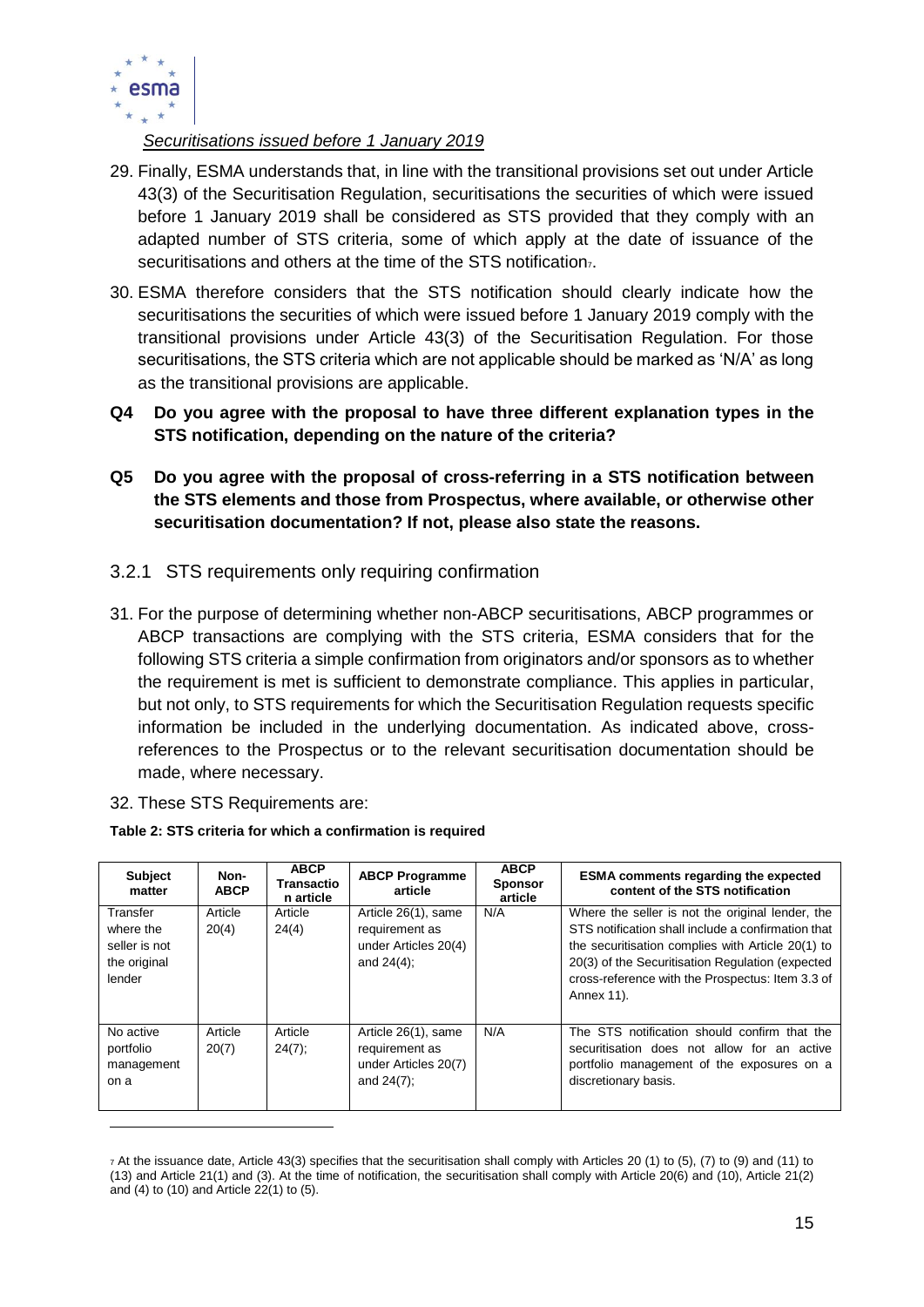

| <b>Subject</b><br>matter                                                                                                                                                                                                                                        | Non-<br><b>ABCP</b> | <b>ABCP</b><br><b>Transactio</b><br>n article | <b>ABCP Programme</b><br>article                                                | <b>ABCP</b><br><b>Sponsor</b><br>article | <b>ESMA comments regarding the expected</b><br>content of the STS notification                                                                                                                                                                                                                                                                                                                                                         |
|-----------------------------------------------------------------------------------------------------------------------------------------------------------------------------------------------------------------------------------------------------------------|---------------------|-----------------------------------------------|---------------------------------------------------------------------------------|------------------------------------------|----------------------------------------------------------------------------------------------------------------------------------------------------------------------------------------------------------------------------------------------------------------------------------------------------------------------------------------------------------------------------------------------------------------------------------------|
| discretionary<br>basis                                                                                                                                                                                                                                          |                     |                                               |                                                                                 |                                          |                                                                                                                                                                                                                                                                                                                                                                                                                                        |
| No re-<br>securitisation                                                                                                                                                                                                                                        | Article<br>20(9),   | Article<br>24(8),                             | Article 26(1), same<br>requirement as<br>under Articles 20(9)<br>and $24(8)$ ;  | N/A                                      | Regarding the absence of re-securitisation, the<br>STS notification shall include confirmation that<br>the underlying exposures do not include any<br>securitisation positions and that the notified<br>securitisation is therefore not a re-securitisation<br>(expected cross-reference with the Prospectus:<br>Item 2.2.2 and 2.2.13 of Annex 11).                                                                                   |
| At least one<br>payment at the<br>time of<br>transfer of the<br>exposures                                                                                                                                                                                       | Article<br>20(12)   | Article<br>24(10)                             | N/A                                                                             | N/A                                      | STS notification shall confirm whether the<br>debtors have made at least one payment at the<br>time of transfer of the exposures. If the answer<br>is no, the originator and sponsor shall explain<br>why, including whether the reason is one of the<br>exceptions permitted under Article 20(12)<br>(expected cross-reference with the Prospectus:<br>Item 2.2.8 of Annex 11; Items 3.3 and 3.4.5 of<br>Annex 11).                   |
| Securitisations<br>featuring non-<br>sequential<br>priority of<br>payments                                                                                                                                                                                      | Article<br>21(5)    | N/A                                           | N/A                                                                             | N/A                                      | Where applicable, confirmation should be<br>provided on whether the triggers relating to the<br>performance of the underlying exposures are<br>included in the securitisation documentation<br>(expected cross-references with the Prospectus:<br>Item 3.4.6 of Annex 11).                                                                                                                                                             |
| Information in<br>securitisation<br>documentation<br>regarding<br>contractual<br>obligations of<br>the servicer<br>and trustee,<br>processes in<br>case of default<br>or insolvency<br>of the servicer<br>and<br>replacement of<br>derivative<br>counterparties | Article<br>21(7)    | Article.<br>24(20),                           | Article 26(1) same<br>requirement as<br>under Articles 21(7)<br>and 24(20)      | N/A                                      | The STS notification shall include confirmation<br>on whether each of the requirements of the<br>Article is met. This should be done through a<br>reference to<br>the<br>securitisation<br>specific<br>documentation in the STS notification template,<br>including reference to the relevant sections of<br>the prospectus, where the latter is available<br>(expected cross-reference with the Prospectus:<br>Item 3.7 of Annex 11). |
| Clear and<br>consistent<br>definitions                                                                                                                                                                                                                          | Article<br>21(9);   | Article<br>24(13);                            | Article 26(1), same<br>requirement as<br>under Articles 21(9)<br>and $24(13)$ ; | N/A                                      | The STS notification shall include confirmation<br>that the securitisation documentation sets out<br>clear and consistent terms definitions as well as<br>all the required information as per Article 21(9),<br>24(13) and 26(1), using where relevant,<br>references to the securitisation documentation<br>(expected cross-reference with the Prospectus:<br>Items 2.2.2 and 3.4.6 of Annex 11).                                     |
| Provisions<br>facilitating<br>timely<br>resolution of<br>conflicts                                                                                                                                                                                              | Article<br>21(10)   | N/A                                           | N/A                                                                             | N/A                                      | The STS notification should include a<br>confirmation that this requirement is met<br>(expected cross-reference with the Prospectus<br>include Item 3.1 of Annex 10 and Item 3.4 of<br>Annex 11).                                                                                                                                                                                                                                      |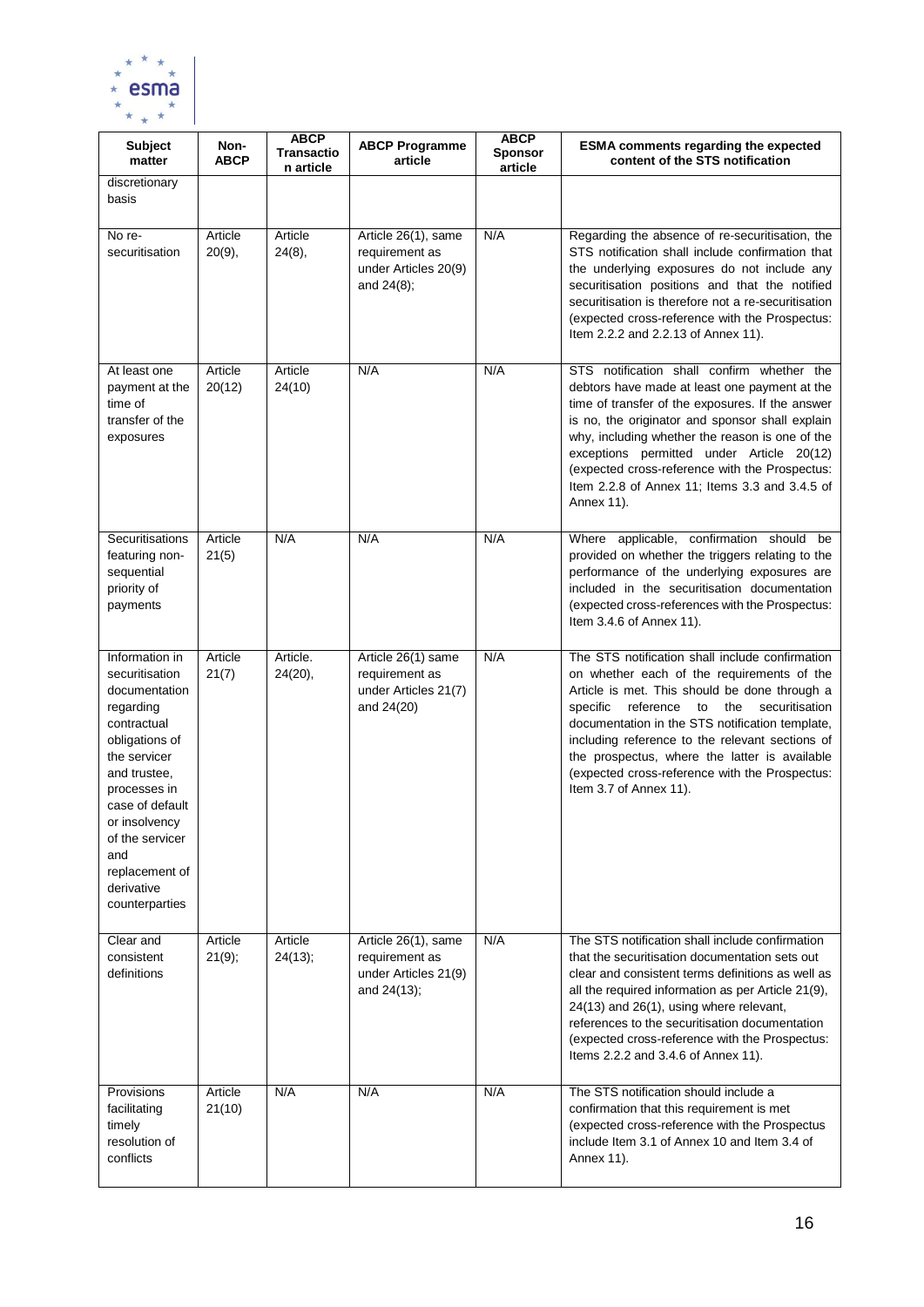

| <b>Subject</b><br>matter                                                                                                                                                                                                                      | Non-<br><b>ABCP</b> | <b>ABCP</b><br><b>Transactio</b><br>n article | <b>ABCP Programme</b><br>article                                             | <b>ABCP</b><br><b>Sponsor</b><br>article | <b>ESMA comments regarding the expected</b><br>content of the STS notification                                                                                                                                                                                                                                                  |
|-----------------------------------------------------------------------------------------------------------------------------------------------------------------------------------------------------------------------------------------------|---------------------|-----------------------------------------------|------------------------------------------------------------------------------|------------------------------------------|---------------------------------------------------------------------------------------------------------------------------------------------------------------------------------------------------------------------------------------------------------------------------------------------------------------------------------|
| between<br>investors                                                                                                                                                                                                                          |                     |                                               |                                                                              |                                          |                                                                                                                                                                                                                                                                                                                                 |
| Data on static<br>and dynamic<br>historical<br>default                                                                                                                                                                                        | Article<br>22(1)    | Article<br>24(14);                            | Article 26(1), same<br>requirement as<br>under Articles 22(1)<br>and 24(14). | N/A                                      | The STS notification shall state clearly in the<br>STS notification where the information is<br>available (expected cross-reference with the<br>Prospectus include Item 3.4.1 of Annex 11).                                                                                                                                     |
| Sample of the<br>underlying<br>exposures<br>subject to<br>external<br>verifications                                                                                                                                                           | Article<br>22(2)    | N/A                                           | N/A                                                                          | N/A                                      | The STS notification shall state clearly in the<br>STS notification where the information is<br>available.                                                                                                                                                                                                                      |
| Availability of<br>a liability cash<br>flow model to<br>investors:                                                                                                                                                                            | Article<br>22(3)    | N/A                                           | N/A                                                                          | N/A                                      | The STS notification shall include confirmation<br>that the liability cash flow model is available to<br>potential investors and state clearly how and<br>where this information is available. After pricing,<br>notifying parties should confirm that such<br>information is available to potential investors<br>upon request. |
| Originator and<br>sponsor<br>responsible for<br>compliance<br>with Article 7                                                                                                                                                                  | Article 22<br>(5)   | N/A                                           | N/A                                                                          | Article 25(6)                            | The STS notification shall include confirmation<br>that they are responsible for compliance with<br>Article 7 of the Securitisation Regulation and<br>state clearly, where and how the information as<br>provided for in Article 7 is available.                                                                                |
| Sponsor to be<br>a supervised<br>credit<br>institution                                                                                                                                                                                        | N/A                 | N/A                                           | N/A                                                                          | Article 25(1)                            | The STS notification shall include confirmation<br>that sponsor is a supervised credit institution and<br>indicate the any linked publicly available<br>information attesting such status.                                                                                                                                      |
| Sponsor shall:<br>- be a liquidity<br>facility<br>provider and<br>support all<br>securitisation<br>positions on<br>an ABCP<br>programme<br>level ().<br>- disclose a<br>description of<br>the support<br>provided at<br>transaction<br>level. | N/A                 | N/A                                           | N/A                                                                          | Article 25(2)                            | The STS notification shall confirm compliance,<br>indicating documents confirming that the<br>sponsor meets that requirement.                                                                                                                                                                                                   |
| Credit<br>institution shall<br>demonstrate<br>its CA that its<br>role as<br>sponsor does<br>not endanger                                                                                                                                      | N/A                 | N/A                                           | N/A                                                                          | Article 25(3)                            | The STS notification shall confirm compliance<br>with Article 25(3) and indicate documents<br>evidencing such compliance.                                                                                                                                                                                                       |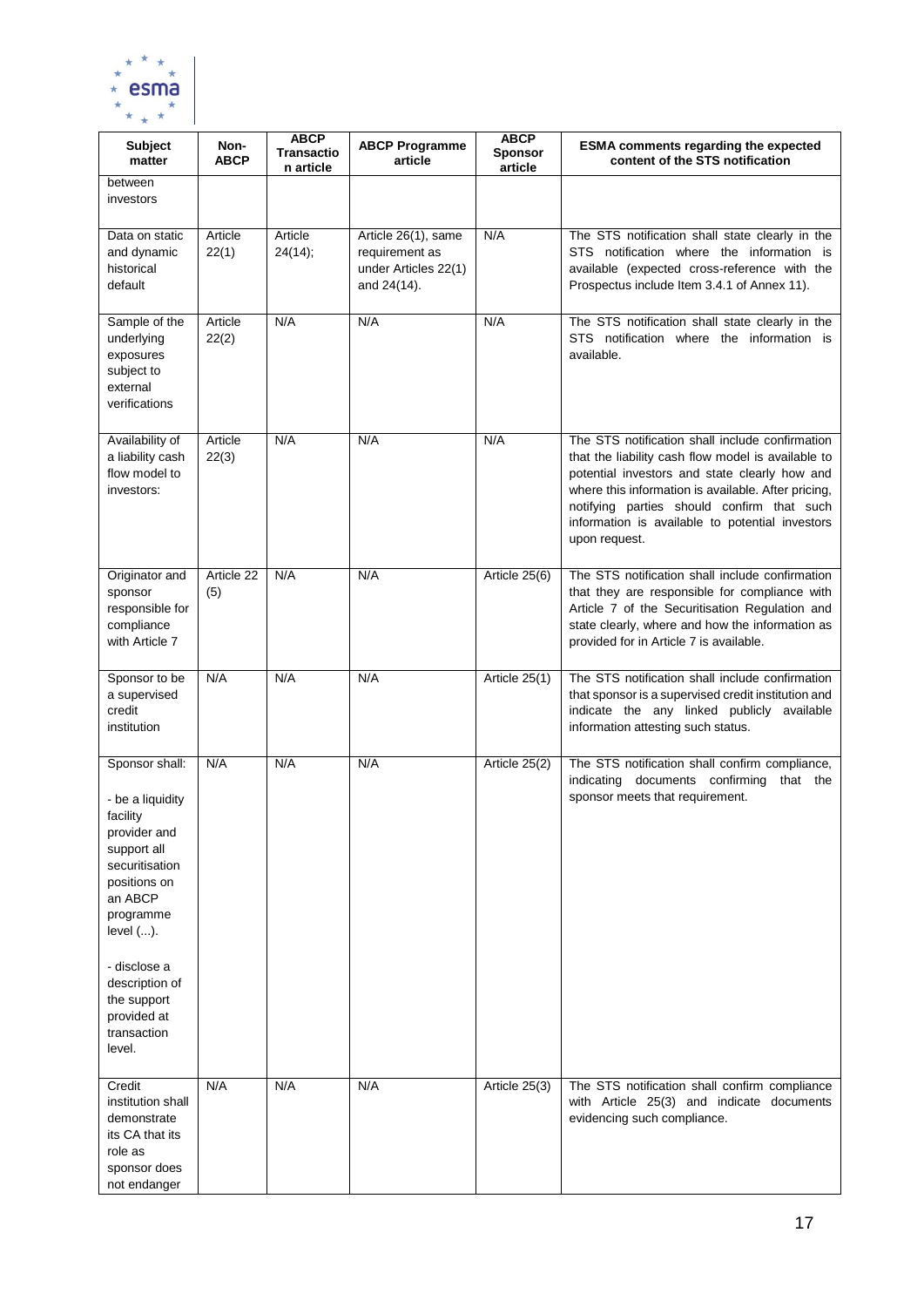

| <b>Subject</b><br>matter                                                                                                                                                                               | Non-<br><b>ABCP</b> | <b>ABCP</b><br><b>Transactio</b><br>n article | <b>ABCP Programme</b><br>article | <b>ABCP</b><br><b>Sponsor</b><br>article | <b>ESMA comments regarding the expected</b><br>content of the STS notification                                                                                                                                                                                                                                                                                                                                                                                                                                                                                                                                                             |
|--------------------------------------------------------------------------------------------------------------------------------------------------------------------------------------------------------|---------------------|-----------------------------------------------|----------------------------------|------------------------------------------|--------------------------------------------------------------------------------------------------------------------------------------------------------------------------------------------------------------------------------------------------------------------------------------------------------------------------------------------------------------------------------------------------------------------------------------------------------------------------------------------------------------------------------------------------------------------------------------------------------------------------------------------|
| its solvency<br>and liquidity                                                                                                                                                                          |                     |                                               |                                  |                                          |                                                                                                                                                                                                                                                                                                                                                                                                                                                                                                                                                                                                                                            |
| Compliance<br>with the<br>sponsor's due<br>diligence<br>requirements<br>and<br>compliance<br>with Article<br>$5(1)$ and $(3)$ of<br>the Regulation<br>(due diligence<br>requirements<br>for investors) | N/A                 | N/A                                           | N/A                              | Article 25(4)                            | The STS notification shall confirm compliance<br>with the due diligence requirements and<br>requirements set out in Article 5(1) and (3) of<br>Regulation 2017/, as applicable. The STS<br>notification shall also include confirmation that<br>the sponsor has verified that the seller has in<br>place the required servicing capabilities and<br>collection. It shall also verify that the seller has<br>in place servicing capabilities and collection<br>processes that meet the requirements specified<br>in points (h) to (p) of Article 265(2) of Regulation<br>(EU) No 575/2013 or equivalent requirements in<br>third countries. |
| Sponsors<br>responsible for<br>compliance<br>with Article 7<br>at ABCP<br>programme<br>level                                                                                                           | N/A                 | N/A                                           | N/A                              | Article 25(6)                            | The STS notification shall include confirmation<br>that the sponsor acknowledges its responsibility<br>under Article 25(6).                                                                                                                                                                                                                                                                                                                                                                                                                                                                                                                |
| Remaining<br>weighted<br>average life of<br>the underlying<br>exposures of<br><b>ABCP</b><br>an<br>programme no<br>more than two<br>years                                                              | N/A                 | N/A                                           | Article 26(2)                    | N/A                                      | The STS notification shall include confirmation<br>that the remaining weighted average life of the<br>underlying exposures of an ABCP programme<br>is no more than two years.                                                                                                                                                                                                                                                                                                                                                                                                                                                              |
| <b>ABCP</b><br>The<br>programme<br>shall<br>not<br>contain<br>re-<br>securitisation<br>nor<br>credit<br>enhancement<br>establishing a<br>second layer<br>of tranching at<br>ABCP<br>programme<br>level | N/A                 | N/A                                           | Article 26(4)                    | N/A                                      | The STS notification shall include confirmation<br>that the ABCP programme does not contain<br>any re-securitisation nor credit enhancement<br>establishing a second layer of tranching.                                                                                                                                                                                                                                                                                                                                                                                                                                                   |
| No call options<br>or other<br>clauses with<br>an effect on<br>the securities'<br>final maturity<br>at the<br>discretion of<br>the seller,                                                             | N/A                 | N/A                                           | Article 26(5)                    | N/A                                      | The STS notification should indicate the relevant<br>underlying documentation confirming that the<br>ABCP programme does not include call option,<br>extension clauses or other clauses that have an<br>effect on their final maturity, which may be<br>exercised at the discretion of the seller, sponsor<br>or SSPE.                                                                                                                                                                                                                                                                                                                     |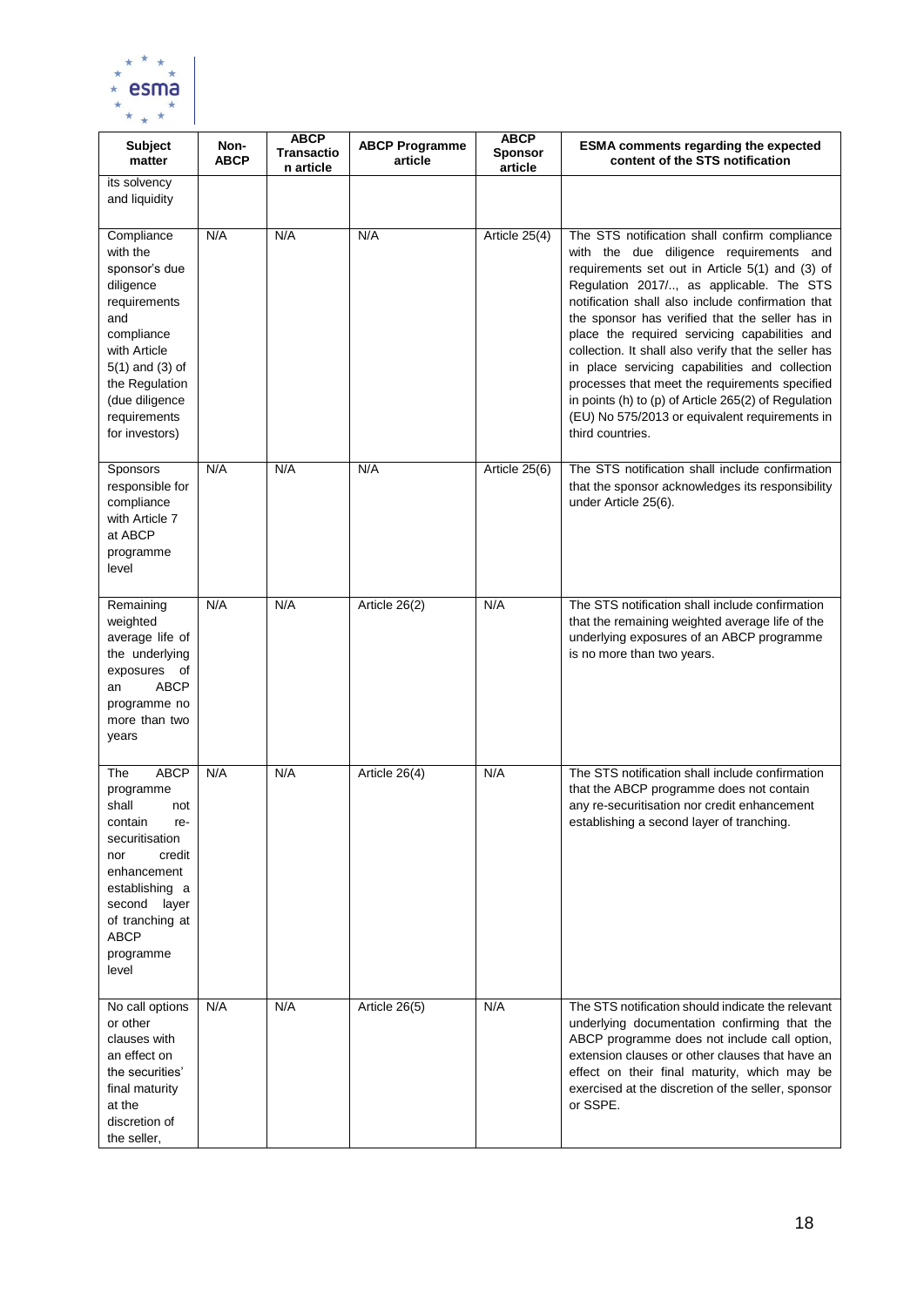

| <b>Subject</b><br>matter                                                                                                                                     | Non-<br><b>ABCP</b> | <b>ABCP</b><br><b>Transactio</b><br>n article | <b>ABCP Programme</b><br>article                                                                                                | <b>ABCP</b><br><b>Sponsor</b><br>article | <b>ESMA comments regarding the expected</b><br>content of the STS notification                                                                                                                                                                             |
|--------------------------------------------------------------------------------------------------------------------------------------------------------------|---------------------|-----------------------------------------------|---------------------------------------------------------------------------------------------------------------------------------|------------------------------------------|------------------------------------------------------------------------------------------------------------------------------------------------------------------------------------------------------------------------------------------------------------|
| sponsor or<br><b>SSPE</b>                                                                                                                                    |                     |                                               |                                                                                                                                 |                                          |                                                                                                                                                                                                                                                            |
| Programme<br>level<br>requirements<br>with regard to<br>contractual<br>obligations,<br>duties<br>and<br>responsibilities<br>of key parties<br>to the conduit | N/A                 | N/A                                           | Article 26(7)                                                                                                                   | N/A                                      | With respect to requirements under Article 26(7),<br>the STS notification shall include confirmation<br>that the documentation relating to the ABCP<br>programme clearly specifies each of the<br>provisions under Article 26(7) (a) to (f) as<br>follows: |
| Programme<br>level<br>requirements<br>with regard to<br>contractual<br>obligations,<br>duties and<br>responsibilities<br>of key parties<br>to the conduit    | N/A                 | N/A                                           | Article $26(7)(a)$<br>Responsibilities of<br>the trustee to<br>investors:                                                       | N/A                                      | The STS notification shall include confirmation<br>that the documentation relating to the ABCP<br>programme clearly specifies the responsibilities<br>of the trustee to investors;                                                                         |
| Programme<br>level<br>requirements<br>with regard to<br>contractual<br>obligations,<br>duties and<br>responsibilities<br>of key parties<br>to the conduit    | N/A                 | Article<br>24(20)(a)                          | Article 26(7) (b)<br>Contractual<br>obligations of the<br>sponsor, trustee<br>and if any, any<br>ancillary service<br>providers | Specified at<br>transaction<br>level;    | The STS notification shall include confirmation<br>that the documentation relating to the ABCP<br>programme clearly specifies its contractual<br>obligation, duties and responsibilities;                                                                  |
| Programme<br>level<br>requirements<br>with regard to<br>contractual<br>obligations,<br>duties and<br>responsibilities<br>of key parties<br>to the conduit    | N/A                 | Article<br>24(20)(b)N                         | Article 26(7) (c)<br>Process and<br>responsibilities in<br>case of defaulted<br>servicer                                        | Specified at<br>transaction<br>level     | The STS notification shall include confirmation<br>that the documentation relating to the ABCP<br>programme clearly contains process &<br>responsibilities in case of defaulted servicer;                                                                  |
| Programme<br>level<br>requirements<br>with regard to<br>contractual<br>obligations,<br>duties and<br>responsibilities<br>of key parties<br>to the conduit    | N/A                 | Article<br>24(20)(d)                          | Article 26(7) (d)<br>Provisions for<br>replacement of<br>derivatives<br>counterparties                                          | Specified at<br>transaction<br>level     | The STS notification shall include confirmation<br>that the documentation relating to the ABCP<br>programme clearly includes provisions for<br>replacement of derivatives counterparties;                                                                  |
| Programme<br>level                                                                                                                                           | N/A                 | N/A                                           | Article 26(7) (e)<br>Procedures to                                                                                              | N/A                                      | The STS notification shall include confirmation<br>that the documentation relating to the ABCP                                                                                                                                                             |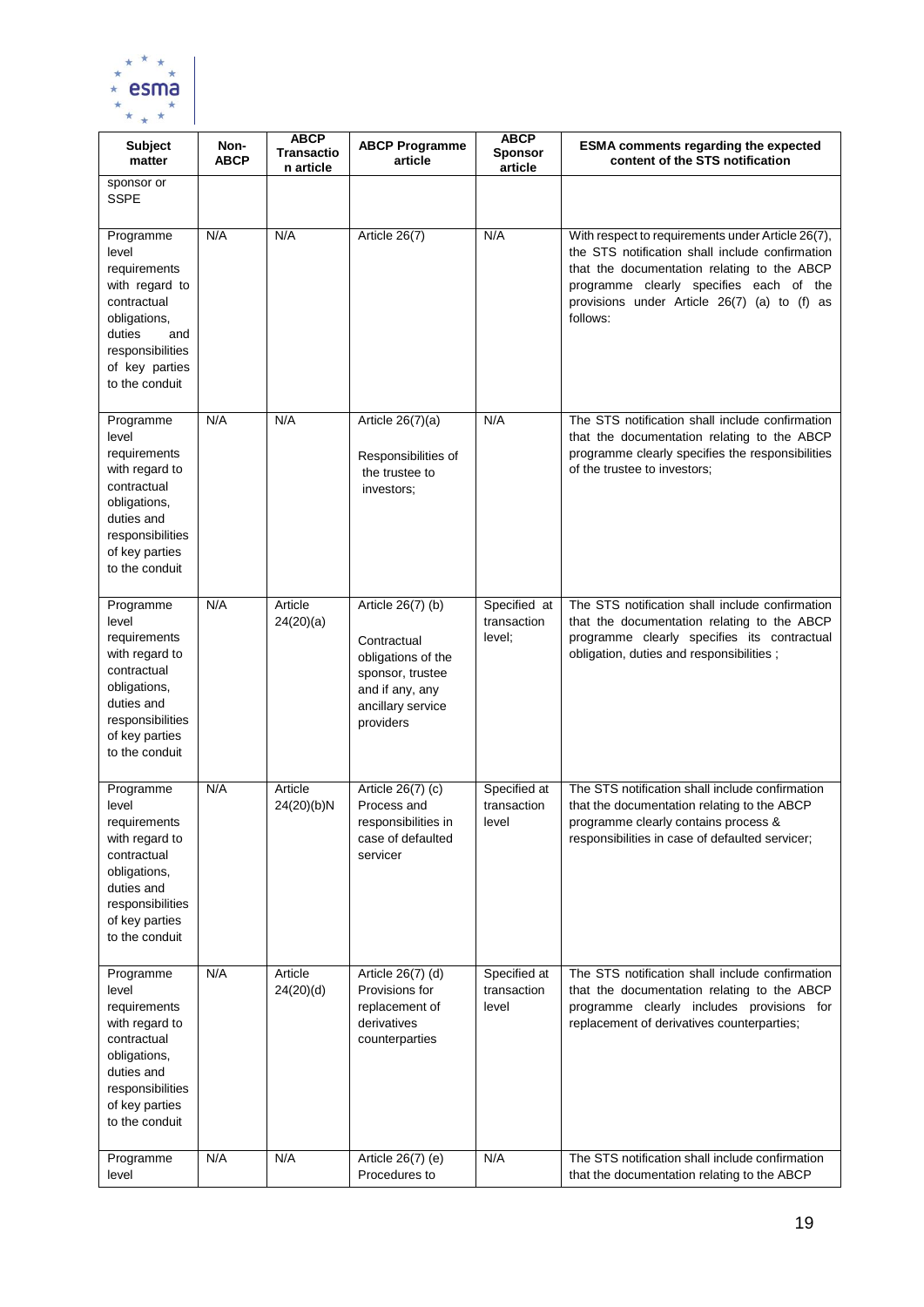

| <b>Subject</b><br>matter                                                                                                                                  | Non-<br><b>ABCP</b> | <b>ABCP</b><br><b>Transactio</b><br>n article | <b>ABCP Programme</b><br>article                                                                                                                                                                                                    | <b>ABCP</b><br><b>Sponsor</b><br>article | <b>ESMA</b> comments regarding the expected<br>content of the STS notification                                                                                                                                                                                                                                               |
|-----------------------------------------------------------------------------------------------------------------------------------------------------------|---------------------|-----------------------------------------------|-------------------------------------------------------------------------------------------------------------------------------------------------------------------------------------------------------------------------------------|------------------------------------------|------------------------------------------------------------------------------------------------------------------------------------------------------------------------------------------------------------------------------------------------------------------------------------------------------------------------------|
| requirements<br>with regard to<br>contractual<br>obligations,<br>duties and<br>responsibilities<br>of key parties<br>to the conduit                       |                     |                                               | ensure<br>collateralisation of<br>the funding<br>commitment                                                                                                                                                                         |                                          | programme describes procedures to ensure<br>collateralisation of the funding commitment;                                                                                                                                                                                                                                     |
| Programme<br>level<br>requirements<br>with regard to<br>contractual<br>obligations,<br>duties and<br>responsibilities<br>of key parties<br>to the conduit | N/A                 | N/A                                           | Article 26(7) (f)<br>Liquidity facility<br>shall be drawn<br>down and the<br>maturing securities<br>be repaid where<br>the sponsor does<br>not renew the<br>funding<br>commitment of the<br>liquidity facility<br>before its expiry | N/A                                      | The STS notification shall include confirmation<br>that the documentation relating to the ABCP<br>programme specifies that the liquidity facility<br>shall be drawn down and the maturing securities<br>be repaid where the sponsor does not renew the<br>funding commitment of the liquidity facility before<br>its expiry. |

- **Q6 Do you agree that for the list of items in table 2 only a confirmation should be required in the STS notification, accompanied by the cross reference to the relevant section in prospectus or other securitisation documentation? If not, please state your reasons and any further suggestion**.
- <span id="page-19-0"></span>3.2.2 STS requirements for which a concise explanation is necessary
- 33. For the purpose of determining whether non-ABCP securitisations, ABCP programmes or ABCP transactions are complying with the STS requirements, ESMA considers that compliance with the following requirements should be based on a concise explanation including by means of cross-references with relevant securitisation documentation. This type of explanation applies in particular where the required explanation cannot be effectively dissociated from one STS criterion to another or that the nature of the requirement (e.g. requirements setting the true sale mechanism) requires a concise explanation. As mentioned above, cross-references to relevant underlying document including Prospectus should be made (as explained in section 3.3 above).
- 34. These requirements are included in Table 3 below:

| <b>Subject matter</b> | <b>Non-ABCP</b> | <b>ABCP</b><br><b>Transaction</b><br>article | <b>ABCP</b><br>Programme<br>article | <b>ABCP</b><br><b>Sponsor</b><br>article | <b>ESMA</b> comments regarding the expected<br>content of the STS notification |
|-----------------------|-----------------|----------------------------------------------|-------------------------------------|------------------------------------------|--------------------------------------------------------------------------------|
| Transfer of the       | Article 20(1)   | Article 24(1)                                | Article 26(1),                      | N/A                                      | The STS notification shall confirm and include a                               |
| underlying            |                 |                                              | same                                |                                          | concise explanation on whether there is no                                     |
| by<br>exposures       |                 |                                              | requirement                         |                                          | circumstance in which a liquidator or creditor of the                          |
| sale<br>true<br>or    |                 |                                              | as under                            |                                          | originator could seek to unwind the securitisation                             |
| assignment            |                 |                                              | Articles                            |                                          | and claim that the receivables are available to the                            |
|                       |                 |                                              | $20(1)$ and                         |                                          | general creditors of the originator. The explanation                           |
|                       |                 |                                              | 24(1)                               |                                          | shall specify whether the transfer of the underlying                           |
|                       |                 |                                              |                                     |                                          | exposures is made by means of true sale,                                       |

**Table 3**: STS criteria for which a concise explanation is required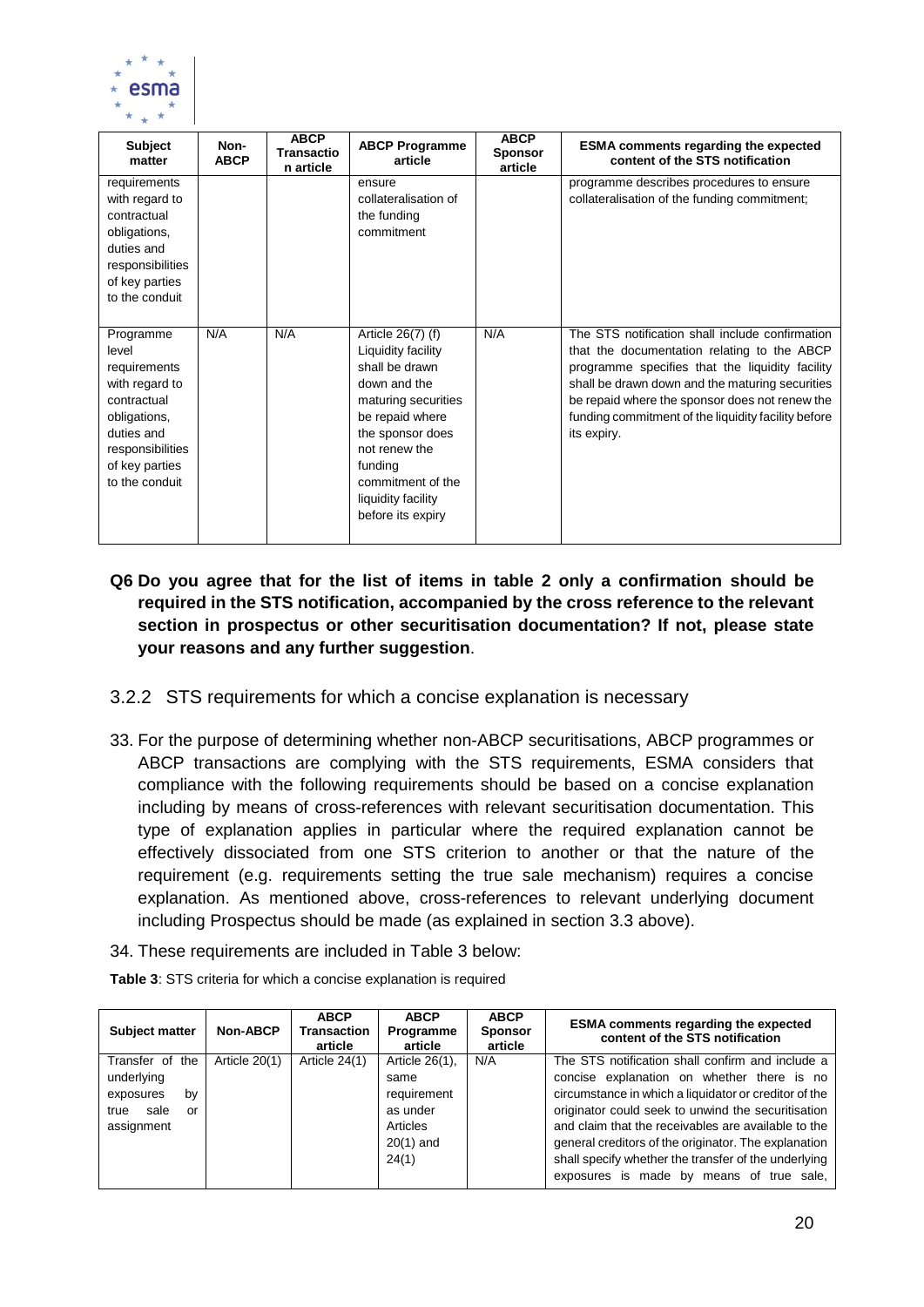

| <b>Subject matter</b>                                                                      | <b>Non-ABCP</b>      | <b>ABCP</b><br><b>Transaction</b><br>article | <b>ABCP</b><br>Programme<br>article                                                        | <b>ABCP</b><br><b>Sponsor</b><br>article | <b>ESMA comments regarding the expected</b><br>content of the STS notification                                                                                                                                                                                                                                                                                                                                                                                                                                                                                                                                                                                                                                                                                                                                                                                                                                                                                          |  |
|--------------------------------------------------------------------------------------------|----------------------|----------------------------------------------|--------------------------------------------------------------------------------------------|------------------------------------------|-------------------------------------------------------------------------------------------------------------------------------------------------------------------------------------------------------------------------------------------------------------------------------------------------------------------------------------------------------------------------------------------------------------------------------------------------------------------------------------------------------------------------------------------------------------------------------------------------------------------------------------------------------------------------------------------------------------------------------------------------------------------------------------------------------------------------------------------------------------------------------------------------------------------------------------------------------------------------|--|
|                                                                                            |                      |                                              |                                                                                            |                                          | assignment (legal or equitable), by declaration of<br>trust or by way of novation (expected cross-<br>reference with the Prospectus include Item 3.3 of<br>Annex 11).                                                                                                                                                                                                                                                                                                                                                                                                                                                                                                                                                                                                                                                                                                                                                                                                   |  |
| No<br>severe<br>clawback<br>provisions                                                     | Article<br>20<br>(2) | Article 24(2)                                | No<br>severe<br>clawback<br>provisions                                                     | N/A                                      | The STS notification shall include a concise<br>explanation that none of the situations referred to<br>in Article 20 $(2)$ $(a)$ and $(b)$ or Article 24 $(2)$ are<br>the<br>securitisation,<br>found in<br>unless<br>the<br>requirements laid down in Article 20 (3) or 24 (3)<br>apply. Such explanation must include cross-<br>reference to Item 3.3 of Annex 11.                                                                                                                                                                                                                                                                                                                                                                                                                                                                                                                                                                                                    |  |
| Clawback<br>provisions<br>in<br>national<br>insolvency laws                                | Articles<br>20(3)    | Article 24(3)                                | Article 26(1),<br>same<br>requirement<br>under<br>as<br>Articles<br>20(3)<br>and<br>24(3); | N/A                                      | The STS notification shall include a concise<br>explanation on which of the clawback provisions in<br>national insolvency laws form an exception to the<br>severe clawback provisions as provided for in<br>Article 20(2) of the Securitisation Regulation.                                                                                                                                                                                                                                                                                                                                                                                                                                                                                                                                                                                                                                                                                                             |  |
| Transfer<br>performed by<br>means of an<br>assignment and<br>perfected at a<br>later stage | Article<br>20<br>(5) | Article 24(5)                                | Article 26(1),<br>same<br>requirement<br>under<br>as<br>Articles<br>20(5)<br>and<br>24(5); | N/A                                      | Where the transfer of the underlying exposures is<br>performed by means of an assignment and<br>perfected at a later stage than at the closing of the<br>securitisation, the STS notification shall include a<br>concise explanation on whether the means by<br>which the SSPE has acquired the underlying<br>exposures has the same legal effect as an<br>acquisition of underlying exposures by means of<br>true sale. The STS notification shall also provide a<br>concise explanation on how and whether that<br>perfection is effected at least through the required<br>minimum pre-determined event triggers as listed<br>in Article 20(5) of the Securitisation Regulation.<br>Where alternative mechanisms of transfer are<br>used, the STS notification shall confirm that an<br>insolvency of the originator would not prejudice or<br>prevent the SSPE from enforcing its rights<br>(expected cross-reference with the Prospectus:<br>Item 3.3 of Annex 11). |  |
| Representations<br>and warranties                                                          | Article<br>20<br>(6) | Article 24(6)                                | Article 26(1),<br>same<br>requirement<br>under<br>as<br>Articles<br>20(6)<br>and<br>24(6)  | N/A                                      | The STS notification shall include a concise<br>explanation on whether the representations and<br>warranties as provided by the sellers contain clear<br>rules to assign rights and obligations between<br>investors, SSPE and originator as well as clear<br>enforcement mechanisms. In addition, the STS<br>notification shall include a concise explanation that<br>the assets being included in the securitisation are<br>not encumbered (expected cross-reference with<br>the Prospectus: Item 2.2.8 of Annex 11; ABCP:<br>cross-references with the initial offering and/or any<br>relevant underlying documentation associated<br>with the ABCP programme should be indicated).                                                                                                                                                                                                                                                                                  |  |
| Compliance with<br>the risk retention<br>requirements                                      | Article 21(1)        | N/A                                          | N/A                                                                                        | Article<br>25(5)                         | ESMA considers that the STS notification shall<br>include a concise explanation on whether and how<br>a non-ABCP securitisation comply with the risk<br>retention requirements as provided for in Article 6.                                                                                                                                                                                                                                                                                                                                                                                                                                                                                                                                                                                                                                                                                                                                                            |  |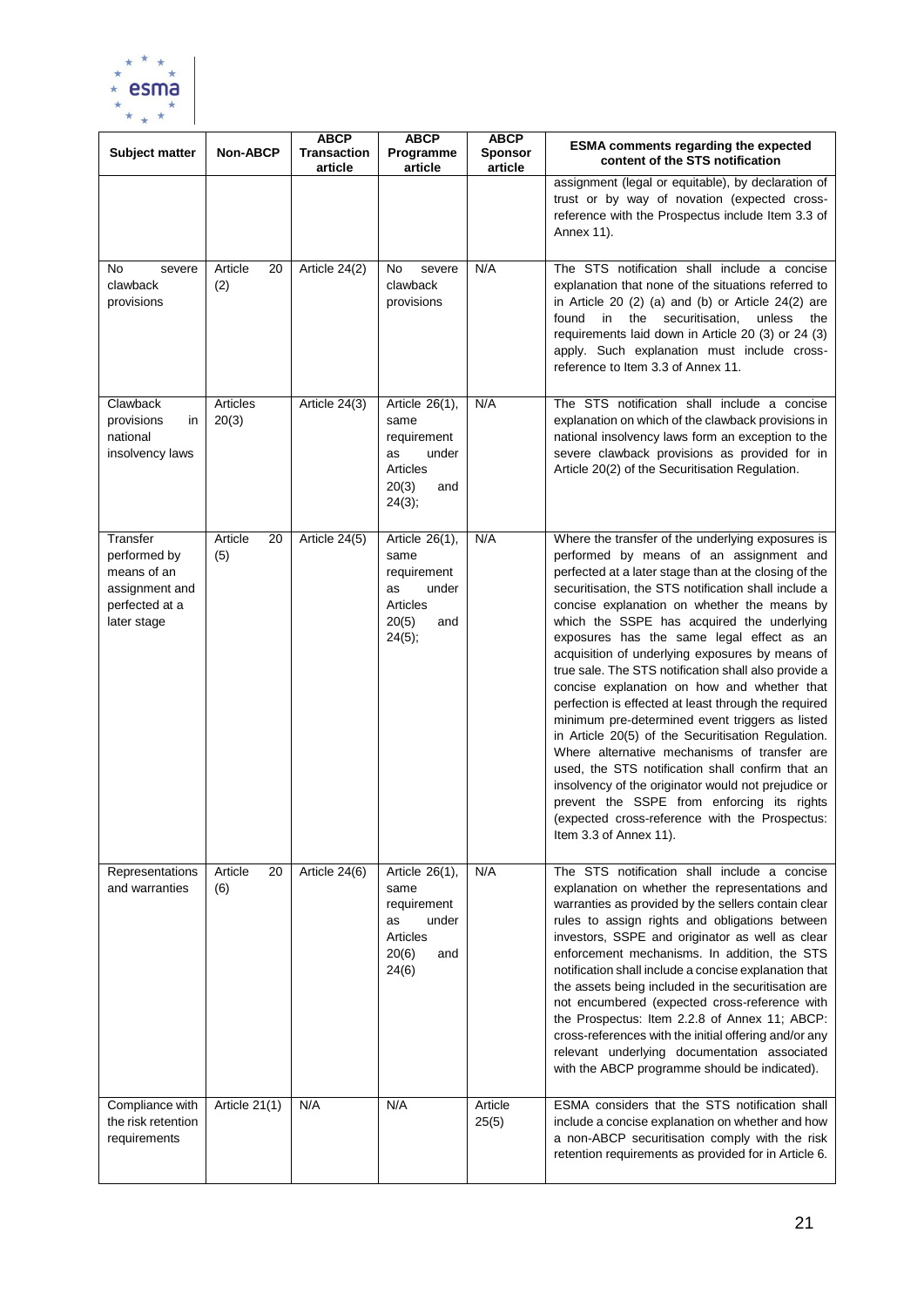

| Subject matter                                                                                                                                   | <b>Non-ABCP</b>   | <b>ABCP</b><br><b>Transaction</b><br>article | <b>ABCP</b><br>Programme<br>article                                                                    | <b>ABCP</b><br><b>Sponsor</b><br>article | <b>ESMA comments regarding the expected</b><br>content of the STS notification                                                                                                                                                                                                                                                                                                                                                                                                                                                                                                                                                                                                                                                                                                                                                                                                                                                                     |
|--------------------------------------------------------------------------------------------------------------------------------------------------|-------------------|----------------------------------------------|--------------------------------------------------------------------------------------------------------|------------------------------------------|----------------------------------------------------------------------------------------------------------------------------------------------------------------------------------------------------------------------------------------------------------------------------------------------------------------------------------------------------------------------------------------------------------------------------------------------------------------------------------------------------------------------------------------------------------------------------------------------------------------------------------------------------------------------------------------------------------------------------------------------------------------------------------------------------------------------------------------------------------------------------------------------------------------------------------------------------|
|                                                                                                                                                  |                   |                                              |                                                                                                        |                                          | In the case of ABCP, the seller (at transaction<br>level) or the sponsor (at ABCP program level)<br>should confirm and explain how the requirements<br>under Article 6 are met.<br>Explanations should in particular explain which<br>option is used for retaining the risk (expected<br>cross-reference with the Prospectus: item 3.1<br>("Risk Factors") of Annex 10 and/or Item (3.4.2) of<br>Annex 11).                                                                                                                                                                                                                                                                                                                                                                                                                                                                                                                                        |
| Interest rate and<br>currency<br>risks<br>appropriately<br>mitigated<br>and<br>related<br>measures<br>disclosed.                                 | Article 21(2)     | Article<br>24(12)                            | Article 26(1),<br>same<br>requirement<br>under<br>as<br>Article 21(2)<br>and 24(12);<br>Article 26(6). | N/A                                      | The STS notification shall include a concise<br>explanation on whether and how the interest rates<br>and currency risks are appropriately mitigated as<br>well as the method to mitigate such risks. The<br>explanation should also indicate whether and how<br>the measures to that effect are available. The<br>explanation should also confirm that no derivative<br>contracts other than those referred to in Article<br>21(2), 24(12), 26(1) and 26(6) are used. STS<br>notification shall include a concise explanation on<br>whether the hedging instruments used are based<br>on commonly accepted documentation The STS<br>notification shall also confirm and provide a<br>concise explanation on the prohibition of the SSPE<br>entering into derivative contracts and the presence<br>of derivatives in the underlying exposures<br>(expected cross-references with the Prospectus<br>include Items 3.4.2, 3.4.7 and 3.8 of Annex 11). |
| Standard<br>reference rates.                                                                                                                     | Article 21(3)     | Article<br>24(16)                            | Article 26(1),<br>same<br>requirement<br>under<br>as<br>Article 21(3)<br>and 24(16)                    | N/A                                      | notification<br><b>STS</b><br>shall<br>include<br>a<br>concise<br>explanation on whether and how the referenced<br>interest rates used under the securitisation assets<br>and liabilities are calculated by reference to<br>generally used market interest rates, which are<br>considered to be "acceptable" in comparison with<br>unconventional or exotic (and hard to calculate)<br>(expected cross-references with the<br>rates<br>Prospectus includes Items 2.2.2 and 2.2.13 of<br>Annex 11).                                                                                                                                                                                                                                                                                                                                                                                                                                                 |
| No trapping of<br>cash following<br>enforcement or<br>acceleration<br>notice                                                                     | Article<br>21(4); | Article<br>24(17);                           | Article 26(1),<br>same<br>requirement<br>under<br>as<br>Article 21(4)<br>and 24(17);                   | N/A                                      | The STS notification shall include a concise<br>explanation on how the requirement is met,<br>including explanation of cases where cash may be<br>trapped in the SSPE (expected cross-references<br>with the Prospectus: Item 3.4.6 of Annex 11).                                                                                                                                                                                                                                                                                                                                                                                                                                                                                                                                                                                                                                                                                                  |
| Publication of<br>environmental<br>performance of<br>underlying<br>,exposures<br>consisting of<br>residential loans<br>or can loans or<br>leases | Article 22(4)     | N/A                                          | N/A                                                                                                    | N/A                                      | <b>STS</b><br>notification<br>shall<br>include<br>concise<br>a<br>explanation on whether the information related to<br>environmental performance of the assets financed<br>by residential leans or car loans is available as part<br>of the information disclosed pursuant to point (a)<br>of the first subparagraph of Article 7(1) of the<br>Securitisation Regulation and explain in a concise<br>manner how this requirement is met.                                                                                                                                                                                                                                                                                                                                                                                                                                                                                                           |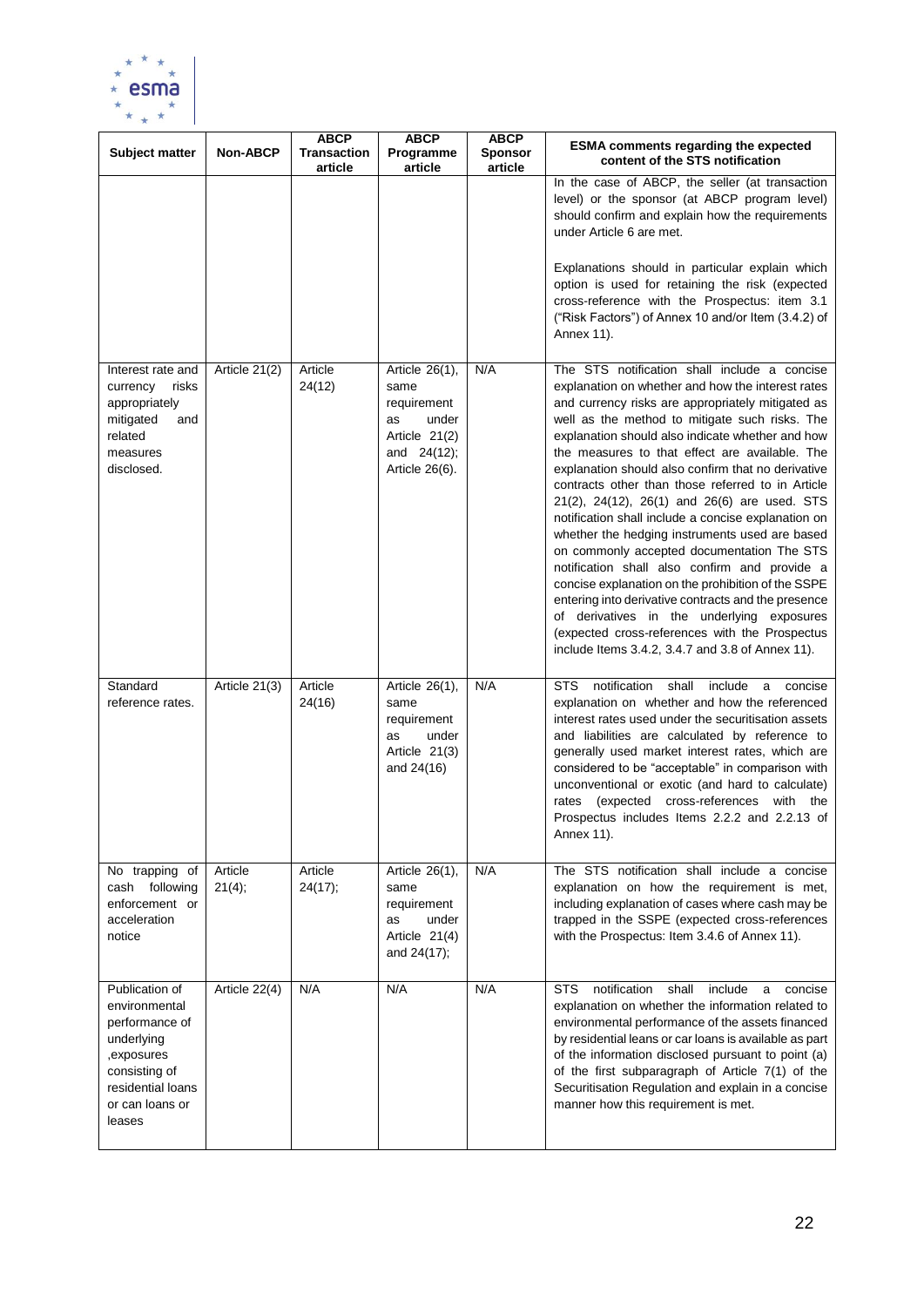

| <b>Subject matter</b>                                                                                                                                                                                                    | <b>Non-ABCP</b> | <b>ABCP</b><br>Transaction<br>article | <b>ABCP</b><br>Programme<br>article | <b>ABCP</b><br><b>Sponsor</b><br>article | <b>ESMA comments regarding the expected</b><br>content of the STS notification                                                                                                                                                                                                                                                                                                                     |
|--------------------------------------------------------------------------------------------------------------------------------------------------------------------------------------------------------------------------|-----------------|---------------------------------------|-------------------------------------|------------------------------------------|----------------------------------------------------------------------------------------------------------------------------------------------------------------------------------------------------------------------------------------------------------------------------------------------------------------------------------------------------------------------------------------------------|
| The seller<br>(at<br>transaction<br>level)<br>the<br>or<br>sponsor (at the<br>level<br>of<br>the<br><b>ABCP</b><br>programme)<br>shall satisfy with<br>the risk retention<br>requirements<br>referred to in<br>Article 6 | N/A             | N/A                                   | N/A                                 | Article<br>25(5)                         | The STS notification shall include a concise<br>explanation from the seller (ABCP transaction) or<br>sponsor (ABCP programme) on how each of them<br>comply with the risk retention requirements along<br>the lines described under Article 21(1).                                                                                                                                                 |
| Drawn down of<br>liquidity facility,<br>where<br>funding<br>commitments of<br>liquidity<br>the<br>facility are not<br>renewed by the<br>sponsor:                                                                         | N/A             | N/A                                   | N/A                                 | Article<br>25(7)                         | In conjunction with Article 26(7)(f) of the<br>Securitisation Regulation, the STS notification<br>shall include a concise explanation from the<br>sponsor of an ABCP programme on whether the<br>liquidity facility is drawn down and the maturing<br>securities are repaid in the event that the sponsor<br>does not renew the funding commitment of the<br>liquidity facility before its expiry. |
| <b>ABCP</b><br>programme fully<br>supported by a<br>sponsor                                                                                                                                                              | N/A             | N/A                                   | Article 26(3)                       | N/A                                      | The STS notification shall include a confirmation<br>and a concise explanation from the sponsor on<br>whether and how the ABCP programme is fully<br>supported by a sponsor.                                                                                                                                                                                                                       |
| Requirements<br>for the servicer<br>have<br>to<br>expertise<br>in<br>servicing<br>exposures                                                                                                                              | N/A             | N/A                                   | Article 26(8)                       | N/A                                      | The STS notification shall include a concise<br>explanation from the sponsor on whether the<br>servicer has the required expertise in servicing<br>exposures.                                                                                                                                                                                                                                      |

### **Q7 Do you agree that for the list of items in Table 3 a concise explanation shall be required in the STS notification, accompanied by the cross reference to the relevant section in prospectus or other securitisation documentation? If not, please state your reason and any further suggestion.**

### <span id="page-22-0"></span>3.2.3 STS requirements for which a detailed explanation is required

- 35. For the purpose of determining whether non-ABCP securitisations, ABCP programmes or ABCP transactions are complying with the STS requirements, ESMA considers that the compliance with the following requirements should be based on a detailed explanation. ESMA proposes that, where the compliance with the criteria has to be made in connection with RTSs or Guidelines under the Securitisation Regulation or where the scope of certain criteria relate to one or more requirements, the explanation should be based on a detailed explanation. In addition, where appropriate, cross-references to relevant underlying documentation referred to in Article 7(1)(b) of the Securitisation Regulation or Prospectus should be made, as explained in section 3.3.
- 36. These requirements are included in Table 4 below: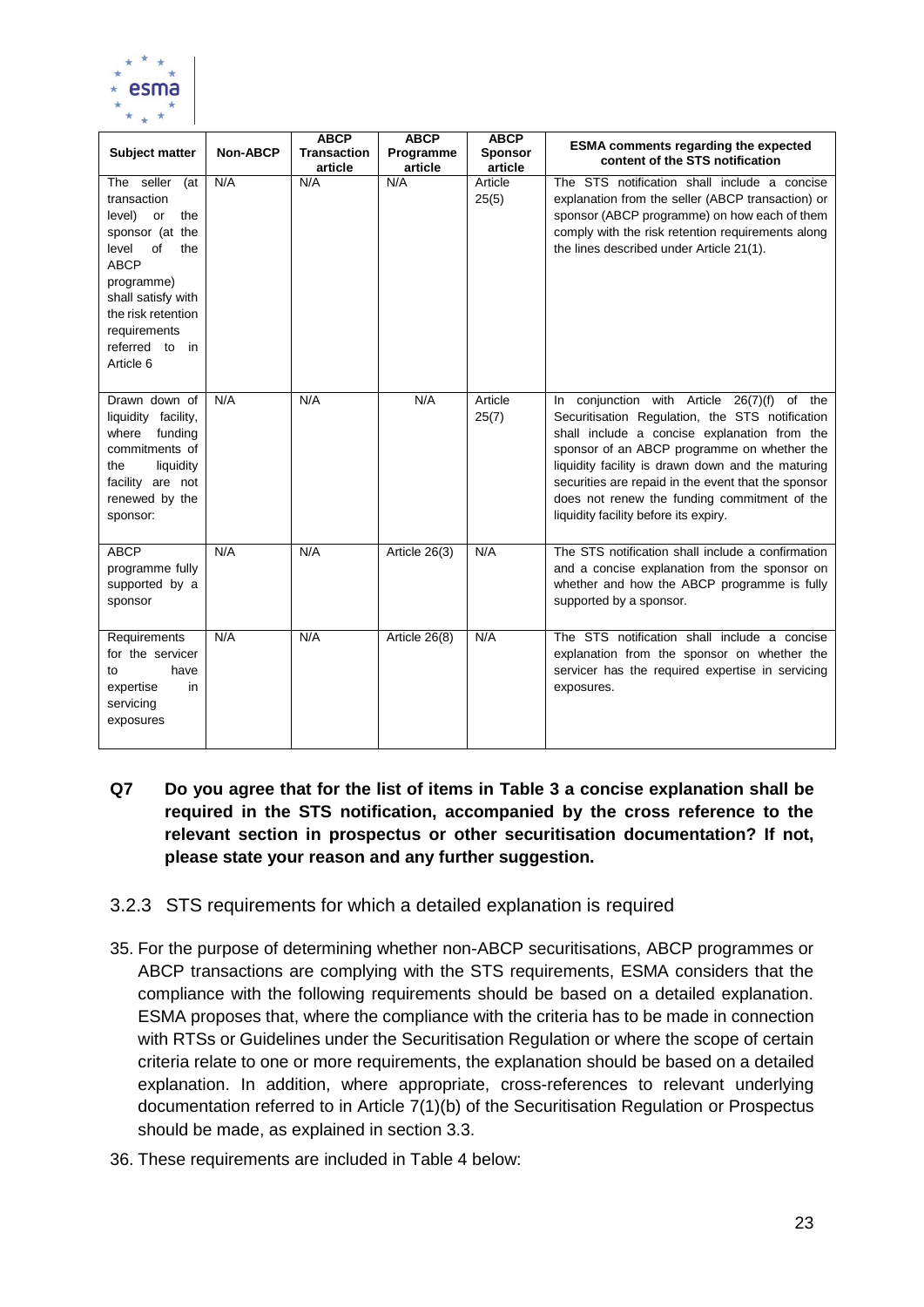

### **Table 4**: STS criteria for which a detailed explanation is required

| Subject matter                                                                                                                       | Non-<br><b>ABCP</b> | <b>ABCP</b><br><b>Transaction</b><br>article | <b>ABCP</b><br>Programme<br>article                                                  | <b>ABCP</b><br><b>Sponsor</b><br>article | <b>ESMA comments regarding the expected</b><br>content of the STS notification                                                                                                                                                                                                                                                                                                                                                                                                                                                                                                                                                                                                                        |
|--------------------------------------------------------------------------------------------------------------------------------------|---------------------|----------------------------------------------|--------------------------------------------------------------------------------------|------------------------------------------|-------------------------------------------------------------------------------------------------------------------------------------------------------------------------------------------------------------------------------------------------------------------------------------------------------------------------------------------------------------------------------------------------------------------------------------------------------------------------------------------------------------------------------------------------------------------------------------------------------------------------------------------------------------------------------------------------------|
| Homogeneity of the<br>underlying<br>exposures                                                                                        | Article<br>20(8);   | Article $24(15)$                             | Article 26(1),<br>same<br>requirement<br>under<br>as<br>Articles 20(8)<br>and 24(15) | N/A                                      | The STS notification shall include a detailed<br>explanation on how the securitisation is backed<br>by a pool of underlying exposures that are<br>homogeneous,<br>taking<br>into<br>account<br>the<br>characteristics relating to the cash flows of<br>different asset types including their contractual,<br>credit-risk and prepayment characteristics. The<br>RTS on homogenous assets to be prepared by<br>EBA will further specify which underlying<br>exposures can be considered as homogenous.<br>In addition, a notification should also include<br>cross-references with the relevant section from<br>the Prospectus (referred to as Item 2.2.7 of<br>Annex 11 in the ESMA proposed advice). |
| Soundness of the<br>underwriting<br>standard                                                                                         | Article<br>20(10);  | <b>Article 24(18)</b>                        | 26(1)                                                                                | N/A                                      | The STS notification shall confirm and provide a<br>detailed explanation as to whether the underlying<br>exposures were originated in the lender's<br>ordinary course of business and include a<br>description of any material changes from prior<br>underwriting standards. Such explanation should<br>specify whether the applied underwriting<br>standard were no less stringent that those<br>applied to exposures that were not securitised<br>(expected cross-references with the Prospectus:<br>Item 2.2.7 of Annex 11).                                                                                                                                                                       |
| Transferred<br>underlying<br>exposures without<br>exposures<br>in<br>default                                                         | Article<br>20(11)   | Article 24(9)                                | N/A                                                                                  | N/A                                      | ESMA considers that the STS notification shall<br>confirm and explain that the transferred<br>underlying exposures do not include, at the time<br>of selection, defaulted exposures or restructured<br>exposures as defined in Article 20(11) or Article<br>24(9), as applicable. Where appropriate, the STS<br>notification shall state clearly whether the<br>securitisation contains non-performing loans<br>(NPL) as defined in Article 20(11) (a)(i) for non<br>ABCP securitisations and Article 24 (9)(a)(i) for<br>ABCP<br>securitisations<br>(expected<br>cross-<br>references with the Prospectus: Item 2.2.8<br>Annex 11).                                                                  |
| Repayment of the<br>holders<br>of<br>the<br>securitisation<br>positions do<br>not<br>depend<br>predominantly<br>on<br>sale of assets | Article<br>20(13)   | Article 24(11)                               | N/A                                                                                  | N/A                                      | ESMA considers that the STS notification shall<br>include a detailed explanation on explain the<br>degree of dependence of the prepayments of the<br>holders on the sale of assets securing the<br>underlying exposures. Where applicable such<br>explanation may refer to the use of "residual<br>values limits" in the securitisation, which may<br>vary depending on the nature of the underlying<br>exposures (expected cross-references with the<br>Prospectus: Item 3.4.1 of Annex 11).                                                                                                                                                                                                         |
| Revolving<br>securitisation with<br>early amortisation<br>events<br>for<br>termination<br>of<br>period<br>revolving                  | Article<br>21(6)    | Article 24(19)                               | Article 26(1)                                                                        | N/A                                      | ESMA is of the view that, where applicable, the<br>STS notification shall include a detailed<br>explanation on how each of the early<br>amortisation provisions or listed triggers under<br>the Article 21(6) and Article 24(19) of the<br>Securitisation Regulation are met (expected                                                                                                                                                                                                                                                                                                                                                                                                                |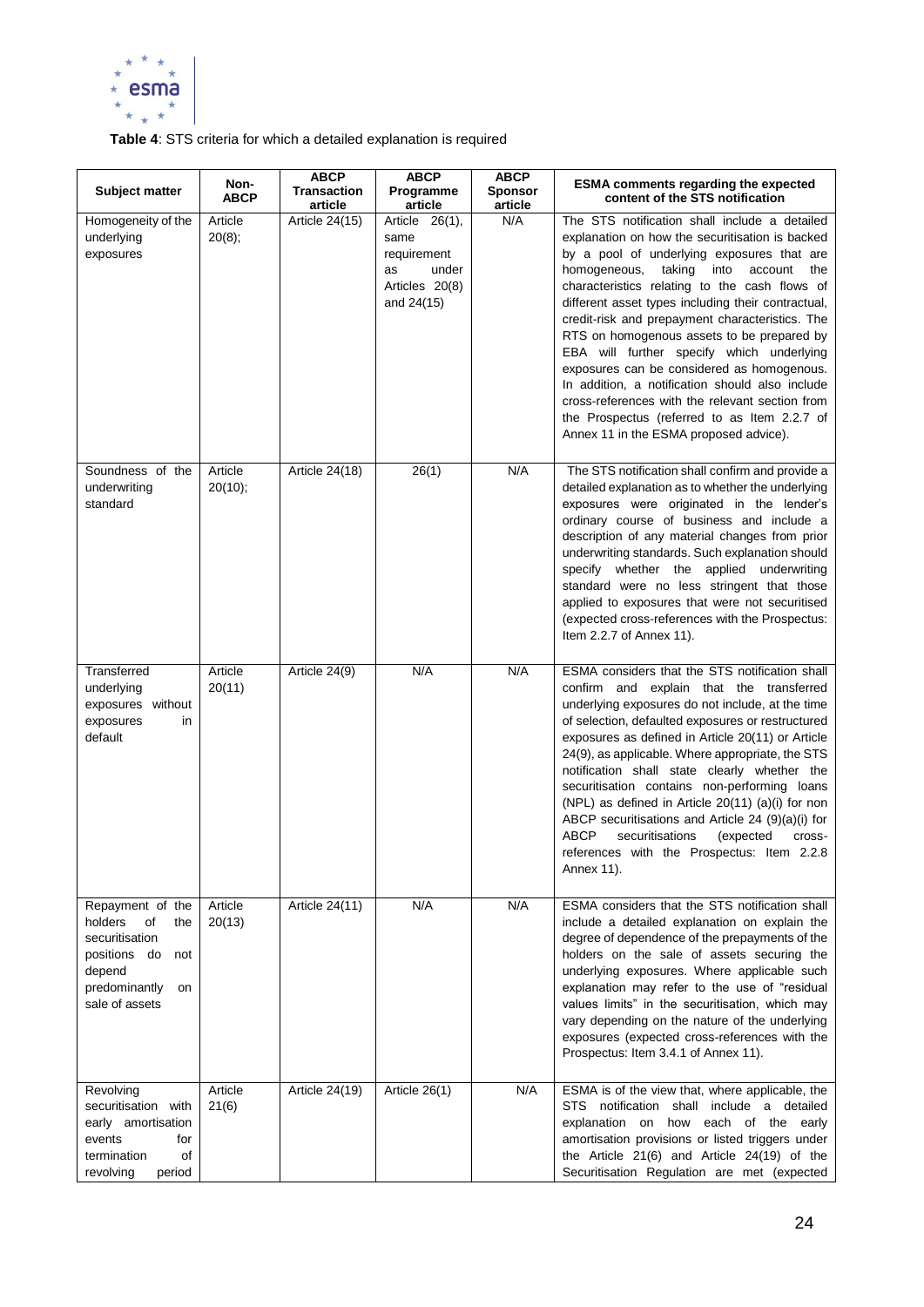

| Subject matter                                                                                                                                                                                        | Non-<br><b>ABCP</b> | <b>ABCP</b><br><b>Transaction</b><br>article | <b>ABCP</b><br>Programme<br>article                     | <b>ABCP</b><br><b>Sponsor</b><br>article | <b>ESMA</b> comments regarding the expected<br>content of the STS notification                                                                                                                                                                                                                                                                                                                                                                                                                                                                    |
|-------------------------------------------------------------------------------------------------------------------------------------------------------------------------------------------------------|---------------------|----------------------------------------------|---------------------------------------------------------|------------------------------------------|---------------------------------------------------------------------------------------------------------------------------------------------------------------------------------------------------------------------------------------------------------------------------------------------------------------------------------------------------------------------------------------------------------------------------------------------------------------------------------------------------------------------------------------------------|
| based<br>on<br>prescribed triggers                                                                                                                                                                    |                     |                                              |                                                         |                                          | cross-references with the Prospectus: Item 3.1 of<br>Annex 10 and Items 2.3 and 2.4 of Annex 11).<br>Should the explanation be available in other<br>publicly available underlying documentation,<br>then the STS notification shall indicate how such<br>documentation could be obtained.                                                                                                                                                                                                                                                        |
| Proven expertise of<br>the servicer                                                                                                                                                                   | Article<br>21(8)    | N/A                                          | Article 26(8)                                           | N/A                                      | The STS notification shall include a detailed<br>explanation on how this requirement is met. As<br>part of the explanation, references shall be made<br>to well-documented and adequate policies and<br>procedures ensuring compliance with this<br>requirement, in particular, but not only, with<br>regard to unregulated servicers.                                                                                                                                                                                                            |
| Maximum of 5% of<br>the<br>aggregate<br>of<br>the<br>amount<br>exposures<br>the<br>underlying<br><b>ABCP</b><br>securitisations<br>being temporarily<br>non-compliant with<br>certain<br>requirements | N/A                 | N/A                                          | Article 26 (1)<br>second<br>and<br>third<br>paragraphs; | N/A                                      | The STS notification shall include a detailed<br>explanation from the sponsor about which of<br>Articles 24(9), (10) or (11) is not complied with<br>and what percentage of the aggregate amount of<br>the exposures underlying the ABCP transactions<br>it represents and why it has temporally breached<br>those requirements. Furthermore, as part of the<br>explanation, the sponsor shall confirm whether a<br>sample of the underlying exposures is subject to<br>verification<br>external<br>by<br>appropriate<br>an<br>independent party. |

**Q8 Do you agree that for the list of items in table 4 a detailed explanation shall be required in the STS notification, accompanied by the cross reference to the relevant section in prospectus or other securitisation documentation? If not, please state your reason and any further suggestion.**

### <span id="page-24-0"></span>**3.3 Format of the STS notification template**

- 37. In addition to the content of the information to be notified to ESMA, the Securitisation Regulation requests ESMA to develop draft ITS establishing the templates to be used for the STS notification. It is ESMA understanding that such templates should consist of the format for presenting the information.
- 38. In this regard, ESMA proposes a common format (XML) for information to be submitted. Given the numerous notifying entities, a common format appears important to ensure that data collected by ESMA is structured and comprehensive.
- 39. With regards to the format of the templates, several data formats by which the STS notification can be provided to ESMA have been explored, including text-based formats (.csv), direct uploads of spreadsheets (e.g. .xlsx) or documents (e.g. .pdf), or software/hardware-independent formats (e.g. XML).
- 40. Looking at these different formats, ESMA considers it important that information received can be easily aggregated into its planned STS Register (including being machine readable), which would appear to rule out fixed formats such as .pdfs. Next, in contrast to more flexible arrangements such as .csv or .xlsx, ESMA considers that XML would facilitate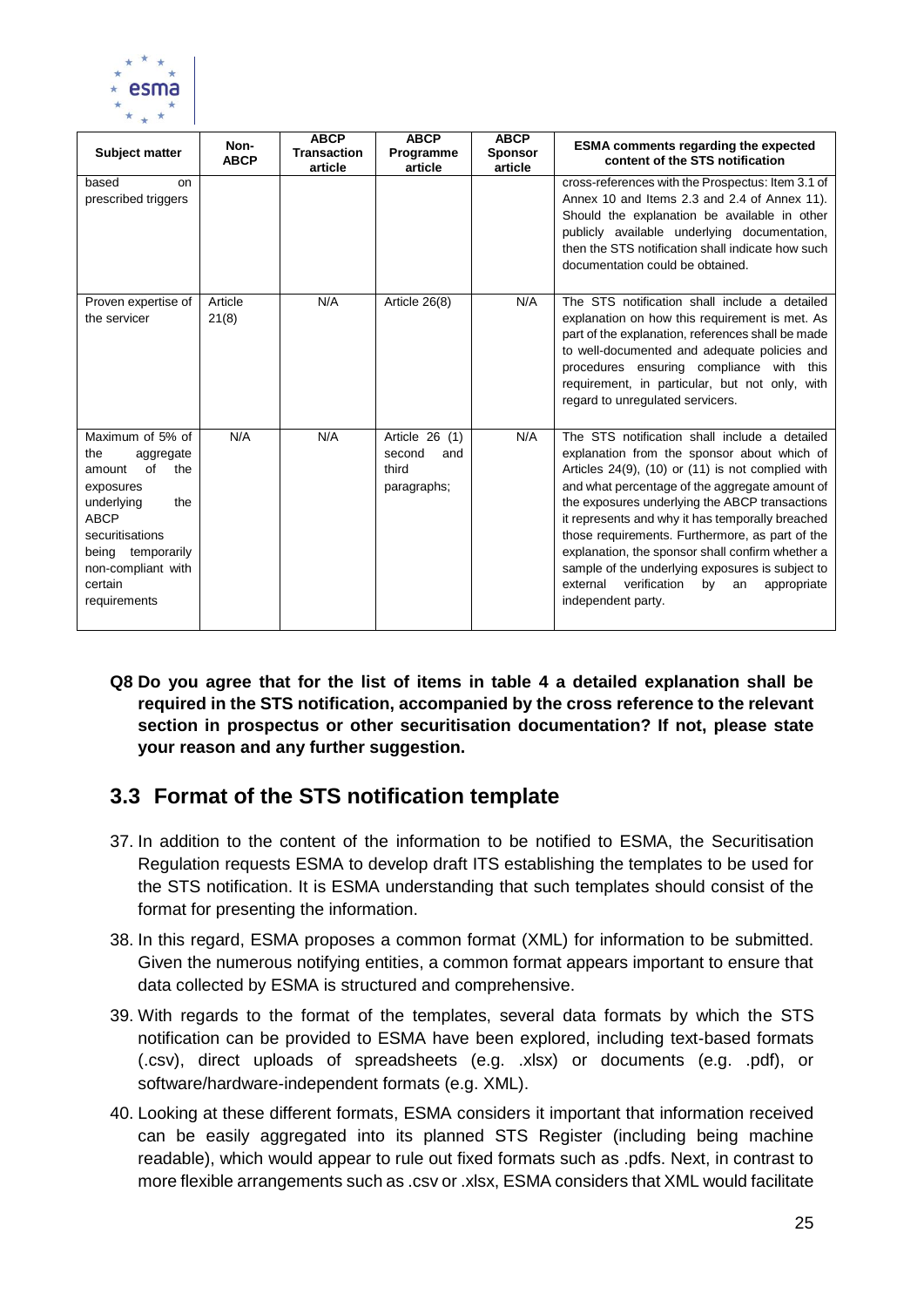

its ability to conduct validation checks on the STS notifications received (such as validating the STS notification syntax and ensuring that field entries correspond to the formats specified in the ITS). In turn, receiving STS notifications in a standardised format could help speed up ESMA's ability to process data submissions before making them available on its website. Therefore, XML appears particularly well-suited as a format for the STS notification templates.

- **Q 9 Do you agree with the proposal to require the use of XML templates for the STS notification notified to the ESMA?**
- **Q10 Do you agree with the format of the proposed notification templates as described in Annexes I and II of the draft ITS?**

 $\overline{a}$ 

<sup>8</sup> For additional discussion on the trade-offs of XML template formats, see

[https://www.esma.europa.eu/sites/default/files/library/2016-422\\_final\\_report\\_rts\\_on\\_tr\\_data\\_under\\_art.81\\_emir.pdf](https://www.esma.europa.eu/sites/default/files/library/2016-422_final_report_rts_on_tr_data_under_art.81_emir.pdf)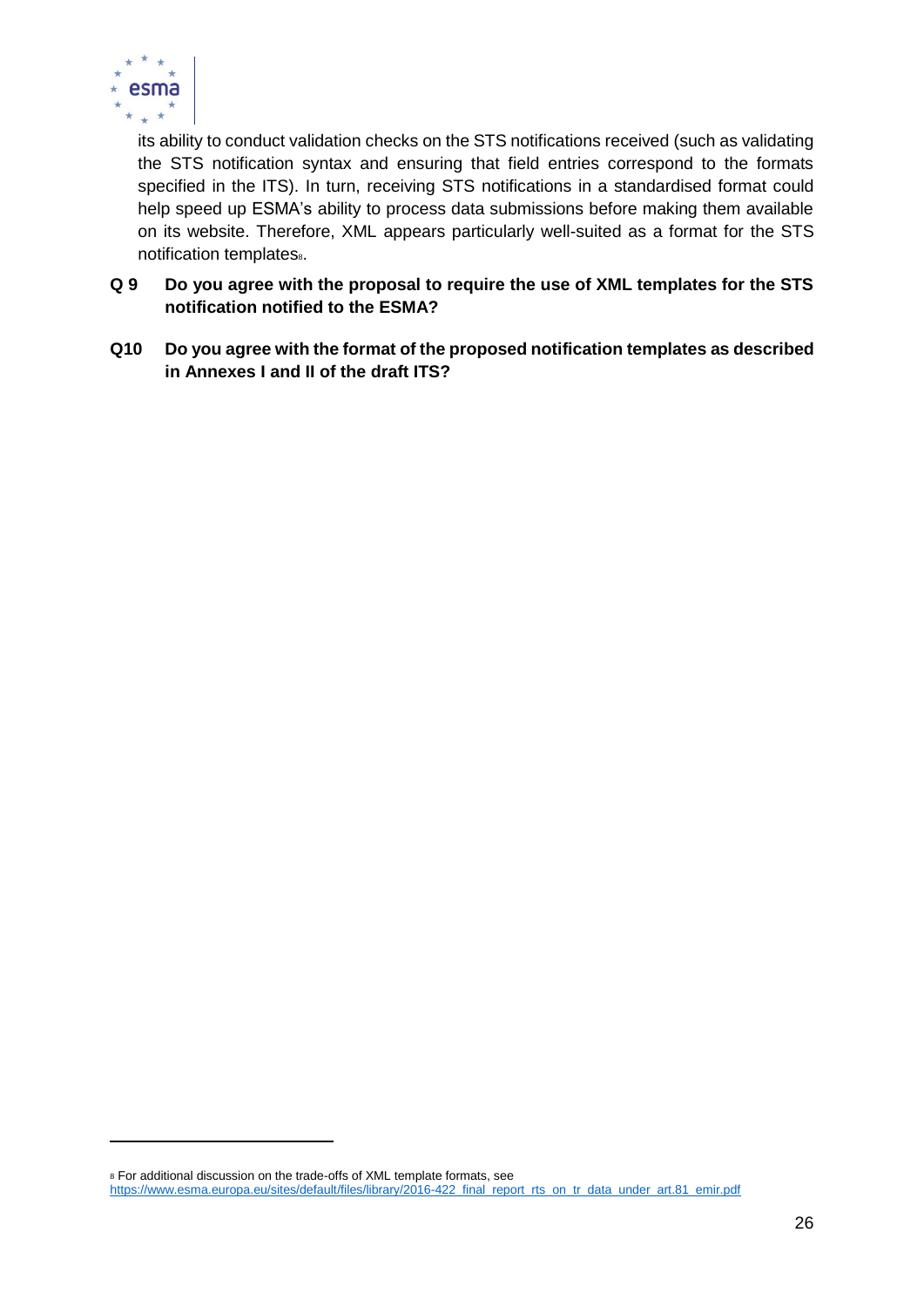

### <span id="page-26-0"></span>**4 Annexes**

### <span id="page-26-1"></span>**4.1 Annex I Preliminary cost-benefit analysis (CBA)**

### <span id="page-26-2"></span>4.1.1 Introduction

- 41. As specified in section 3.2 above, the Securitisation Regulation tasks ESMA with developing RTS (specifying the content of information) and ITS (format) regarding the required information on how a securitisation complies with the STS requirements.
- 42. As part of its mandate to conduct an analysis of the costs and benefits of the proposed RTS and ITS attached to this Consultation Paper, ESMA has prepared a preliminary CBA, on which it welcomes views from market participants and other stakeholders. ESMA furthermore recalls that it has a mandate to conduct a CBA on Level 2 requirements (i.e. RTS and ITS), and not Level 1 (i.e. the Securitisation Regulation).
- 43. ESMA considers that the above mentioned RTS and ITS are technical and do not imply strategic decisions or major policy choices. Consequently, this CBA is limited only to the different options regarding the explanation about compliance with the STS requirements. The main policy decisions taken under the Regulation have already been assessed and published by the European Commission in its own impact assessment work.
- 44. This preliminary CBA tries to evaluate, to the extent possible, the effect of the RTS/ITS on the stakeholders directly and indirectly affected, and if relevant, the indirect costs that the RTS/ITS may create, if so. However, it may be difficult to disentangle the effects of the Securitisation Regulation and the draft RTS/ITS on STS notification, for which impact assessments for which impact assessments have been already performed and published by the European Commission 9.
- 45. Although the originator and sponsor are likely to incur some initial set-up and on-going costs, ESMA considers that these arise from Level 1 provisions. Further, ESMA considers that the RTS/ITS will allow for an effective notification procedure and assist investors in their understanding and required due diligence on STS securitisations. The following section reflects the key issues carrying, in ESMA's view, different options for implementation.

### <span id="page-26-3"></span>4.1.2 Stakeholders involved

- 46. ESMA believes that there are three types of stakeholders that could potentially be affected by the RTS/ITS:
	- The **originator, sponsor** and **SSPE**
	- The STS notification' users, i.e. the **investors, competent authorities and, to a lesser extent, authorised third parties**

<sup>9</sup> <http://eur-lex.europa.eu/legal-content/EN/TXT/PDF/?uri=CELEX:52015SC0185&from=EN>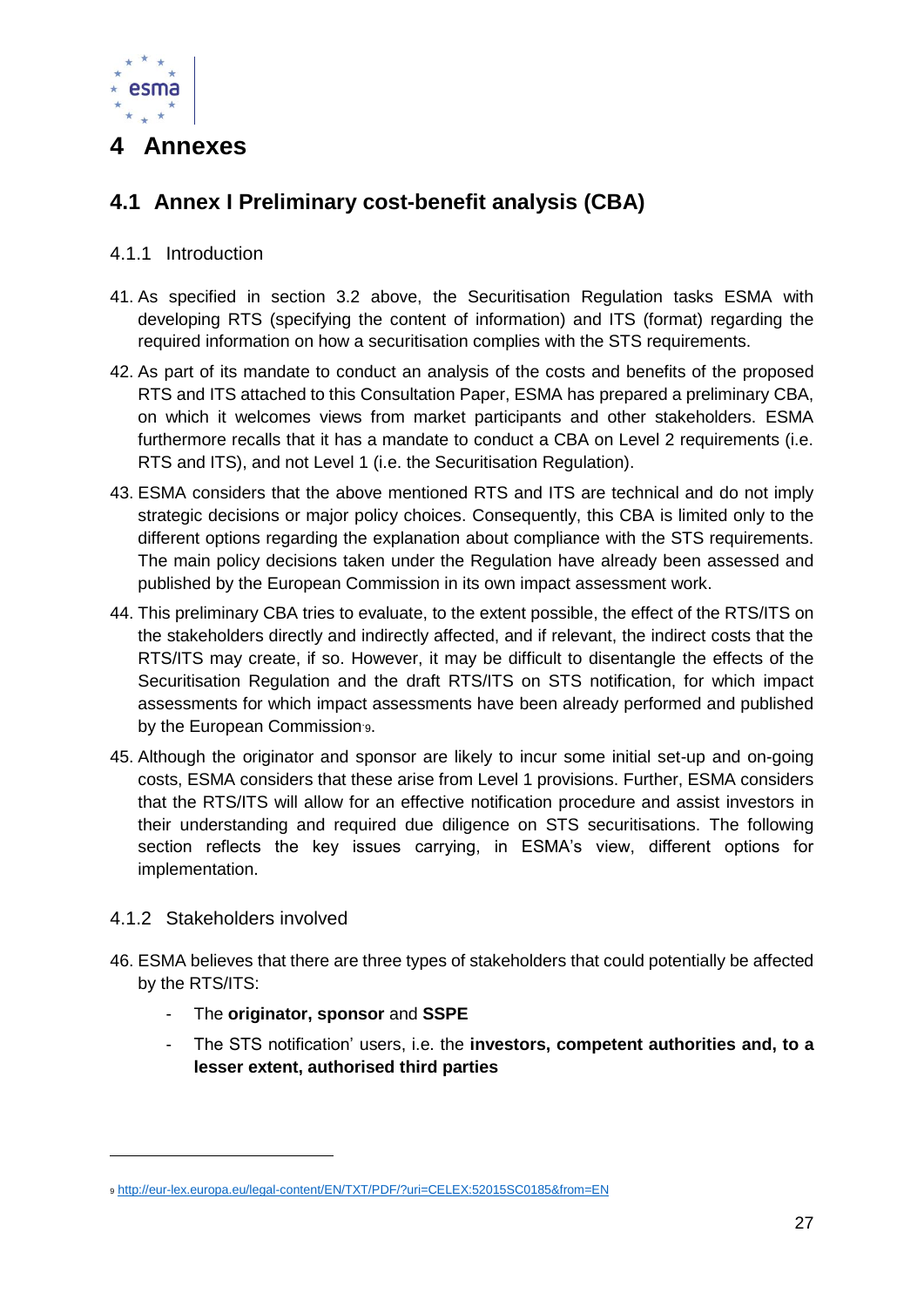

### <span id="page-27-0"></span>4.1.3 Preliminary Cost Benefit Analysis

- 47. In ESMA's view, the content of the STS notification should cover the specificities of the STS requirements as well as basic information necessary for investors to find the appropriate securitisation (e.g. by searching using ISIN codes). In addition, the requirements should enable investors to connect the contents of the STS notification with other information made available elsewhere (such the prospectus, or the investor report information discussed in ESMA's draft RTS on disclosure).
- 48. However, since much of the required information under the STS notification template is expected to be available from existing securitisation documents, ESMA generally expects that the costs generated by the RTS/ITS remain very limited for the originator and sponsor.
- 49. Proportionality is also an important consideration. Therefore, Annexes I and II of the draft RTS contain the following breakdown of STS criteria per explanation types which is considered to be commensurate with the specific features of each STS criteria: almost onehalf of the explanation types belongs to "confirmation", compared to one-third for "concise explanation" and a fifth for "detailed explanation".

| <b>Technical</b><br>proposal | Clarifying the kind of explanation the originators and sponsors are required<br>to provide to ESMA by means of a STS notification template while ensuring<br>that investors do not solely and mechanistically rely on the explanation<br>contained in such templates.                                                                                                                                                                                                                                                                                                                                                                                |
|------------------------------|------------------------------------------------------------------------------------------------------------------------------------------------------------------------------------------------------------------------------------------------------------------------------------------------------------------------------------------------------------------------------------------------------------------------------------------------------------------------------------------------------------------------------------------------------------------------------------------------------------------------------------------------------|
| <b>Option 1</b>              | Providing a wide margin of flexibility to the originator and sponsor to define<br>which kind of explanation is to be notified to ESMA ("flexible approach").                                                                                                                                                                                                                                                                                                                                                                                                                                                                                         |
| <b>Option 2</b>              | Specify detailed explanations about how the securitisation complies with the<br>STS requirements, in a manner that is proportional to the complexity of each<br>of the STS criteria ("proportionate approach").                                                                                                                                                                                                                                                                                                                                                                                                                                      |
| Option 3                     | Specify detailed explanation requirements applying uniformly to all STS<br>requirements ("One size fits all" approach").                                                                                                                                                                                                                                                                                                                                                                                                                                                                                                                             |
| Preferred option             | Option 2: proportionate approach<br>Although the sponsors and originators are likely to incur some initial set-up<br>and on-going costs, ESMA considers that these arise from Level 1 provisions.<br>ESMA also considers it preferable to request a relatively detailed explanation<br>to enable investors to assess how the compliance with the STS requirements<br>is achieved. Since STS requirements have vary in terms of their complexity<br>self-explanatory/straightforward to more interpretative<br>STS<br>(from<br>requirements), it is ESMA's view that the explanation should be proportionate<br>to the nature of the STS requirement. |

50. The analysis that follows thus focuses on the qualitative factors.

| <b>Option 1</b> | Flexible approach                                                                                                                                                                                                                                |
|-----------------|--------------------------------------------------------------------------------------------------------------------------------------------------------------------------------------------------------------------------------------------------|
| <b>Benefits</b> | Potentially lower up-front cost for originators and sponsors;<br>Full flexibility of the notifying parties to decide the focus of the<br>explanation they consider to be necessary for the compliance with the<br>STS notification requirements. |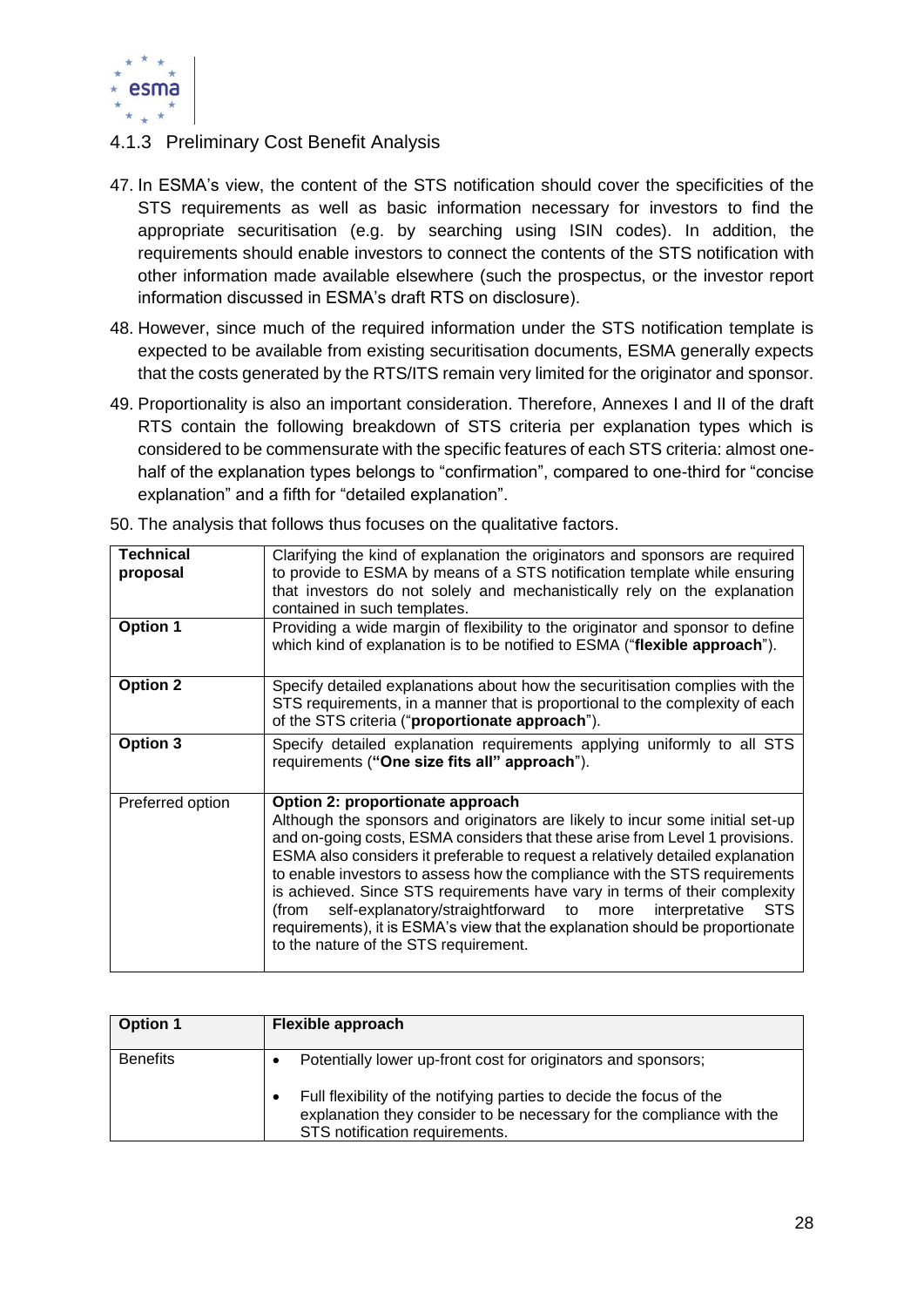

| Costs |           | Reduced possibility for a straightforward comparison by investors,<br>potential investors, and public authorities across STS securitisations;                                                                    |
|-------|-----------|------------------------------------------------------------------------------------------------------------------------------------------------------------------------------------------------------------------|
|       | $\bullet$ | Higher potential costs for users and originator or sponsor when<br>requesting and respectively preparing to provide supplementary<br>information;                                                                |
|       |           | More challenging for competent authorities to supervise compliance with<br>the STS notification over time and for ESMA to ensure consistent<br>application of the requirements of the Securitisation Regulation. |

| <b>Option 2</b> | Proportionate approach                                                                                                                                   |
|-----------------|----------------------------------------------------------------------------------------------------------------------------------------------------------|
| <b>Benefits</b> | Lower costs for users relative to option 1, because details on compliance<br>with STS criteria is more complete at the outset);                          |
|                 | Greater harmonisation in the nature of explanation to be received from<br>$\bullet$<br>the originator and sponsor for the most relevant fields;          |
|                 | Avoid unnecessary duplication with existing securitisation documents<br>through cross-references.                                                        |
| Costs           | Potentially higher up-front cost for originator and sponsor to comply with<br>the required information that is defined in the RTS/ITS relative to option |

| Option 3        | "One size fits all" approach                                                                                                                                                                                                                                                                     |
|-----------------|--------------------------------------------------------------------------------------------------------------------------------------------------------------------------------------------------------------------------------------------------------------------------------------------------|
| <b>Benefits</b> | This option ensures that users have an in-depth and detailed<br>$\bullet$<br>understanding of how the criteria is being complied with.                                                                                                                                                           |
| Costs           | Duplication with the information that could be found in the securitisation<br>documents:                                                                                                                                                                                                         |
|                 | Higher up-front and ongoing costs for the notifying parties to use the STS<br>notification template;                                                                                                                                                                                             |
|                 | Potential higher-up front cost from the competent authorities to assess<br>٠<br>whether all the detailed information reported by the originator and<br>sponsor is correct and complete and that it is consistent with the<br>information that is otherwise available (securitisation documents). |

### **Q11 Do you agree with the arguments set out in the preliminary CBA? Do you think that other items should be factored into the CBA and if so, for what reasons?**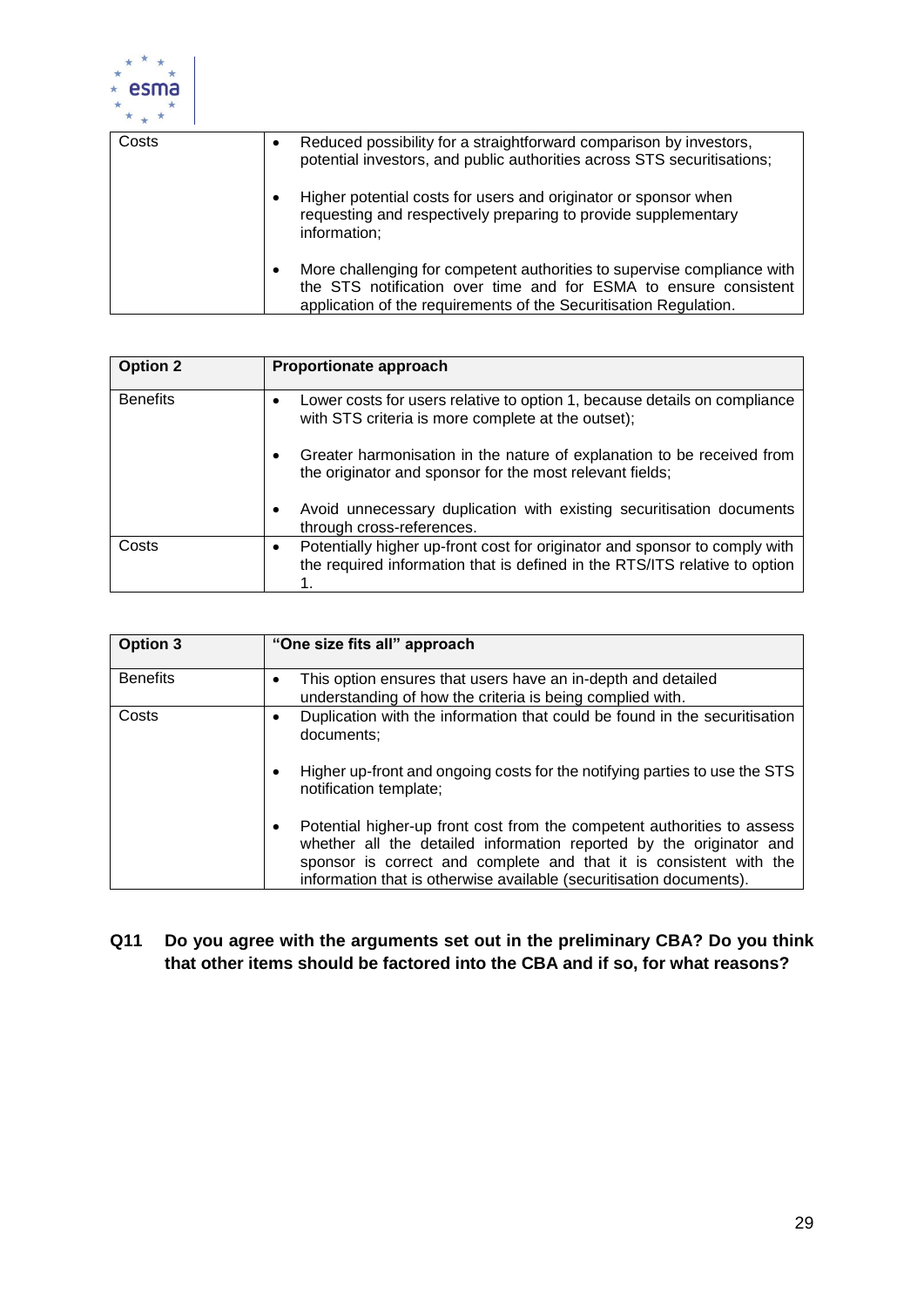

### <span id="page-29-0"></span>**4.2 Annex II: Summary of questions**

- Q1 Do you agree that some general information elements will facilitate the identification of the securitisation and are thus needed to be included in the STS notification?
- Q2 Do you agree that the list of items in paragraph 15 should be included in the STS notification? Do you have any further proposals? If yes, please also state the reasons.
- Q3 Do you agree that the proposed list of items in paragraph 17 should be published on ESMA public website?
- Q4 Do you agree with the proposal to have three different explanation types in the STS notification, depending on the nature of the criteria?
- Q5 Do you agree with the proposal of cross-referring in a STS notification between the STS elements and those from Prospectus, where available, or otherwise other securitisation documentation? If not, please also state the reasons.
- Q6 Do you agree that for the list of items in table 2 only a confirmation should be required in the STS notification, accompanied by the cross reference to the relevant section in prospectus or other securitisation documentation? If not, please state your reasons and any further suggestion.
- Q7 Do you agree that for the list of items in Table 3 a concise explanation shall be required in the STS notification, accompanied by the cross reference to the relevant section in prospectus or other securitisation documentation? If not, please state your reason and any further suggestion.
- Q8 Do you agree that for the list of items in table 4 a detailed explanation shall be required in the STS notification, accompanied by the cross reference to the relevant section in prospectus or other securitisation documentation? If not, please state your reason and any further suggestion.
- Q9 Do you agree with the proposal to require the use of XML templates for the STS notification notified to the ESMA?
- Q10 Do you agree with the format of the proposed notification templates as described in Annexes I and II of the draft ITS?
- Q11 Do you agree with the arguments set out in the preliminary CBA? Do you think that other items should be factored into the CBA and if so, for what reasons?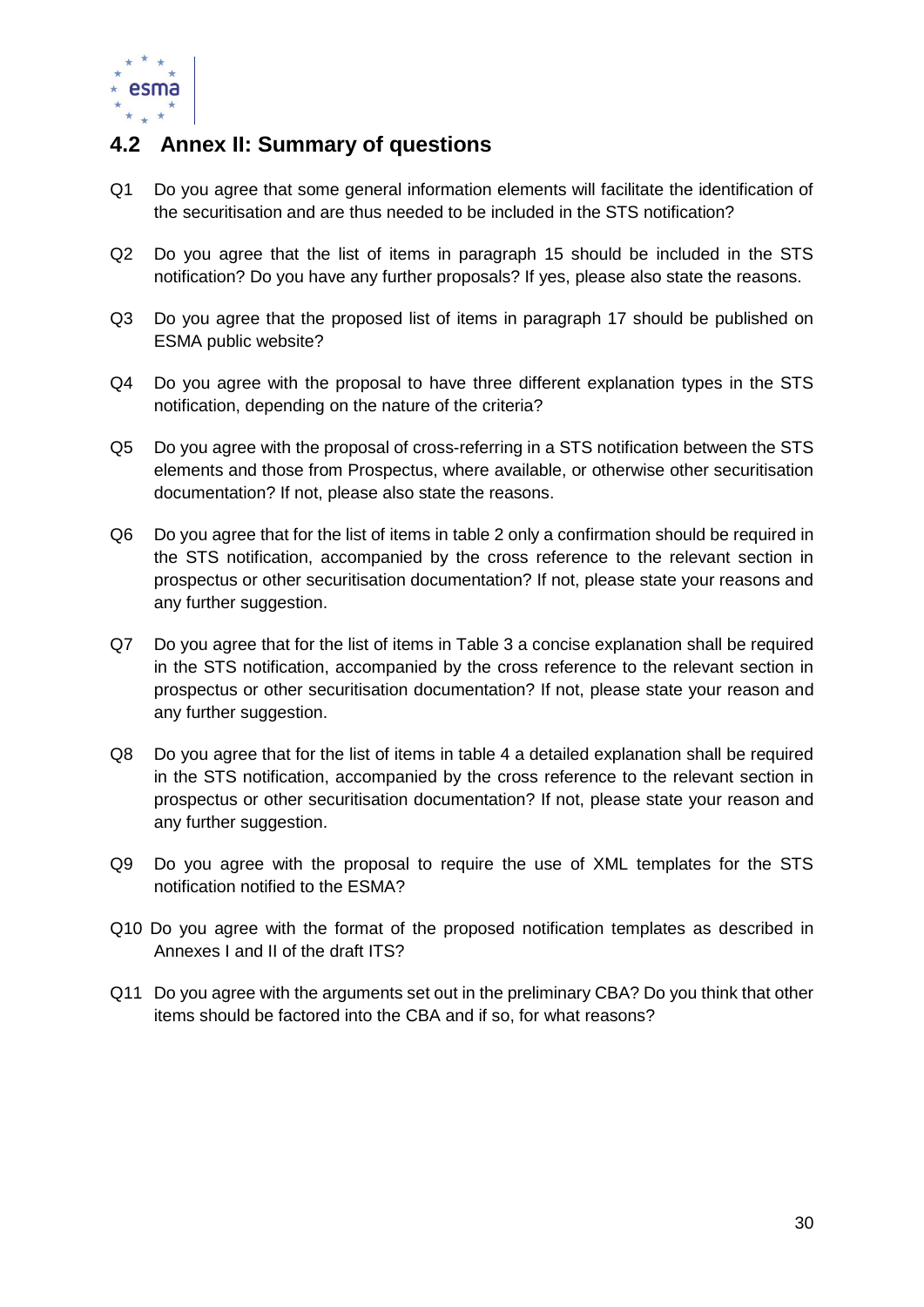

### <span id="page-30-0"></span>**4.3 Annex III**

**Legislative mandate to develop draft regulatory technical standards and draft implementing standards**

### **Article 27 of Regulation xxx/2017**

### **STS notification requirements**

1. Originators and sponsors shall jointly notify ESMA by means of the template referred to in paragraph 7 of this Article where a securitisation meets the requirements of Articles 19 to 22 or Articles 23 to 26 ('STS notification'). In the case of an ABCP programme, only the sponsor shall be responsible for the notification of that programme and, within that programme, of the ABCP transactions complying with Article 24.

The STS notification shall include an explanation by the originator and sponsor of how each of the STS criteria set out in Articles 20 to 22 or Articles 24 to 26 has been complied with.

ESMA shall publish the STS notification on its official website pursuant to paragraph 5. Originators and sponsors of a securitisation shall inform their competent authorities of the STS notification and designate amongst themselves one entity to be the first contact point for investors and competent authorities.

2. The originator, sponsor or SSPE may use the service of a third party authorised under Article 28 to check whether a securitisation complies with Articles 19 to 22 or Articles 23 to 26. However, the use of such a service shall not, under any circumstances, affect the liability of the originator, sponsor or SSPE in respect of their legal obligations under this Regulation. The use of such service shall not affect the obligations imposed on institutional investors as set out in Article 5.

 Where the originator, sponsor or SSPE use the service of a third party authorised pursuant to Article 28 to assess whether a securitisation complies with Articles 19 to 22 or Articles 23 to 26, the STS notification shall include a statement that compliance with the STS criteria was confirmed by that authorised third party. The notification shall include the name of the authorised third party, its place of establishment and the name of the competent authority that authorised it.3.

- 3. Where the originator or original lender is not a credit institution or investment firm, as defined in points (1) and (2) of Article 4(1) of Regulation No 575/2013, established in the Union, the notification pursuant to paragraph 1 of this Article shall be accompanied by the following:
- (a)confirmation by the originator or original lender that its credit-granting is done on the basis of sound and well-defined criteria and clearly established processes for approving, amending, renewing and financing credits and that the originator or original lender has effective systems in place to apply such processes in accordance with Article 9 of this Regulation; and
- (b) declaration by the originator or original lender as to whether credit granting referred to in point (a) is subject to supervision.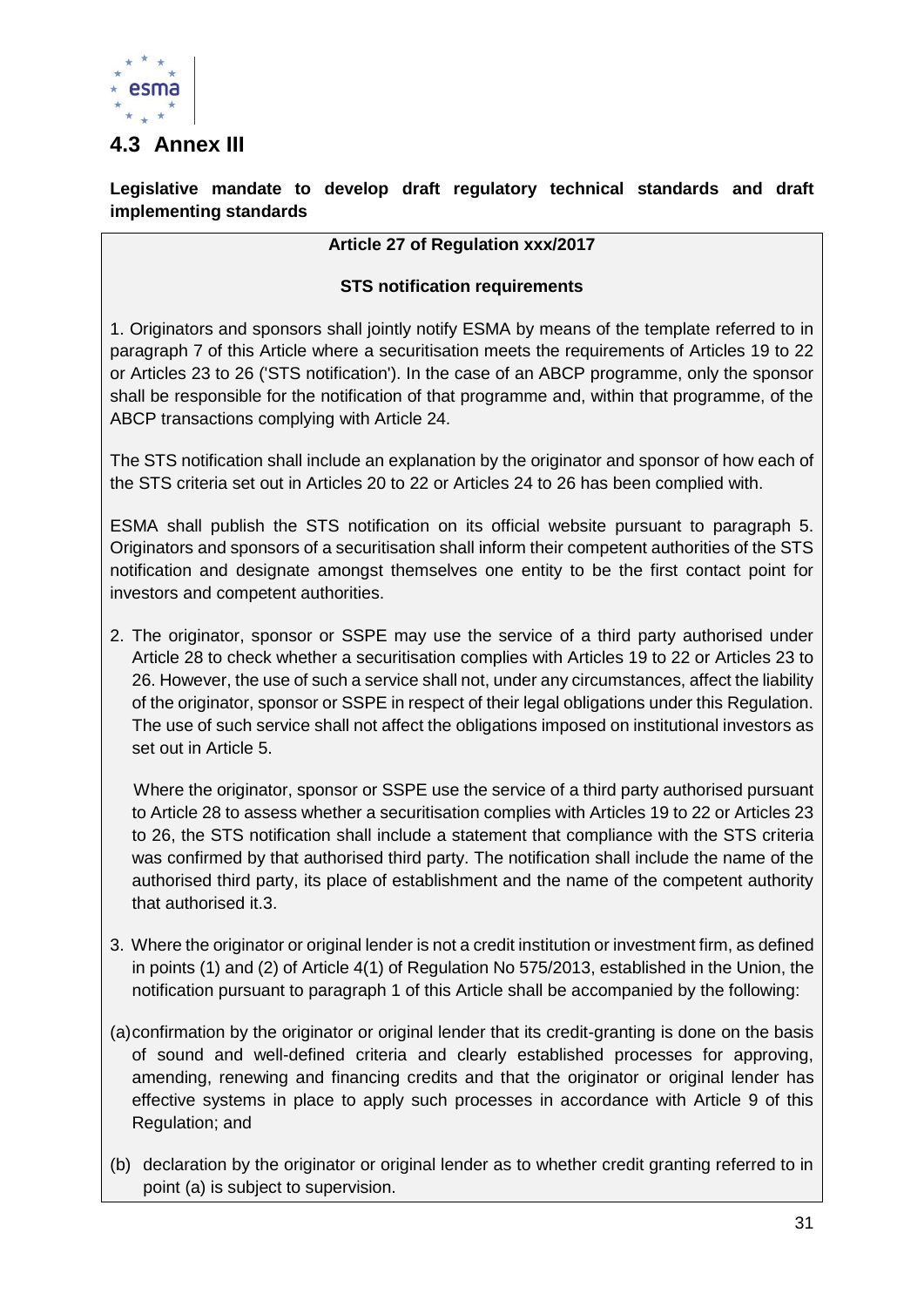

- 4. The originator and sponsor shall immediately notify ESMA and inform their competent authority when a securitisation no longer meets the requirements of either Articles 19 to 22 or Articles 23 to 26.
- 5. ESMA shall maintain on its official website a list of all securitisations which the originators and sponsors have notified to it as meeting the requirements of Articles 19 to 22 or Articles 23 to 26. ESMA shall add each securitisation so notified to that list immediately and shall update the list where the securitisations are no longer considered to be STS following a decision of competent authorities or a notification by the originator or sponsor. Where the competent authority has imposed administrative sanctions in accordance with Article 32, it shall notify ESMA thereof immediately. ESMA shall immediately indicate on the list that a competent authority has imposed administrative sanctions in relation to the securitisation concerned.
- 6. ESMA, in close cooperation with the EBA and EIOPA, shall develop draft regulatory technical standards specifying the information that the originator, sponsor and SSPE are required to provide in order to comply with the obligations referred to in paragraph 1.

 ESMA shall submit those draft regulatory technical standards to the Commission by six months from the date of entry into force of this Regulation.

 The Commission is empowered to supplement this Regulation by adopting the regulatory technical standards referred to in this paragraph in accordance with Articles 10 to 14 of Regulation (EU) No 1095/2010.

**7.** In order to ensure uniform conditions for the implementation of this Regulation, ESMA, in close cooperation with the EBA and EIOPA, shall develop draft implementing technical standards to establish the templates to be used for the provision of the information referred to in paragraph 6.

 ESMA shall submit those draft implementing technical standards to the Commission by six months from the date of entry into force of this Regulation.

 Power is conferred on the Commission to adopt the implementing technical standards referred to in this paragraph in accordance with Article 15 of Regulation (EU) No 1095/2010..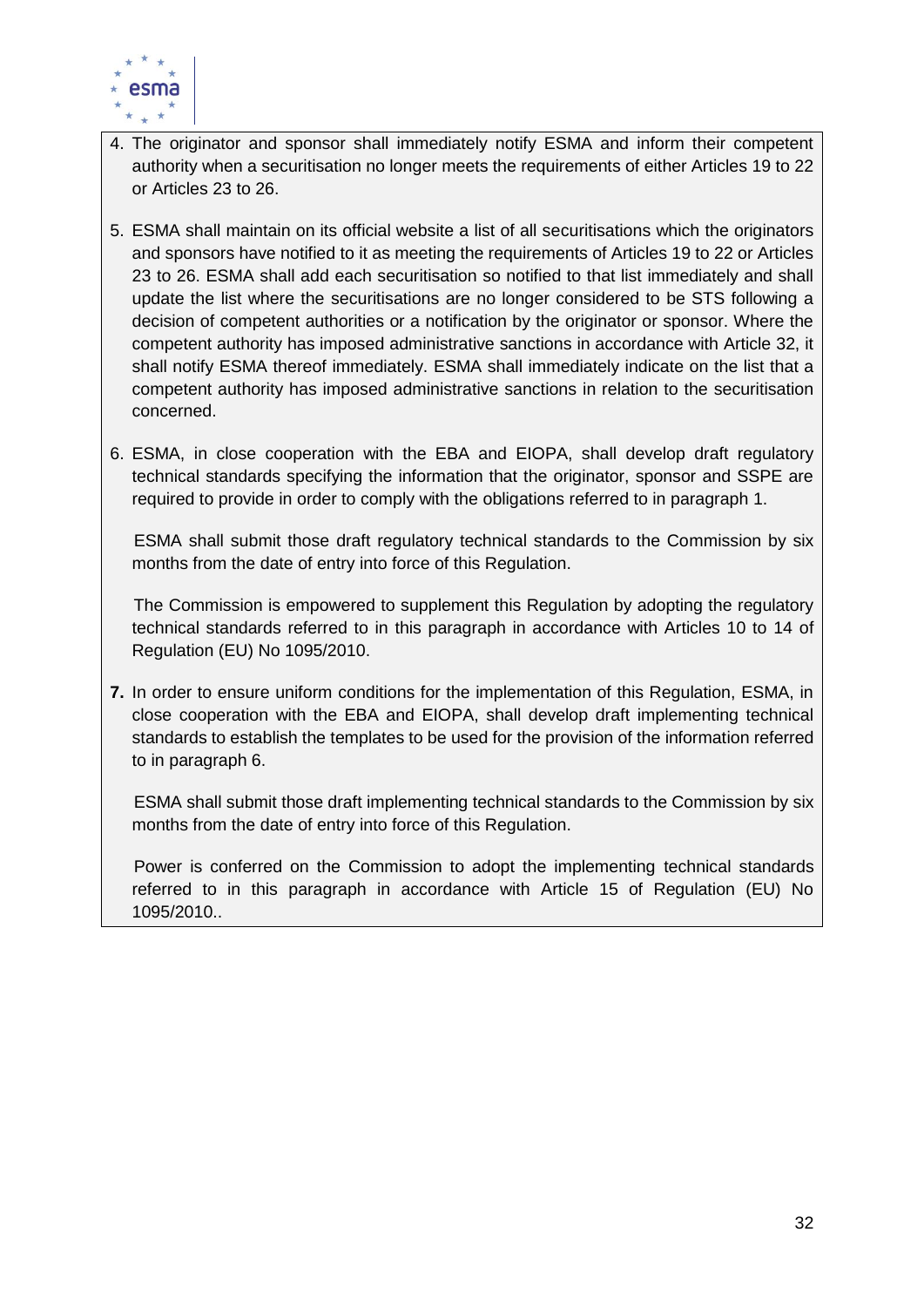

### <span id="page-32-0"></span>**4.4Annex IV – DRAFT RTS on information regarding STS notification**

### **COMMISSION DELEGATED REGULATION (EU) .../...**

**of [ ]**

**supplementing Regulation (EU) 2017/… of the European Parliament and of the Council of [insert date] laying down a general framework for securitisation and creating a specific framework for simple, transparent and standardised securitisation, and in particular Article 27 (7) thereof, laying down regulatory technical standards for the information on STS notification.**

(Text with EEA relevance)

THE EUROPEAN COMMISSION,

Having regard to the Treaty on the Functioning of the European Union,

Having regard to Regulation (EU) 2017/[xxx] of the European Parliament and of the Council of and in particular Articles 27 (1) thereof,

Whereas:

- (1) This Regulation should set out the information and the explanation that the European Securities Markets Authority (ESMA) is to receive from originators and sponsors where a securitisation seeks to demonstrate its compliance with the simple, transparent and standardised criteria (STS) as set out in Article 19 to 22 or Articles 23 to 26 of [Regulation 2017/…]. The information requested covers the different structural non-ABCP securitisations and ABCP securitisation in the context of ABCP programmes for which different types of STS requirements apply.
- (2) In order to ensure that the information included in the STS notification includes an explanation as to the compliance of a securitisation with the STS requirements, it is appropriate to define the content of the information for each of the STS requirements that the originator and sponsor should provide to ESMA regarding compliance with the relevant STS requirements.
- (3) To ensure the information and explanation is consistent with the nature and characteristics of each of the STS requirements, it is necessary to distinguish requirements for which a confirmation suffices, against where a concise explanation, or more detailed explanation is necessary for investors and competent authorities.
- (4) To ensure that the information included in the STS notification is consistent with the corresponding securitisation documentation and to avoid duplication, where the securitisation is based on a prospectus, the originators and sponsors should refer to where the relevant provision is located, with details of the chapter and section where it can be found based on the cross references as indicated in Annex I or II of this Regulation.
- (5) For securitisations where a prospectus has not been drawn up in compliance with Directive 2003/71/EC, originators and sponsors should notify ESMA with a fully completed STS notification together with an anonymised version for publication on ESMA's website. The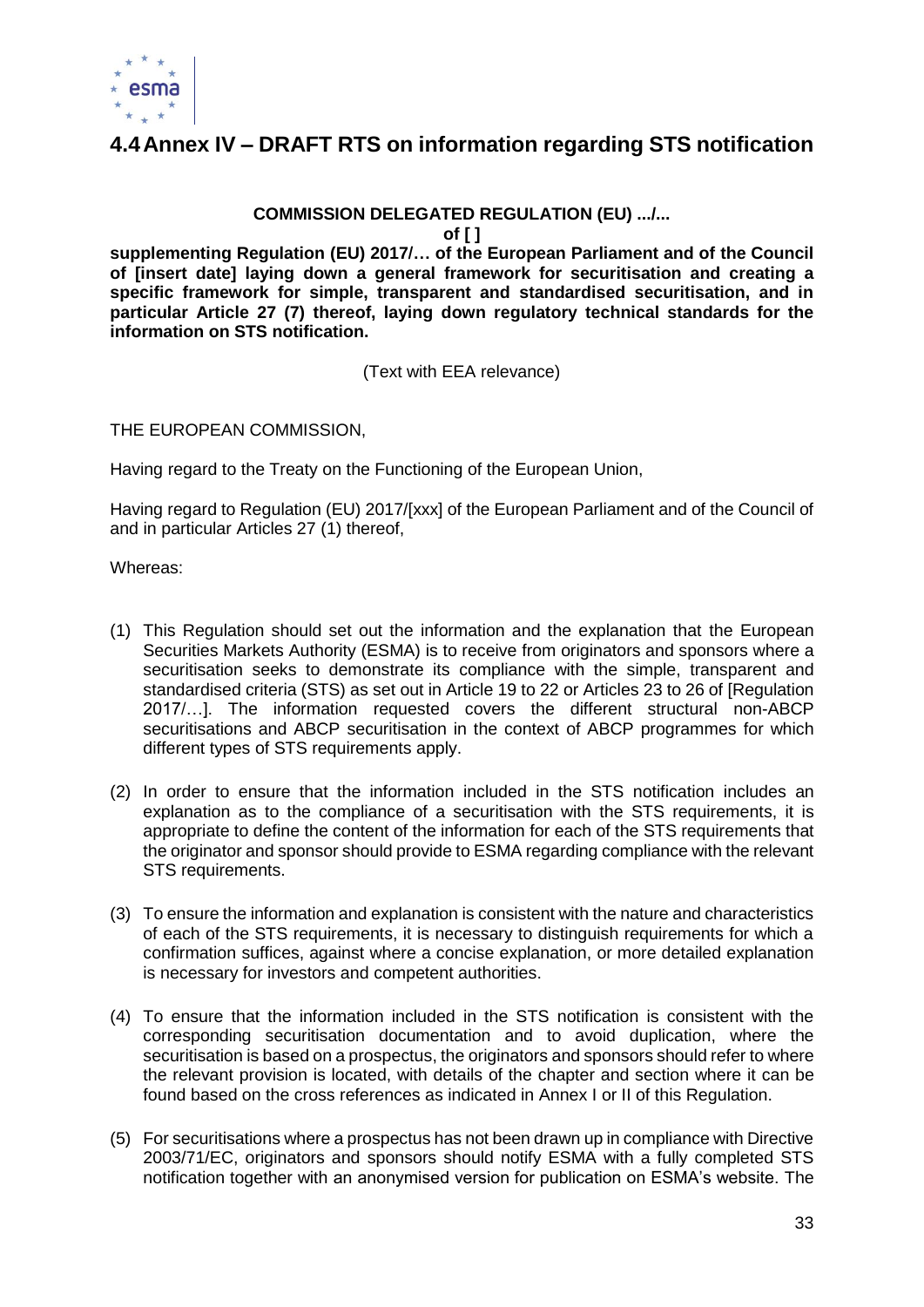

anonymised version should contain only limited information including the notification identifier, the instrument classification, the type of underlying exposures, the issuance date, statement that the STS criteria was confirmed by an authorised third party and the notification date and not allow parties to the private securitisations to be identified. The non-anonymised STS notification should not be published on ESMA's website and would be stored by ESMA in a secure register available and accessible only to the Competent Authorities.

- (6) For the purposes of notifying and publishing the information specified in this Regulation, the [Commission Implementing Regulation (EU) 201./…] should lay down the form and format in order to facilitate the efficient use of that information.
- (7) This Regulation is based on the draft regulatory technical standards submitted by the European Securities and Markets Authority (ESMA) to the Commission.
- (8) ESMA has conducted open public consultations on the draft regulatory technical standards on which this Regulation is based, analysed the potential related costs and benefits and requested the opinion of the Securities and Markets Stakeholder Group established by Article 37 of Regulation (EU) No 1095/2010 of the European Parliament and of the Council.

*HAS ADOPTED THIS REGULATION:* 

#### *Article 1*

#### **Subject matter**

This Regulation sets out the information to be given by the originator and the sponsor in the case of non-ABCP securitisation and sponsor in the case of ABCP securitisation to ESMA where a securitisation seeks to demonstrate its compliance with the simple, transparent and standardised criteria (STS) as set out in Article 19 to 22 (for non-ABCP securitisation) or Articles 23 to 26 (for ABCP securitisation) of [Regulation 2017/…].

#### *Article 2*

#### **Information to be provided in the STS notification**

1. When completing the templates provided in the draft ITS [Commission implementing Regulation (EU) 201./…], the originators and sponsors shall refer to Annex I if the securitisation is a non-ABCP securitisation and to Annex II if the securitisation is an ABCP securitisation.

2. For securitisations where a prospectus has not been drawn up in compliance with Directive 2003/71/EC, the originator and sponsor shall jointly provide ESMA with the following items:

(a) with respect to non-ABCP securitisation:

(i) the STS notification as specified in Annex I of this Regulation; and (ii) the STS notification as specified in Annex I of this Regulation but containing only the following fields: STSS3, STSS10, STSS11, STSS12, STSS12, STSS13, STSS14, STSS15 and STSS16.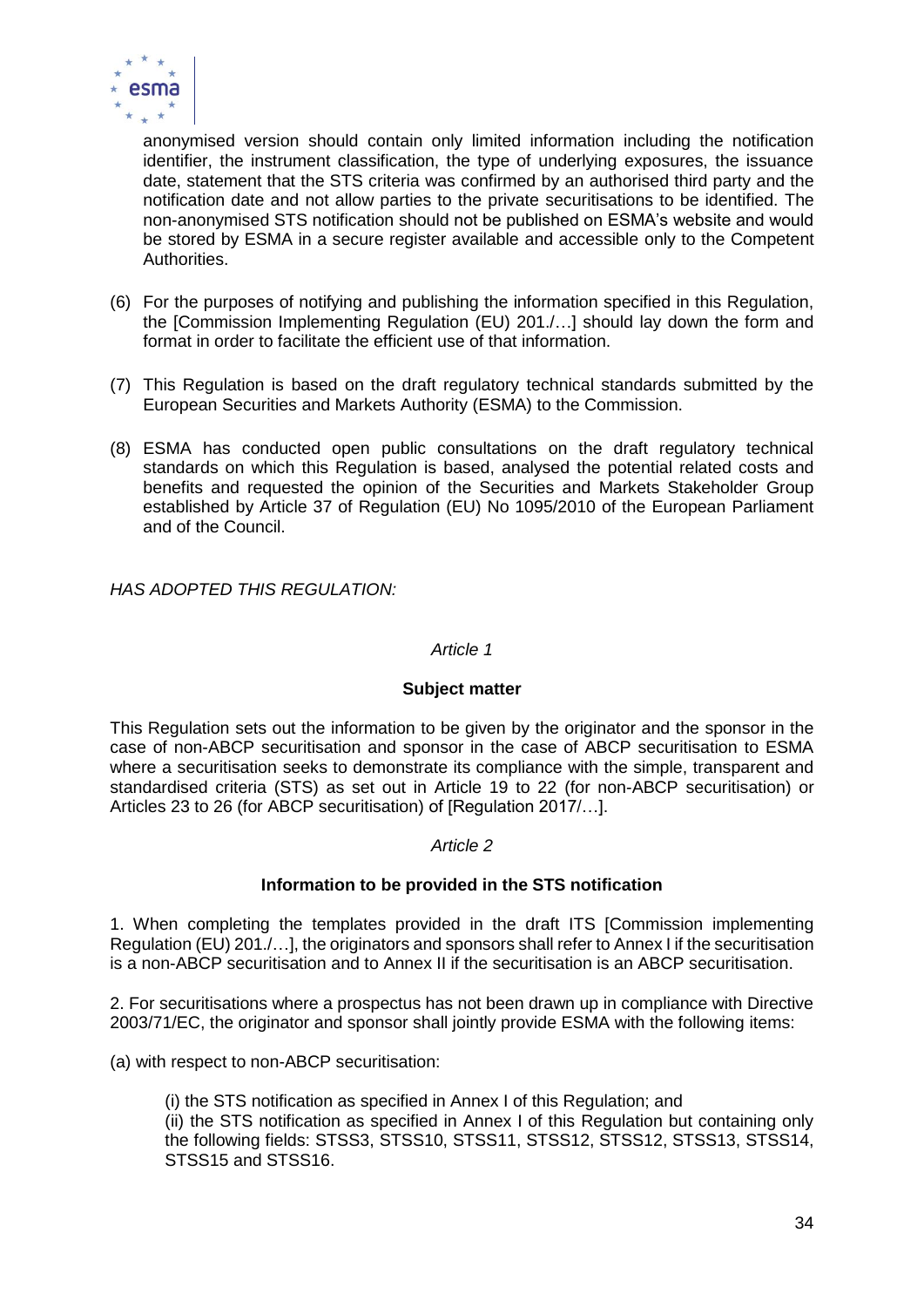

(b) with respect to ABCP securitisation:

(i) the STS notification as specified in Annex II of this Regulation; and

(ii) the STS notification as specified in Annex II of this Regulation but containing only the following fields: STSA3, STSA10, STSA11, STSA12, STSA13, STSA14, STSA15 and STSA16.

ESMA shall publish on its official website the STS notifications required in paragraph (2) (a)(ii) or (2) (b) (ii) of Article 2 of this Regulation.

*Article 3*

#### **Use of references to a prospectus or other securitisation documentation**

1. Where a prospectus has been drawn up in accordance with Directive 2003/71/EC in respect of a securitisation, the originators and sponsors shall provide references to relevant sections of such prospectus as specified under Annex I and Annex II of this Regulation as part of its notification in order to demonstrate the compliance of a securitisation with the STS requirements.

2. For the securitisations falling under Article 43(3) of [Regulation 2017/…], the STS criteria which are not applicable should be marked as 'Not applicable due to the application of the transitional provisions".

3. Where the required information or explanation is not available according to the requirements in paragraph 1 or is not included in the Prospectus, the originators and sponsors shall indicate: (a) the reasons why the required information is not included therein;

(a) where the information is available as part of the securitisation documentation as listed under Article 7(1)(b) of Regulation ((EU) N° 2017/….

#### *Article 4*

#### *Entry into force*

This Regulation shall enter into force on the twentieth day following that of its publication in the Official Journal of the European Union.

This Regulation shall apply from [xx xxx xxx].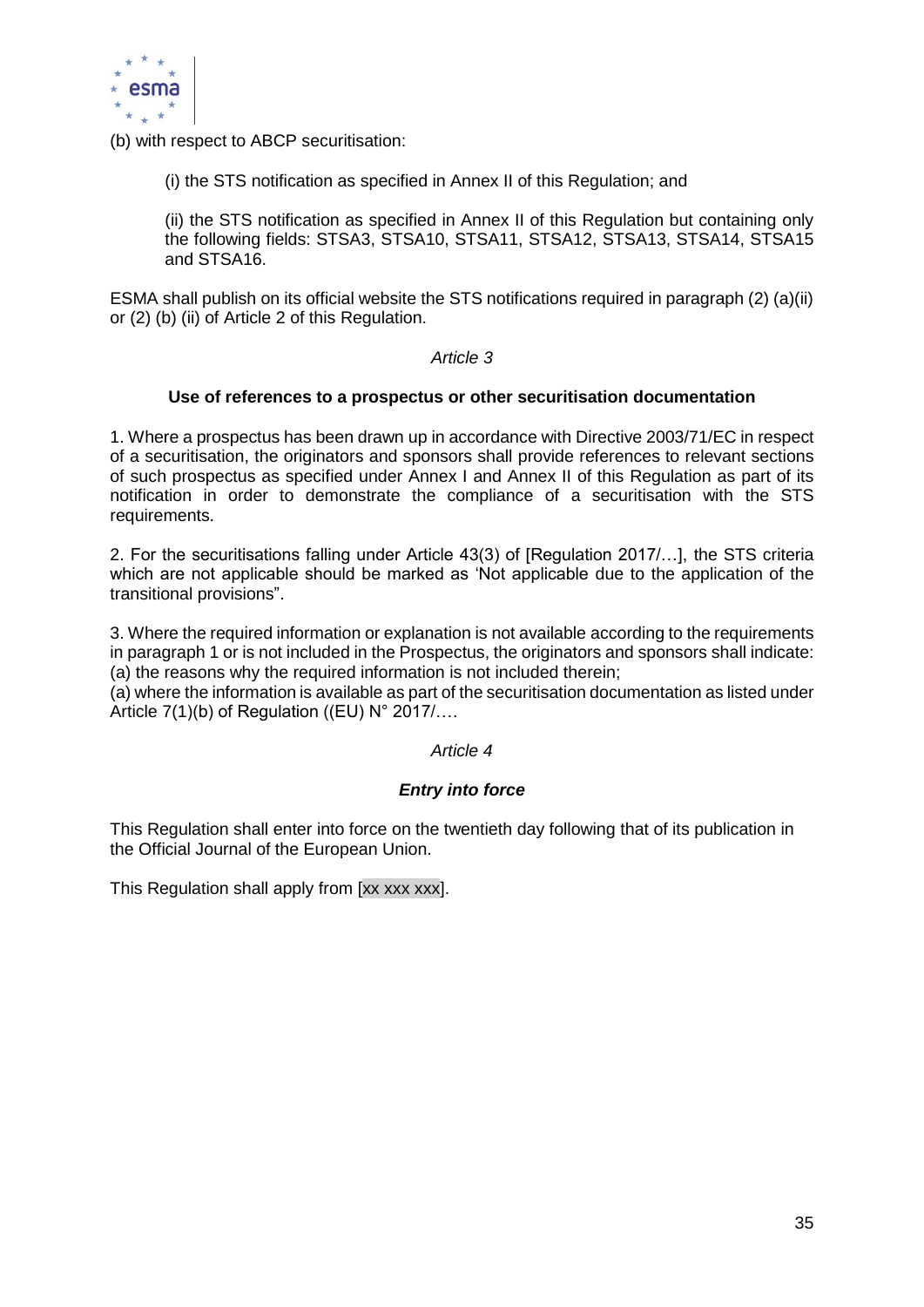

### ANNEX I

### **STS notification content related to non- ABCP securitisations**

| <b>General Information</b> |                         |                                                    |              |                     |                      |                                                                                                                                                                                 |                                                                                                                                                                                                                                      |  |
|----------------------------|-------------------------|----------------------------------------------------|--------------|---------------------|----------------------|---------------------------------------------------------------------------------------------------------------------------------------------------------------------------------|--------------------------------------------------------------------------------------------------------------------------------------------------------------------------------------------------------------------------------------|--|
|                            |                         |                                                    |              |                     |                      |                                                                                                                                                                                 |                                                                                                                                                                                                                                      |  |
| N.                         | <b>Article</b>          | <b>FIELD</b>                                       | Confirmation | Concise explanation | Detailed explanation | <b>CONTENT TO BE REPORTED</b>                                                                                                                                                   | <b>Cross-references to</b><br>the Prospectus<br>(From 1 January 2019<br>to 20 July 2019,<br>reference to Annexes<br>10 and 11 shall be<br>read as reference to<br>Annexes VII and VIII of<br>Commission<br>Regulation<br>N°809/2004) |  |
| STSS <sub>1</sub>          | Article<br>27(1)        | Instrument<br>identification<br>code               | N/A          | N/A                 | N/A                  | The international security identification<br>code (ISIN) or codes, or if no ISIN, then<br>any other unique securities code such as<br>a CUSIP, assigned to this securitisation. | Where available<br>under Item 1.1 of<br>Annex 11 (Asset-<br><b>Backed Securities</b><br>additional building<br>block)                                                                                                                |  |
| STSS <sub>2</sub>          | N/A                     | LEI of the<br>originator and<br>/or the<br>sponsor | N/A          | N/A                 | N/A                  | The LEI of the originator and /or the<br>sponsor                                                                                                                                | Item 4.2 of Annex<br>10 (Asset-Backed<br><b>Securities</b><br>registration<br>document)                                                                                                                                              |  |
| STSS3                      | N/A                     | Notification<br>identifier                         | N/A          | N/A                 | N/A                  | The unique reference number assigned<br>by ESMA to the notification document                                                                                                    | Where available<br>under Item 1 of<br>Annex 11 (Asset-<br><b>Backed Securities</b><br>additional building<br>block)                                                                                                                  |  |
| STSS4                      | N/A                     | Securitisation<br>identifier                       | N/A          | N/A                 | N/A                  | available,<br>Where<br>the<br>unique<br>securitisation identifier assigned by the<br>registered<br>securitisation<br>repository<br>where the securitisation is registered.      | N/A                                                                                                                                                                                                                                  |  |
| STSS5                      | N/A                     | Prospectus<br>identifier                           | N/A          | N/A                 | N/A                  | Prospectus identifier provided to the<br>ESMA register (from January 2019)                                                                                                      | N/A                                                                                                                                                                                                                                  |  |
| STSS6                      | N/A                     | Securitisation<br>Repository                       | N/A          | N/A                 | N/A                  | Name of the registered securitisation<br>repository                                                                                                                             | N/A                                                                                                                                                                                                                                  |  |
| STSS7                      | N/A                     | Securitisation<br>name                             | N/A          | N/A                 | N/A                  | The securitisation name                                                                                                                                                         | Item 4 of Annex 10<br>(Asset-Backed<br><b>Securities</b><br>registration<br>document)                                                                                                                                                |  |
| STSS8                      | Article 18<br>and 27(3) | Place of<br>establishment                          | N/A          | N/A                 | N/A                  | The place of establishment of the<br>originator, original lender, sponsor and<br>SSPE.                                                                                          | Item 4 of Annex 10<br>(Asset-Backed<br><b>Securities</b>                                                                                                                                                                             |  |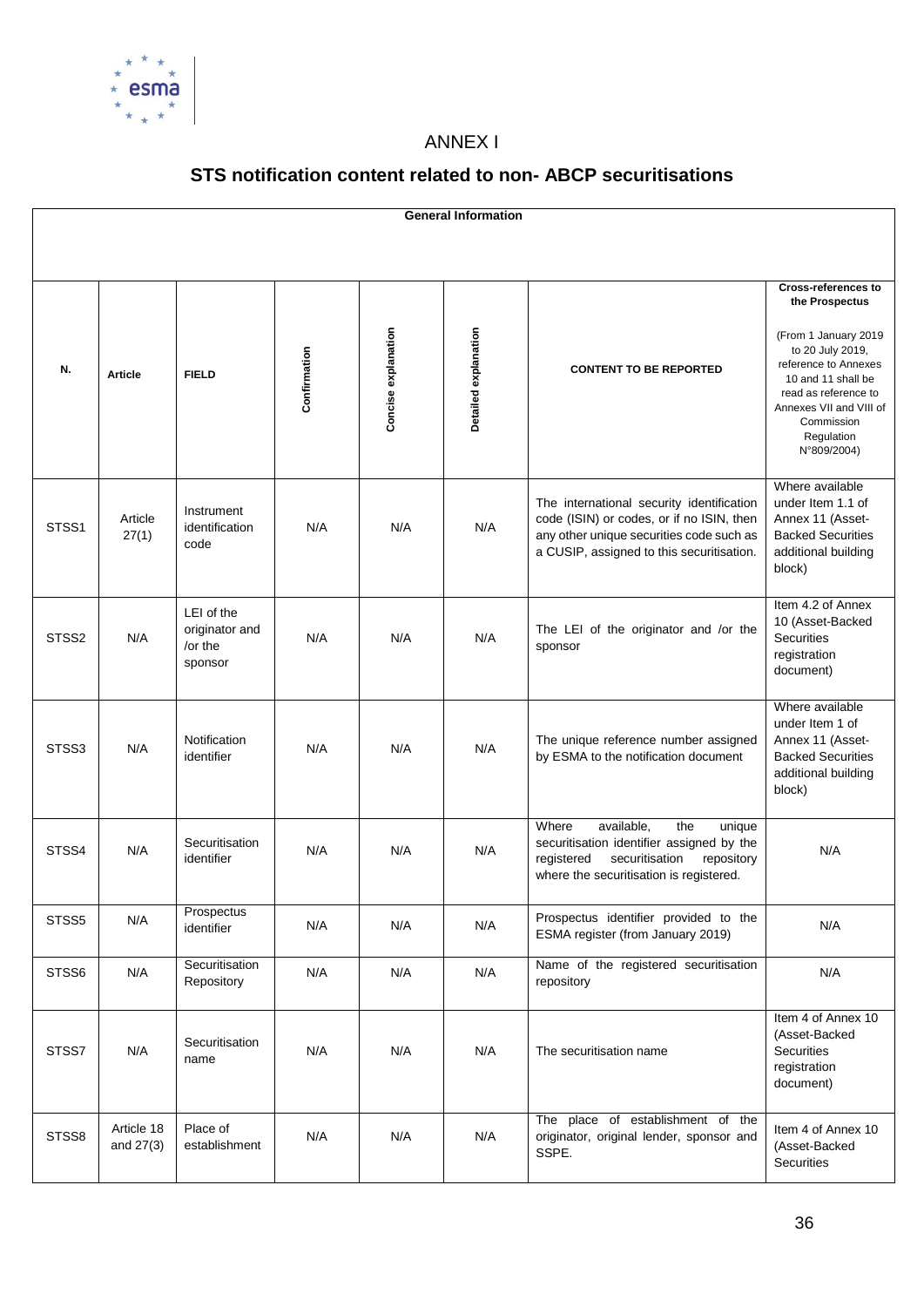

**General Information**

| N.                 | <b>Article</b>   | <b>FIELD</b>                                               | Confirmation | Concise explanation | Detailed explanation | <b>CONTENT TO BE REPORTED</b>                                                                                                                                                                                        | <b>Cross-references to</b><br>the Prospectus<br>(From 1 January 2019<br>to 20 July 2019,<br>reference to Annexes<br>10 and 11 shall be<br>read as reference to<br>Annexes VII and VIII of<br>Commission<br>Regulation<br>N°809/2004) |
|--------------------|------------------|------------------------------------------------------------|--------------|---------------------|----------------------|----------------------------------------------------------------------------------------------------------------------------------------------------------------------------------------------------------------------|--------------------------------------------------------------------------------------------------------------------------------------------------------------------------------------------------------------------------------------|
|                    |                  |                                                            |              |                     |                      |                                                                                                                                                                                                                      | registration<br>document)                                                                                                                                                                                                            |
| STSS9              | Article<br>27(1) | Names of the<br>designated<br>entity and<br>contact person | N/A          | N/A                 | N/A                  | The name of the entity to be designated<br>as the first contact point for investors and<br>competent authorities;                                                                                                    | Where available,<br>Item 1 of Annex 10<br>(Asset-Backed<br>Securities<br>registration<br>document)                                                                                                                                   |
| STSS10             | N/A              | Instruments<br>classification                              | N/A          | N/A                 | N/A                  | The type of securitisation (non-ABCP,<br>ABCP)                                                                                                                                                                       | Item 3.2 of Annex 11<br>(Asset-Backed<br>Securities additional<br>building block)                                                                                                                                                    |
| STSS <sub>11</sub> | N/A              | Underlying<br>exposures<br>classification                  | N/A          | N/A                 | N/A                  | The type of underlying exposures:<br>Auto loans/leases (1)<br>Consumer loans (2)<br>Commercial mortgages (3)<br>Credit-card receivables (4)<br>Leases (5)<br>Residential mortgages (6)<br>SME loans (7)<br>Mixed (8) | Item 2 of Annex 11<br>(Asset-Backed<br>Securities additional<br>building block)                                                                                                                                                      |
| STSS12             | N/A              | Issue date*                                                | N/A          | N/A                 | N/A                  | The issuance date on which the<br>securities is deemed to be issued (as<br>indicated in the Prospectus)                                                                                                              | Item 4 of Annex 10<br>(Asset-Backed<br>Securities<br>Registration<br>document)                                                                                                                                                       |
| STSS <sub>13</sub> | N/A              | Notification<br>date                                       | N/A          | N/A                 | N/A                  | The date of notification to ESMA                                                                                                                                                                                     | N/A                                                                                                                                                                                                                                  |
| STSS14             | Article<br>27(2) | Authorised<br>Third party                                  | N/A          | N/A                 | N/A                  | If appropriate, name of the authorised<br>third party of establishment.                                                                                                                                              | Where<br>available<br>under Item 3.1 (Risk<br>factors) of Annex 10<br>(Asset-Backed<br>Securities<br>registration<br>document)                                                                                                       |
| STSS15             | Article<br>27(2) | Authorised<br>Third party                                  | N/A          | N/A                 | N/A                  | If an authorised third-party has provided<br>STS verification services in accordance<br>with Article 27(2) of the Securitisation                                                                                     | available<br>Where<br>under Item 3.1 (Risk<br>factors) of Annex 10                                                                                                                                                                   |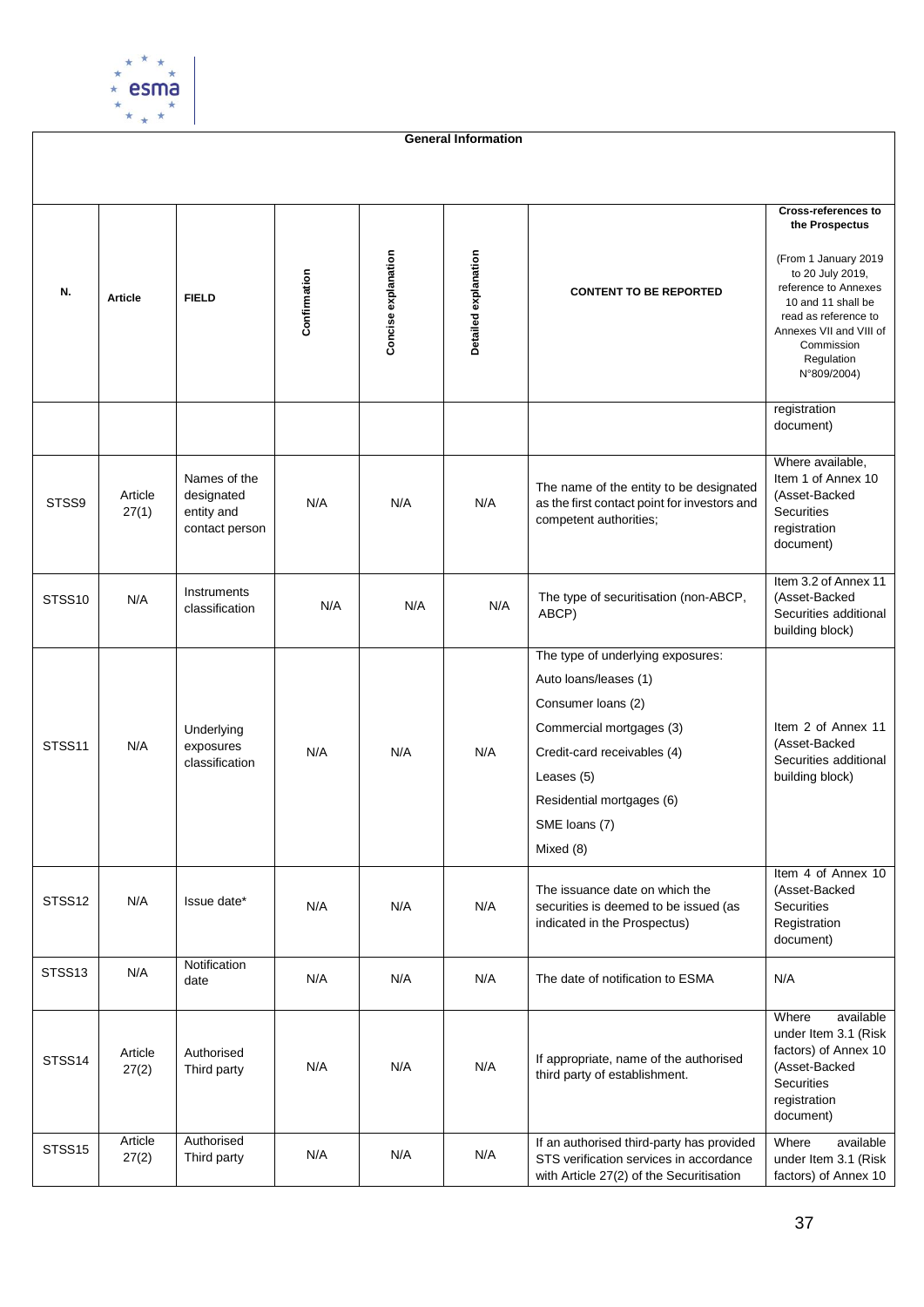

**General Information**

| N.                 | <b>Article</b>   | <b>FIELD</b>                                                                                                   | Confirmation | Concise explanation | Detailed explanation | <b>CONTENT TO BE REPORTED</b>                                                                                                                                                                                                                                                                                                                                                                  | <b>Cross-references to</b><br>the Prospectus<br>(From 1 January 2019<br>to 20 July 2019,<br>reference to Annexes<br>10 and 11 shall be<br>read as reference to<br>Annexes VII and VIII of<br>Commission<br>Regulation<br>N°809/2004) |
|--------------------|------------------|----------------------------------------------------------------------------------------------------------------|--------------|---------------------|----------------------|------------------------------------------------------------------------------------------------------------------------------------------------------------------------------------------------------------------------------------------------------------------------------------------------------------------------------------------------------------------------------------------------|--------------------------------------------------------------------------------------------------------------------------------------------------------------------------------------------------------------------------------------|
|                    |                  |                                                                                                                |              |                     |                      | Regulation, provide its country of<br>establishment.                                                                                                                                                                                                                                                                                                                                           | (Asset-Backed<br>Securities<br>registration<br>document)                                                                                                                                                                             |
| STSS <sub>16</sub> | Article<br>27(2) | Authorised<br>Third party                                                                                      | N/A          | N/A                 | N/A                  | If an authorised third-party has provided<br>STS verification services in accordance<br>with Article 27(2) of the Securitisation<br>Regulation, provide its name of the<br>competent authority that has authorised<br>it                                                                                                                                                                       | N/A                                                                                                                                                                                                                                  |
| STSS17             | Article<br>27(2) | Authorised<br>Third party                                                                                      | N/A          | N/A                 | N/A                  | If an authorised third-party has provided<br>STS verification services in accordance<br>with Article 27(2) of the Securitisation<br>Regulation, provide a statement that the<br>compliance with the STS criteria was<br>confirmed by that authorised third party<br>firm.                                                                                                                      | N/A                                                                                                                                                                                                                                  |
| STSS <sub>18</sub> | N/A              | Date of the<br>last<br>compliance<br>assessment<br>with the STS<br>criteria<br>performed by<br>the third party | N/A          | N/A                 | N/A                  | Where available, date of the latest<br>update of the compliance assessment<br>with the STS criteria performed by the<br>authorised third party                                                                                                                                                                                                                                                 | N/A                                                                                                                                                                                                                                  |
| STSS19             | Article<br>27(5) | STS status                                                                                                     | N/A          | N/A                 | N/A                  | Notification from the originator and<br>sponsor that the securitisation is no<br>longer to be considered as STS and the<br>reasons for this.                                                                                                                                                                                                                                                   | N/A                                                                                                                                                                                                                                  |
| STSS20             | Article<br>27(3) | Originator (or<br>original<br>lender) not a<br>credit<br>institution                                           | N/A          | N/A                 | N/A                  | Whether the originator or original lender<br>a credit institution or investment firm<br>established in the EU.                                                                                                                                                                                                                                                                                 | N/A                                                                                                                                                                                                                                  |
| STSS21             | Article<br>27(3) | Originator (or<br>original<br>lender) not a<br>credit<br>institution                                           | $\sqrt{}$    |                     |                      | If the answer to field STS21 is "No", the<br>originator or original lender shall provide<br>confirmation that its credit-granting is<br>done on the basis of sound and well-<br>defined criteria and clearly established<br>processes for approving, amending,<br>renewing and financing credits and that<br>the originator or original lender has<br>effective systems in place to apply such | N/A                                                                                                                                                                                                                                  |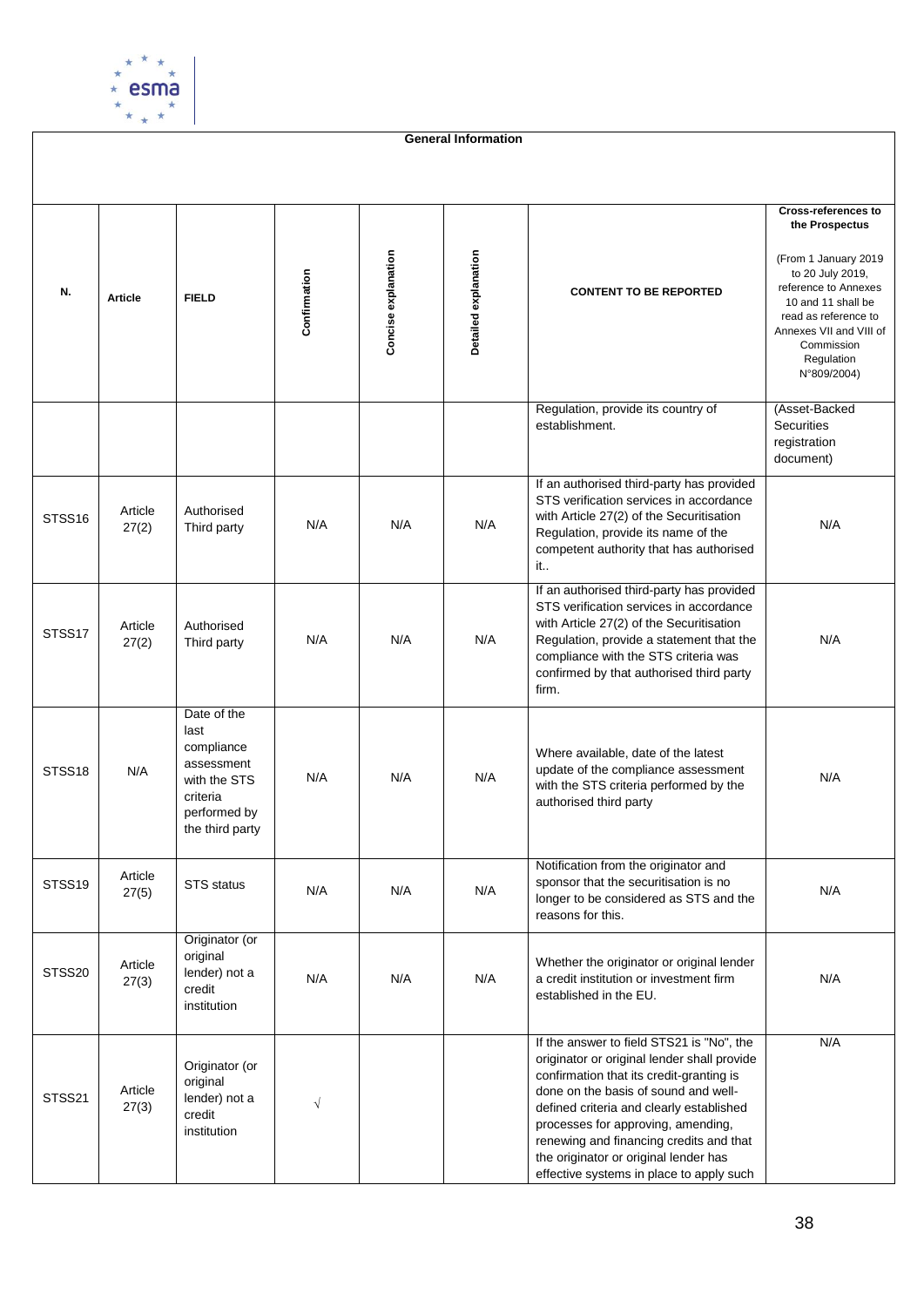

**General Information Cross-references to the Prospectus** Concise explanation Detailed explanation **Concise explanation Detailed explanation** (From 1 January 2019 **Confirmation** to 20 July 2019, reference to Annexes **N. Article FIELD CONTENT TO BE REPORTED** 10 and 11 shall be read as reference to Annexes VII and VIII of Commission Regulation N°809/2004) processes in accordance with Article 17 of the Securitisation Regulation. Originator (or N/AIf the answer to field STS21 is "No", the original STSS22 Article originator's or original lender's shall lender) not a √ 27(3) provide confirmation that its creditcredit granting is subject to supervision. institution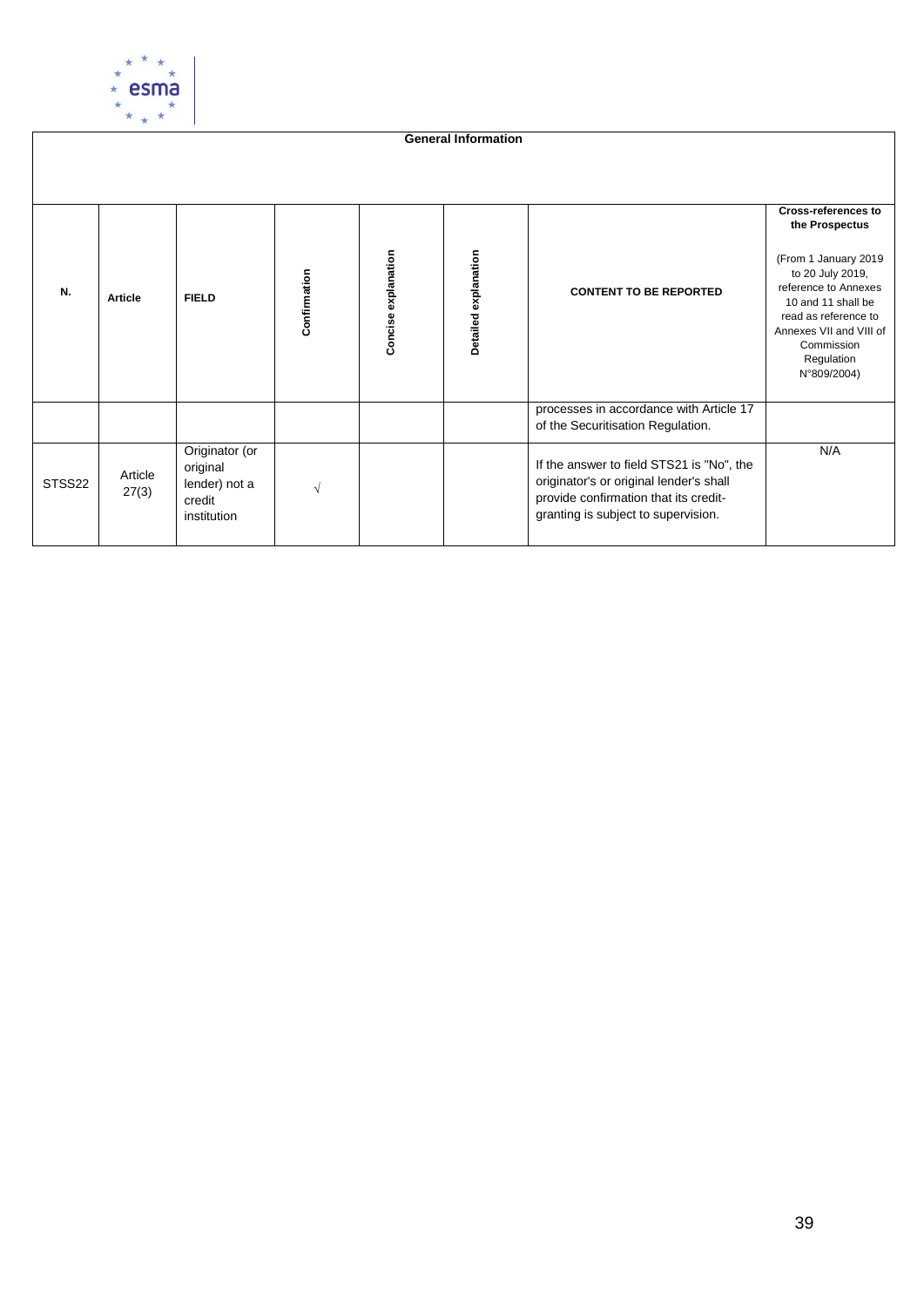

| <b>Non-ABCP securitisation</b> |                   |                                                                                            |              |                     |                      |                                                                                                                                                                                                                                                                                                                                                                                                                                                                                                                                                                                                                                                                                                                                                                                                                                                         |                                                                                                                                                                                                                        |  |  |  |  |
|--------------------------------|-------------------|--------------------------------------------------------------------------------------------|--------------|---------------------|----------------------|---------------------------------------------------------------------------------------------------------------------------------------------------------------------------------------------------------------------------------------------------------------------------------------------------------------------------------------------------------------------------------------------------------------------------------------------------------------------------------------------------------------------------------------------------------------------------------------------------------------------------------------------------------------------------------------------------------------------------------------------------------------------------------------------------------------------------------------------------------|------------------------------------------------------------------------------------------------------------------------------------------------------------------------------------------------------------------------|--|--|--|--|
|                                |                   |                                                                                            |              |                     |                      | Information to be provided regarding compliance with Articles 20 to 22 of the Regulation 2017/, as applicable.                                                                                                                                                                                                                                                                                                                                                                                                                                                                                                                                                                                                                                                                                                                                          |                                                                                                                                                                                                                        |  |  |  |  |
| N.                             | <b>Articles</b>   | Field                                                                                      | Confirmation | Concise explanation | Detailed explanation | Content to be reported                                                                                                                                                                                                                                                                                                                                                                                                                                                                                                                                                                                                                                                                                                                                                                                                                                  | Cross-references to the<br><b>Prospectus</b><br>(From 1 January 2019 to 20<br>July 2019, reference to<br>Annexes 10 and 11 shall be<br>read as reference to<br>Annexes VII and VIII of<br><b>Commission Regulation</b> |  |  |  |  |
|                                |                   |                                                                                            |              |                     |                      | Requirements relating to simplicity                                                                                                                                                                                                                                                                                                                                                                                                                                                                                                                                                                                                                                                                                                                                                                                                                     | N°809/2004)                                                                                                                                                                                                            |  |  |  |  |
|                                |                   |                                                                                            |              |                     |                      |                                                                                                                                                                                                                                                                                                                                                                                                                                                                                                                                                                                                                                                                                                                                                                                                                                                         |                                                                                                                                                                                                                        |  |  |  |  |
| STSS23                         | Articles<br>20(1) | Transfer of the<br>underlying<br>exposures by<br>true sale or<br>assignment                |              | $\sqrt{}$           |                      | The STS notification shall confirm and explain whether<br>there is no circumstance in which a liquidator or creditor<br>of the originator could seek to unwind the securitisation<br>and claim that the receivables are available to the<br>general creditors of the originator. The confirmation<br>should specify whether the transfer of the underlying<br>exposures is made by means of true sale, assignment<br>(legal or equitable), by declaration of trust or by way of<br>novation                                                                                                                                                                                                                                                                                                                                                             | Item 3.3 of Annex 11<br>(additional building block<br>for asset-backed<br>securities)                                                                                                                                  |  |  |  |  |
| STSS24                         | Articles<br>20(2) | No severe<br>clawback                                                                      |              | $\sqrt{}$           |                      | The STS notification shall explain whether or not none<br>of the situations referred to in Article 20 (2) (a) and (b)<br>or Article 24(2) of Regulation (EU) 2017/are found in<br>the securitisation, unless the requirements laid down in<br>Article 20 (3) and 24 (3) of Regulation (EU)<br>2017/apply.                                                                                                                                                                                                                                                                                                                                                                                                                                                                                                                                               | Item 3.3 of Annex 11<br>(additional building block<br>for asset-backed<br>securities)                                                                                                                                  |  |  |  |  |
| STSS25                         | Articles<br>20(3) | Exemption for<br>clawback<br>provisions in<br>national<br>insolvency laws                  |              | $\sqrt{}$           |                      | In conjunction with Articles 20(2), where appropriate,<br>the STS notification shall explain which of the clawback<br>provisions in national insolvency laws form an exception<br>to the severe clawback provisions as provided for in<br>Article 20(2) of Regulation 2017/                                                                                                                                                                                                                                                                                                                                                                                                                                                                                                                                                                             | Item 3.3 of Annex 11<br>(additional building block<br>for asset-backed<br>securities)                                                                                                                                  |  |  |  |  |
| STSS26                         | Article<br>20(4)  | Transfer where<br>the seller is not<br>the original<br>lender                              | $\sqrt{}$    |                     |                      | Where the seller is not the original lender, the STS<br>notification shall confirm that the securitisation complies<br>with Article 20(1) to 20(3) of Regulation (EU) 2017/                                                                                                                                                                                                                                                                                                                                                                                                                                                                                                                                                                                                                                                                             | Item 3.3 of Annex 11<br>(additional building block<br>for asset-backed<br>securities)                                                                                                                                  |  |  |  |  |
| STSS27                         | Articles<br>20(5) | Transfer<br>performed by<br>means of an<br>assignment and<br>perfected at a<br>later stage |              | $\sqrt{}$           |                      | Where the transfer of the underlying exposures is<br>performed by means of an assignment and perfected at<br>a later stage than at the closing of the securitisation, the<br>STS notification shall explain whether the mean by<br>which the SSPE has acquired the underlying exposures<br>has the same legal effect as an acquisition of underlying<br>exposures by means of true sale. The STS notification<br>shall provide a concise explanation on how and whether<br>that perfection is effected at least through the required<br>minimum pre-determined event triggers as listed in<br>Article 20(5) of the Securitisation Regulation. Where<br>alternative mechanisms of transfer are used, the STS<br>notification shall confirm that an insolvency of the<br>originator would not prejudice or prevent the SSPE from<br>enforcing its rights. | Item 3.3 of Annex 11<br>(additional building block<br>for asset-backed<br>securities)                                                                                                                                  |  |  |  |  |
| STSS28                         | Article<br>20(6)  | Representations<br>and warranties                                                          |              | $\sqrt{}$           |                      | The STS notification shall explain whether the<br>representations and warranties as provided by the<br>sellers contain clear rules to assign rights and<br>obligations between investors, SSPE and originator as<br>well as clear enforcement mechanisms. In addition, the<br>STS notification shall explain that the assets being<br>included in the securitisation are not encumbered.                                                                                                                                                                                                                                                                                                                                                                                                                                                                | Item 2.2.8 of Annex 11<br>(additional building block<br>for asset-backed<br>securities)                                                                                                                                |  |  |  |  |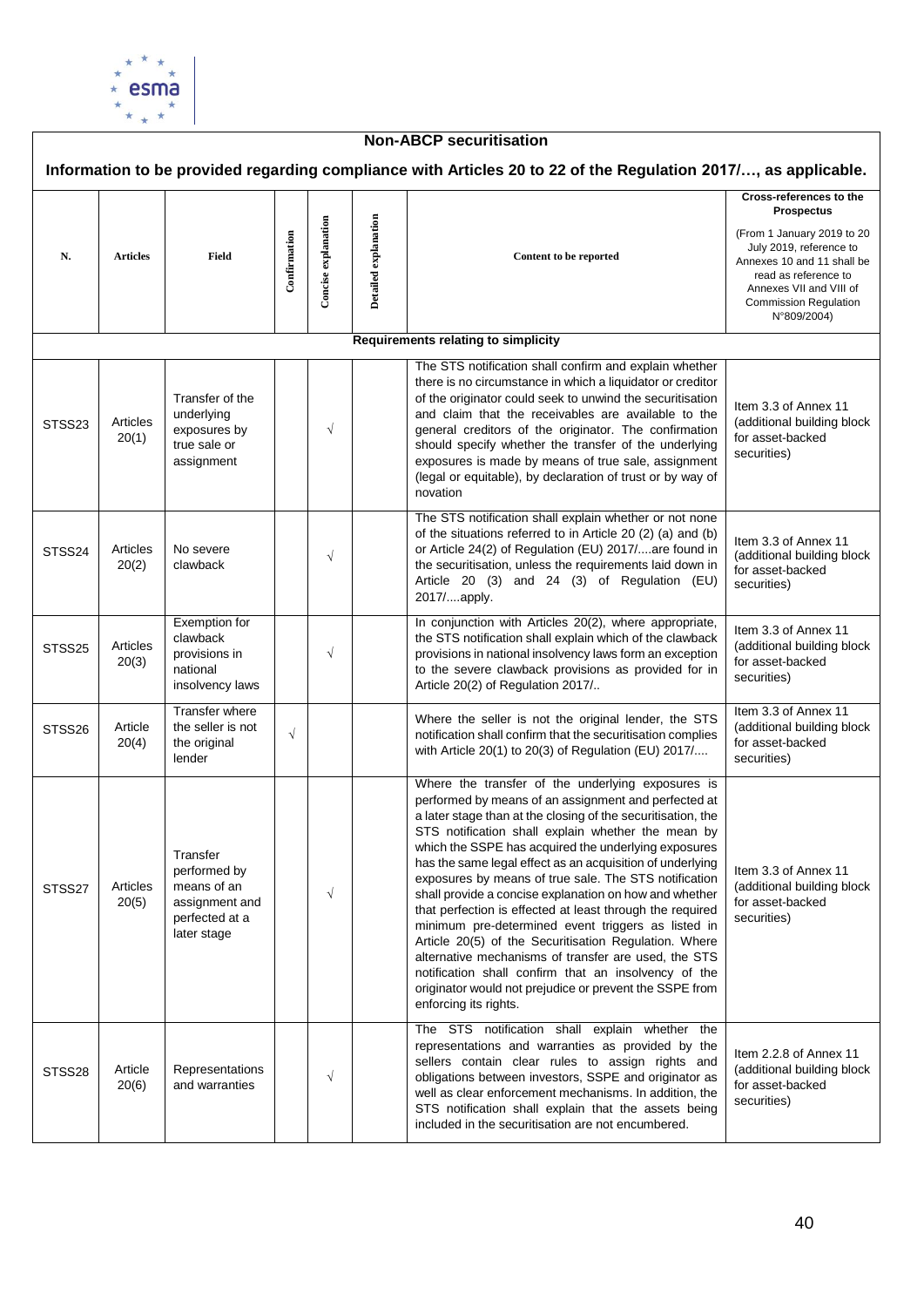

### **Non-ABCP securitisation Information to be provided regarding compliance with Articles 20 to 22 of the Regulation 2017/…, as applicable. Cross-references to the Prospectus Concise explanation Detailed** explanation **Concise explanation Detailed explanation** (From 1 January 2019 to 20 **Confirmation** July 2019, reference to **N. Articles Field Content to be reported** Annexes 10 and 11 shall be read as reference to Annexes VII and VIII of Commission Regulation N°809/2004) Eligibility criteria which do not allow for active Item 2.2.2 and 2.2.13 of portfolio The STS notification shall confirm that the securitisation STSS29 | Articles Annex 11 (additional √ management of does not allow for active portfolio management of the 20(7) building block for assetthe underlying exposures on a discretionary basis. backed securities) exposures on a discretionary basis The STS notification shall explain how the securitisation is backed by a pool of underlying exposures that are homogenous, taking into account the characteristics relating to the cash flows of different asset types Item 2.2.7 of Annex 11 including their contractual, credit-risk and prepayment STSS30 Articles Homogeneity of (additional building block characteristics. For that purpose the originator and  $\frac{1}{2}$  assets  $\frac{1}{2}$  |  $\frac{1}{2}$   $\frac{1}{2}$   $\frac{1}{2}$ 20(8) for asset-backed sponsor shall refer [Commission Delegated Regulation] securities) to be developed under Article 20(14) (for non-ABCP securitisations) of Regulation 2017/.. which will further assist the originator and sponsor in meeting their obligations under Articles 20(8), 24(15) and 26(1).. . The STS notification shall confirm that the underlying **Underlying** Item 2.2.2 and 2.2.13 of STSS31 Article Exposure exposures do not include any securitisation positions Annex 11 (additional √ 20(9) Obligations: no and that the notified securitisation is therefore no rebuilding block for assetre securitisation securitisation (re-securitisation). backed securities) The STS notification shall confirm and provide a detailed explanation as to whether the underlying exposures were originated in the lender's ordinary Item 2.2.7 of Annex 11 Soundness of STSS32 Articles course of business and include a description of any (additional building block √ the underwriting 20(10) material changes from prior underwriting standards. for asset-backed standard Such explanation shall also specify whether the applied securities) underwriting standard were no less stringent that those applied to exposures that were not securitised. The STS notification shall confirm and provide a Item 2.2.7 of Annex 11 STSS33 Articles Originator/Lende detailed explanation as to whether the originator or (additional building block Originator/Lende<br>r Expertise │ │ │ │ √ 20(10) original lender have expertise in originating exposures for asset-backed of a similar nature to those securitised. securities) The STS notification shall confirm and explain that the transferred underlying exposures do not include, at the **Transferred** time of selection, defaulted exposures or restructured underlying Item 2.2.8 of Annex 11 exposures as defined in Article 20(11) of the Regulation STSS34 Articles exposures (additional building block √ 2017/… as applicable. Where appropriate, the STS 20(11) without for asset-backed notification shall state clearly whether the securitisation exposures in securities) contains non-performing loans (NPL) at the time of default securitisation as specified in Article 20(11) (a)(1) of Regulation EU 2017/… for non-ABCP securitisations. The STS notification shall confirm whether the debtors have made at least one payment at the time of transfer Item 3.3 and 3.4.5 of At least one STSS35 Articles payment at the √ Annex 11 (additional of the exposures. If the answer is no, the originator and 20(12) building block for assettime of transfer sponsor shall explain why, including whether the reason backed securities)is one of the exceptions permitted under Article 20(12).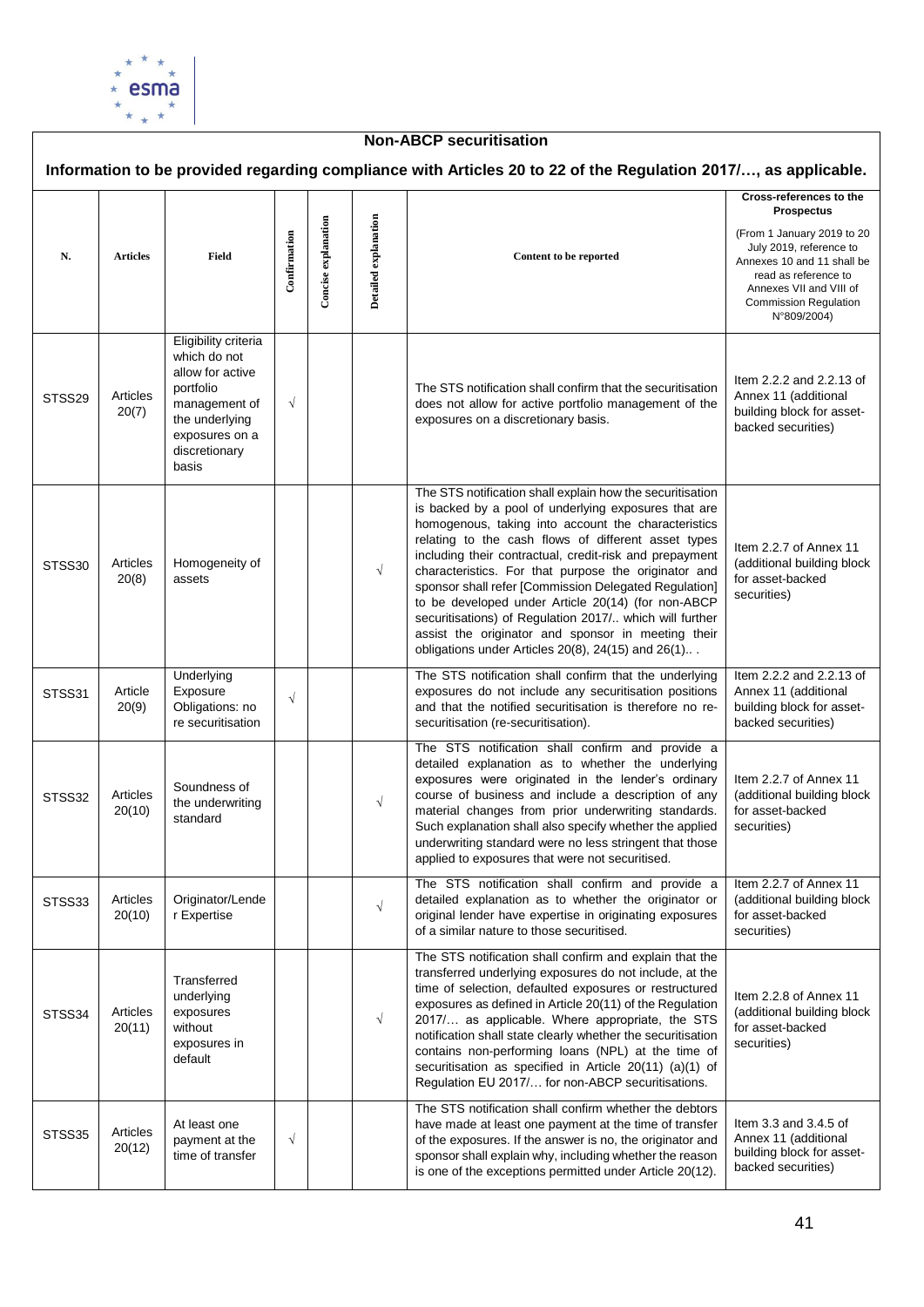

| <b>Non-ABCP securitisation</b>           |                    |                                                                                                                             |              |                     |                      |                                                                                                                                                                                                                                                                                                                                                                                                                                                                                                                                                                                                                                                                                                                                                                                                                                                                                                 |                                                                                                                                                                                                                                       |  |  |  |  |  |
|------------------------------------------|--------------------|-----------------------------------------------------------------------------------------------------------------------------|--------------|---------------------|----------------------|-------------------------------------------------------------------------------------------------------------------------------------------------------------------------------------------------------------------------------------------------------------------------------------------------------------------------------------------------------------------------------------------------------------------------------------------------------------------------------------------------------------------------------------------------------------------------------------------------------------------------------------------------------------------------------------------------------------------------------------------------------------------------------------------------------------------------------------------------------------------------------------------------|---------------------------------------------------------------------------------------------------------------------------------------------------------------------------------------------------------------------------------------|--|--|--|--|--|
|                                          |                    |                                                                                                                             |              |                     |                      | Information to be provided regarding compliance with Articles 20 to 22 of the Regulation 2017/, as applicable.                                                                                                                                                                                                                                                                                                                                                                                                                                                                                                                                                                                                                                                                                                                                                                                  |                                                                                                                                                                                                                                       |  |  |  |  |  |
| N.                                       | <b>Articles</b>    | Field                                                                                                                       | Confirmation | Concise explanation | Detailed explanation | Content to be reported                                                                                                                                                                                                                                                                                                                                                                                                                                                                                                                                                                                                                                                                                                                                                                                                                                                                          | Cross-references to the<br><b>Prospectus</b><br>(From 1 January 2019 to 20<br>July 2019, reference to<br>Annexes 10 and 11 shall be<br>read as reference to<br>Annexes VII and VIII of<br><b>Commission Regulation</b><br>N°809/2004) |  |  |  |  |  |
| STSS36                                   | Articles<br>20(13) | Repayment of<br>the holders shall<br>not have been<br>structured to<br>depend<br>predominantly<br>on the sale of<br>assets. |              |                     | $\sqrt{ }$           | The STS notification shall explain the degree of<br>dependence of the prepayments of the h holders of the<br>securitisation position on the sale of assets securing the<br>underlying exposures. Where applicable; such<br>explanation could refer to the use of "residual values<br>limits" in the securitisation which may vary depending<br>on the nature of the underlying exposures.                                                                                                                                                                                                                                                                                                                                                                                                                                                                                                       | Item 3.4.1 of Annex<br>11(additional building<br>block for asset-backed<br>securities)                                                                                                                                                |  |  |  |  |  |
| Requirements relating to standardisation |                    |                                                                                                                             |              |                     |                      |                                                                                                                                                                                                                                                                                                                                                                                                                                                                                                                                                                                                                                                                                                                                                                                                                                                                                                 |                                                                                                                                                                                                                                       |  |  |  |  |  |
| STSS37                                   | Art.<br>21(1)      | Compliance with<br>risk retention<br>requirements                                                                           |              | $\sqrt{}$           |                      | The STS notification shall provide a conciseexplanation<br>as to how the originator, sponsor or original lender of a<br>non-ABCP securitisation comply with the risk retention<br>requirement as provided for in Article 6 of Regulation<br>2017/ These explanations shall in particular indicate<br>which entity is retaining the material net economic<br>interest and which option is used for retaining the risk<br>including:<br>Vertical slice - i.e. Article 6(3)(a) (1)<br>$\overline{a}$<br>Seller's share - i.e. Article 6(3)(b) (2)<br>$\overline{a}$<br>Randomly-selected exposures kept on balance<br>$\blacksquare$<br>sheet - i.e. Article $6(3)(c)$ (3)<br>First loss tranche - i.e. Article $6(3)(d)$ (4)<br>$\overline{\phantom{a}}$<br>First loss exposure in each asset - i.e. Article<br>$6(3)(e)$ (5)<br>No compliance with risk retention requirements (6)<br>Other (7). | Item 3.1 ("Risk Factors")<br>of Annex 10 & Item 3.4.1<br>of Annex 11 (additional<br>building block for asset-<br>backed securities)                                                                                                   |  |  |  |  |  |
| STSS38                                   | Articles<br>21(2)  | Mitigation of<br>Interest rates<br>$(IR)$ and<br>currency risks<br>(FX) Risks                                               |              | $\sqrt{}$           |                      | The STS notification shall explain whether and how the<br>interest rates and currency risks are appropriately<br>mitigated as well as the method used to mitigate such<br>risks. The STS notification shall indicate whether and<br>how the measures to that effect are available. The STS<br>notification shall also confirm that no derivative<br>contracts other than those referred to in Articles 21(2)<br>are used. The STS notification shall also explain<br>whether the hedging instruments used are based on<br>commonly accepted documentation.                                                                                                                                                                                                                                                                                                                                      | Items $3.4.2$ and $3.8$ of<br>Annex 11 (additional<br>building block for asset-<br>backed securities)                                                                                                                                 |  |  |  |  |  |
| STSS39                                   |                    | Derivatives<br>Purchased/Sold<br>by SSPE                                                                                    |              | $\sqrt{}$           |                      | The STS notification shall confirm and provide a<br>concise explanation on the prohibition of the SSPE<br>entering into derivative contracts.                                                                                                                                                                                                                                                                                                                                                                                                                                                                                                                                                                                                                                                                                                                                                   | Items 3.4.2 and 3.8 of<br>Annex 11 (additional<br>building block for asset-<br>backed securities)                                                                                                                                     |  |  |  |  |  |
| STSS40                                   |                    | Derivatives in<br>Underlying<br>Exposures                                                                                   |              | $\sqrt{}$           |                      | The STS notification shall confirm and provide a<br>concise explanation on the presence of derivatives in<br>the underlying exposures.                                                                                                                                                                                                                                                                                                                                                                                                                                                                                                                                                                                                                                                                                                                                                          | Items 3.4.2 and 3.8 of<br>Annex 11 (additional<br>building block for asset-<br>backed securities)                                                                                                                                     |  |  |  |  |  |
| STSS41                                   | Articles<br>21(3)  | Referenced<br>interest                                                                                                      |              | $\sqrt{}$           |                      | The STS notification shall explain whether and how the<br>referenced the interest rates used under the                                                                                                                                                                                                                                                                                                                                                                                                                                                                                                                                                                                                                                                                                                                                                                                          | Items 2.2.2 and 2.2.13<br>of Annex 11 (additional                                                                                                                                                                                     |  |  |  |  |  |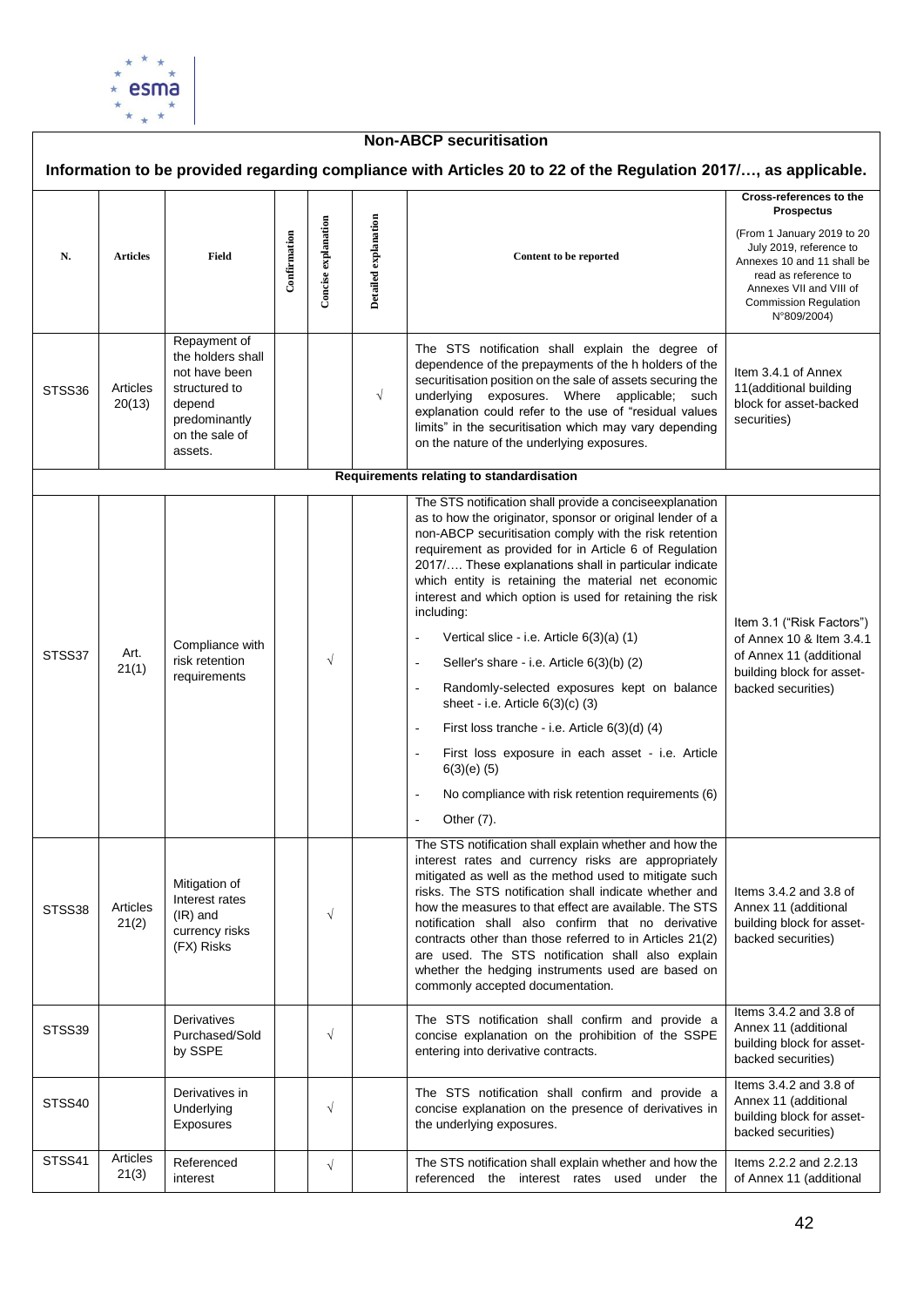

| <b>Non-ABCP securitisation</b> |                      |                                                                                                                                                     |              |                     |                      |                                                                                                                                                                                                                                                                                                                                                                           |                                                                                                                                                                                                                                       |  |  |  |  |
|--------------------------------|----------------------|-----------------------------------------------------------------------------------------------------------------------------------------------------|--------------|---------------------|----------------------|---------------------------------------------------------------------------------------------------------------------------------------------------------------------------------------------------------------------------------------------------------------------------------------------------------------------------------------------------------------------------|---------------------------------------------------------------------------------------------------------------------------------------------------------------------------------------------------------------------------------------|--|--|--|--|
|                                |                      |                                                                                                                                                     |              |                     |                      | Information to be provided regarding compliance with Articles 20 to 22 of the Regulation 2017/, as applicable.                                                                                                                                                                                                                                                            |                                                                                                                                                                                                                                       |  |  |  |  |
| N.                             | <b>Articles</b>      | Field                                                                                                                                               | Confirmation | Concise explanation | Detailed explanation | Content to be reported                                                                                                                                                                                                                                                                                                                                                    | Cross-references to the<br><b>Prospectus</b><br>(From 1 January 2019 to 20<br>July 2019, reference to<br>Annexes 10 and 11 shall be<br>read as reference to<br>Annexes VII and VIII of<br><b>Commission Regulation</b><br>N°809/2004) |  |  |  |  |
|                                |                      | payments based<br>on generally<br>used interest<br>rates                                                                                            |              |                     |                      | securitisation assets and liabilities are calculated by<br>reference to generally used market interest rates which<br>are considered as "acceptable" in comparison with<br>unconventional or rates.                                                                                                                                                                       | building block for asset-<br>backed securities)                                                                                                                                                                                       |  |  |  |  |
| STSS42                         | Articles<br>21(4)    | No trapping of<br>cash following<br>enforcement or<br>acceleration                                                                                  |              | $\sqrt{}$           |                      | The STS notification shall explain that each of the<br>following requirements are complied with, including<br>explanation of cases where cash may be trapped.                                                                                                                                                                                                             | Item 3.4.6 of Annex 11<br>(additional building block<br>for asset-backed<br>securities)                                                                                                                                               |  |  |  |  |
| STSS43                         |                      | (a)No amount of<br>cash shall be<br>trapped                                                                                                         |              | $\sqrt{}$           |                      | The STS notification shall explain how any trapping of<br>cash is used following enforcement or acceleration;                                                                                                                                                                                                                                                             | Item 3.4.6 of Annex 11<br>(additional building block<br>for asset-backed<br>securities)                                                                                                                                               |  |  |  |  |
| STSS44                         |                      | (b) principal<br>receipts shall be<br>passed to<br>investors                                                                                        |              | $\sqrt{}$           |                      | The STS notification shall explain that principal receipts<br>are passed to investor.                                                                                                                                                                                                                                                                                     | Item 3.4.6 of Annex<br>11(additional building<br>block for asset-backed<br>securities)                                                                                                                                                |  |  |  |  |
| STSS45                         |                      | (c) repayment<br>shall not be<br>reversed with<br>regard to their<br>seniority                                                                      |              | $\sqrt{}$           |                      | The STS notification shall explain whether the<br>repayment are not be reversed with regard to their<br>seniority;                                                                                                                                                                                                                                                        | Item 3.4.6 of Annex<br>11(additional building<br>block for asset-backed<br>securities)                                                                                                                                                |  |  |  |  |
| STSS46                         |                      | (d) no provisions<br>shall require<br>automatic<br>liquidation of the<br>underlying<br>exposures at<br>market value                                 |              | $\sqrt{}$           |                      | The STS notification shall explain whether or not any<br>provisions shall require automatic liquidation of the<br>underlying exposures at market value.                                                                                                                                                                                                                   | Item 3.4.6 of Annex 11<br>(additional building block<br>for asset-backed<br>securities)                                                                                                                                               |  |  |  |  |
| STSS47                         | Article<br>21(5)     | Securitisations<br>featuring non-<br>sequential<br>priority of<br>payments                                                                          | $\sqrt{}$    |                     |                      | Where applicable, The STS notification shall confirm<br>whether the triggers relating to the performance of the<br>underlying exposures are included in the securitisation<br>documentation.                                                                                                                                                                              | Item 3.4.6 of Annex 11<br>(additional building block<br>for asset-backed<br>securities)                                                                                                                                               |  |  |  |  |
| STSS48                         | Articles<br>21(6)    | Revolving<br>securitisation<br>with early<br>amortisation<br>events for<br>termination of<br>revolving period<br>based on<br>prescribed<br>triggers |              |                     | $\sqrt{ }$           | The STS notification shall explain, where applicable,<br>how the early amortisation provisions or listed<br>provisions triggers as provided under Article 21(6) of<br>Regulation 2017/ are met. Where the explanation is<br>available in other publicly available underlying<br>documentation, the STS notification shall indicate<br>where the information can be found. | Item 3.1 of Annex 10<br>and Items 2.3 and 2.4,<br>of Annex 11 (additional<br>building block for asset-<br>backed securities)                                                                                                          |  |  |  |  |
| STSS49                         | Articles<br>21(6)(a) | (a) deterioration<br>in the credit<br>quality of the<br>underlying<br>exposures                                                                     |              |                     | $\sqrt{ }$           | The STS notification shall explain, where applicable,<br>how this listed provision trigger is complied with, using<br>cross-references to the relevant sections of the<br>securitisation documentation where the information can<br>be found                                                                                                                              | Item 3.1 of Annex 10<br>and Items 2.3 and 2.4,<br>of Annex 11 (additional<br>building block for asset-<br>backed securities)                                                                                                          |  |  |  |  |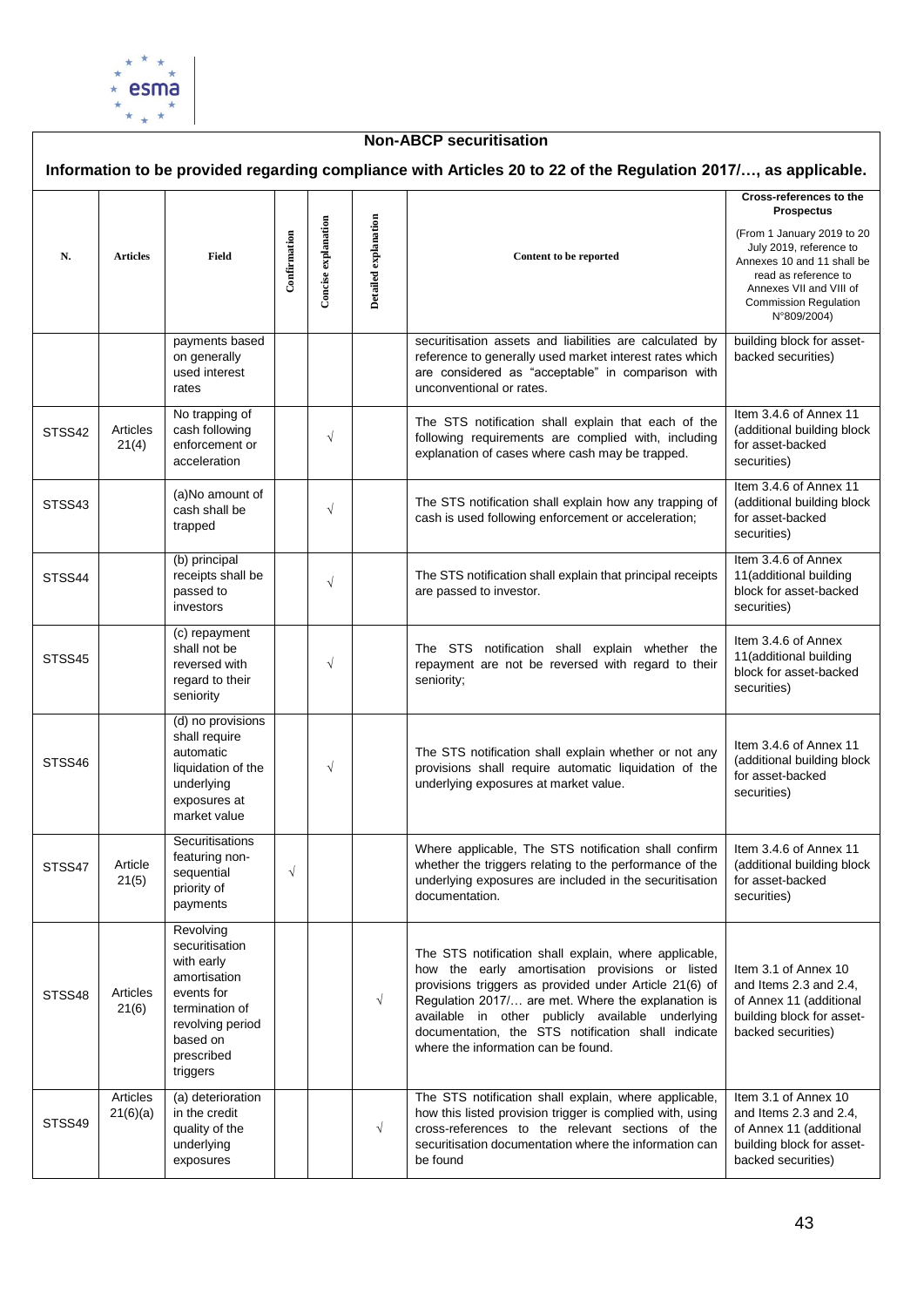

#### **Non-ABCP securitisation Information to be provided regarding compliance with Articles 20 to 22 of the Regulation 2017/…, as applicable. Cross-references to the Prospectus Concise explanation Detailed** explanation **Concise explanation Detailed explanation** (From 1 January 2019 to 20 **Confirmation** July 2019, reference to **N. Articles Field Content to be reported** Annexes 10 and 11 shall be read as reference to Annexes VII and VIII of Commission Regulation N°809/2004) Item 3.1 of Annex 10 Articles (b) occurrence The STS notification shall explain, where applicable, 21(6)(b) of an insolvencyand Items 2.3 and 2.4, how this listed provision trigger is complied with, using of Annex 11 (additional STSS<sub>50</sub> related event of √ cross-references to the relevant sections of the the originator or building block for assetunderlying documentation where the information can be backed securities) servicer found Articles (c) value of the Item 3.1 of Annex 10 21(6)(c) underlying The STS notification shall explain, where applicable, and Items 2.3 and 2.4, exposures held how this listed provision trigger is complied with, using of Annex 11 (additional STSS<sub>51</sub> by the SSPE √ cross-references to the relevant sections of the building block for assetbacked securities) falls below a underlying documentation where the information can be pre-determined found threshold Articles (d) a failure to Item 3.1 of Annex 10 generate 21(6)(d) and Items 2.3 and 2.4, sufficient new of Annex 11 (additional underlying building block for asset-The STS notification shall explain, where applicable, exposures backed securities) how this listed provision trigger is complied with, using meeting pre-STSS<sub>52</sub> √ cross-references to the relevant sections of the determined securitisation documentation where the information can credit quality be found. (trigger for termination of the revolving period) Information regarding Item 3.7 of Annex The STS notification shall confirm that the underlying STSS53 Articles contractual 11(additional building √ documentation expressly include each of the obligations of block for asset-backed 21(7)(a) requirements under Article 21(7) (a). the servicer and securities) trustee Item 3.7 of Annex 11 Servicing The STS notification shall confirm that the securitisation STSS54 Articles (additional building block √ **Continuity** documentation expressly include requirements under 21(7)(b) for asset-backed **Provisions** Article 21(7 (b). securities) Item 3.7 of Annex 11 **Derivative** The STS notification shall confirm that the underlying STSS55 | Articles **Counterparty** (additional building block √ documentation expressly include requirements under 21(7)(c) **Continuity** for asset-backed Article 21(7 (c). Provisions securities) The STS notification shall confirm that the underling Item 3.7 of Annex 11 Account Bank STSS<sub>56</sub> Articles documentation clearly specify provisions that ensure (additional building block √ **Continuity** 21(7)(c) the replacement of the account bank upon their default, for asset-backed **Provisions** insolvency or other specified events, where applicable. securities) Required The STS notification shall explain how this requirement expertise from Item 3.4.5 Annex 11 is met. As part of the explanation, references shall be the servicer and STSS57 Articles (additional building block √ made to policies and procedures ensuring compliance policies and for asset-backed 21(8) with this requirement, in particular, but not only with adequate securities)regard to unregulated services. procedures and risk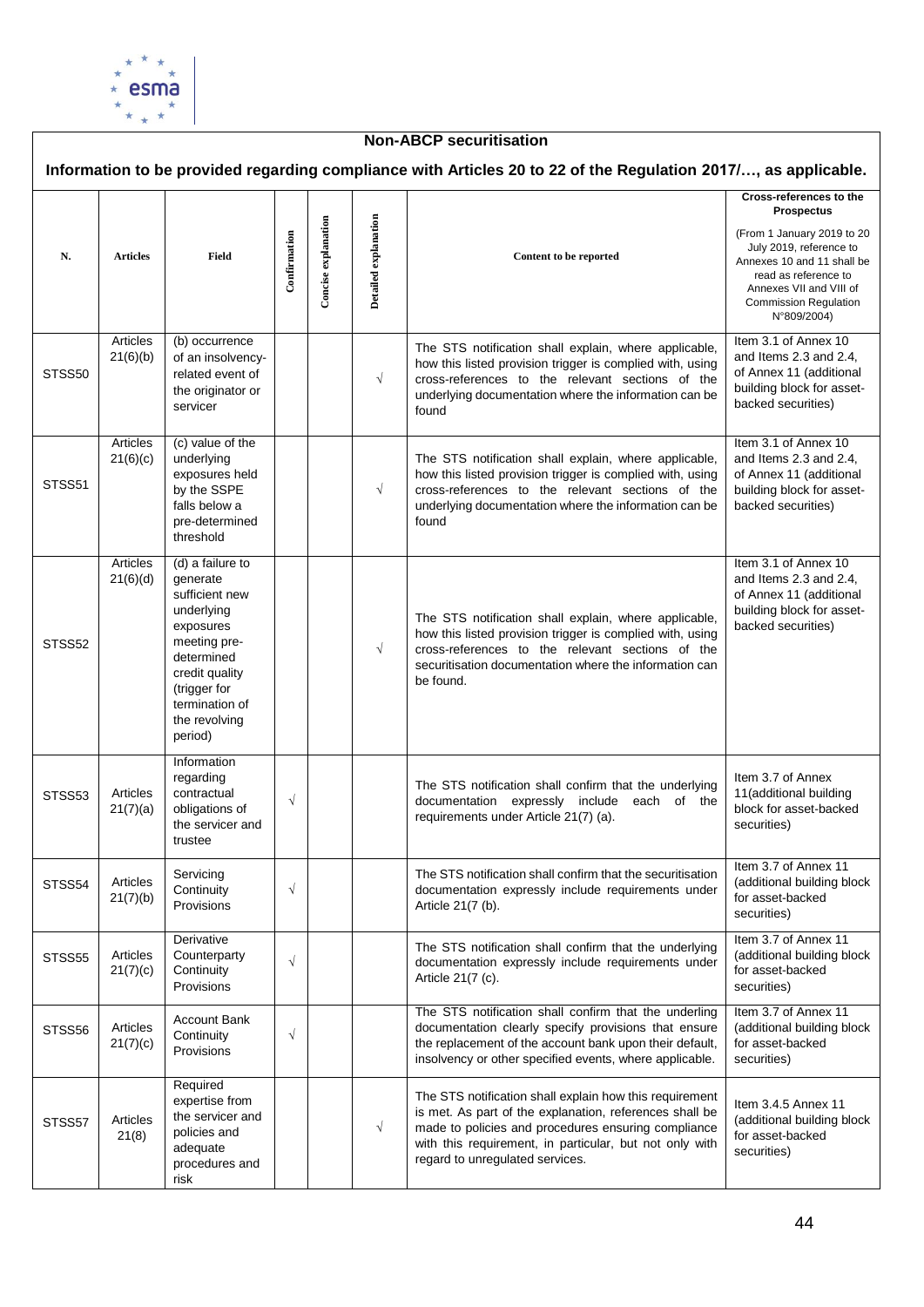

| <b>Non-ABCP securitisation</b> |                    |                                                                                                                                                  |              |                     |                      |                                                                                                                                                                                                                                                                                                                                                                                                                |                                                                                                                                                                                                                                       |  |  |  |  |
|--------------------------------|--------------------|--------------------------------------------------------------------------------------------------------------------------------------------------|--------------|---------------------|----------------------|----------------------------------------------------------------------------------------------------------------------------------------------------------------------------------------------------------------------------------------------------------------------------------------------------------------------------------------------------------------------------------------------------------------|---------------------------------------------------------------------------------------------------------------------------------------------------------------------------------------------------------------------------------------|--|--|--|--|
|                                |                    |                                                                                                                                                  |              |                     |                      | Information to be provided regarding compliance with Articles 20 to 22 of the Regulation 2017/, as applicable.                                                                                                                                                                                                                                                                                                 |                                                                                                                                                                                                                                       |  |  |  |  |
| N.                             | <b>Articles</b>    | Field                                                                                                                                            | Confirmation | Concise explanation | Detailed explanation | Content to be reported                                                                                                                                                                                                                                                                                                                                                                                         | Cross-references to the<br><b>Prospectus</b><br>(From 1 January 2019 to 20<br>July 2019, reference to<br>Annexes 10 and 11 shall be<br>read as reference to<br>Annexes VII and VIII of<br><b>Commission Regulation</b><br>N°809/2004) |  |  |  |  |
|                                |                    | management<br>controls in place                                                                                                                  |              |                     |                      |                                                                                                                                                                                                                                                                                                                                                                                                                |                                                                                                                                                                                                                                       |  |  |  |  |
| STSS58                         | Articles<br>21(9)  | Clear and<br>consistent<br>definitions<br>relating to the<br>treatment of<br>problem loans                                                       | $\sqrt{ }$   |                     |                      | The STS notification shall confirm that the underlying<br>documentation sets out clear and consistent terms<br>definitions and includes the required information<br>pursuant to Articles 21(9) of Regulation (EU) 2017/                                                                                                                                                                                        | Item 2.2.2 of Annex 11<br>(additional building block<br>for asset-backed<br>securities)                                                                                                                                               |  |  |  |  |
| STSS59                         | Articles<br>21(9)  | Priorities of<br>payment and<br>triggers events                                                                                                  | $\sqrt{ }$   |                     |                      | The STS notification shall confirm that the securitisation<br>documentation sets out priorities of payment, triggers<br>events pursuant to Articles 21(9) of Regulation (EU)<br>2017/                                                                                                                                                                                                                          | Item 3.4.6 Annex 11<br>(additional building block<br>for asset-backed<br>securities)                                                                                                                                                  |  |  |  |  |
| STSS60                         | Articles<br>21(10) | Timely<br>resolution of<br>conflicts<br>between classes<br>of investors &<br>responsibilities<br>of trustee                                      | $\sqrt{ }$   |                     |                      | The STS notification shall confirm whether the<br>provisions relating to the timely resolutions of conflicts<br>are met.                                                                                                                                                                                                                                                                                       | Item 3.1 of Annex 10<br>and item 3.4 of Annex<br>11 (additional building<br>block for asset-backed<br>securities)                                                                                                                     |  |  |  |  |
|                                |                    | Requirements relating to transparency                                                                                                            |              |                     |                      |                                                                                                                                                                                                                                                                                                                                                                                                                |                                                                                                                                                                                                                                       |  |  |  |  |
| STSS61                         | Articles<br>22(1)  | Historical<br>Default and Loss<br>Performance<br>Data                                                                                            | $\sqrt{ }$   |                     |                      | The STS notification shall confirm that the data are<br>available and state clearly, where the information is<br>available.                                                                                                                                                                                                                                                                                    | Item 3.4.1 Annex<br>11(additional building<br>block for asset-backed<br>securities)                                                                                                                                                   |  |  |  |  |
| STSS62                         | Article<br>22(2)   | Sample of the<br>underlying<br>exposures<br>subject to<br>external<br>verifications                                                              | $\sqrt{ }$   |                     |                      | The STS notification shall confirm that the data are<br>available and state clearly, where the information is<br>available.                                                                                                                                                                                                                                                                                    | N/A                                                                                                                                                                                                                                   |  |  |  |  |
| STSS63                         | Article<br>22(3)   | Availability of a<br>liability cash flow<br>model to<br>potential<br>investors                                                                   | $\sqrt{ }$   |                     |                      | The STS notification shall confirm that the liability cash<br>flow model is available to potential investors and state<br>clearly where this information is available. After pricing,<br>the STS notification shall confirm that such information<br>is available to potential investors upon request.                                                                                                         | N/A                                                                                                                                                                                                                                   |  |  |  |  |
| STSS64                         | Article<br>22(4)   | Publication on<br>environmental<br>performance of<br>underlying<br>exposures<br>consisting of<br>residential loans<br>or car loans or<br>leases* |              | $\sqrt{}$           |                      | The STS notification shall confirm whether the<br>information related to environmental performance of the<br>assets finances by residential loans or car loans is<br>available as part of the information disclosed pursuant<br>to point (a) of the first paragraph of Article 7 (1) of<br>Regulation (EU) 2017/ and explain how this<br>requirement is met and where the related information is<br>available. | N/A                                                                                                                                                                                                                                   |  |  |  |  |
| STSS65                         | Article<br>22(5)   | Originator and<br>sponsor<br>responsible for                                                                                                     | $\sqrt{ }$   |                     |                      | The STS notification shall confirm that:<br>- - The originator and the sponsor are complying with<br>Article 7;                                                                                                                                                                                                                                                                                                | N/A                                                                                                                                                                                                                                   |  |  |  |  |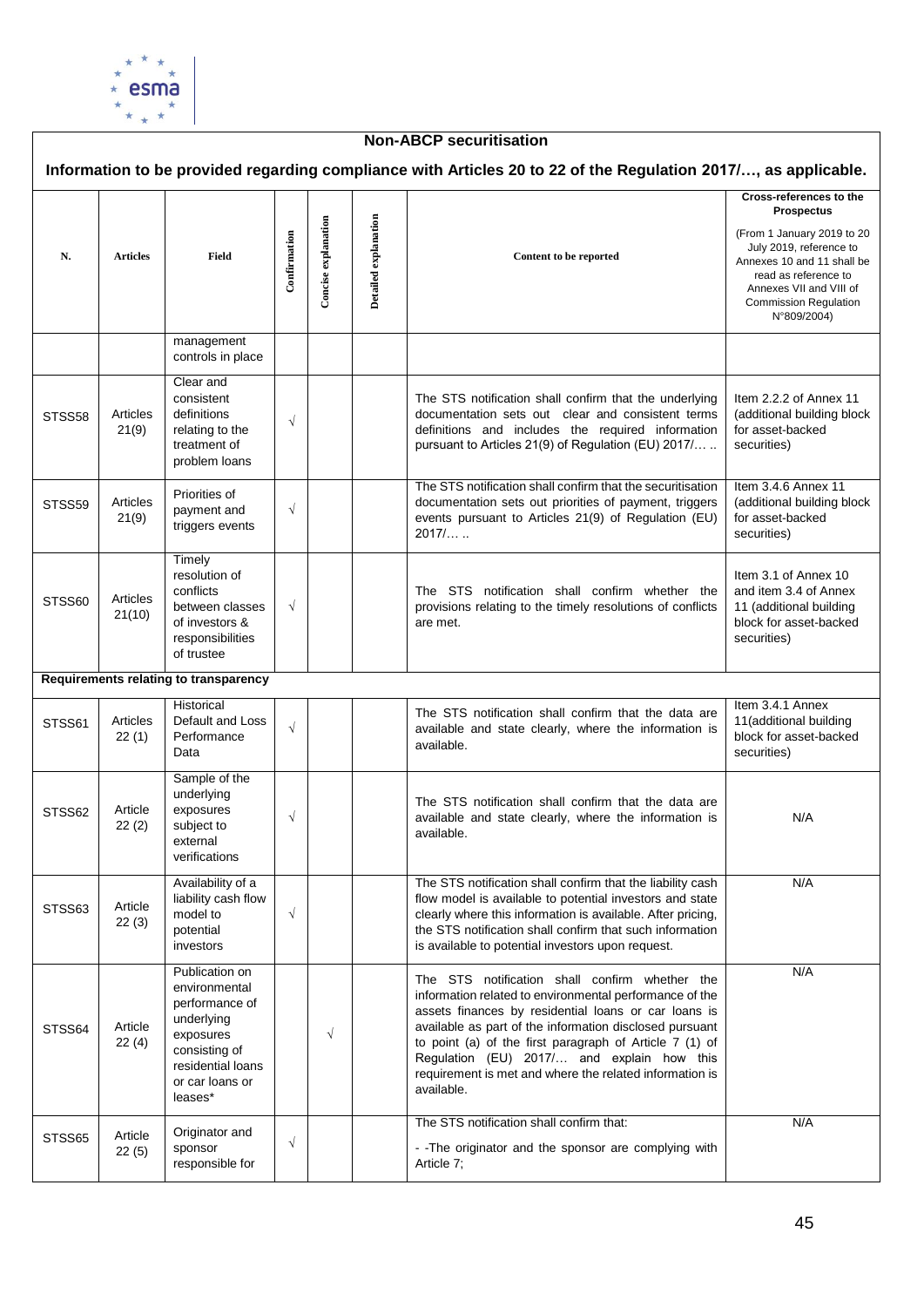

## **Non-ABCP securitisation**

|    |                 |                              |              |                        |                         | Information to be provided regarding compliance with Articles 20 to 22 of the Regulation 2017/, as applicable.                                                                                                                                                                                                                                   |                                                                                                                                                                                                                                       |
|----|-----------------|------------------------------|--------------|------------------------|-------------------------|--------------------------------------------------------------------------------------------------------------------------------------------------------------------------------------------------------------------------------------------------------------------------------------------------------------------------------------------------|---------------------------------------------------------------------------------------------------------------------------------------------------------------------------------------------------------------------------------------|
| N. | <b>Articles</b> | Field                        | Confirmation | explanation<br>Concise | explanation<br>Detailed | Content to be reported                                                                                                                                                                                                                                                                                                                           | Cross-references to the<br><b>Prospectus</b><br>(From 1 January 2019 to 20<br>July 2019, reference to<br>Annexes 10 and 11 shall be<br>read as reference to<br>Annexes VII and VIII of<br><b>Commission Regulation</b><br>N°809/2004) |
|    |                 | compliance with<br>Article 7 |              |                        |                         | - The information required by point (a) of the first<br>subparagraph of Article 7(1) has been made available<br>to potential investors before pricing upon request;<br>- The information required by points (b) to (d) of the first<br>subparagraph of Article 7(1) has been made available<br>before pricing at least in draft or initial form. |                                                                                                                                                                                                                                       |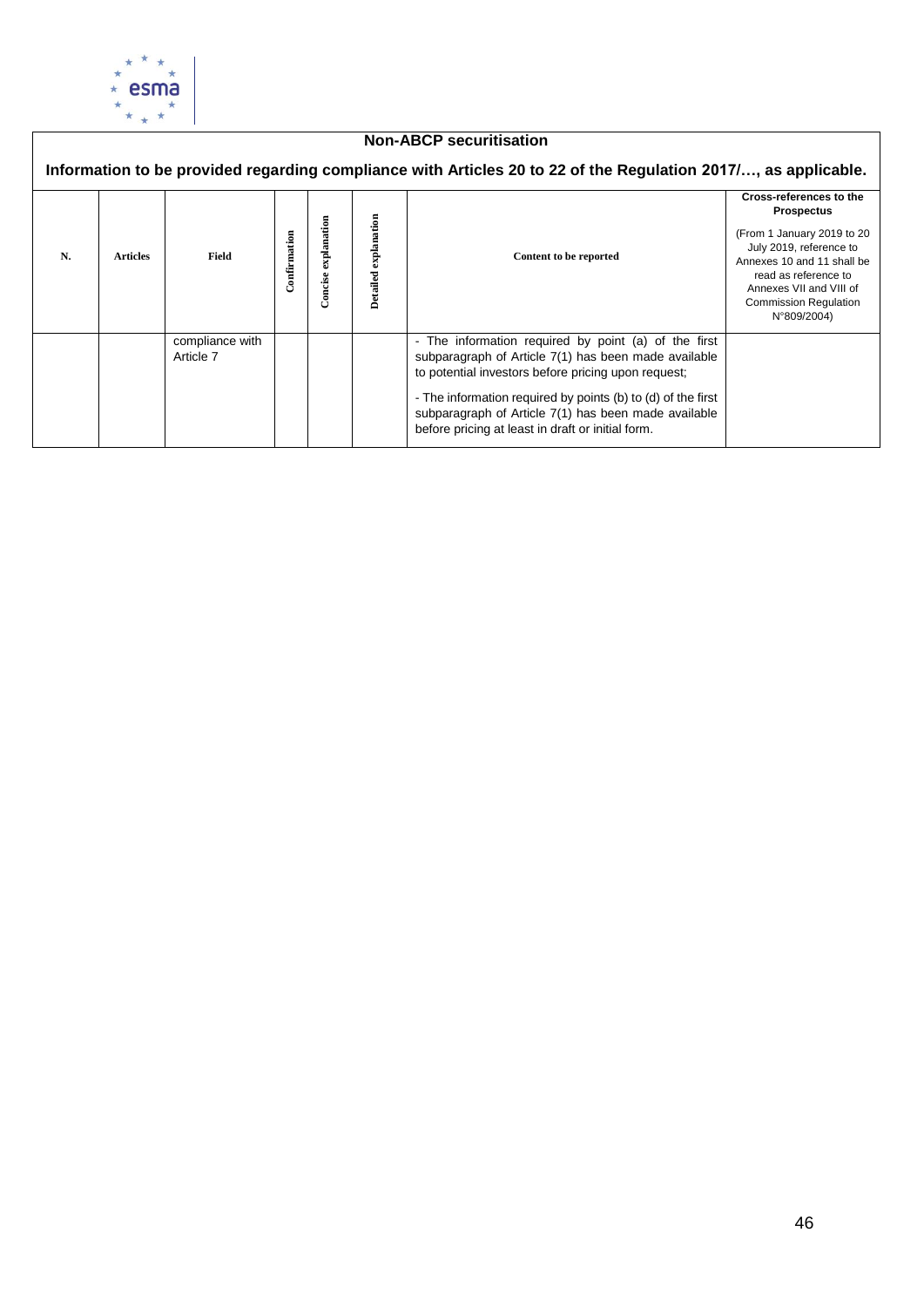

# ANNEX II

# **STS notification content related to ABCP securitisations**

|                   | <b>General Information</b> |                                                 |              |                     |                      |                                                                                                                                                                                          |                                                                                                                                                                                                                                                                                                              |  |  |  |  |  |  |
|-------------------|----------------------------|-------------------------------------------------|--------------|---------------------|----------------------|------------------------------------------------------------------------------------------------------------------------------------------------------------------------------------------|--------------------------------------------------------------------------------------------------------------------------------------------------------------------------------------------------------------------------------------------------------------------------------------------------------------|--|--|--|--|--|--|
| N.                | <b>Article</b>             | <b>FIELD</b>                                    | Confirmation | Concise explanation | Detailed explanation | <b>CONTENT TO BE REPORTED</b>                                                                                                                                                            | <b>Cross-references to</b><br>the Prospectus<br>(where appropriate<br>ad provides that a<br>prospectus is<br>issued)<br>(From 1 January 2019<br>to 21 July 2019,<br>reference to Annexes<br>10 and 11 shall be<br>read as reference to<br>Annexes VII and VIII<br>of Commission<br>Regulation<br>N°809/2004) |  |  |  |  |  |  |
| STSA1             | Article 27(1)              | Instrument<br>identification<br>code            | N/A          | N/A                 | N/A                  | The<br>international<br>security<br>identification code (ISIN) or codes,<br>or if no ISIN, then any other unique<br>securities code such as a CUSIP.<br>assigned to this securitisation. | Where available<br>under Item 1.1 of<br>Annex 11 (Asset-<br><b>Backed Securities</b><br>additional building<br>block)                                                                                                                                                                                        |  |  |  |  |  |  |
| STSA <sub>2</sub> | N/A                        | LEI of the<br>originator and<br>/or the sponsor | N/A          | N/A                 | N/A                  | The LEI of the originator and /or the<br>sponsor                                                                                                                                         | Item 4.2 of Annex<br>10 (Asset-Backed<br>Securities<br>registration<br>document)                                                                                                                                                                                                                             |  |  |  |  |  |  |
| STSA3             | N/A                        | Notification<br>identifier                      | N/A          | N/A                 | N/A                  | The unique reference<br>number<br>by ESMA<br>assigned<br>to<br>the<br>notification document                                                                                              | Where available<br>under Item 1 of<br>Annex 11 (Asset-<br><b>Backed Securities</b><br>additional building<br>block)                                                                                                                                                                                          |  |  |  |  |  |  |
| STSA4             | N/A                        | Securitisation<br>identifier                    | N/A          | N/A                 | N/A                  | Where<br>available,<br>the<br>unique<br>securitisation identifier assigned by<br>securitisation<br>the<br>registered<br>repository where the securitisation<br>is registered             | N/A                                                                                                                                                                                                                                                                                                          |  |  |  |  |  |  |
| STSA5             | N/A                        | Prospectus<br>identifier<br>(where<br>relevant) | N/A          | N/A                 | N/A                  | Prospectus identifier provided to<br>the ESMA register (from January<br>2019).                                                                                                           | N/A                                                                                                                                                                                                                                                                                                          |  |  |  |  |  |  |
| STSA6             | N/A                        | Securitisation<br>Repository                    | N/A          | N/A                 | N/A                  | of<br>the<br>registered<br>Name<br>securitisation repository                                                                                                                             | N/A                                                                                                                                                                                                                                                                                                          |  |  |  |  |  |  |
| STSA7             | N/A                        | Securitisation<br>name                          | N/A          | N/A                 | N/A                  | The securitisation name                                                                                                                                                                  | N/A                                                                                                                                                                                                                                                                                                          |  |  |  |  |  |  |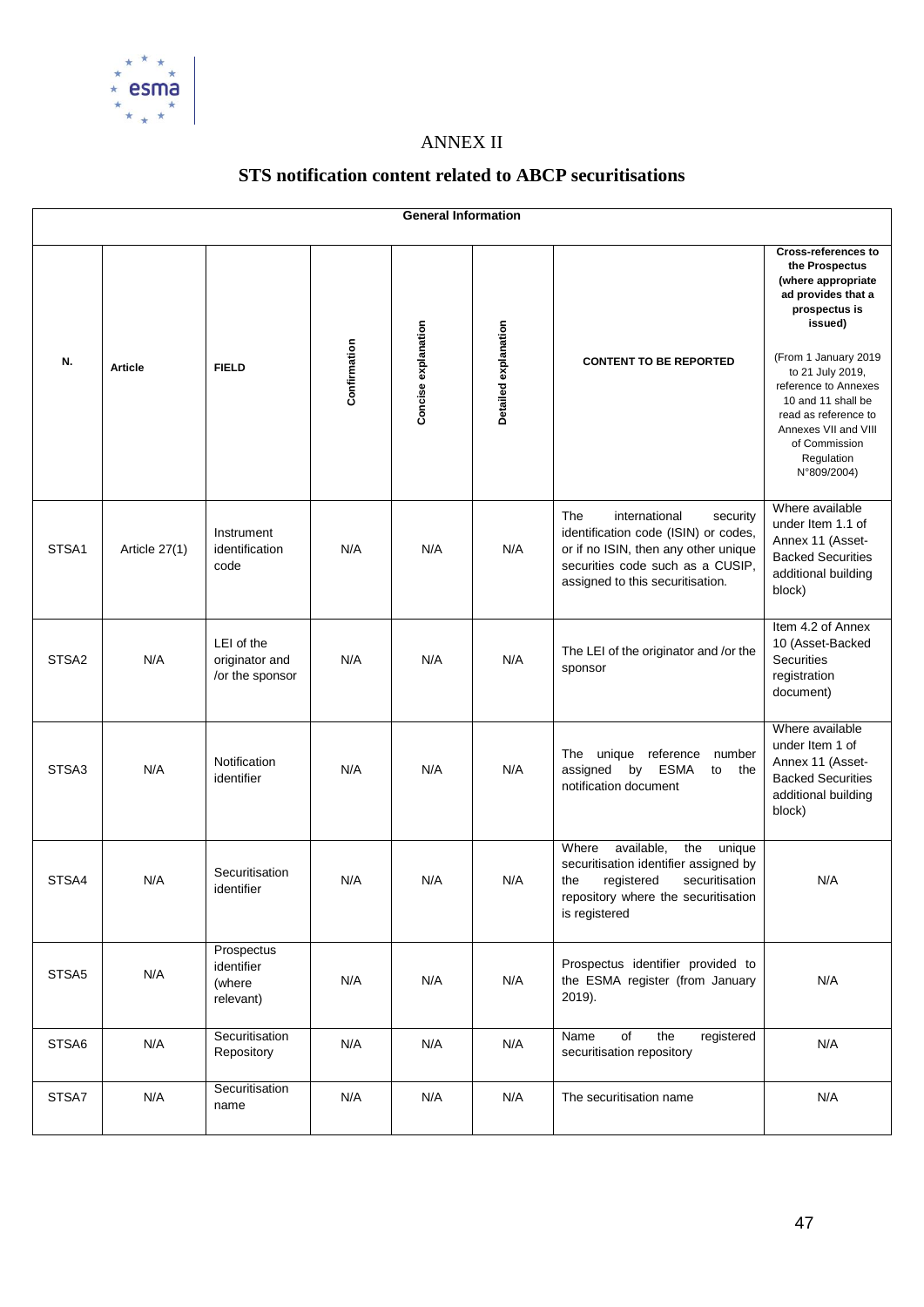

|        | <b>General Information</b> |                                                            |              |                     |                      |                                                                                                                                                                                                                     |                                                                                                                                                                                                                                                                                                              |  |  |  |  |  |  |
|--------|----------------------------|------------------------------------------------------------|--------------|---------------------|----------------------|---------------------------------------------------------------------------------------------------------------------------------------------------------------------------------------------------------------------|--------------------------------------------------------------------------------------------------------------------------------------------------------------------------------------------------------------------------------------------------------------------------------------------------------------|--|--|--|--|--|--|
| N.     | <b>Article</b>             | <b>FIELD</b>                                               | Confirmation | Concise explanation | Detailed explanation | <b>CONTENT TO BE REPORTED</b>                                                                                                                                                                                       | <b>Cross-references to</b><br>the Prospectus<br>(where appropriate<br>ad provides that a<br>prospectus is<br>issued)<br>(From 1 January 2019<br>to 21 July 2019,<br>reference to Annexes<br>10 and 11 shall be<br>read as reference to<br>Annexes VII and VIII<br>of Commission<br>Regulation<br>N°809/2004) |  |  |  |  |  |  |
| STSA8  | Article 18 and<br>27(3)    | Place of<br>establishment                                  | N/A          | N/A                 | N/A                  | The place of establishment of the<br>originator, original lender, sponsor<br>and SSPE.                                                                                                                              | Item 4 of Annex 10<br>(Asset-Backed<br><b>Securities</b><br>registration<br>document)                                                                                                                                                                                                                        |  |  |  |  |  |  |
| STSA9  | Article 27(1)              | Names of the<br>designated<br>entity and<br>contact person | N/A          | N/A                 | N/A                  | The name of the entity to be<br>designated as the first contact point<br>investors<br>and<br>competent<br>for<br>authorities;                                                                                       | Where available,<br>Item 1 of Annex 10<br>(Asset-Backed<br><b>Securities</b><br>registration<br>document)                                                                                                                                                                                                    |  |  |  |  |  |  |
| STSA10 | N/A                        | Instruments<br>classification                              | N/A          | N/A                 | N/A                  | The type of securitisation (non-<br>ABCP, ABCP)                                                                                                                                                                     | Item 3.2 of Annex<br>11<br>(Asset-Backed<br>Securities<br>additional<br>building<br>block)                                                                                                                                                                                                                   |  |  |  |  |  |  |
| STSA11 | N/A                        | Underlying<br>exposures<br>classification                  | N/A          | N/A                 | N/A                  | The type of underlying exposures<br>Auto loans/leases (1)<br>Consumer loans (2)<br>Commercial mortgages (3)<br>Credit-card receivables (4)<br>Leases (5)<br>Residential mortgages (6)<br>SME loans (7)<br>Mixed (8) | Item 2 of Annex 11<br>(Asset-Backed<br>Securities<br>additional building<br>block)                                                                                                                                                                                                                           |  |  |  |  |  |  |
| STSA12 | N/A                        | Issue date                                                 | N/A          | N/A                 | N/A                  | The date on which the securities is<br>deemed to be issued (as indicated<br>in the Prospectus);                                                                                                                     | Item 4 of Annex 10<br>(Asset-Backed<br><b>Securities</b><br>Registration<br>document)                                                                                                                                                                                                                        |  |  |  |  |  |  |
| STSA13 | N/A                        | Notification<br>date                                       | N/A          | N/A                 | N/A                  | The date of notification to ESMA                                                                                                                                                                                    | N/A                                                                                                                                                                                                                                                                                                          |  |  |  |  |  |  |
| STSA14 | Article 27(2)              | Authorised<br>Third party                                  | N/A          | N/A                 | N/A                  | lf<br>appropriate,<br>name of<br>the<br>authorised<br>third<br>party<br>of<br>establishment.                                                                                                                        | Where<br>available<br>under Item 3.1 (Risk<br>factors) of Annex 10<br>(Asset-Backed<br>Securities                                                                                                                                                                                                            |  |  |  |  |  |  |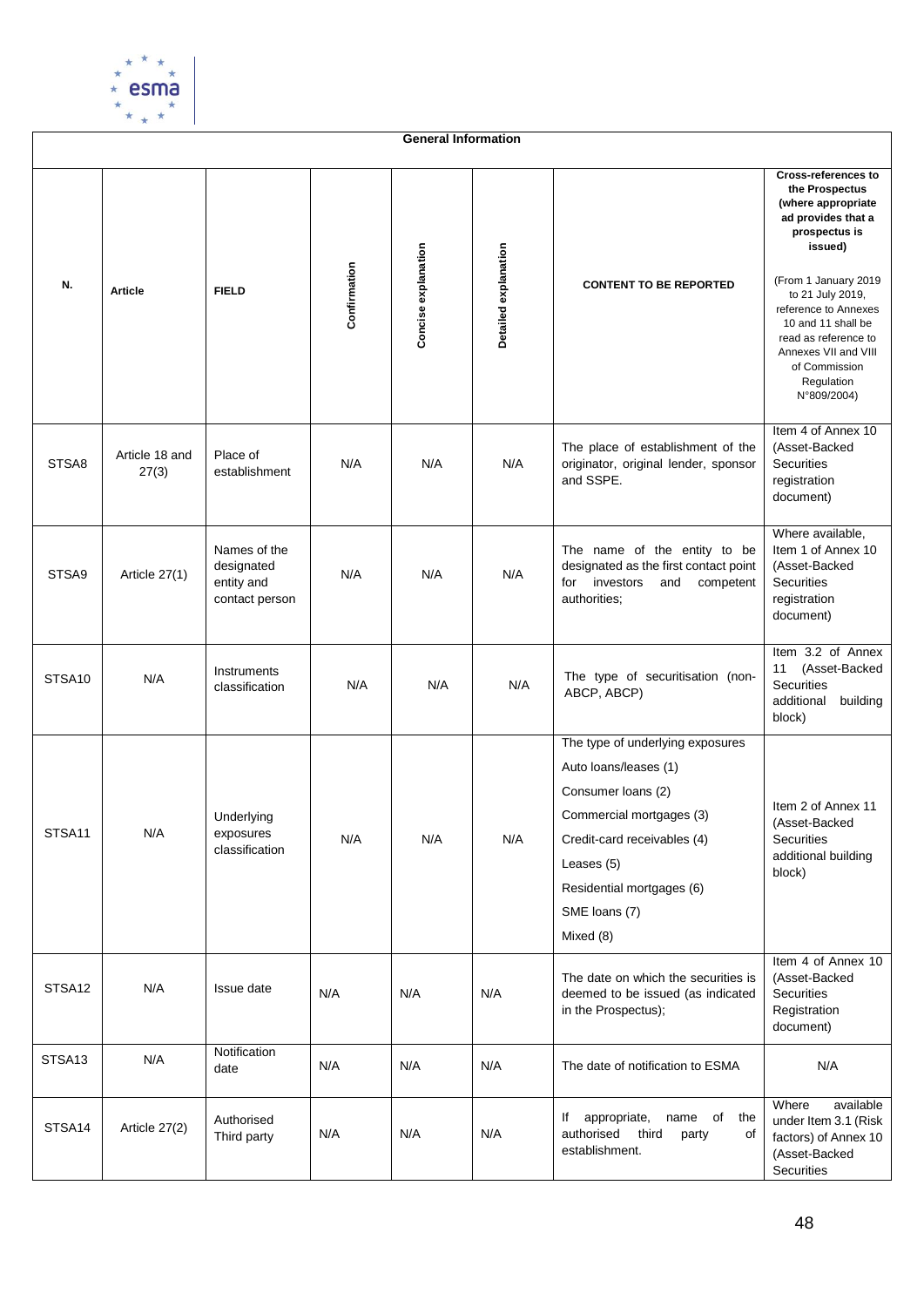

**General Information Cross-references to the Prospectus (where appropriate ad provides that a prospectus is issued)** Concise explanation **Concise explanation** Detailed explanation **Detailed explanation Confirmation** (From 1 January 2019 **N. Article FIELD CONTENT TO BE REPORTED** to 21 July 2019, reference to Annexes 10 and 11 shall be read as reference to Annexes VII and VIII of Commission Regulation N°809/2004) registration document) Where available If an authorised third-party has under Item 3.1 (Risk provided STS verification services factors) of Annex 10 STSA15 Article 27(2) Authorised in accordance with Article 27(2) of Third party N/A N/A N/A (Asset-Backed the Securitisation Regulation, **Securities** provide its country of registration establishment. document) If an authorised third-party has N/A provided STS verification services STSA16 Article 27(2) Authorised in accordance with Article 27(2) of Third party **N/A** N/A N/A the Securitisation Regulation, provide its name of the competent authority that has authorised it.. If an authorised third-party has N/A provided STS verification services in accordance with Article 27(2) of STSA17 Article 27(2) Authorised the Securitisation Regulation, Third party **N/A** N/A N/A provide a statement that the compliance with the STS criteria was confirmed by that authorised third party firm. Date of the last compliance Where available, date of the latest<br>undate of the compliance assessment update of the compliance with the STS STSA18 N/A N/A N/A N/A assessment with the STS criteria N/A criteria performed by the authorised third performed by party the third party Notification from the originator and sponsor that the securitisation is no STSA19 | Article 27(5) | STS status |  $N/A$  |  $N/A$  |  $N/A$  |  $N/A$ N/A longer to be considered as STS and the reasons for this. Originator (or Whether the originator or original original lender) lender a credit institution or STSA20 Article 27(3) N/A not a credit N/A N/A N/A investment firm established in the institution EU. If the answer to field STS21 is "No", STSA21 | Article 27(3) | Originator (or √ N/Athe originator or original lender shall original lender)

provide confirmation that its credit-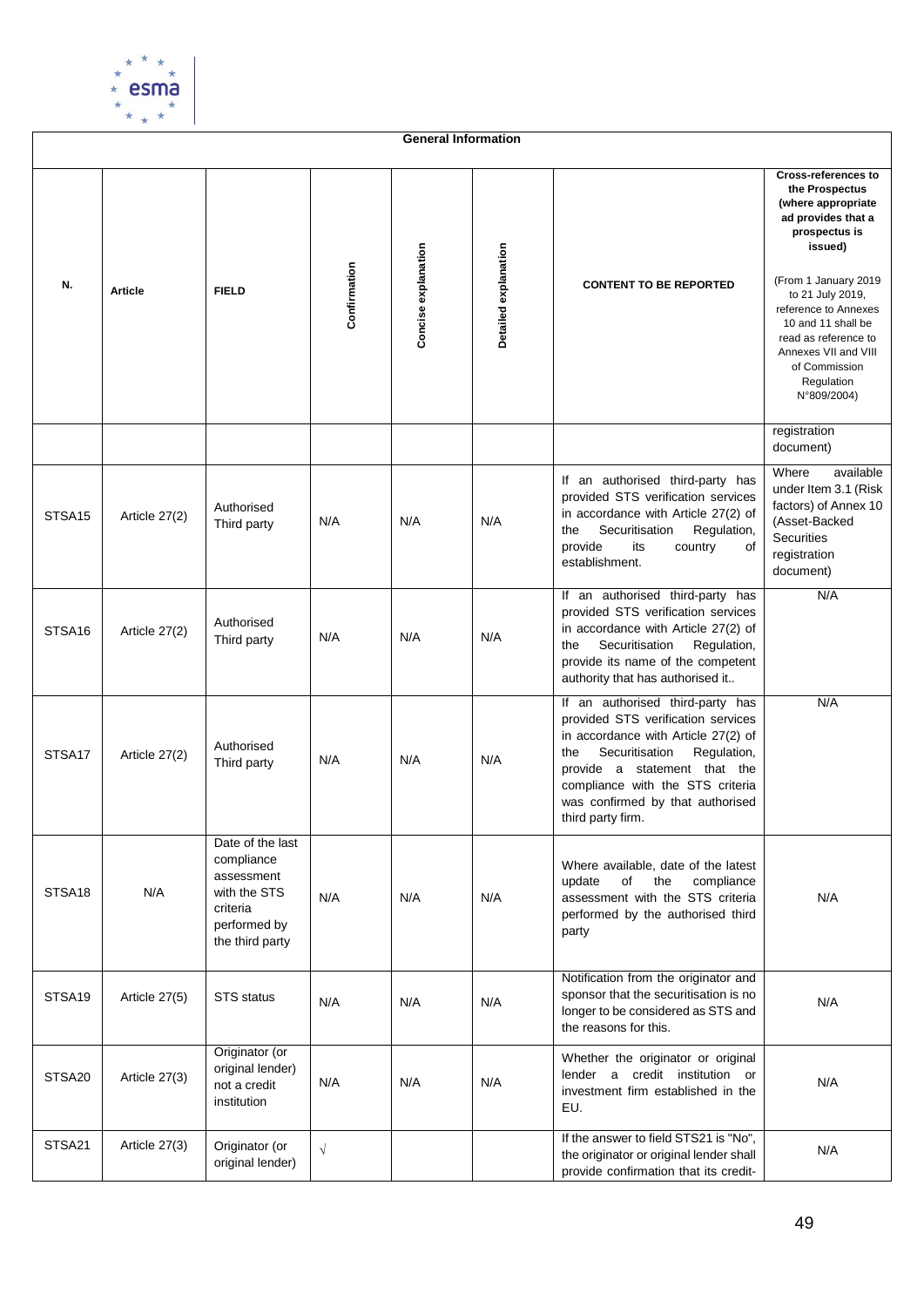

| <b>General Information</b> |                |                                                                   |              |                     |                      |                                                                                                                                                                                                                                                                                                                                                         |                                                                                                                                                                                                                                                                                                              |  |  |  |  |  |
|----------------------------|----------------|-------------------------------------------------------------------|--------------|---------------------|----------------------|---------------------------------------------------------------------------------------------------------------------------------------------------------------------------------------------------------------------------------------------------------------------------------------------------------------------------------------------------------|--------------------------------------------------------------------------------------------------------------------------------------------------------------------------------------------------------------------------------------------------------------------------------------------------------------|--|--|--|--|--|
| N.                         | <b>Article</b> | <b>FIELD</b>                                                      | Confirmation | Concise explanation | Detailed explanation | <b>CONTENT TO BE REPORTED</b>                                                                                                                                                                                                                                                                                                                           | <b>Cross-references to</b><br>the Prospectus<br>(where appropriate<br>ad provides that a<br>prospectus is<br>issued)<br>(From 1 January 2019<br>to 21 July 2019,<br>reference to Annexes<br>10 and 11 shall be<br>read as reference to<br>Annexes VII and VIII<br>of Commission<br>Regulation<br>N°809/2004) |  |  |  |  |  |
|                            |                | not a credit<br>institution                                       |              |                     |                      | granting is done on the basis of<br>sound and well-defined criteria and<br>clearly established processes for<br>approving, amending, renewing<br>and financing credits and that the<br>originator or original lender has<br>effective systems in place to apply<br>such processes in accordance with<br>Article 17 of the Securitisation<br>Regulation. |                                                                                                                                                                                                                                                                                                              |  |  |  |  |  |
| STSA22                     | Article 27(3)  | Originator (or<br>original lender)<br>not a credit<br>institution | $\sqrt{ }$   |                     |                      | If the answer to field STS21 is "No".<br>the originator's or original lender's<br>shall provide confirmation that its<br>credit-granting<br>subject<br>is<br>to<br>supervision.                                                                                                                                                                         | N/A                                                                                                                                                                                                                                                                                                          |  |  |  |  |  |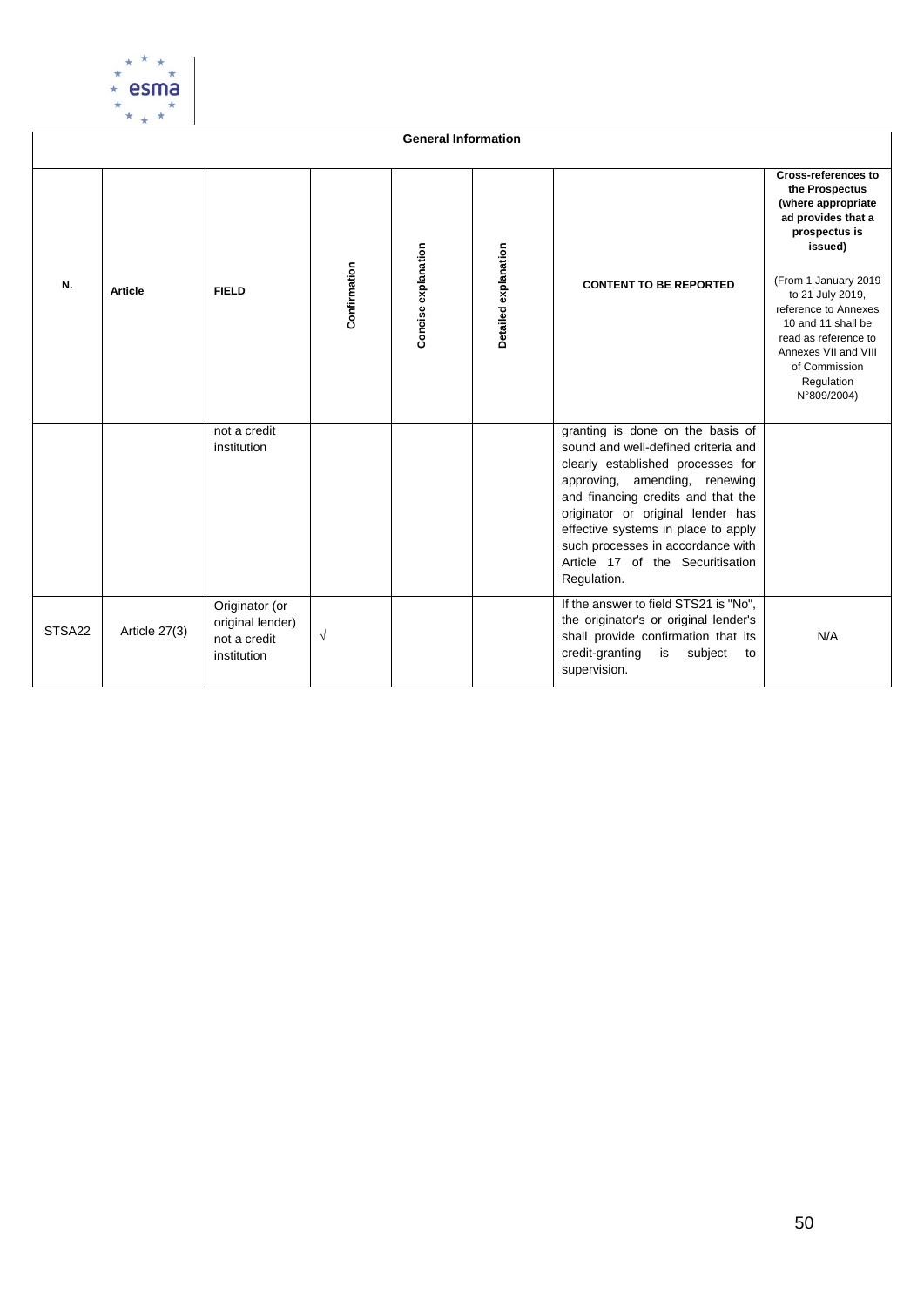

### **ABCP securitisation Explanations to be provided regarding compliance with Articles 24 to 26 of Regulation 2017/.., as applicable. Cross-references to the Prospectus (where appropriate)** Concise explanation Concise explanation Detailed explanation Detailed explanation (From 1 January 2019 **Confirmation** to 20 July 2019, N. Articles Field Content to be reported reference to Annexes 10 and 11 shall be read as reference to Annexes VII and VIII of Commission Regulation N°809/2004) **Transaction-level requirements** The STS notification shall confirm and explain that there is no circumstance in which a liquidator or creditor of the Underlying Item 3.3 of Annex 11 originator could seek to unwind the securitisation and Articles (additional building exposures STSA<sub>23</sub> √ claim that the receivables are available to the general 24(1) acquired by block for assetcreditors of the originator. The confirmation applies in true sale backed securities) particularly, but not exclusively, to cases where the true sale includes common law equitable transfers. The STS notification shall explain whether or not none Item 3.3 of Annex 11 of the situations referred to in Article 24(2) of Regulation (additional building Articles No severe STSA24 No severe<br>clawback  $\sqrt{2}$ (EU) 2017/....are found in the securitisation, unless the block for asset-24(2) backed securities) requirements laid down in 24 (3) of Regulation (EU) 2017/....apply. Exemption for In conjunction with Articles 24(2), where appropriate, clawback Item 3.3 of Annex 11 the STS notification shall indicate explain which of the provisions in (additional building Articles STSA<sub>25</sub> √ clawback provisions in national insolvency laws and 24(3) national block for assetexplain why it shall not constitute severe clawback insolvency backed securities) provisions. laws **Transfer** Item 3.3 of Annex 11 where the Where the seller is not the original lender, the STS (additional building Article STSA<sub>26</sub> seller is not √ notification shall confirm that the securitisation complies 24(4) block for assetthe original with Article 24(1) to 24(3) of Regulation (EU) 2017/.... backed securities) lender Where the transfer of the underlying exposures is performed by means of an assignment and perfected at a later stage than at the closing of the transaction, the STS notification shall explain whether the mean by Transfer which the SSPE has acquired the underlying exposures performed by has the same legal effects as an acquisition of Item 3.3 of Annex 11 means of an underlying exposures by means of true sale. The STS Articles (additional building STSA<sub>27</sub> assignment √ notification shall include a concise explanation on how block for asset-24(5) and perfected and whether that perfection is effected at least through backed securities) at a later the required minimum pre-determined event triggers as listed in Article 24 (5) of the Regulation (EU) 2017/…. stage. Where alternative mechanisms of transfer are used, the STS notification must confirm that an insolvency of the originator would not prejudice or prevent the SSPE from enforcing its rights. The STS notification shall include explanation from the seller(s) as to whether the representations and Item 2.2.8 of Annex Representatio warranties contain clear rules to assign rights and 11 (additional STSA28 Article ns and √ obligations between investors, SSPE and originator as building block for 24(6) asset-backed warranties well as clear enforcement mechanisms. In addition, the STS notification shall explain that the assets being securities)included in the securitisation are not encumbered.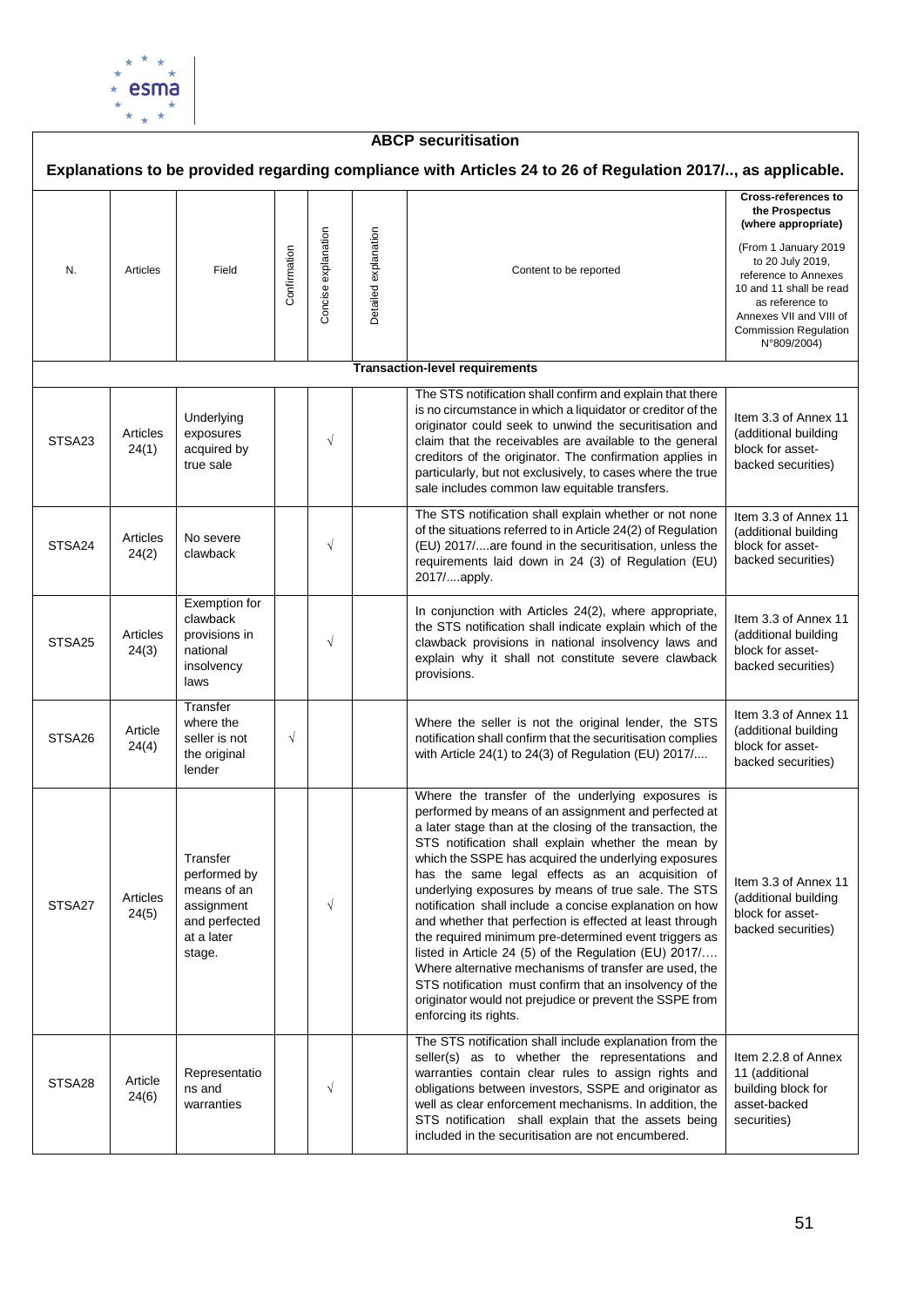

## **ABCP securitisation**

|        |                    |                                                                                                                                                            |              |                     |                      | Explanations to be provided regarding compliance with Articles 24 to 26 of Regulation 2017/, as applicable.                                                                                                                                                                                                                                                                                                                                                                                                                                                                                                          |                                                                                                                                                                                                                                                                 |
|--------|--------------------|------------------------------------------------------------------------------------------------------------------------------------------------------------|--------------|---------------------|----------------------|----------------------------------------------------------------------------------------------------------------------------------------------------------------------------------------------------------------------------------------------------------------------------------------------------------------------------------------------------------------------------------------------------------------------------------------------------------------------------------------------------------------------------------------------------------------------------------------------------------------------|-----------------------------------------------------------------------------------------------------------------------------------------------------------------------------------------------------------------------------------------------------------------|
| N.     | Articles           | Field                                                                                                                                                      | Confirmation | Concise explanation | Detailed explanation | Content to be reported                                                                                                                                                                                                                                                                                                                                                                                                                                                                                                                                                                                               | <b>Cross-references to</b><br>the Prospectus<br>(where appropriate)<br>(From 1 January 2019<br>to 20 July 2019,<br>reference to Annexes<br>10 and 11 shall be read<br>as reference to<br>Annexes VII and VIII of<br><b>Commission Regulation</b><br>N°809/2004) |
| STSA29 | Articles<br>24(7)  | Eligibility<br>criteria which<br>do not allow<br>for active<br>portfolio<br>management<br>of the<br>underlying<br>exposures on<br>a discretionary<br>basis | $\sqrt{}$    |                     |                      | The STS notification shall confirm that the securitisation<br>does not allow for active portfolio management of the<br>exposures on a discretionary basis.                                                                                                                                                                                                                                                                                                                                                                                                                                                           | Items 2.2.2 and<br>2.2.13 of Annex 11<br>(additional building<br>block for asset-<br>backed securities)                                                                                                                                                         |
| STSA30 | Article<br>24(8)   | No re-<br>securitisation                                                                                                                                   | $\sqrt{}$    |                     |                      | The STS notification shall confirm that the underlying<br>exposures do not include any securitisation position.                                                                                                                                                                                                                                                                                                                                                                                                                                                                                                      | Items 2.2.2 and<br>2.2.13 of Annex 11<br>(additional building<br>block for asset-<br>backed securities)                                                                                                                                                         |
| STSA31 | Articles<br>24(9)  | Transferred<br>underlying<br>exposures<br>without<br>defaulted<br>exposures                                                                                |              |                     | $\sqrt{}$            | The STS notification shall confirm and explain that the<br>transferred underlying exposures do not include, at the<br>time of selection, defaulted exposures or restructured<br>exposures as defined in Article 24(9) of the Regulation<br>2017/ as applicable. Where appropriate, the sponsor<br>shall state clearly whether the securitisation contains<br>non-performing loans (NPL) at the time of securitisation<br>as specified in Article 24 (9) (a)(i) for ABCP<br>securitisations.                                                                                                                          | Item 2.2.8 of Annex<br>11 (additional<br>building block for<br>asset-backed<br>securities)                                                                                                                                                                      |
| STSA32 | Articles<br>24(10) | At least one<br>payment at the<br>time of<br>transfer                                                                                                      | $\sqrt{}$    |                     |                      | The STS notification shall confirm whether the debtors<br>have made at least one payment at the time of transfer<br>of the exposures. If the answer is no, the sponsor shall<br>explain why, including whether the reason is one of the<br>exceptions permitted under Article 24(10).                                                                                                                                                                                                                                                                                                                                | Items 3.3 and 3.4.5<br>of Annex 11<br>(additional building<br>block for asset-<br>backed securities)                                                                                                                                                            |
| STSA33 | Articles<br>24(11) | Repayment of<br>the holders<br>shall not have<br>been<br>structured to<br>depend<br>predominantly<br>on the sale of<br>assets.                             |              |                     | $\sqrt{}$            | The STS notification shall explain the degree of<br>dependence of the prepayments of the holders of the<br>securitisation position on the sale of assets securing the<br>underlying exposures. Where applicable; such<br>explanation could refer to the use of "residual values<br>limits" in the securitisation, which may vary depending<br>on the nature of the underlying exposures. Where<br>appropriate, the seller shall confirm and explain whether<br>repayments of the investors shall not be considered to<br>depend on the sale of assets, as specified under the<br>second paragraph of Article 24(11). | Item 3.4.1 of Annex<br>11 (additional<br>building block for<br>asset-backed<br>securities)                                                                                                                                                                      |
| STSA34 | Article<br>24(12)  | Mitigation of<br>Interest rates<br>$(IR)$ and<br>currency risks<br>(FX) Risks                                                                              |              | $\sqrt{}$           |                      | The STS notification shall explain whether and how the<br>interest rates and currency risks are appropriately<br>mitigated as well as the method used to mitigate such<br>risks. The explanation shall indicate whether and how<br>the measures to that effect are available. The<br>explanation shall also confirm that no derivative<br>contracts other than those referred to in Articles 24(12)<br>are used. Originator and sponsor shall also explain                                                                                                                                                           | Items 3.4.2 and 3.8<br>of Annex 11<br>(additional building<br>block for asset-<br>backed securities)                                                                                                                                                            |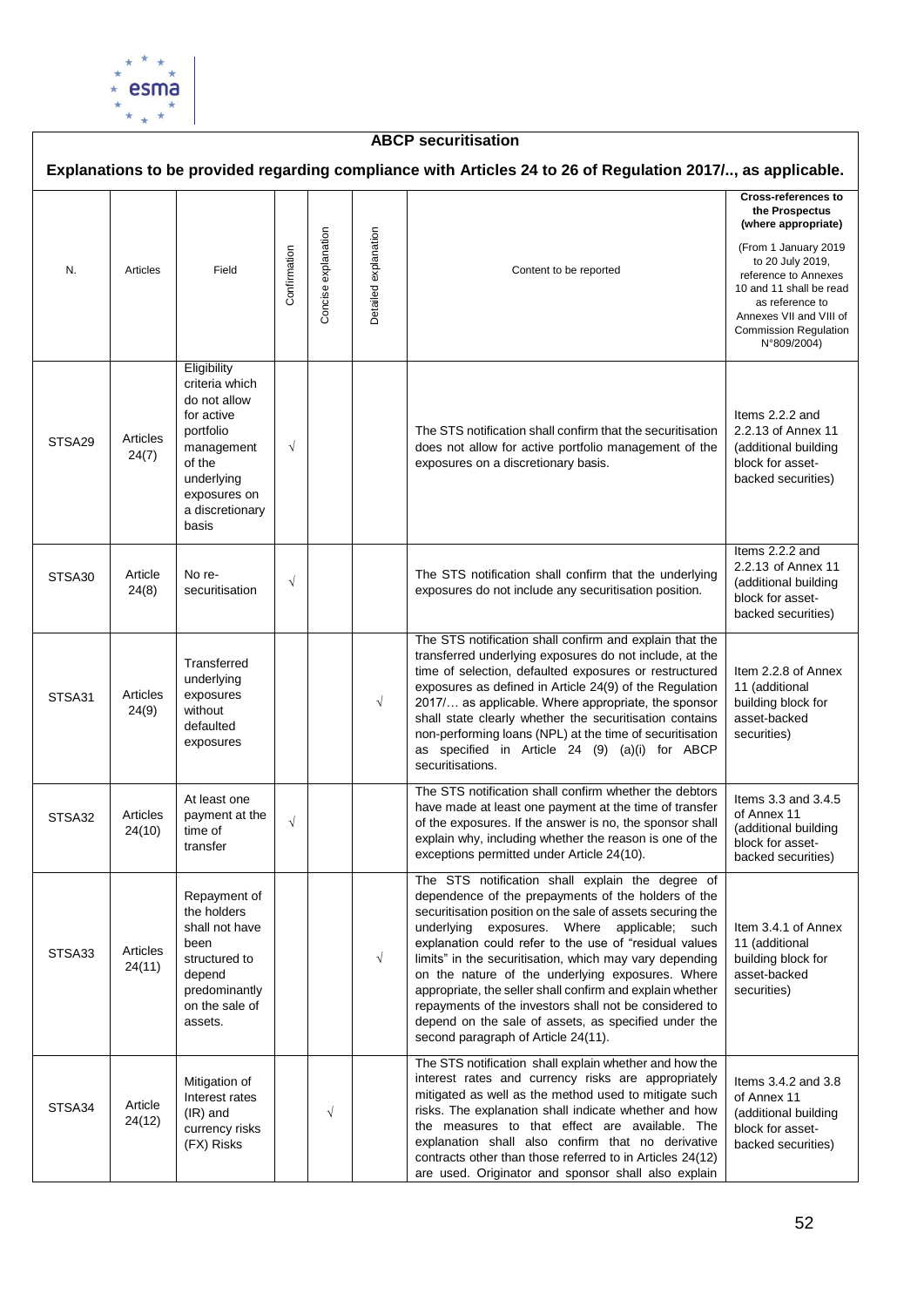

### **ABCP securitisation Explanations to be provided regarding compliance with Articles 24 to 26 of Regulation 2017/.., as applicable. Cross-references to the Prospectus (where appropriate)** Concise explanation Concise explanation Oetailed explanation Detailed explanation (From 1 January 2019 **Confirmation** to 20 July 2019, N. Articles Field Content to be reported reference to Annexes 10 and 11 shall be read as reference to Annexes VII and VIII of Commission Regulation N°809/2004) whether the hedging instruments used are based on commonly accepted documentation. Article<br>24(12) Items 3.4.2 and 3.8 of Annex **Derivatives** The STS notification shall confirm and provide a 11(additional STSA35 Purchased/Sol √ concise explanation on the prohibition of the SSPE building block for d by SSPE entering into derivative contracts. asset-backed securities) Items 3.4.2 and 3.8 Article  $24(12)$  Derivatives in of Annex The STS notification shall confirm and provide a 11(additional STSA36 √ **Underlying** concise explanation on the presence of derivatives in building block for Exposures the underlying exposures. asset-backed securities) Article Items 3.4.7 and 3.8 Article Derivatives The STS notification shall confirm and provide a of Annex underwritten concise explanation on derivatives that shall be 11(additional STSA37 √ according to building block for underwritten and documented according to common common standards. asset-backed standards securities) Clear and Item 2.2.2 of Annex consistent The STS notification shall confirm that the securitisation 11 (additional STSA38 Articles definitions documentation sets out clear and consistent terms √ building block for relating to the definitions and includes the required information 24(13) asset-backed treatment of pursuant to Articles 21(9) of Regulation (EU) 2017/… .. securities) problem loans Item 3.4.6 of Annex The STS notification shall confirm that the underlying Priorities of 11 (additional STSA39 Articles documentation sets out priorities of payment, triggers payment and √ building block for 24(13) events pursuant to Articles 21(9) of Regulation (EU) asset-backed triggers events  $2017/$ securities) The STS notification shall confirm that the data are available and state clearly, where the information is Historical available and that the data cover a period no shorter Item 3.4.1 Annex 11 Default and STSA40 Article than five years except for trade receivables and other (additional building √ Loss 24(14) short-term receivables. Where the sponsor does not block for asset-Performance have access to such data, the sponsor shall confirm backed securities) Data whether the seller has provided access to data as specified under article 24(14) The STS notification shall explain how the securitisation is backed by a pool of underlying exposures that are Item 2.2.7 of Annex homogenous, taking into account the characteristics 11 (additional relating to the cash flows of different asset types STSA41 Article Homogeneity  $\begin{array}{c|c}\n\text{Homogeneity} \\
\text{of assets}\n\end{array}$   $\begin{array}{|c|c|}\n\hline\n\end{array}$ building block for including their contractual, credit-risk and prepayment 24(15) asset-backed characteristics. For that purpose the originator and securities)sponsor shall refer [Commission Delegated Regulation] to be developed under Article 24(21) for ABCP securitisations of Regulation 2017/.. which will further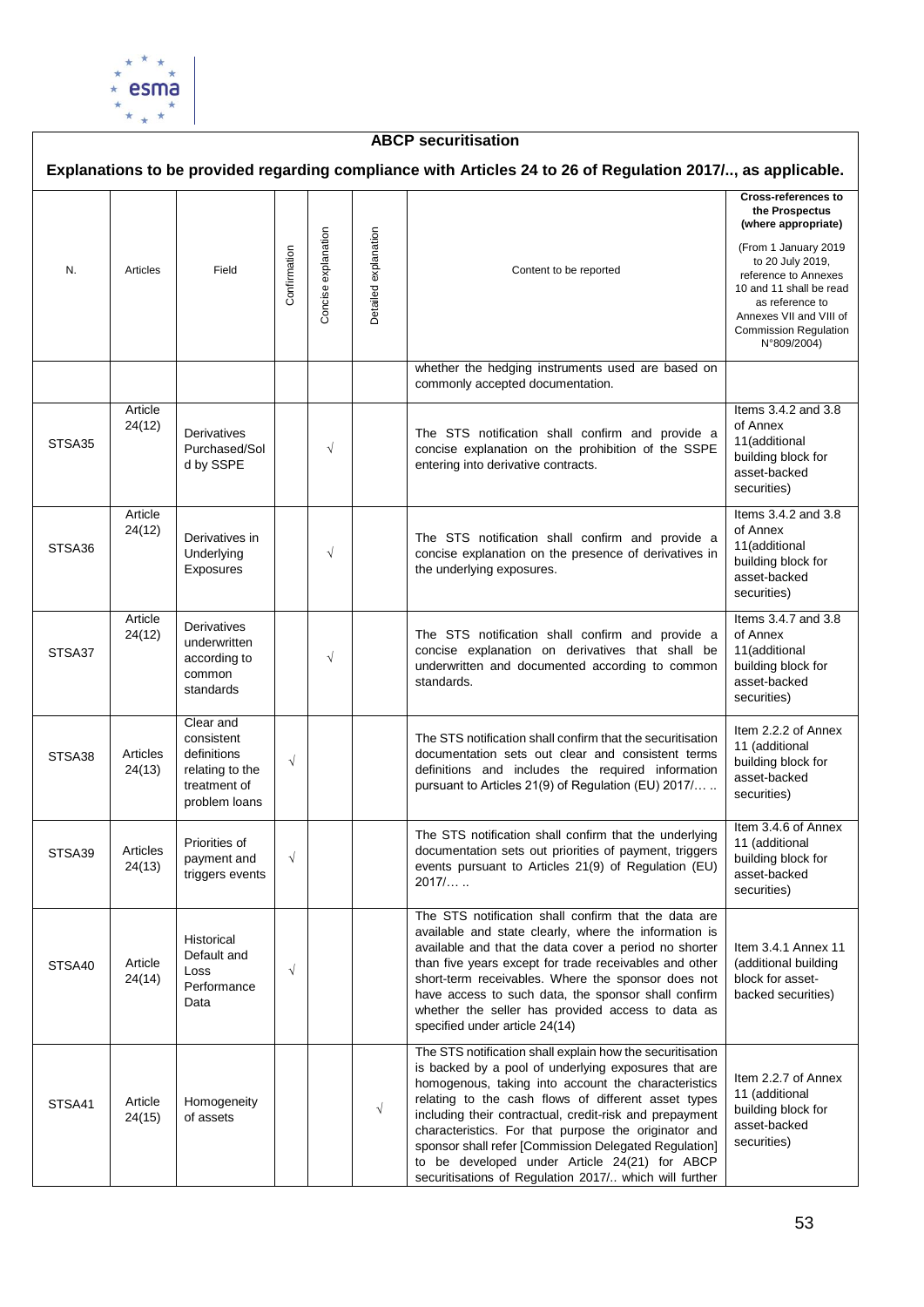

### **ABCP securitisation Explanations to be provided regarding compliance with Articles 24 to 26 of Regulation 2017/.., as applicable. Cross-references to the Prospectus (where appropriate)** Concise explanation Concise explanation Oetailed explanation Detailed explanation (From 1 January 2019 **Confirmation** to 20 July 2019, N. Articles Field Content to be reported reference to Annexes 10 and 11 shall be read as reference to Annexes VII and VIII of Commission Regulation N°809/2004) assist the sponsor in meeting their obligations under Articles 24(15) and 26(1). The STS notification shall confirm that the pool of Item 2.2.7 of Annex underlying exposures has a remaining weighted **Underlying** 11 (additional STSA42 Article **Exposure** √ average life (WAL) of no more than one year and that building block for 24(15) **Obligations** none of the underlying exposures has a residual asset-backed maturity of more than three years. securities) The STS notification shall confirm that: - the underlying exposures do not include loans secured by residential or commercial mortgages or fully guaranteed residential loans, as referred to in point (e) of the first subparagraph of Article 129(1) of Regulation (EU) No 575/2013; - the underlying exposures contain obligations that are Item 2.2.7 of Annex Underlying contractually binding and enforceable, with full recourse 11 (additional STSA43 Article √ building block for Exposure to debtors with defined payment streams relating to 24(15) **Obligations** rental, principal, interest, or related to any other right to asset-backed receive income from assets warranting such payments; securities) - the underlying exposures may also generate proceeds from the sale of any financed or leased assets; - the underlying exposures shall not include transferable securities as defined in point (44) of Article 4(1) of Directive 2014/65/EU other than corporate bonds, that are not listed on a trading venue. Referenced The STS notification shall explain whether and how the Items 2.2.2 and referenced the interest rates used under the ABCP interest 2.2.13 of Annex 11 STSA44 Articles transaction's assets and liabilities are calculated by payments √ (additional building 24(16) based on reference to generally used market interest rates which block for assetgenerally used are considered as "acceptable" in comparison with backed securities) interest rates unconventional or rates. Item 3.4.6 of Annex No trapping of Articles 11 (additional cash following The STS notification shall explain how any trapping of STSA45 √ 24(17) building block for enforcement cash is used following enforcement or acceleration;  $(a)$ asset-backed or acceleration securities) Item 3.4.6 of Annex Principal The STS notification shall explain that principal receipts 11 (additional **Articles** are passed to investor via sequential payment, as receipts shall STSA46 24(17) √ building block for be passed to determined by the seniority of the securitisation (b) asset-backed investors position; securities) Item 3.4.6 of Annex No provisions Articles The STS notification shall explain whether any 11 (additional shall require STSA47 24(17) √ provisions shall require automatic liquidation of the building block for automatic asset-backed (c) underlying exposures at market value. liquidation of securities)the underlying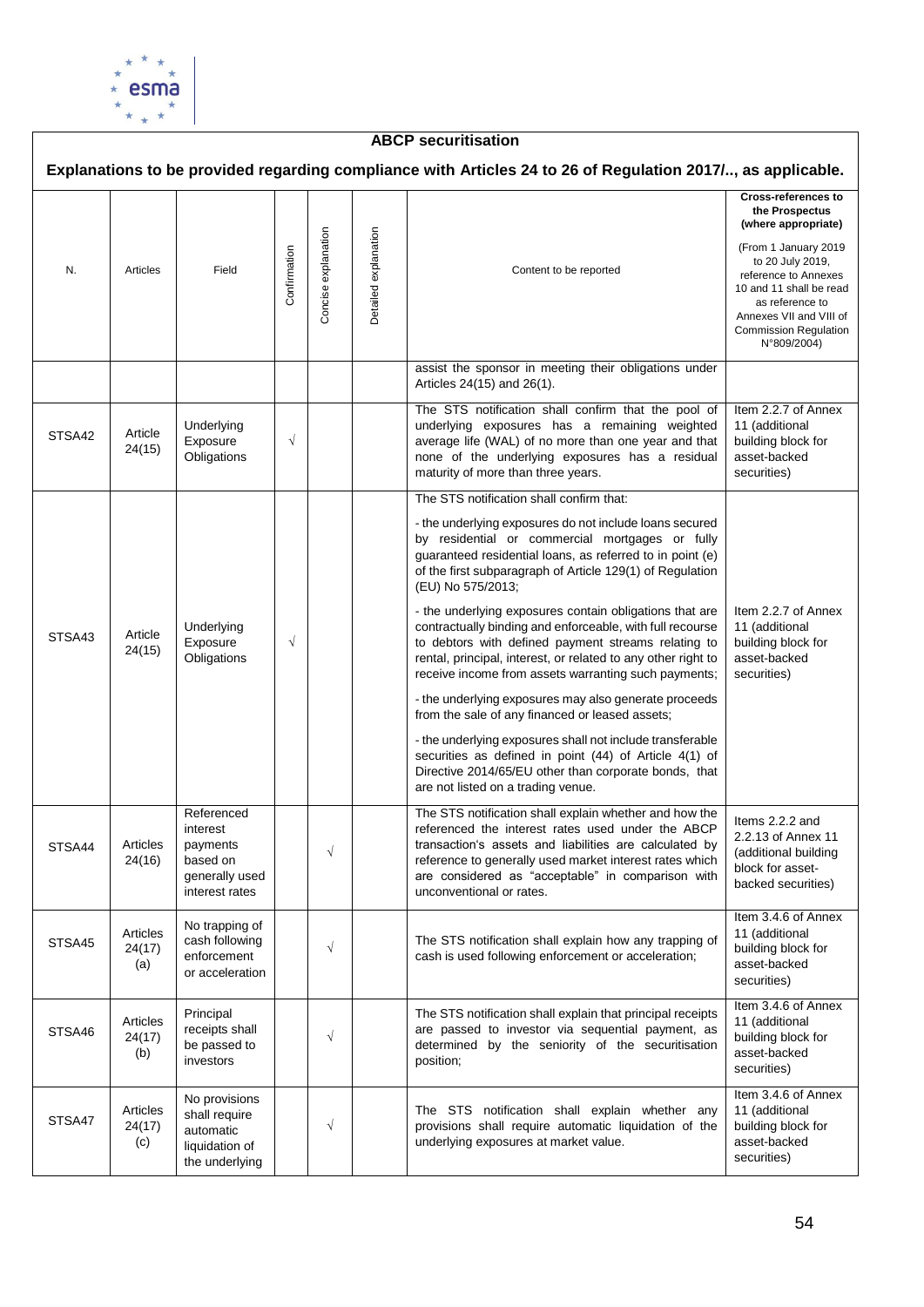

### **ABCP securitisation Explanations to be provided regarding compliance with Articles 24 to 26 of Regulation 2017/.., as applicable. Cross-references to the Prospectus (where appropriate)** Concise explanation Concise explanation Oetailed explanation Detailed explanation (From 1 January 2019 **Confirmation** to 20 July 2019, N. Articles Field Content to be reported reference to Annexes 10 and 11 shall be read as reference to Annexes VII and VIII of Commission Regulation N°809/2004) exposures at market value The STS notification shall confirm and provide a Item 2.2.7 of Annex detailed explanation as to whether the underlying 11 (additional Soundness of exposures were originated in the seller's ordinary building block for  $STSAAB$  Article the course of business and include a description of any asset-backed √ material changes from prior underwriting standards. 24(18) underwriting securities) standards Such explanation shall also specify whether the applied underwriting standard were no less stringent that those applied to exposures that were not securitised. Item 2.2.7 of Annex Originator/ The STS notification shall explain whether the seller has 11 (additional STSA49 Article lender √ the required expertise in originating exposures of a building block for 24(18) expertise similar nature to those securitised. asset-backed securities) **Requirements relating to the sponsor of an ABCP programme** Item 3.1 of Annex 10 (Asset-Backed The STS notification shall explain, where applicable, **Securities** how the early amortisation provisions or listed Revolving **Registration** ABCP provisions triggers as provided under Article 24(6) a) of STSA50 Articles document) and transaction / √ Regulation 2017/… are met. Where the explanation is 24(19) Items 2.3 and 2.4, of credit quality available in other publicly available underlying Annex 11(additional trigger. documentation, the sponsor shall indicate where the building block for information can be found. asset-backed securities) Item 3.1 of Annex 10 (Asset-Backed Revolving **Securities** The STS notification shall explain, where applicable, Registration ABCP how this listed provision trigger is complied with, using STSA51 Articles document) and transaction / √ cross-references to the relevant sections of the 24(19) Items 2.3 and 2.4, of an insolvencysecuritisation documentation where the information can Annex 11 (additional trigger be found. building block for asset-backed securities) Item 3.7 of Annex 11 **Securitisation** The STS notification shall confirm that the securitisation STSA52 Articles (additional building √ Participant documentation expressly include the Securitisation 24(20) block for asset-**Duties** Participant Duties. backed securities) Articles<br>24(20) The STS notification shall confirm that the securitisation Item 3.7 of Annex 11 (additional building Servicing documentation expressly include the processes and STSA<sub>53</sub> **Continuity** √ responsibilities necessary to ensure that a default or block for asset-Provisions insolvency of the servicer does not result in a backed securities) termination of servicing. STSA54 Articles Item 3.7 of Annex 11 Derivative  $\sqrt{\left| \begin{array}{ccc} \end{array} \right|}$  The STS notification shall confirm that the securitisation 24(20) (additional building **Counterparty** documentation expressly include provisions that ensure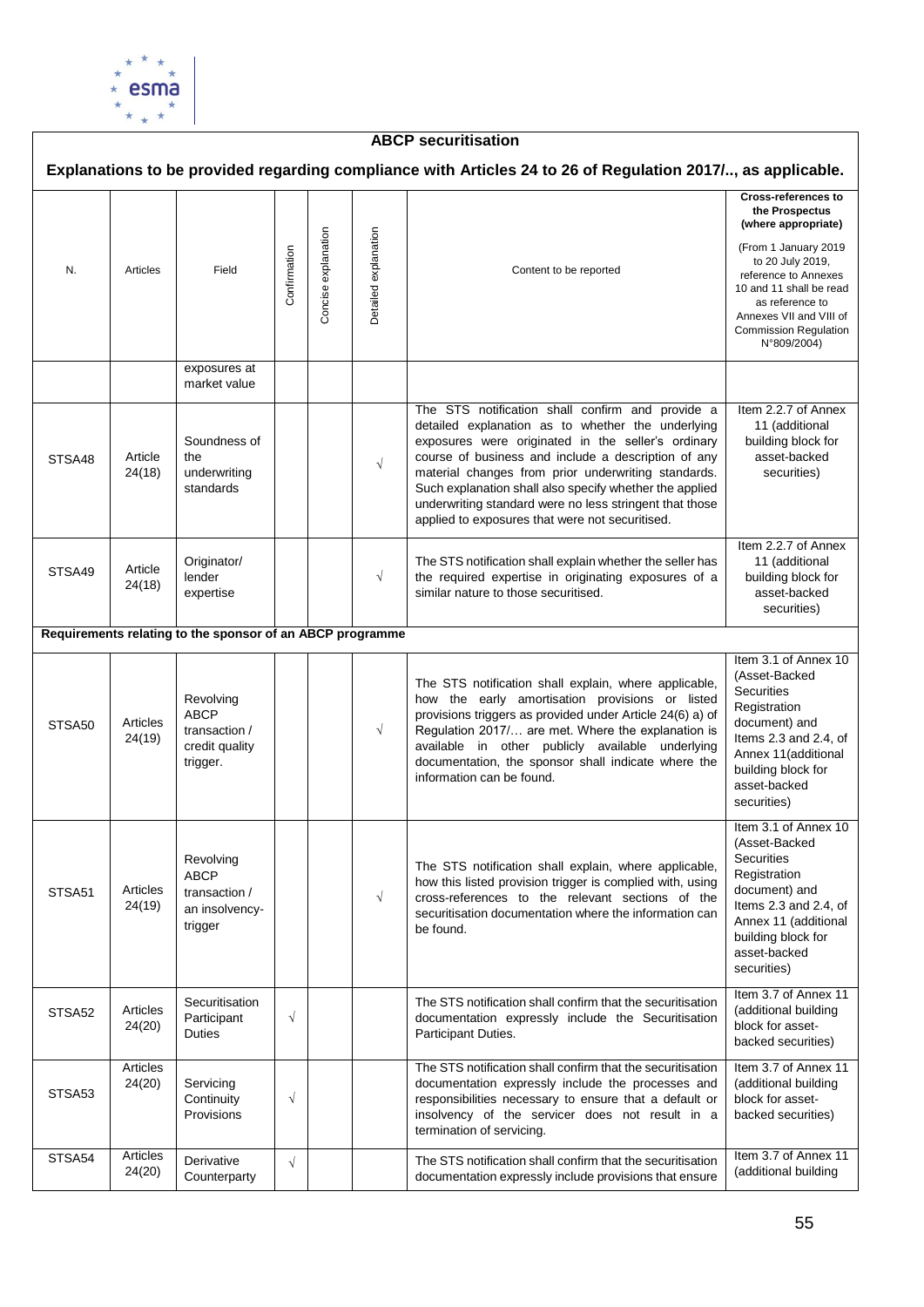

| <b>ABCP securitisation</b>                                                                                  |                    |                                                                                                        |              |                     |                      |                                                                                                                                                                                                                                                                                                                                                                                                                                                                                                                                                                                                                                                                                           |                                                                                                                                                                                                                                                                 |  |  |  |  |  |
|-------------------------------------------------------------------------------------------------------------|--------------------|--------------------------------------------------------------------------------------------------------|--------------|---------------------|----------------------|-------------------------------------------------------------------------------------------------------------------------------------------------------------------------------------------------------------------------------------------------------------------------------------------------------------------------------------------------------------------------------------------------------------------------------------------------------------------------------------------------------------------------------------------------------------------------------------------------------------------------------------------------------------------------------------------|-----------------------------------------------------------------------------------------------------------------------------------------------------------------------------------------------------------------------------------------------------------------|--|--|--|--|--|
| Explanations to be provided regarding compliance with Articles 24 to 26 of Regulation 2017/, as applicable. |                    |                                                                                                        |              |                     |                      |                                                                                                                                                                                                                                                                                                                                                                                                                                                                                                                                                                                                                                                                                           |                                                                                                                                                                                                                                                                 |  |  |  |  |  |
| N.                                                                                                          | Articles           | Field                                                                                                  | Confirmation | Concise explanation | Detailed explanation | Content to be reported                                                                                                                                                                                                                                                                                                                                                                                                                                                                                                                                                                                                                                                                    | <b>Cross-references to</b><br>the Prospectus<br>(where appropriate)<br>(From 1 January 2019<br>to 20 July 2019,<br>reference to Annexes<br>10 and 11 shall be read<br>as reference to<br>Annexes VII and VIII of<br><b>Commission Regulation</b><br>N°809/2004) |  |  |  |  |  |
|                                                                                                             |                    | Continuity<br>Provisions                                                                               |              |                     |                      | the replacement of derivative counterparties and the<br>account bank upon their default, insolvency and other<br>specified events, where applicable.                                                                                                                                                                                                                                                                                                                                                                                                                                                                                                                                      | block for asset-<br>backed securities)                                                                                                                                                                                                                          |  |  |  |  |  |
| STSA55                                                                                                      | Articles<br>24(20) | Sponsor<br>Robustness                                                                                  | $\sqrt{}$    |                     |                      | The STS notification shall confirm that the securitisation<br>documentation expressly include provisions relating to<br>the robustness of an ABCP sponsor's solvency and<br>liquidity to its acting as a sponsor for the ABCP<br>programme in question (pursuant to Article 25(3).                                                                                                                                                                                                                                                                                                                                                                                                        | Item 3.7 of Annex 11<br>(additional building<br>block for asset-<br>backed securities)                                                                                                                                                                          |  |  |  |  |  |
|                                                                                                             |                    |                                                                                                        |              |                     |                      | Requirements relating to the sponsor of an ABCP programme                                                                                                                                                                                                                                                                                                                                                                                                                                                                                                                                                                                                                                 |                                                                                                                                                                                                                                                                 |  |  |  |  |  |
| STSA56                                                                                                      | Article<br>25(1)   | Sponsor to be<br>a supervised<br>credit<br>institution                                                 | $\sqrt{}$    |                     |                      | The STS notification shall confirm that it is a supervised<br>credit institution and indicate the document attesting<br>such status.                                                                                                                                                                                                                                                                                                                                                                                                                                                                                                                                                      | N/A                                                                                                                                                                                                                                                             |  |  |  |  |  |
| STSA57                                                                                                      | Article<br>25(2)   | Sponsor<br>support as<br>liquidity facility<br>provider                                                | $\sqrt{}$    |                     |                      | The STS notification shall confirm that the sponsor of<br>the ABCP programme provides liquidity facility and that<br>it supports all securitisation positions on an ABCP<br>programme, indicating the document evidencing such<br>compliance.                                                                                                                                                                                                                                                                                                                                                                                                                                             | N/A                                                                                                                                                                                                                                                             |  |  |  |  |  |
| STSA58                                                                                                      | Article<br>25(2)   | Description of<br>the support<br>provided at<br>transaction<br>level.                                  | $\sqrt{}$    |                     |                      | The STS notification shall confirm that the sponsor of<br>the ABCP programme provides a description of the<br>support provided at transaction level to the investors,<br>including a description of the liquidity facilities,<br>indicating the document evidencing such compliance.                                                                                                                                                                                                                                                                                                                                                                                                      | N/A                                                                                                                                                                                                                                                             |  |  |  |  |  |
| STSA59                                                                                                      | Article<br>25(3)   | Demonstration<br>to credit<br>institution's<br>Competent<br>authority                                  | $\sqrt{ }$   |                     |                      | The STS notification shall confirm that in respect of its<br>role as sponsor, the credit institution does not endanger<br>its solvency and liquidity, indicating, where available,<br>the document supporting compliance with competent<br>authorities.                                                                                                                                                                                                                                                                                                                                                                                                                                   | N/A                                                                                                                                                                                                                                                             |  |  |  |  |  |
| STSA60                                                                                                      | Article<br>25(4)   | Compliance<br>with sponsor's<br>due diligence<br>requirements                                          | $\sqrt{}$    |                     |                      | The STS<br>notification<br>shall confirm<br>sponsor's<br>compliance with the due diligence requirements and<br>requirements set out in Article 5(1) and (3) of Regulation<br>2017/, as applicable. The STS notification shall also<br>confirm the sponsor has verified that the seller has in<br>place the required servicing capabilities and collection.<br>The STS notification shall also confirm that the sponsor<br>has verified that the seller has in place servicing<br>capabilities and collection processes that meet the<br>requirements specified in points (h) to (p) of Article<br>265(2) of Regulation (EU) No 575/2013 or equivalent<br>requirements in third countries. | N/A                                                                                                                                                                                                                                                             |  |  |  |  |  |
| STSA61                                                                                                      | Article<br>25(5)   | The seller (at<br>transaction<br>level) or the<br>sponsor (at<br>the ABCP<br>programme<br>level) shall |              | $\sqrt{}$           |                      | The STS notification shall confirm and explain how the<br>seller (ABCP transaction) and the sponsor (ABCP<br>programme) comply with the risk retention requirements<br>as specified under Article 6 of Regulation 2017/ These<br>explanations shall in particular explain which option is<br>used for retaining the risk including:                                                                                                                                                                                                                                                                                                                                                       | Item 3.1 ("Risk<br>Factors") of Annex<br>10 (Asset-Backed<br><b>Securities</b><br>Registration<br>document) and Item<br>3.4.1 of Annex 11                                                                                                                       |  |  |  |  |  |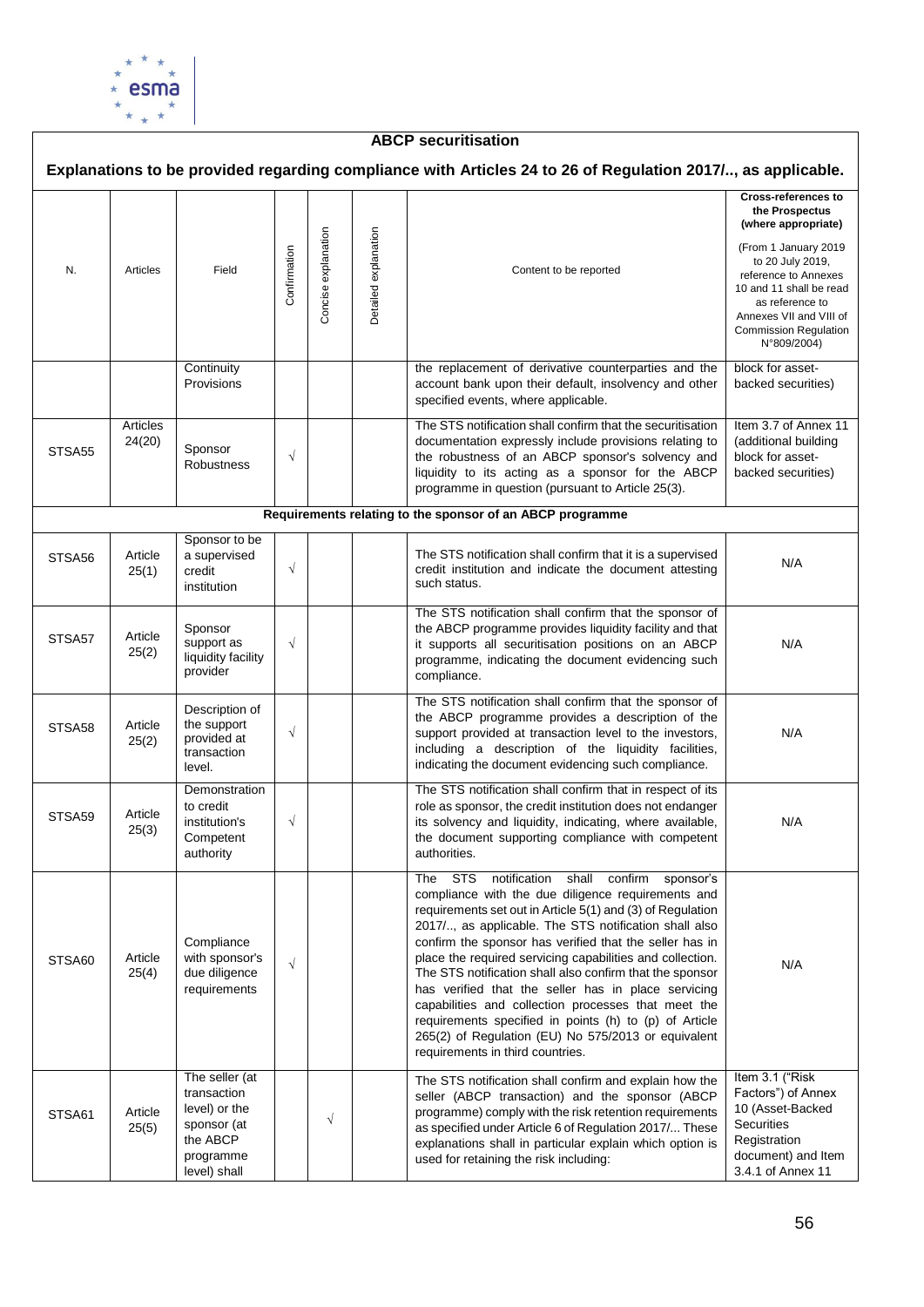

exposures

### **ABCP securitisation Explanations to be provided regarding compliance with Articles 24 to 26 of Regulation 2017/.., as applicable. Cross-references to the Prospectus (where appropriate)** Concise explanation Concise explanation Oetailed explanation Detailed explanation (From 1 January 2019 **Confirmation** to 20 July 2019, N. Articles Field Content to be reported reference to Annexes 10 and 11 shall be read as reference to Annexes VII and VIII of Commission Regulation N°809/2004) satisfy with the Vertical slice - i.e. Article 6(3)(a) (1) (additional building risk retention block for asset-Seller's share - i.e. Article 6(3)(b) (2) requirements backed securities) as provided Randomly-selected exposures kept on balance under Article 6 sheet - i.e. Article 6(3)(c) (3) - First loss tranche - i.e. Article 6(3)(d) (4) First loss exposure in each asset - i.e. Article 6(3)(e) (5) No compliance with risk retention requirements (6) Other (7). The STS notification shall confirm that the sponsor is responsible for compliance with Article 7 of Regulation (EU) 2017/… and confirm the following: Compliance at ABCP - The sponsor is complying with Article 7 at the ABCP programme programme level STSA62 Article √ level with N/A 25(6) - The sponsor has made available to potential investors Article 7 before pricing and upon their request: the aggregate (transparency information required by point (a) of the first requirements) subparagraph of Article 7(1); and the information required by points (b) to (e) of the first subparagraph of Article 7(1), at least in draft or initial form. Drawn down In conjunction with Article 26(7)(f) of Regulation of liquidity 2017/…, the STS notification shall include explanation facility, where from the sponsor of an ABCP programme on whether funding the liquidity facility is drawn down and the maturing STSA63 Article commitments √ securities are repaid in the event that the sponsor does N/A 25(7) of the liquidity not renew the funding commitment of the liquidity facility facility are not before its expiry. renewed by the sponsor **Programme-level requirements** Compliance of ABCP The STS notification shall confirm whether the following transactions requirements are met using the corresponding within an explanation: STSA64 Article ABCP √ N/A 26(1) programme Article 24(1) to (8), please refer to STSA23 to STSA 30 with Article Article 24(12) to (20): please refer to STSA 34 to STSA 24(1) to (8) 55. and (12) to (20) Maximum of The STS notification shall explain which of the Articles Article 5% of the 24(9), (10) or (11) is not complied with and what STSA<sub>65</sub> 26(1) √ N/Aaggregate percentage of the aggregate amount of the exposures second amount of the underlying the ABCP transactions it represents and why and third

it has temporally breached those requirements.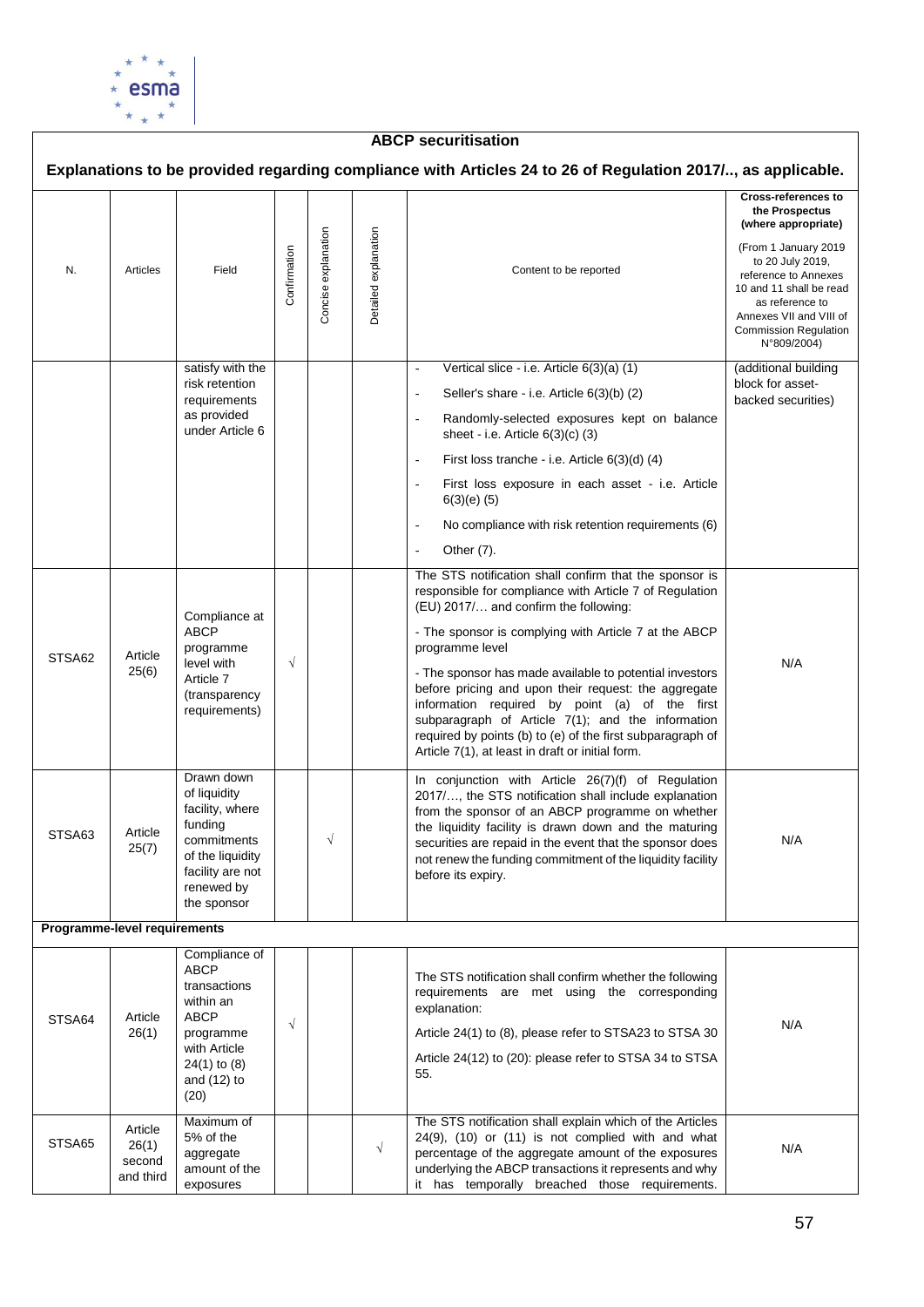

## **ABCP securitisation**

|        |                  |                                                                                                                                                              |              |                     |                      |                                                                                                                                                                                                                                                                                                                                                                                                                                                        | <b>Cross-references to</b>                                                                                                                              |
|--------|------------------|--------------------------------------------------------------------------------------------------------------------------------------------------------------|--------------|---------------------|----------------------|--------------------------------------------------------------------------------------------------------------------------------------------------------------------------------------------------------------------------------------------------------------------------------------------------------------------------------------------------------------------------------------------------------------------------------------------------------|---------------------------------------------------------------------------------------------------------------------------------------------------------|
| N.     | Articles         | Field                                                                                                                                                        | Confirmation | Concise explanation | Detailed explanation | Content to be reported                                                                                                                                                                                                                                                                                                                                                                                                                                 | the Prospectus<br>(where appropriate)<br>(From 1 January 2019<br>to 20 July 2019,<br>reference to Annexes<br>10 and 11 shall be read<br>as reference to |
|        |                  |                                                                                                                                                              |              |                     |                      |                                                                                                                                                                                                                                                                                                                                                                                                                                                        | Annexes VII and VIII of<br><b>Commission Regulation</b><br>N°809/2004)                                                                                  |
|        | paragra<br>phs   | underlying the<br>ABCP may<br>temporally be<br>non-compliant<br>with certain<br>requirements                                                                 |              |                     |                      | Furthermore, as part of the explanation, the STS<br>notification shall confirm whether a sample of the<br>underlying exposures is subject to external verification<br>by an appropriate independent party.                                                                                                                                                                                                                                             |                                                                                                                                                         |
| STSA66 | Article<br>26(2) | Remaining<br>weighted of<br>the average<br>life (WAL) in<br>the underlying<br>exposures of<br>an ABCP<br>programme<br>shall not be<br>more than two<br>years | $\sqrt{ }$   |                     |                      | The STS notification shall confirm that the remaining<br>weighted average life of the underlying exposures of an<br>ABCP programme are not more than two years.                                                                                                                                                                                                                                                                                        | N/A                                                                                                                                                     |
| STSA67 | Article<br>26(3) | Fully<br>supported<br>ABCP<br>programme<br>(sponsor<br>support)                                                                                              |              | $\sqrt{ }$          |                      | The STS notification shall confirm and explain whether<br>or not the ABCP programme is fully supported by a<br>sponsor in accordance with Article 25(2) and provide<br>the relevant pages of the relevant underlying<br>documentation<br>that<br>contain<br>the<br>applicable<br>explanations/confirmations to meet the requirements<br>set out in Article 26(3).                                                                                      | N/A                                                                                                                                                     |
| STSA68 | Article<br>26(4) | No re-<br>securitisation<br>& no credit<br>enhancement<br>establishing a<br>second layer<br>of tranching at<br>the ABCP<br>programme<br>level                | $\sqrt{}$    |                     |                      | The STS notification must confirm that the ABCP<br>programme does not contain any re-securitisation and<br>that the credit enhancement does not establish a<br>second layer of tranching at the programme level. The<br>STS notification shall indicate the relevant pages of the<br>prospectus or other securitisation document that<br>contain the applicable confirmations to meet the<br>requirements set out in Article 26(4):                    | N/A                                                                                                                                                     |
| STSA69 | Article<br>26(5) | No call options                                                                                                                                              | $\sqrt{ }$   |                     |                      | The STS notification shall confirm that the ABCP<br>programme does not include call option or clauses with<br>an effect of the securities' final maturity at the discretion<br>of the seller, sponsor or SSPE. The STS notification<br>shall provide the relevant pages of the securitisation<br>documentation that contain the applicable confirmations<br>to meet the requirements as set out in Article 26(5).                                      | N/A                                                                                                                                                     |
| STSA70 | Article<br>26(6) | Interest rate<br>and currency<br>risks at ABCP<br>programme<br>appropriately<br>mitigated and<br>documented.                                                 | $\sqrt{ }$   |                     |                      | The STS notification shall explain whether and how the<br>interest rates and currency risks are appropriately<br>mitigated at ABCP programme level as well as the<br>method used to mitigate such risks. The explanation<br>shall confirm that those derivatives are underwritten and<br>whether the hedging instruments used are based on<br>commonly accepted documentation.<br>The STS<br>notification shall also provide the relevant pages of the | N/A                                                                                                                                                     |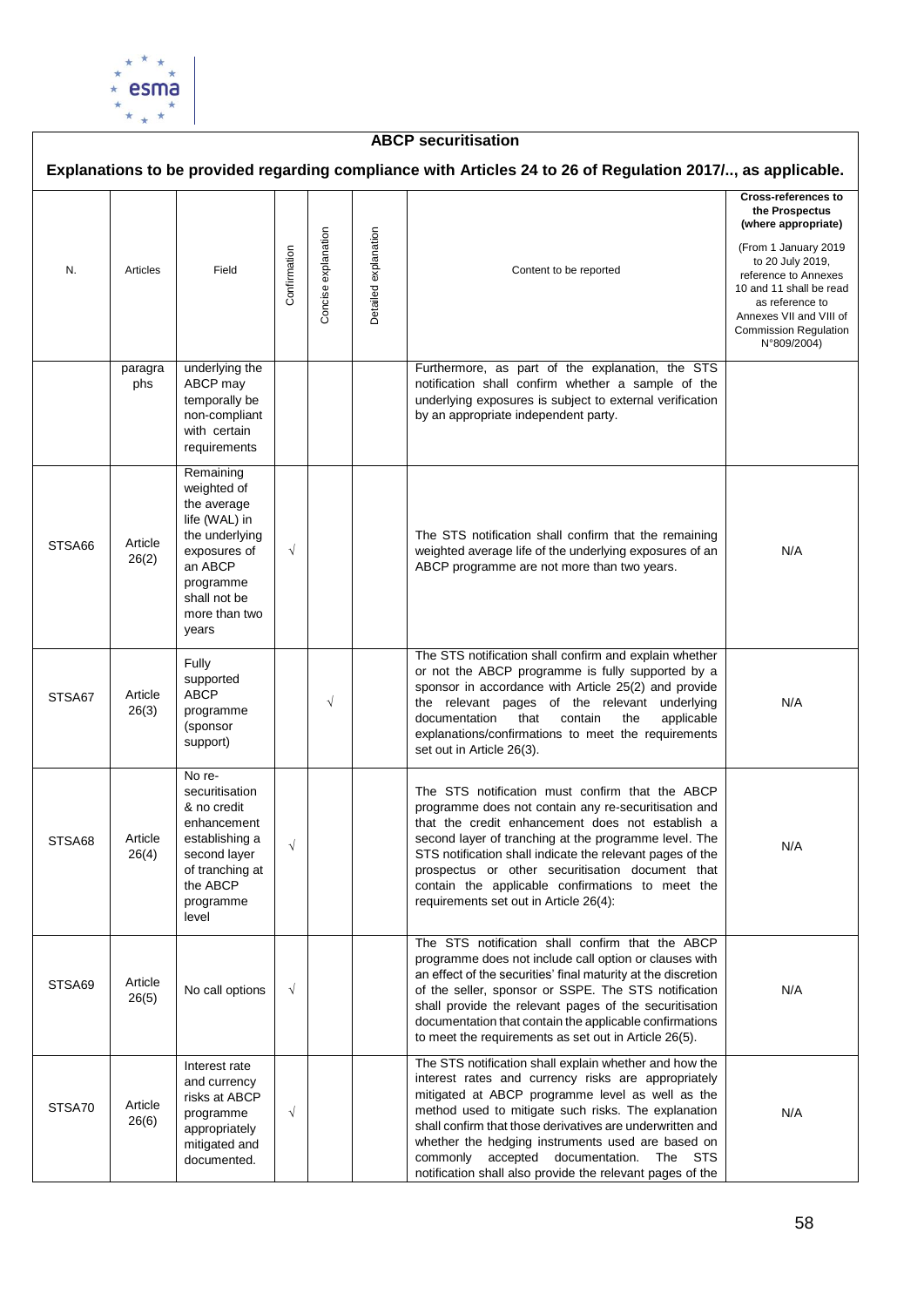

### **ABCP securitisation Explanations to be provided regarding compliance with Articles 24 to 26 of Regulation 2017/.., as applicable. Cross-references to the Prospectus (where appropriate)** Concise explanation Concise explanation Oetailed explanation Detailed explanation (From 1 January 2019 **Confirmation** to 20 July 2019, N. Articles Field Content to be reported reference to Annexes 10 and 11 shall be read as reference to Annexes VII and VIII of Commission Regulation N°809/2004) prospectus or other underlying documentation that contain the applicable confirmations to meet the requirements set out in Article 26(6) (as applicable) on the prohibition of the SSPE entering into derivative contracts. The STS notification shall confirm that the **Requirements** responsibilities of the trustee and other fiduciary duties for the ABCP and if any to investors are specified in the in the ABCP programme STSA71 Article programme's documentation. The STS notification shall √ documentation N/A 26(7)(a) provide the relevant pages of the prospectus or other (responsibilitie underlying documentation that contain the applicable s of the trustee confirmations to meet the requirements set out in Article to investors) 26(7)(a). The STS notification must confirm that the contractual **Requirements** obligations, duties and responsibilities of the sponsor, for the ABCP the trustee and if any other ancillary services providers are specified in the in the ABCP programme's programme STSA72 Article documentation. The STS notification shall provide the documentation √ N/A 26(7)(b) (contractual relevant pages of the prospectus or other underlying obligations of documentation that contain the applicable explanations/confirmations to meet the requirements the sponsor) set out in Article 26(7) (b). **Requirements** The STS notification shall confirm that the ABCP for the ABCP programme's documentation contains processes and programme responsibilities covering the servicer default and documentation ensuring servicing continuity. The STS notification shall STSA73 Article (process & √ N/A 26(7)(c) provide the relevant pages of the prospectus or other responsibilities underlying documentation that contain the applicable in case of explanations/confirmations to meet the requirements defaulted set out in Article 26(7)(c). servicer) **Requirements** The STS notification shall confirm that the ABCP for the ABCP programme's underlying documentation contains programme provisions for the replacement of derivatives documentation STSA74 Article counterparties. The STS notification shall provide the (provisions for √ N/A 26(7)(d) relevant pages of the prospectus or other underlying<br>documentation that contain the applicable replacement of documentation that contain the derivatives explanations/confirmations to meet the requirements counterparties set out in Article 26(7)(d). ) Requirements for the ABCP programme The STS notification shall confirm that the ABCP STSA75 Article documentation √ programme's documentation contains procedures N/A26(7)(e) (procedures to ensuring collateralisation of the funding commitment. ensure collateralisatio n of the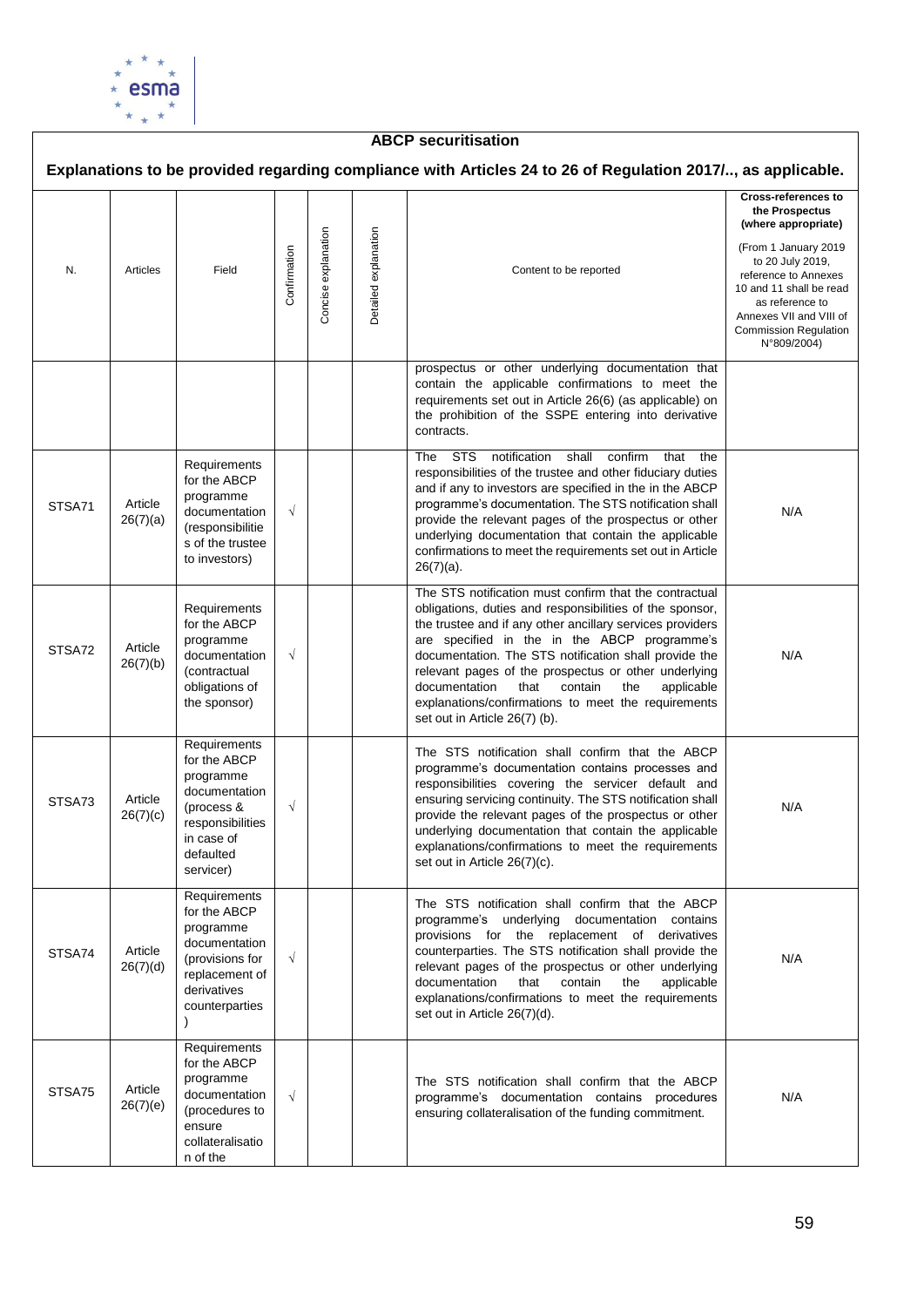

### **ABCP securitisation Explanations to be provided regarding compliance with Articles 24 to 26 of Regulation 2017/.., as applicable. Cross-references to the Prospectus (where appropriate)** Concise explanation Detailed explanation Concise explanation Detailed explanation (From 1 January 2019 **Confirmation** to 20 July 2019, N. Articles Field Content to be reported reference to Annexes 10 and 11 shall be read as reference to Annexes VII and VIII of Commission Regulation N°809/2004) funding commitment) **Requirements** for the ABCP programme documentation (liquidity The STS notification shall confirm that the ABCP facility & programme's documentation contains provisions maturing regarding liquidity facility and maturing securities to be securities to repaid (where the sponsor does not renew the funding STSA76 Article √ commitment). The STS notification shall provide the be repaid N/A 26(7)(f) where the relevant pages of the prospectus or other underlying sponsor does documentation that contain the applicable not renew the explanations/confirmations to meet the requirements funding set out in Article 26(7)(f). commitment of the liquidity facility before its expiry) The STS notification shall explain how this requirement is met. As part of the explanation, references shall be made to policies and procedures ensuring compliance with this requirement, in particular, but not only with Item 3.4.5 Annex 11 STSA77 Article Service regard to unregulated services. The STS notification (additional building Service<br>expertise  $\sqrt{2}$ 26(8) shall provide the relevant pages of the prospectus or block for assetother underlying documentation that contain the backed securities)applicable explanations to meet the requirements set out in Article 26(8) (as applicable) ('servicer expertise, policies, procedures, and risk management').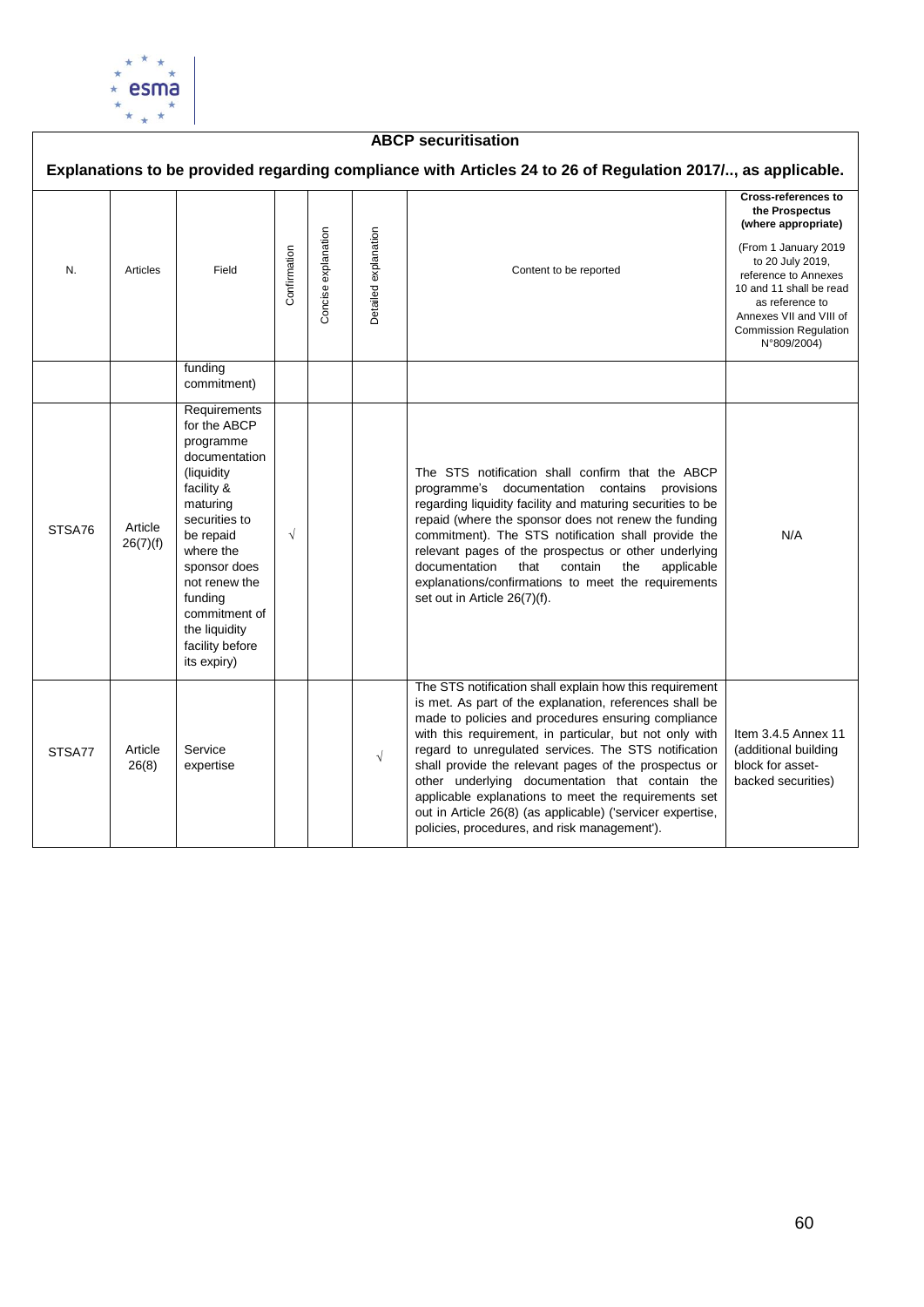

# **4.5Annex V – Draft implementing technical standards on templates regarding STS notification**

**COMMISSION IMPLEMENTING REGULATION (EU) 201x/xx of x xxx 201x supplementing Regulation (EU) 2017/… of the European Parliament and of the Council of xx xxxx 2017 laying down a general framework for securitisation and creating a specific framework for simple, transparent and standardised securitisation, and in particular Article 27 (7) thereof, laying down implementing technical standards with regard to the templates to be used for the provision of the information of Regulation 2017/.. of the European Parliament and of the Council**

**(Text with EEA relevance)**

THE EUROPEAN COMMISSION,

Having regard to the Treaty on the Functioning of the European Union,

Having regard to Regulation (EU) 2017/… of the European Parliament and of the Council of [insert date] laying down a general framework for securitisation and creating a specific framework for simple, transparent and standardised securitisation, and in particular Article 27 (7) thereof,

Whereas:

(1) For the purpose of effective notification from the originator and sponsor to the European Securities and Markets Authority (ESMA), information regarding securitisation meeting the STS requirements as laid down in [Commission Delegated Regulation (EU) 201x/x] should be reported in a consistent format and according to uniform standards as specified under Annex I and II of this Regulation.

(2) In order to ensure a proper identification of the securitisations, originators and sponsors should notify ESMA, using one of the two STS notification forms: one for non-ABCP securitisation and another for ABCP securitisation.

(3) Any information submitted to the European Securities and Markets Authority (ESMA) for a STS notification should be provided electronically.

(4) This Regulation is based on the draft ITS submitted by ESMA to the Commission in accordance with Article 10 of Regulation (EU) No 1095/2010 of the European Parliament and of the Council.

(5) ESMA has conducted an open public consultation on the draft ITS on which this Regulation is based, analysed the potential related costs and benefits and requested the opinion of the Securities and Markets Stakeholder Group established by Article 37 of Regulation (EU) No 1095/2010.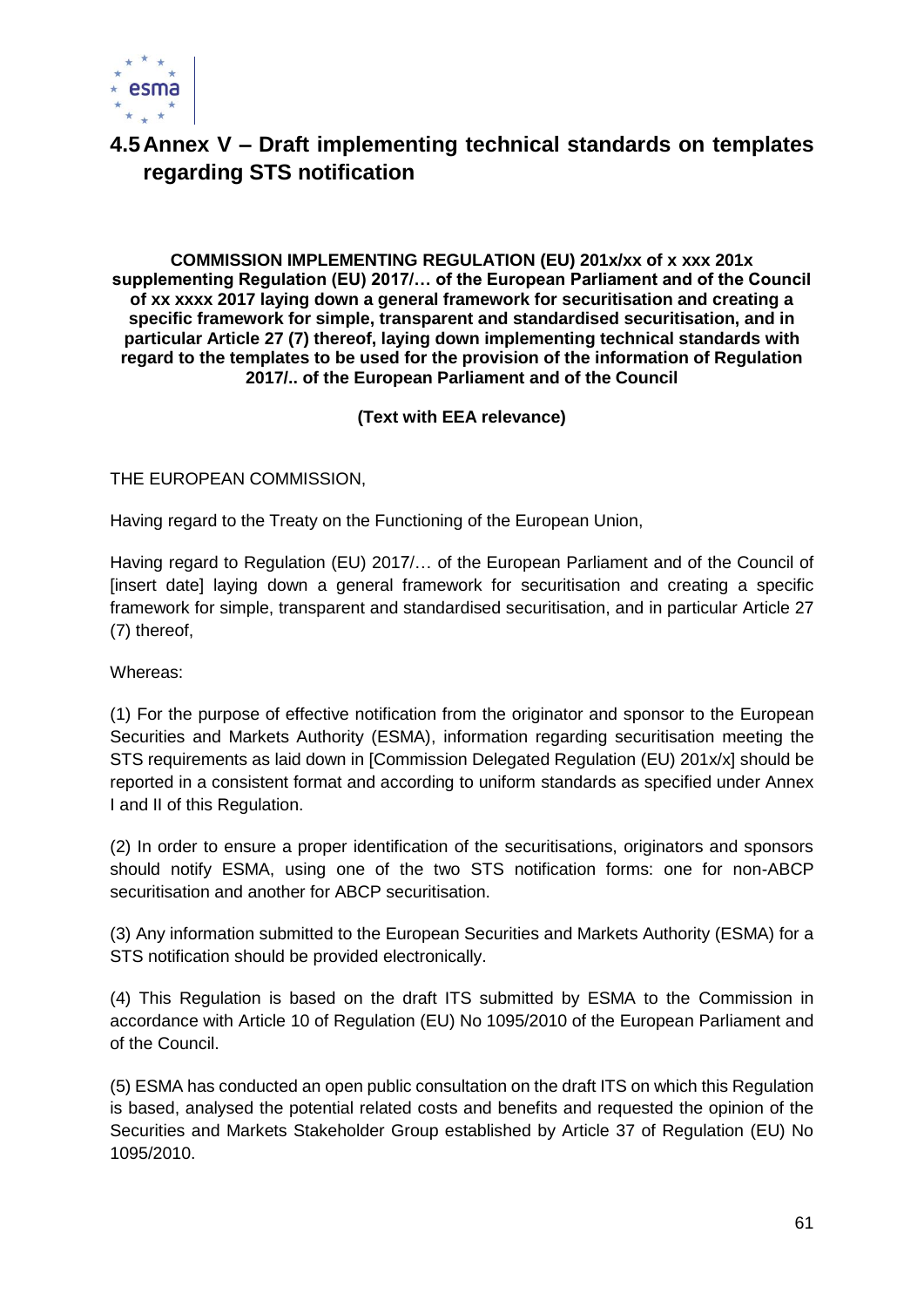

## *Article 1*

## **Content, standards, form and format of STS notification**

1. The originator and sponsor shall provide ESMA with all details of the securitisation referred to in Annex II and III of this Regulation, that pertain to the securitisation concerned. All details provided shall be submitted in accordance with the standards and format specified in this Regulation in an electronic and machine-readable form and in a common XML template in accordance with the IOS 20022 methodology.

2. When completing the Annex II or Annex III of this Regulation, the originators and sponsors shall refer to the corresponding Annexes I and II of [Commission Delegated Regulation (EU) 201x/xx].

## *Article 2*

## **Format of information**

Where applicable in the respective field, the information entered in each template in this Regulation shall conform to the formats set out in Annex 1.

## *Article 3*

## **Notification procedures**

1. The originators and sponsors shall store the files sent to ESMA in electronic form for at least five years.

2. Where the originator and sponsor identify factual errors in data that have been reported, they shall correct the relevant data without delay.

## *Article 3*

## **Entry into force**

This Regulation shall enter into force on the twentieth day following that of its publication in the Official Journal of the European Union.

This Regulation shall be binding in its entirety and directly applicable in all Member States.

Done at Brussels, xxxx.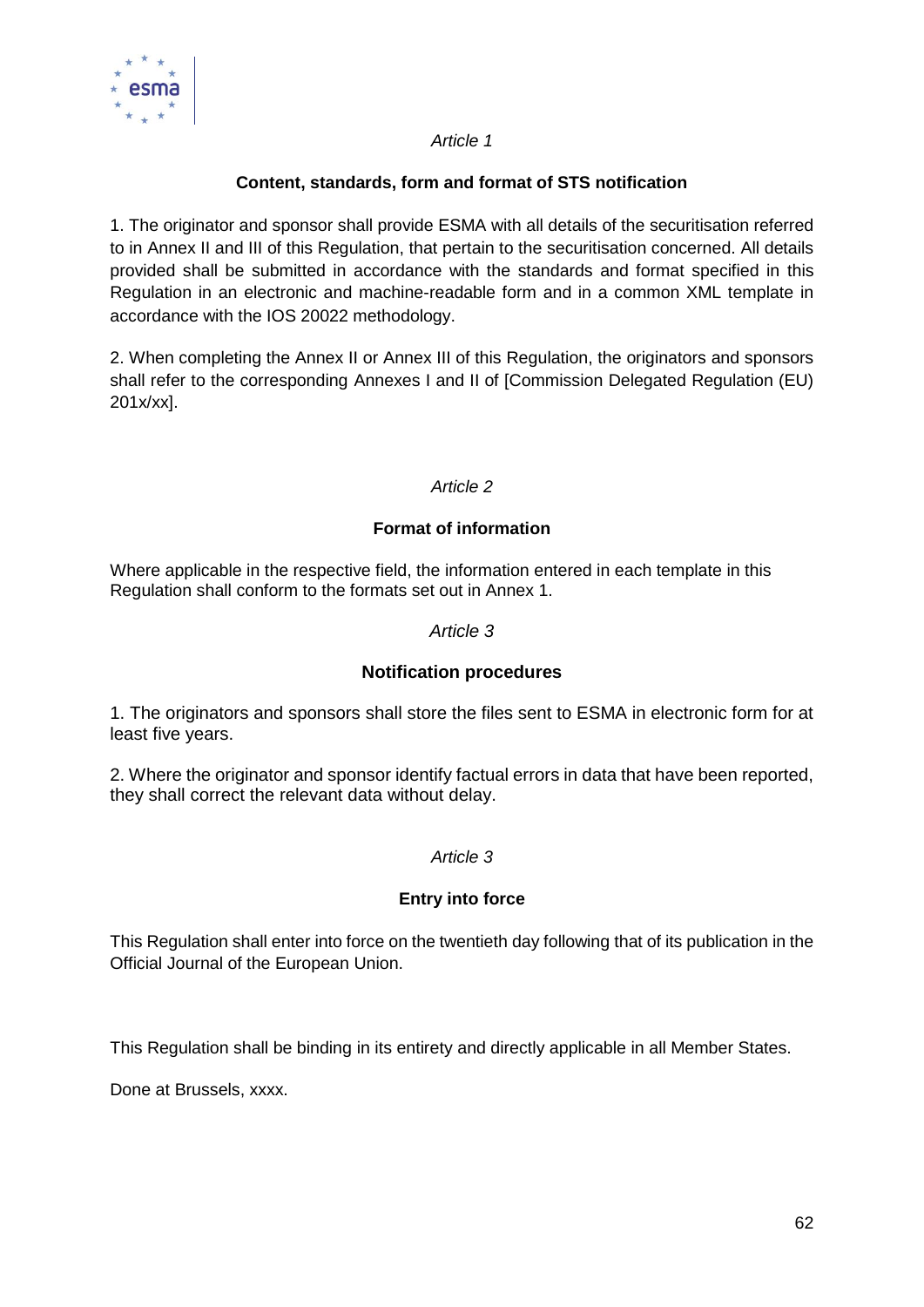

## **Annex I - Field formats**

| <b>SYMBOL</b>                              | <b>DATA TYPE</b>                        | <b>DEFINITION</b>                                                                                                                    |
|--------------------------------------------|-----------------------------------------|--------------------------------------------------------------------------------------------------------------------------------------|
| {ALPHANUM-n}                               | Up to $n$<br>alphanumeric<br>characters | Free text field. Should be entered in ASCII format (no accented characters).                                                         |
| <b>{COUNTRYCODE</b><br>$\langle 2 \rangle$ | 2 alphanumeric<br>characters            | 2 letter country code, as defined by ISO 3166-1 alpha-2 country code. Should be entered in ASCII<br>format (no accented characters). |
| <b>{CURRENCYCOD</b><br>$E_3$               | 3 alphanumeric<br>characters            | 3 letter currency code, as defined by ISO 4217 currency codes. Should be entered in ASCII format<br>(no accented characters).        |
| {DATEFORMAT}                               | ISO 8601 date<br>format                 | Dates shall be formatted by the following format: DD-MM-YYYY                                                                         |
| ${Y/N}$                                    | alphanumeric<br>character               | 'true'-Y<br>'false' - N                                                                                                              |
| $\{ISIN\}$                                 | 12 alphanumeric<br>characters           | ISIN code, as defined in ISO 6166                                                                                                    |
| ${LEI}$                                    | 20 alphanumeric<br>characters           | Legal entity identifier, as defined in ISO 17442                                                                                     |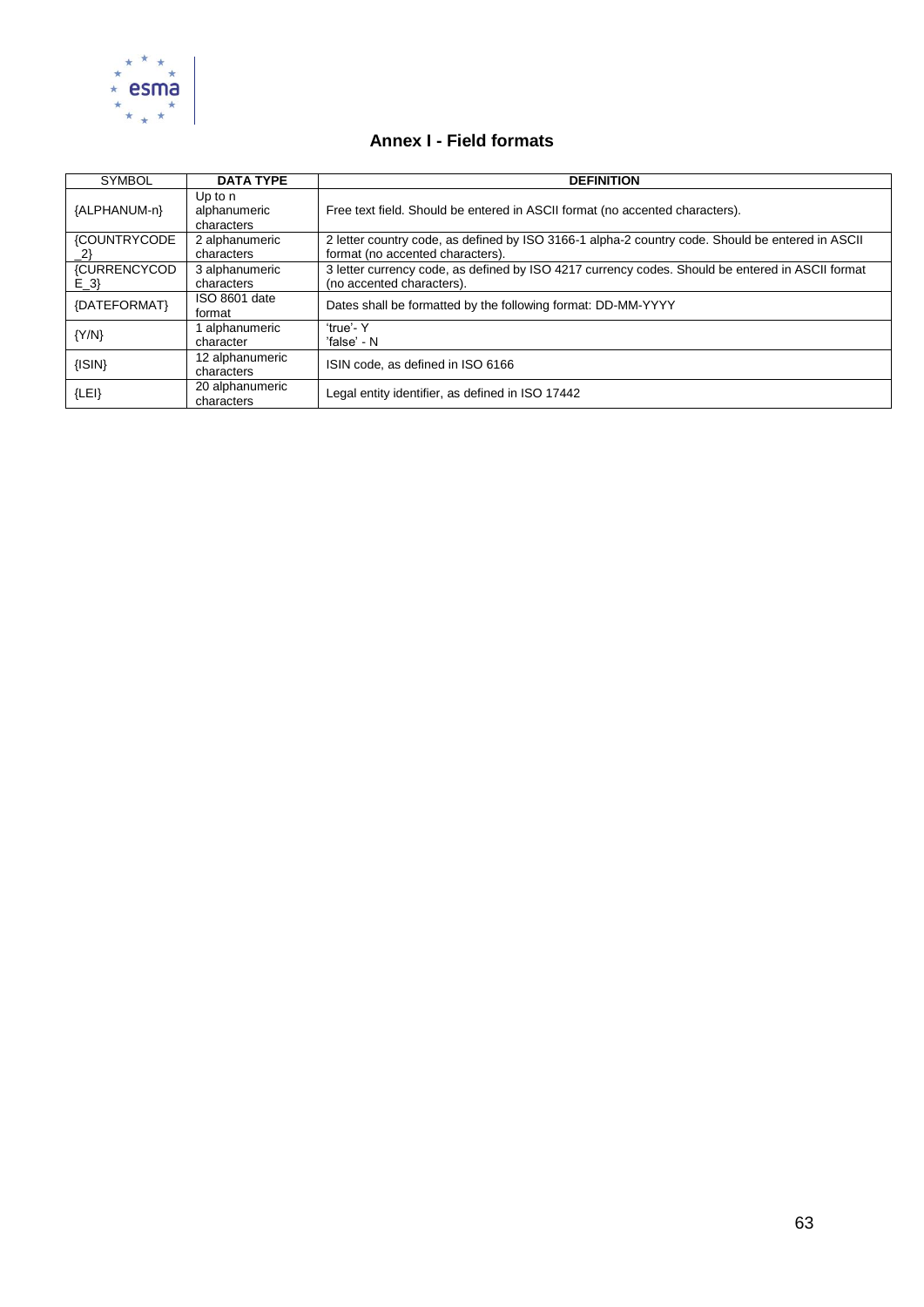

# **Annex II STS notification template for non-ABCP securitisations**

| <b>FIELD</b><br><b>CODE</b> | <b>FIELD NAME</b>                                                                    | <b>BOX TO COMPLETE</b>                                                                                                                                                                                                                                                                                                                                                                                                                                                  | <b>FIELD FORMAT</b> |
|-----------------------------|--------------------------------------------------------------------------------------|-------------------------------------------------------------------------------------------------------------------------------------------------------------------------------------------------------------------------------------------------------------------------------------------------------------------------------------------------------------------------------------------------------------------------------------------------------------------------|---------------------|
| STSS1                       | <b>International Securities</b><br><b>Identification Number</b>                      | If more than one code, enter comma-delimited.                                                                                                                                                                                                                                                                                                                                                                                                                           | $\{ISIN\}$          |
| STSS2                       | LEI of the originator &<br>sponsor                                                   | The Legal Entity Identifier assigned to the originator and/or sponsor.                                                                                                                                                                                                                                                                                                                                                                                                  | ${LEI}$             |
| STSS3                       | <b>Document Reference</b><br>Number                                                  | The unique reference number assigned to this notification document.                                                                                                                                                                                                                                                                                                                                                                                                     | {ALPHANUM-100}      |
| STSS4                       | Securitisation Identifier                                                            | This should not change during the life of the securitisation. If the original<br>securitisation identifier cannot be maintained in this field enter the<br>original identifier followed by the new identifier, comma delimited. In case<br>of multiple securitisation identifiers that have been assigned (possibly by<br>different securitisation repositories), enter the identifiers (ordered by the<br>oldest identifier, then next oldest, etc.), comma delimited. | {ALPHANUM-100}      |
| STSS5                       | Prospectus Identifier                                                                | (https://registers.esma.europa.eu/publication/searchProspectus)                                                                                                                                                                                                                                                                                                                                                                                                         | {ALPHANUM-100}      |
| STSS6                       | Securitisation repository                                                            | In the event of multiple repositories, enter in all names separated by<br>commas.                                                                                                                                                                                                                                                                                                                                                                                       | {ALPHANUM-1000}     |
| STSS7                       | <b>Securitisation Name</b>                                                           |                                                                                                                                                                                                                                                                                                                                                                                                                                                                         | {ALPHANUM-100}      |
| STSS8                       | Place of establishment                                                               |                                                                                                                                                                                                                                                                                                                                                                                                                                                                         | {COUNTRYCODE_2}     |
| STSS9                       | Contact Information                                                                  | Include telephone number(s) & e-mail address(es). Comma-separated.                                                                                                                                                                                                                                                                                                                                                                                                      | {ALPHANUM-1000}     |
| STSS <sub>10</sub>          | Securitisation Type                                                                  | Enter the type of the securitisation:<br>Non-ABCP securitisation (1)<br>ABCP securitisation (2)                                                                                                                                                                                                                                                                                                                                                                         | ${LIST}$            |
| STSS <sub>11</sub>          | Underlying Exposure Type                                                             | If multiple types from the list below are present, enter in 'Mixed' (with the<br>exception of securitisations whose underlying exposures consist<br>exclusively of a combination of consumer loans and auto loans/leases--<br>for these securitisations the value corresponding to 'Consumer loans'<br>must be entered):                                                                                                                                                | $\{LIST\}$          |
| STSS12                      | Issue date                                                                           |                                                                                                                                                                                                                                                                                                                                                                                                                                                                         | {DATEFORMAT}        |
| STSS13                      | <b>Notification Date</b>                                                             |                                                                                                                                                                                                                                                                                                                                                                                                                                                                         | {DATEFORMAT}        |
| STSS14                      | THIRD PARTY NAME                                                                     |                                                                                                                                                                                                                                                                                                                                                                                                                                                                         | {ALPHANUM-1000}     |
| STSS15                      | Place of establishment                                                               |                                                                                                                                                                                                                                                                                                                                                                                                                                                                         | {COUNTRYCODE_2}     |
| STSS16                      | Which competent authority<br>has authorised third party                              |                                                                                                                                                                                                                                                                                                                                                                                                                                                                         | {ALPHANUM-100}      |
| STSS17                      | Statement of compliance                                                              |                                                                                                                                                                                                                                                                                                                                                                                                                                                                         | {ALPHANUM-1000}     |
| STSS18                      | Date of the last compliance<br>assessment by the<br>authorised third party           |                                                                                                                                                                                                                                                                                                                                                                                                                                                                         | {DATEFORMAT}        |
| STSS19                      | <b>STS</b> status                                                                    |                                                                                                                                                                                                                                                                                                                                                                                                                                                                         | {ALPHANUM-1000}     |
| STSS20                      | Is firm not covered in Union                                                         |                                                                                                                                                                                                                                                                                                                                                                                                                                                                         | ${Y/N}$             |
| STSS21                      | Confirmation of credit-<br>granting criteria                                         |                                                                                                                                                                                                                                                                                                                                                                                                                                                                         | {ALPHANUM-1000}     |
| STSS22                      | Declaration that credit-<br>granting criteria are subject<br>to supervision          |                                                                                                                                                                                                                                                                                                                                                                                                                                                                         | {ALPHANUM-1000}     |
| STSS23                      | Transfer of the underlying<br>exposures by true sale or<br>assignment                | Use the format of "Prospectus/Supplement Identifier UNDERSCORE<br>starting page number UNDERSCORE ending page number"). In the<br>event of multiple relevant sections of the prospectus and/or supplement,<br>enter in multiple values separated by commas.                                                                                                                                                                                                             | {ALPHANUM-1000}     |
| STSS24                      | No severe clawback                                                                   | Use the format of "Prospectus/Supplement Identifier UNDERSCORE<br>starting page number UNDERSCORE ending page number"). In the<br>event of multiple relevant sections of the prospectus and/or supplement,<br>enter in multiple values separated by commas.                                                                                                                                                                                                             | {ALPHANUM-1000}     |
| STSS25                      | Exemption for clawback<br>provisions in national<br>insolvency laws                  | Use the format of "Prospectus/Supplement Identifier UNDERSCORE<br>starting page number UNDERSCORE ending page number"). In the<br>event of multiple relevant sections of the prospectus and/or supplement,<br>enter in multiple values separated by commas.                                                                                                                                                                                                             | {ALPHANUM-1000}     |
| STSS26                      | Transfer where the seller is<br>not the original lender                              | Use the format of "Prospectus/Supplement Identifier UNDERSCORE<br>starting page number UNDERSCORE ending page number"). In the<br>event of multiple relevant sections of the prospectus and/or supplement,<br>enter in multiple values separated by commas.                                                                                                                                                                                                             | {ALPHANUM-1000}     |
| STSS27                      | Transfer performed by<br>means of an assignment<br>and perfected at a later<br>stage | Use the format of "Prospectus/Supplement Identifier UNDERSCORE<br>starting page number UNDERSCORE ending page number"). In the<br>event of multiple relevant sections of the prospectus and/or supplement,<br>enter in multiple values separated by commas.                                                                                                                                                                                                             | {ALPHANUM-1000}     |
| STSS28                      | Representations and<br>warranties                                                    | Use the format of "Prospectus/Supplement Identifier UNDERSCORE<br>starting page number UNDERSCORE ending page number"). In the                                                                                                                                                                                                                                                                                                                                          | {ALPHANUM-1000}     |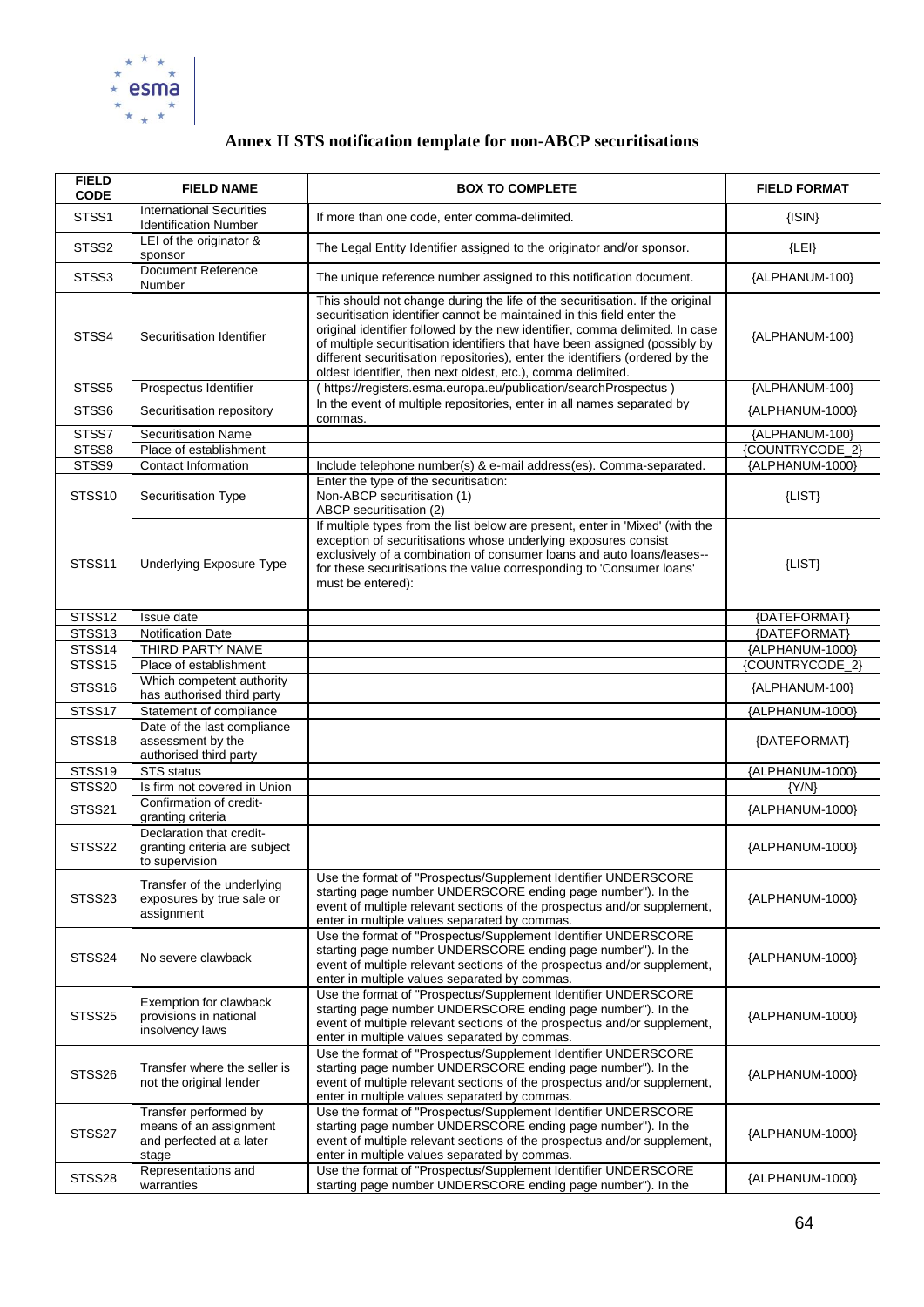

| <b>FIELD</b><br><b>CODE</b> | <b>FIELD NAME</b>                                                            | <b>BOX TO COMPLETE</b>                                                                                                                                                                                                                                                                                                                                                                                                                                                                                                                                                                                                                                                                                          | <b>FIELD FORMAT</b> |
|-----------------------------|------------------------------------------------------------------------------|-----------------------------------------------------------------------------------------------------------------------------------------------------------------------------------------------------------------------------------------------------------------------------------------------------------------------------------------------------------------------------------------------------------------------------------------------------------------------------------------------------------------------------------------------------------------------------------------------------------------------------------------------------------------------------------------------------------------|---------------------|
|                             |                                                                              | event of multiple relevant sections of the prospectus and/or supplement,<br>enter in multiple values separated by commas.                                                                                                                                                                                                                                                                                                                                                                                                                                                                                                                                                                                       |                     |
| STSS29                      | Active Portfolio Management                                                  | Use the format of "Prospectus/Supplement Identifier UNDERSCORE<br>starting page number UNDERSCORE ending page number"). In the<br>event of multiple relevant sections of the prospectus and/or supplement,<br>enter in multiple values separated by commas.                                                                                                                                                                                                                                                                                                                                                                                                                                                     | {ALPHANUM-1000}     |
| STSS30                      | Homogeneity                                                                  | Use the format of "Prospectus/Supplement Identifier UNDERSCORE<br>starting page number UNDERSCORE ending page number"). In the<br>event of multiple relevant sections of the prospectus and/or supplement,<br>enter in multiple values separated by commas.                                                                                                                                                                                                                                                                                                                                                                                                                                                     | {ALPHANUM-1000}     |
| STSS31                      | <b>Underlying Exposure</b><br>Obligations / no re-<br>securitisation         | Use the format of "Prospectus/Supplement Identifier UNDERSCORE<br>starting page number UNDERSCORE ending page number"). In the<br>event of multiple relevant sections of the prospectus and/or supplement,<br>enter in multiple values separated by commas.                                                                                                                                                                                                                                                                                                                                                                                                                                                     | {ALPHANUM-1000}     |
| STSS32                      | Soundness of the<br>underwriting standard                                    | Use the format of "Prospectus/Supplement Identifier UNDERSCORE<br>starting page number UNDERSCORE ending page number"). In the<br>event of multiple relevant sections of the prospectus and/or supplement,<br>enter in multiple values separated by commas.                                                                                                                                                                                                                                                                                                                                                                                                                                                     | {ALPHANUM-1000}     |
| STSS33                      | Originator/Lender Expertise                                                  | Use the format of "Prospectus/Supplement Identifier UNDERSCORE<br>starting page number UNDERSCORE ending page number"). In the<br>event of multiple relevant sections of the prospectus and/or supplement,<br>enter in multiple values separated by commas.                                                                                                                                                                                                                                                                                                                                                                                                                                                     | {ALPHANUM-1000}     |
| STSS34                      | <b>Defaulted Assets</b>                                                      | Use the format of "Prospectus/Supplement Identifier UNDERSCORE<br>starting page number UNDERSCORE ending page number"). In the<br>event of multiple relevant sections of the prospectus and/or supplement,<br>enter in multiple values separated by commas.                                                                                                                                                                                                                                                                                                                                                                                                                                                     | {ALPHANUM-1000}     |
| STSS35                      | At least one payment at the<br>time of transfer                              | Where applicable, use the format of "Prospectus/Supplement Identifier<br>UNDERSCORE starting page number UNDERSCORE ending page<br>number"). In the event of multiple relevant sections of the prospectus<br>and/or supplement, enter in multiple values separated by commas.                                                                                                                                                                                                                                                                                                                                                                                                                                   | {ALPHANUM-1000}     |
| STSS36                      | <b>Asset Liability Mismatch</b>                                              | Use the format of "Prospectus/Supplement Identifier UNDERSCORE<br>starting page number UNDERSCORE ending page number"). In the<br>event of multiple relevant sections of the prospectus and/or supplement,<br>enter in multiple values separated by commas.                                                                                                                                                                                                                                                                                                                                                                                                                                                     | {ALPHANUM-1000}     |
| STSS37                      | Risk retention method and<br>retention holder                                | Use the format of "Prospectus/Supplement Identifier UNDERSCORE<br>starting page number UNDERSCORE ending page number"). In the<br>event of multiple relevant sections of the prospectus and/or supplement,<br>enter in multiple values separated by commas.                                                                                                                                                                                                                                                                                                                                                                                                                                                     | $\{LIST\}$          |
| STSS38                      | Mitigation of Interest rates<br>(IR) and currency risks (FX)<br><b>Risks</b> | Use the format of "Prospectus/Supplement Identifier UNDERSCORE<br>starting page number UNDERSCORE ending page number"). In the<br>event of multiple relevant sections of the prospectus and/or supplement,<br>enter in multiple values separated by commas.                                                                                                                                                                                                                                                                                                                                                                                                                                                     | {ALPHANUM-1000}     |
| STSS39                      | Derivatives Purchased/Sold<br>by SSPE                                        | Use the format of "Prospectus/Supplement Identifier UNDERSCORE<br>starting page number UNDERSCORE ending page number"). In the<br>event of multiple relevant sections of the prospectus and/or supplement,<br>enter in multiple values separated by commas.                                                                                                                                                                                                                                                                                                                                                                                                                                                     | {ALPHANUM-1000}     |
| STSS40                      | Derivatives in Underlying<br>Exposures                                       | Provide the relevant pages of the prospectus or other securitisation<br>document that contain the applicable explanations/confirmations to meet<br>the requirements set out in Article 21(2), or Article 24(12) and Article<br>26(6) (as applicable) on the presence of derivatives in the underlying<br>exposures.<br>Use the format of "Prospectus/Supplement Identifier UNDERSCORE<br>starting page number UNDERSCORE ending page number"). In the<br>event of multiple relevant sections of the prospectus and/or supplement,<br>enter in multiple values separated by commas.<br>Provide a concise explanation in this box of how this criterion is met<br>(please refer to the relevant item in the RTS). | {ALPHANUM-1000}     |
| STSS41                      | Referenced interest<br>payments based on<br>generally used interest rates    | Use the format of "Prospectus/Supplement Identifier UNDERSCORE<br>starting page number UNDERSCORE ending page number"). In the<br>event of multiple relevant sections of the prospectus and/or supplement,<br>enter in multiple values separated by commas.                                                                                                                                                                                                                                                                                                                                                                                                                                                     | {ALPHANUM-1000}     |
| STSS42                      | No trapping of cash<br>following enforcement or<br>acceleration              | Use the format of "Prospectus/Supplement Identifier UNDERSCORE<br>starting page number UNDERSCORE ending page number"). In the<br>event of multiple relevant sections of the prospectus and/or supplement,<br>enter in multiple values separated by commas.                                                                                                                                                                                                                                                                                                                                                                                                                                                     | {ALPHANUM-1000}     |
| STSS43                      | No amount of cash shall be<br>trapped                                        | Use the format of "Prospectus/Supplement Identifier UNDERSCORE<br>starting page number UNDERSCORE ending page number"). In the                                                                                                                                                                                                                                                                                                                                                                                                                                                                                                                                                                                  | {ALPHANUM-1000}     |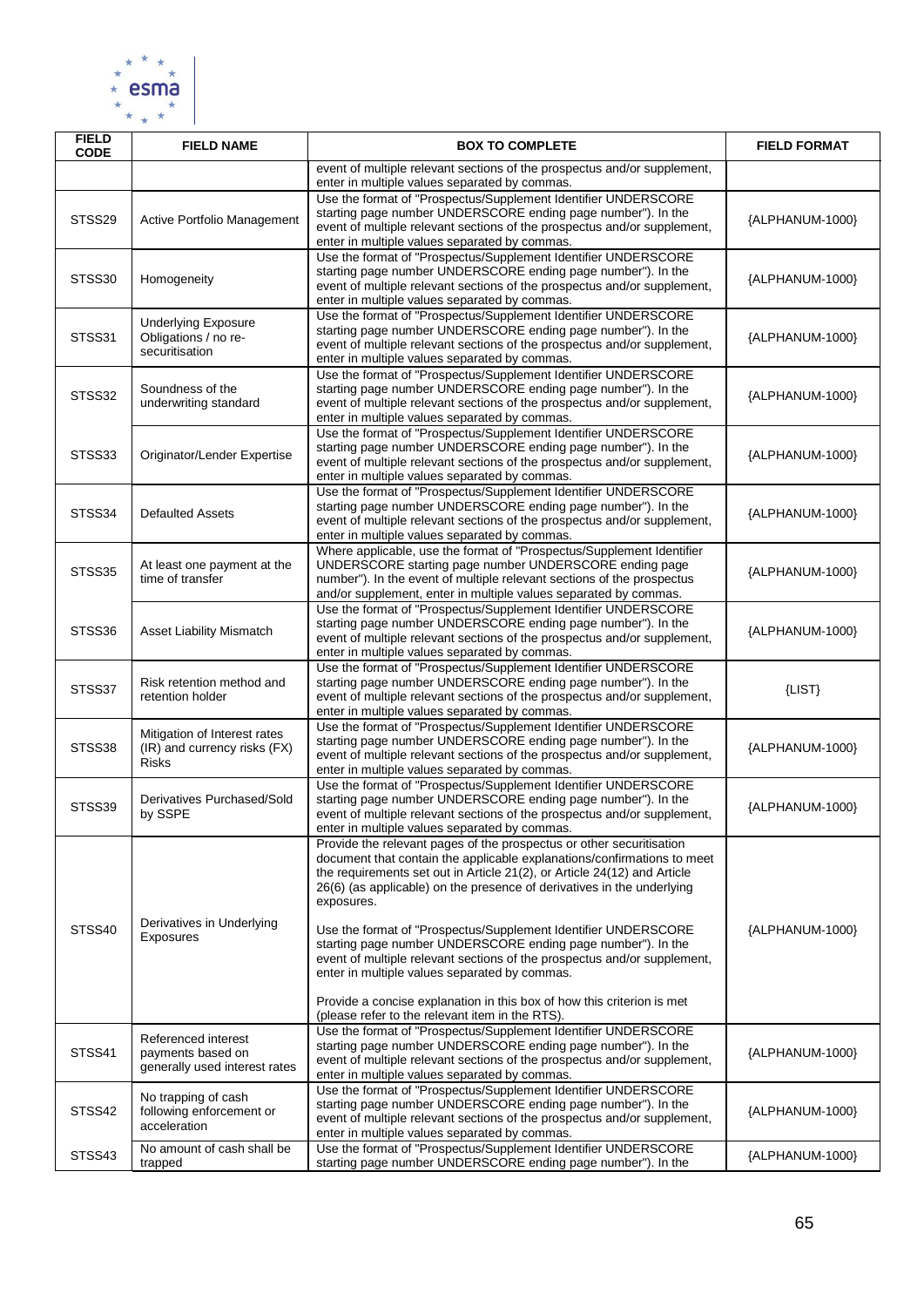

| <b>FIELD</b><br><b>CODE</b> | <b>FIELD NAME</b>                                                                                                                                              | <b>BOX TO COMPLETE</b>                                                                                                                                                                                                                                      | <b>FIELD FORMAT</b> |
|-----------------------------|----------------------------------------------------------------------------------------------------------------------------------------------------------------|-------------------------------------------------------------------------------------------------------------------------------------------------------------------------------------------------------------------------------------------------------------|---------------------|
|                             |                                                                                                                                                                | event of multiple relevant sections of the prospectus and/or supplement,<br>enter in multiple values separated by commas.                                                                                                                                   |                     |
| STSS44                      | Principal receipts shall be<br>passed to investors                                                                                                             | Use the format of "Prospectus/Supplement Identifier UNDERSCORE<br>starting page number UNDERSCORE ending page number"). In the<br>event of multiple relevant sections of the prospectus and/or supplement,<br>enter in multiple values separated by commas. | {ALPHANUM-1000}     |
| STSS45                      | Repayment shall not be<br>reversed with regard to their<br>seniority                                                                                           | Use the format of "Prospectus/Supplement Identifier UNDERSCORE<br>starting page number UNDERSCORE ending page number"). In the<br>event of multiple relevant sections of the prospectus and/or supplement,<br>enter in multiple values separated by commas. | {ALPHANUM-1000}     |
| STSS46                      | No provisions shall require<br>automatic liquidation of the<br>underlying exposures at<br>market value                                                         | Use the format of "Prospectus/Supplement Identifier UNDERSCORE<br>starting page number UNDERSCORE ending page number"). In the<br>event of multiple relevant sections of the prospectus and/or supplement,<br>enter in multiple values separated by commas. | {ALPHANUM-1000}     |
| STSS47                      | Securitisations featuring<br>non-sequential priority of<br>payments                                                                                            | Use the format of "Prospectus/Supplement Identifier UNDERSCORE<br>starting page number UNDERSCORE ending page number"). In the<br>event of multiple relevant sections of the prospectus and/or supplement,<br>enter in multiple values separated by commas. | {ALPHANUM-1000}     |
| STSS48                      | Revolving securitisation with<br>early amortisation events for<br>termination of revolving<br>period based on prescribed<br>triggers                           | Use the format of "Prospectus/Supplement Identifier UNDERSCORE<br>starting page number UNDERSCORE ending page number"). In the<br>event of multiple relevant sections of the prospectus and/or supplement,<br>enter in multiple values separated by commas. | {ALPHANUM-1000}     |
| STSS49                      | Deterioration in the credit<br>quality of the underlying<br>exposures                                                                                          | Use the format of "Prospectus/Supplement Identifier UNDERSCORE<br>starting page number UNDERSCORE ending page number"). In the<br>event of multiple relevant sections of the prospectus and/or supplement,<br>enter in multiple values separated by commas. | {ALPHANUM-1000}     |
| STSS50                      | Occurrence of an<br>insolvency-related event of<br>the originator or servicer                                                                                  | Use the format of "Prospectus/Supplement Identifier UNDERSCORE<br>starting page number UNDERSCORE ending page number"). In the<br>event of multiple relevant sections of the prospectus and/or supplement,<br>enter in multiple values separated by commas. | {ALPHANUM-1000}     |
| STSS51                      | Value of the underlying<br>exposures held by the SSPE<br>falls below a pre-determined<br>threshold                                                             | Use the format of "Prospectus/Supplement Identifier UNDERSCORE<br>starting page number UNDERSCORE ending page number"). In the<br>event of multiple relevant sections of the prospectus and/or supplement,<br>enter in multiple values separated by commas. | {ALPHANUM-1000}     |
| STSS52                      | Failure to generate sufficient<br>new underlying exposures<br>meeting pre-determined<br>credit quality (trigger for<br>termination of the revolving<br>period) | Use the format of "Prospectus/Supplement Identifier UNDERSCORE<br>starting page number UNDERSCORE ending page number"). In the<br>event of multiple relevant sections of the prospectus and/or supplement,<br>enter in multiple values separated by commas. | {ALPHANUM-1000}     |
| STSS53                      | Information regarding<br>contractual obligations of the<br>servicer and trustee                                                                                | Use the format of "Prospectus/Supplement Identifier UNDERSCORE<br>starting page number UNDERSCORE ending page number"). In the<br>event of multiple relevant sections of the prospectus and/or supplement,<br>enter in multiple values separated by commas. | {ALPHANUM-1000}     |
| STSS54                      | <b>Servicing Continuity</b><br>Provisions                                                                                                                      | Use the format of "Prospectus/Supplement Identifier UNDERSCORE<br>starting page number UNDERSCORE ending page number"). In the<br>event of multiple relevant sections of the prospectus and/or supplement,<br>enter in multiple values separated by commas. | {ALPHANUM-1000}     |
| STSS55                      | Derivative Counterparty<br><b>Continuity Provisions</b>                                                                                                        | Use the format of "Prospectus/Supplement Identifier UNDERSCORE<br>starting page number UNDERSCORE ending page number"). In the<br>event of multiple relevant sections of the prospectus and/or supplement,<br>enter in multiple values separated by commas. | {ALPHANUM-1000}     |
| STSS56                      | <b>Account Bank Continuity</b><br>Provisions                                                                                                                   | Use the format of "Prospectus/Supplement Identifier UNDERSCORE<br>starting page number UNDERSCORE ending page number"). In the<br>event of multiple relevant sections of the prospectus and/or supplement,<br>enter in multiple values separated by commas. | {ALPHANUM-1000}     |
| STSS57                      | Required expertise from the<br>servicer & policies &<br>adequate procedures & risk<br>management controls in<br>place                                          | Use the format of "Prospectus/Supplement Identifier UNDERSCORE<br>starting page number UNDERSCORE ending page number"). In the<br>event of multiple relevant sections of the prospectus and/or supplement,<br>enter in multiple values separated by commas. | {ALPHANUM-1000}     |
| STSS58                      | Clear & consistent<br>definitions (default and<br>remedies)                                                                                                    | Use the format of "Prospectus/Supplement Identifier UNDERSCORE<br>starting page number UNDERSCORE ending page number"). In the<br>event of multiple relevant sections of the prospectus and/or supplement,<br>enter in multiple values separated by commas. | {ALPHANUM-1000}     |
| STSS59                      | Priorities of payment and<br>triggers events                                                                                                                   | Use the format of "Prospectus/Supplement Identifier UNDERSCORE<br>starting page number UNDERSCORE ending page number"). In the<br>event of multiple relevant sections of the prospectus and/or supplement,<br>enter in multiple values separated by commas. | {ALPHANUM-1000}     |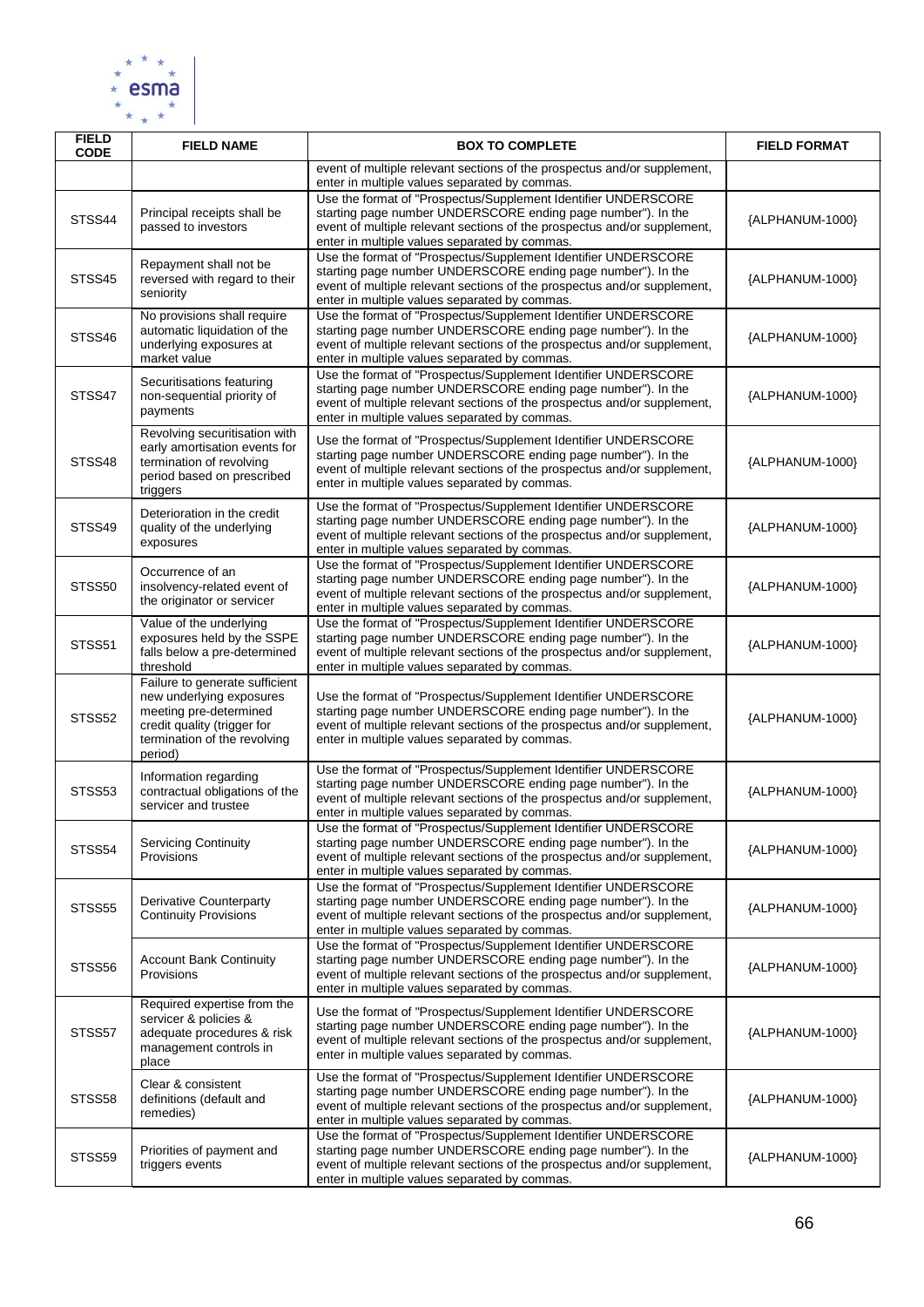

| <b>FIELD</b><br><b>CODE</b> | <b>FIELD NAME</b>                                                          | <b>BOX TO COMPLETE</b>                                                                                                                                                                                                                                                                                                                                                                                                   | <b>FIELD FORMAT</b> |
|-----------------------------|----------------------------------------------------------------------------|--------------------------------------------------------------------------------------------------------------------------------------------------------------------------------------------------------------------------------------------------------------------------------------------------------------------------------------------------------------------------------------------------------------------------|---------------------|
| STSS60                      | Timely resolution of conflicts<br>between classes of investors             | Use the format of "Prospectus/Supplement Identifier UNDERSCORE<br>starting page number UNDERSCORE ending page number"). In the<br>event of multiple relevant sections of the prospectus and/or supplement,<br>enter in multiple values separated by commas.                                                                                                                                                              | {ALPHANUM-1000}     |
| STSS61                      | <b>Historical Default and Loss</b><br>Performance Data                     | Use the format of "Prospectus/Supplement Identifier UNDERSCORE"<br>starting page number UNDERSCORE ending page number"). In the<br>event of multiple relevant sections of the prospectus and/or supplement,<br>enter in multiple values separated by commas.                                                                                                                                                             | {ALPHANUM-1000}     |
| STSS62                      | Sample of the underlying<br>exposures subject to<br>external verifications | Use the format of "Prospectus/Supplement Identifier UNDERSCORE<br>starting page number UNDERSCORE ending page number"). In the<br>event of multiple relevant sections of the prospectus and/or supplement,<br>enter in multiple values separated by commas.                                                                                                                                                              | {ALPHANUM-1000}     |
| STSS63                      | Availability of a liability cash<br>flow model to potential<br>investors   | Use the format of "Prospectus/Supplement Identifier UNDERSCORE<br>starting page number UNDERSCORE ending page number"). In the<br>event of multiple relevant sections of the prospectus and/or supplement,<br>enter in multiple values separated by commas.                                                                                                                                                              | {ALPHANUM-1000}     |
| STSS64                      | Environmental<br>performance/residential<br>loans or car loans or leases   | Where relevant; use the format of "Prospectus/Supplement Identifier<br>UNDERSCORE starting page number UNDERSCORE ending page<br>number"). In the event of multiple relevant sections of the prospectus<br>and/or supplement, enter in multiple values separated by commas.                                                                                                                                              | {ALPHANUM-1000}     |
| STSS65                      | Originator and sponsor<br>responsible for compliance<br>with Article 7     | If the confirmation refers to documents, use the format of<br>"Prospectus/Supplement Identifier UNDERSCORE starting page number<br>UNDERSCORE ending page number"). In the event of multiple relevant<br>sections of the prospectus and/or supplement, enter in multiple values<br>separated by commas. Alternatively or if such text is not available,<br>provide a confirmation in this box that the criterion is met. | {ALPHANUM-1000}     |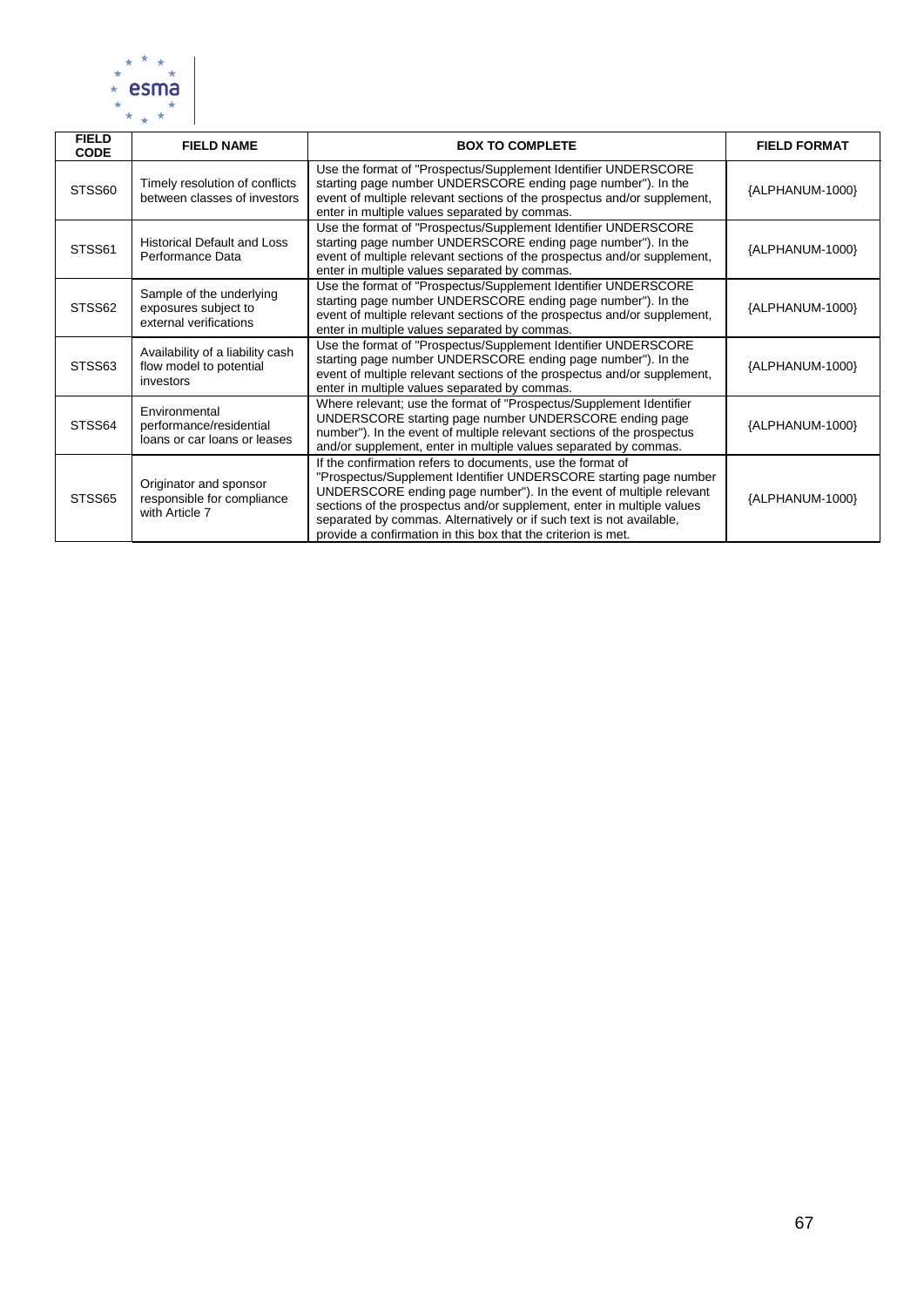

# **Annex III - STS notification template for ABCP securitisations**

| <b>FIELD</b><br>CODE | <b>FIELD NAME</b>                                                                    | <b>BOX TO COMPLETE</b>                                                                                                                                                                                                                                                                                                                                                                                                                                                  | <b>FIELD FORMAT</b> |
|----------------------|--------------------------------------------------------------------------------------|-------------------------------------------------------------------------------------------------------------------------------------------------------------------------------------------------------------------------------------------------------------------------------------------------------------------------------------------------------------------------------------------------------------------------------------------------------------------------|---------------------|
| STSA1                | <b>International Securities</b><br><b>Identification Number</b>                      | If more than one code, enter comma-delimited.                                                                                                                                                                                                                                                                                                                                                                                                                           | $\{ISIN\}$          |
| STSA2                | LEI of the originator &<br>sponsor                                                   | The Legal Entity Identifier assigned to the originator and/or sponsor.                                                                                                                                                                                                                                                                                                                                                                                                  | ${LEI}$             |
| STSA3                | <b>Document Reference</b><br>Number                                                  | The unique reference number assigned to this notification document.                                                                                                                                                                                                                                                                                                                                                                                                     | {ALPHANUM-100}      |
| STSA4                | Securitisation Identifier                                                            | This should not change during the life of the securitisation. If the original<br>securitisation identifier cannot be maintained in this field enter the<br>original identifier followed by the new identifier, comma delimited. In case<br>of multiple securitisation identifiers that have been assigned (possibly by<br>different securitisation repositories), enter the identifiers (ordered by the<br>oldest identifier, then next-oldest, etc.), comma delimited. | {ALPHANUM-100}      |
| STSA5                | Prospectus Identifier                                                                | (https://registers.esma.europa.eu/publication/searchProspectus)                                                                                                                                                                                                                                                                                                                                                                                                         | {ALPHANUM-100}      |
| STSA6                | Securitisation repository                                                            | In the event of multiple repositories, enter in all names separated by<br>commas.                                                                                                                                                                                                                                                                                                                                                                                       | {ALPHANUM-1000}     |
| STSA7                | <b>Securitisation Name</b>                                                           |                                                                                                                                                                                                                                                                                                                                                                                                                                                                         | {ALPHANUM-100}      |
| STSA8                | PLACE OF<br><b>ESTABLISHMENT</b>                                                     |                                                                                                                                                                                                                                                                                                                                                                                                                                                                         | {COUNTRYCODE_2}     |
| STSA9                | Contact Information                                                                  | Include telephone number(s) & e-mail address(es). Comma-separated.                                                                                                                                                                                                                                                                                                                                                                                                      | {ALPHANUM-1000}     |
| STSA10               | Securitisation Type                                                                  | Enter the type of the securitisation:<br>Non-ABCP securitisation (1)<br>ABCP securitisation (2)                                                                                                                                                                                                                                                                                                                                                                         | ${LIST}$            |
| STSA11               | <b>Underlying Exposure Type</b>                                                      | If multiple types from the list below are present, enter in 'Mixed' (with the<br>exception of securitisations whose underlying exposures consist<br>exclusively of a combination of consumer loans and auto loans/leases--<br>for these securitisations the value corresponding to 'Consumer loans'<br>must be entered):                                                                                                                                                | ${LIST}$            |
| STSA <sub>12</sub>   | Issue date                                                                           |                                                                                                                                                                                                                                                                                                                                                                                                                                                                         | {DATEFORMAT}        |
| STSA <sub>13</sub>   | <b>Notification Date</b>                                                             |                                                                                                                                                                                                                                                                                                                                                                                                                                                                         | {DATEFORMAT}        |
| STSA14               | Name                                                                                 |                                                                                                                                                                                                                                                                                                                                                                                                                                                                         | {ALPHANUM-1000}     |
| STSA15               | Place of Establishment                                                               |                                                                                                                                                                                                                                                                                                                                                                                                                                                                         | {COUNTRYCODE_2}     |
| STSA16               | Which CA Authorised                                                                  |                                                                                                                                                                                                                                                                                                                                                                                                                                                                         | {ALPHANUM-100}      |
| STSA17               | <b>Statement of Compliance</b>                                                       |                                                                                                                                                                                                                                                                                                                                                                                                                                                                         | {ALPHANUM-1000}     |
| STSA <sub>18</sub>   | Date of the last compliance<br>assessment by the<br>authorised third party           |                                                                                                                                                                                                                                                                                                                                                                                                                                                                         | {DATEFORMAT}        |
| STSA19               | <b>STS</b> status                                                                    |                                                                                                                                                                                                                                                                                                                                                                                                                                                                         | {ALPHANUM-1000}     |
| STSA20               | Is firm not covered in Union                                                         |                                                                                                                                                                                                                                                                                                                                                                                                                                                                         | ${Y/N}$             |
| STSA21               | Confirmation of credit-<br>granting criteria                                         |                                                                                                                                                                                                                                                                                                                                                                                                                                                                         | {ALPHANUM-1000}     |
| STSA22               | Declaration that credit-<br>granting criteria are subject<br>to supervision          |                                                                                                                                                                                                                                                                                                                                                                                                                                                                         | {ALPHANUM-1000}     |
| STSA23               | Transfer of the underlying<br>exposures by true sale or<br>assignment                | Use the format of "Prospectus/Supplement Identifier UNDERSCORE<br>starting page number UNDERSCORE ending page number"). In the<br>event of multiple relevant sections of the prospectus and/or supplement,<br>enter in multiple values separated by commas.                                                                                                                                                                                                             | {ALPHANUM-1000}     |
| STSA24               | No severe clawback                                                                   | Use the format of "Prospectus/Supplement Identifier UNDERSCORE<br>starting page number UNDERSCORE ending page number"). In the<br>event of multiple relevant sections of the prospectus and/or supplement,<br>enter in multiple values separated by commas.                                                                                                                                                                                                             | {ALPHANUM-1000}     |
| STSA25               | Exemption for clawback<br>provisions in national<br>insolvency laws                  | Use the format of "Prospectus/Supplement Identifier UNDERSCORE<br>starting page number UNDERSCORE ending page number"). In the<br>event of multiple relevant sections of the prospectus and/or supplement,<br>enter in multiple values separated by commas.                                                                                                                                                                                                             | {ALPHANUM-1000}     |
| STSA26               | Transfer where the seller is<br>not the original lender                              | Use the format of "Prospectus/Supplement Identifier UNDERSCORE<br>starting page number UNDERSCORE ending page number"). In the<br>event of multiple relevant sections of the prospectus and/or supplement,<br>enter in multiple values separated by commas.                                                                                                                                                                                                             | {ALPHANUM-1000}     |
| STSA27               | Transfer performed by<br>means of an assignment<br>and perfected at a later<br>stage | Use the format of "Prospectus/Supplement Identifier UNDERSCORE<br>starting page number UNDERSCORE ending page number"). In the<br>event of multiple relevant sections of the prospectus and/or supplement,<br>enter in multiple values separated by commas.                                                                                                                                                                                                             | {ALPHANUM-1000}     |
| STSA28               | Representations and<br>warranties                                                    | Use the format of "Prospectus/Supplement Identifier UNDERSCORE<br>starting page number UNDERSCORE ending page number"). In the                                                                                                                                                                                                                                                                                                                                          | {ALPHANUM-1000}     |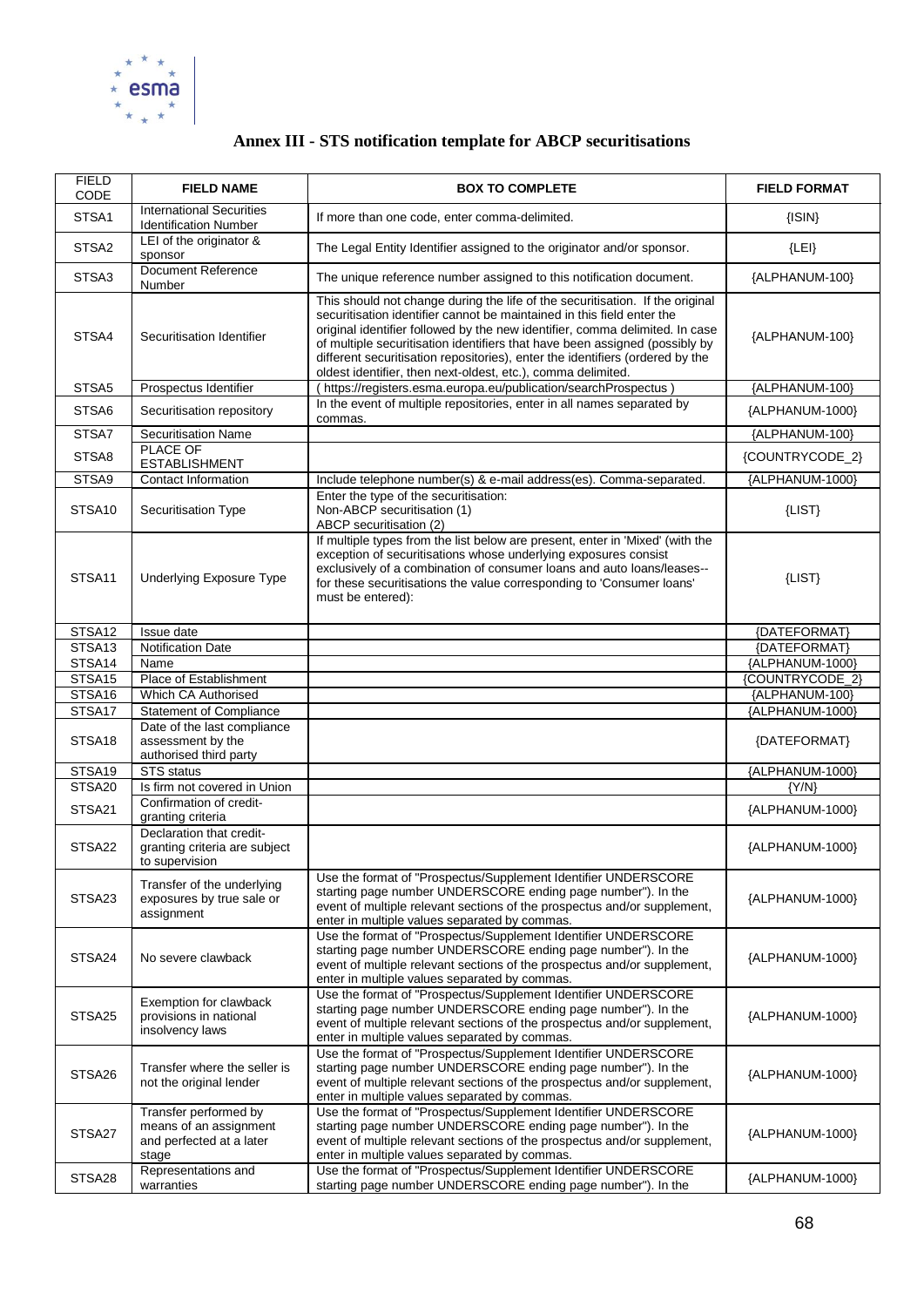

| <b>FIELD</b><br>CODE | <b>FIELD NAME</b>                                                                                                  | <b>BOX TO COMPLETE</b>                                                                                                                                                                                                                                      | <b>FIELD FORMAT</b> |
|----------------------|--------------------------------------------------------------------------------------------------------------------|-------------------------------------------------------------------------------------------------------------------------------------------------------------------------------------------------------------------------------------------------------------|---------------------|
|                      |                                                                                                                    | event of multiple relevant sections of the prospectus and/or supplement,<br>enter in multiple values separated by commas.                                                                                                                                   |                     |
| STSA29               | Active Portfolio Management                                                                                        | Use the format of "Prospectus/Supplement Identifier UNDERSCORE<br>starting page number UNDERSCORE ending page number"). In the<br>event of multiple relevant sections of the prospectus and/or supplement,<br>enter in multiple values separated by commas. | {ALPHANUM-1000}     |
| STSA30               | No re-securitisation                                                                                               | Use the format of "Prospectus/Supplement Identifier UNDERSCORE<br>starting page number UNDERSCORE ending page number"). In the<br>event of multiple relevant sections of the prospectus and/or supplement,<br>enter in multiple values separated by commas. | {ALPHANUM-1000}     |
| STSA31               | Transferred underlying<br>exposures without defaulted<br>exposures                                                 | Use the format of "Prospectus/Supplement Identifier UNDERSCORE<br>starting page number UNDERSCORE ending page number"). In the<br>event of multiple relevant sections of the prospectus and/or supplement,<br>enter in multiple values separated by commas. | {ALPHANUM-1000}     |
| STSA32               | At least one payment made                                                                                          | se the format of "Prospectus/Supplement Identifier UNDERSCORE<br>starting page number UNDERSCORE ending page number"). In the<br>event of multiple relevant sections of the prospectus and/or supplement,<br>enter in multiple values separated by commas.  | {ALPHANUM-1000}     |
| STSA33               | Repayment of the holders<br>shall not have been<br>structured to depend<br>predominantly on the sale of<br>assets. | Use the format of "Prospectus/Supplement Identifier UNDERSCORE<br>starting page number UNDERSCORE ending page number"). In the<br>event of multiple relevant sections of the prospectus and/or supplement,<br>enter in multiple values separated by commas. | {ALPHANUM-1000}     |
| STSA34               | Mitigation of Interest rates<br>(IR) and currency risks (FX)<br><b>Risks</b>                                       | Use the format of "Prospectus/Supplement Identifier UNDERSCORE<br>starting page number UNDERSCORE ending page number"). In the<br>event of multiple relevant sections of the prospectus and/or supplement,<br>enter in multiple values separated by commas. | {ALPHANUM-1000}     |
| STSA35               | Derivatives Purchased/Sold<br>by SSPE                                                                              | Use the format of "Prospectus/Supplement Identifier UNDERSCORE<br>starting page number UNDERSCORE ending page number"). In the<br>event of multiple relevant sections of the prospectus and/or supplement,<br>enter in multiple values separated by commas. | {ALPHANUM-1000}     |
| STSA36               | Derivatives in Underlying<br>Exposures                                                                             | Use the format of "Prospectus/Supplement Identifier UNDERSCORE<br>starting page number UNDERSCORE ending page number"). In the<br>event of multiple relevant sections of the prospectus and/or supplement,<br>enter in multiple values separated by commas. | {ALPHANUM-1000}     |
| STSA37               | Derivatives underwritten<br>according to common<br>standards                                                       | Use the format of "Prospectus/Supplement Identifier UNDERSCORE<br>starting page number UNDERSCORE ending page number"). In the<br>event of multiple relevant sections of the prospectus and/or supplement,<br>enter in multiple values separated by commas. | {ALPHANUM-1000}     |
| STSA38               | Clear and consistent<br>definitions relating to the<br>treatment of problem loans                                  | Use the format of "Prospectus/Supplement Identifier UNDERSCORE<br>starting page number UNDERSCORE ending page number"). In the<br>event of multiple relevant sections of the prospectus and/or supplement,<br>enter in multiple values separated by commas. | {ALPHANUM-1000}     |
| STSA39               | Priority of Payments and<br>triggers events                                                                        | Use the format of "Prospectus/Supplement Identifier UNDERSCORE<br>starting page number UNDERSCORE ending page number"). In the<br>event of multiple relevant sections of the prospectus and/or supplement,<br>enter in multiple values separated by commas. | {ALPHANUM-1000}     |
| STSA40               | <b>Historical Default and Loss</b><br>Performance Data                                                             | Use the format of "Prospectus/Supplement Identifier UNDERSCORE<br>starting page number UNDERSCORE ending page number"). In the<br>event of multiple relevant sections of the prospectus and/or supplement,<br>enter in multiple values separated by commas. | {ALPHANUM-1000}     |
| STSA41               | Homogeneity                                                                                                        | Use the format of "Prospectus/Supplement Identifier UNDERSCORE<br>starting page number UNDERSCORE ending page number"). In the<br>event of multiple relevant sections of the prospectus and/or supplement,<br>enter in multiple values separated by commas. | {ALPHANUM-1000}     |
| STSA42               | <b>Underlying Exposure</b><br>Obligations                                                                          | Use the format of "Prospectus/Supplement Identifier UNDERSCORE<br>starting page number UNDERSCORE ending page number"). In the<br>event of multiple relevant sections of the prospectus and/or supplement,<br>enter in multiple values separated by commas. | {ALPHANUM-1000}     |
| STSA43               | <b>Underlying Exposure</b><br>Obligations                                                                          | Use the format of "Prospectus/Supplement Identifier UNDERSCORE<br>starting page number UNDERSCORE ending page number"). In the<br>event of multiple relevant sections of the prospectus and/or supplement,<br>enter in multiple values separated by commas. | {ALPHANUM-1000}     |
| STSA44               | Referenced interest<br>payments based on<br>generally used interest rates                                          | Use the format of "Prospectus/Supplement Identifier UNDERSCORE<br>starting page number UNDERSCORE ending page number"). In the<br>event of multiple relevant sections of the prospectus and/or supplement,<br>enter in multiple values separated by commas. | {ALPHANUM-1000}     |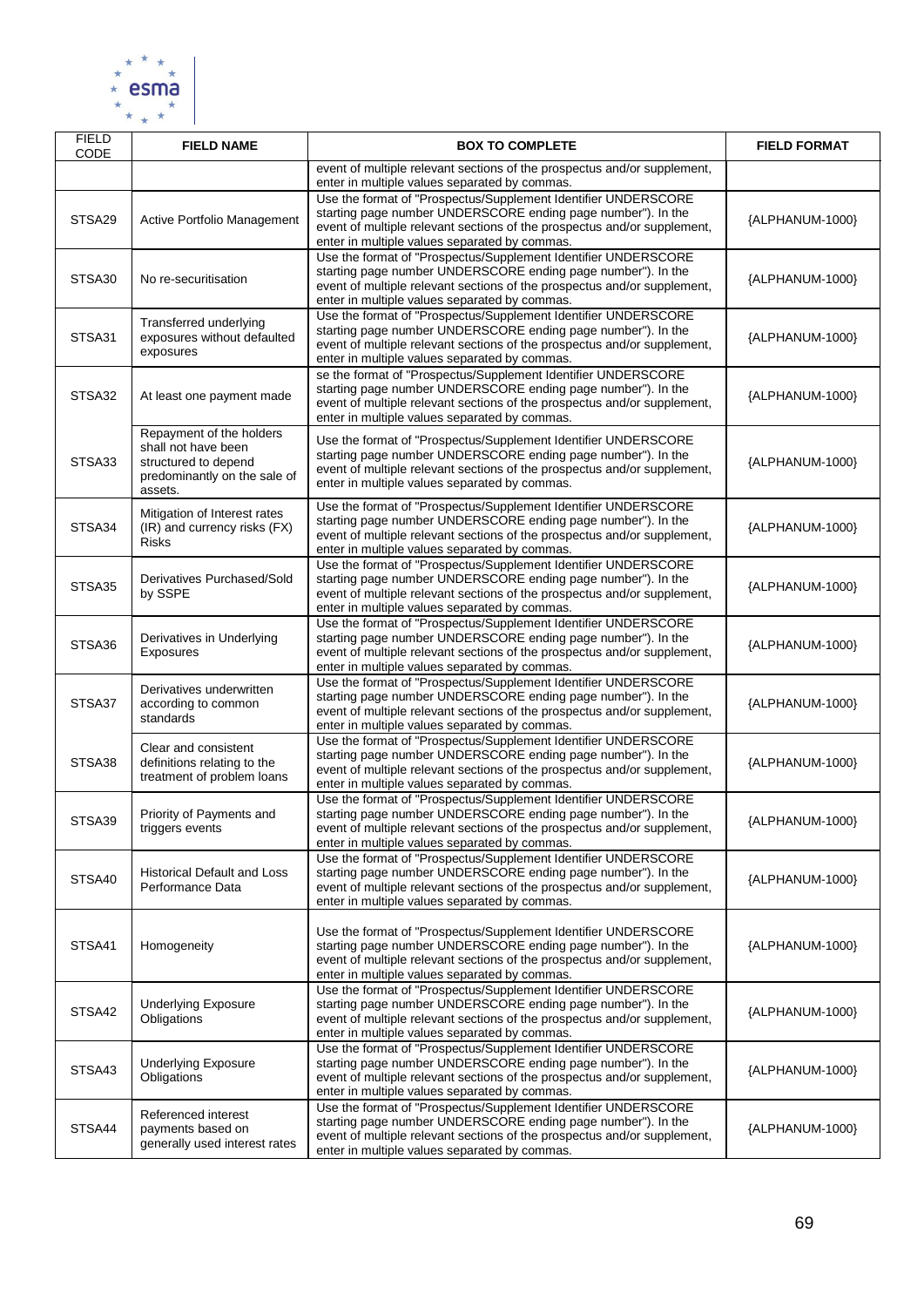

| <b>FIELD</b><br>CODE | <b>FIELD NAME</b>                                                                                                                  | <b>BOX TO COMPLETE</b>                                                                                                                                                                                                                                      | <b>FIELD FORMAT</b> |
|----------------------|------------------------------------------------------------------------------------------------------------------------------------|-------------------------------------------------------------------------------------------------------------------------------------------------------------------------------------------------------------------------------------------------------------|---------------------|
| STSA45               | No trapping of cash flow<br>following enforcement or<br>acceleration in the seller                                                 | Use the format of "Prospectus/Supplement Identifier UNDERSCORE<br>starting page number UNDERSCORE ending page number"). In the<br>event of multiple relevant sections of the prospectus and/or supplement,<br>enter in multiple values separated by commas  | {ALPHANUM-1000}     |
| STSA46               | Principal receipts shall be<br>passed to investors                                                                                 | Use the format of "Prospectus/Supplement Identifier UNDERSCORE<br>starting page number UNDERSCORE ending page number"). In the<br>event of multiple relevant sections of the prospectus and/or supplement,<br>enter in multiple values separated by commas  | {ALPHANUM-1000}     |
| STSA47               | No provisions shall require<br>automatic liquidation of the<br>underlying exposures at<br>market value                             | Use the format of "Prospectus/Supplement Identifier UNDERSCORE<br>starting page number UNDERSCORE ending page number"). In the<br>event of multiple relevant sections of the prospectus and/or supplement,<br>enter in multiple values separated by commas  | {ALPHANUM-1000}     |
| STSA48               | Soundness of the<br>underwriting standards                                                                                         | Use the format of "Prospectus/Supplement Identifier UNDERSCORE<br>starting page number UNDERSCORE ending page number"). In the<br>event of multiple relevant sections of the prospectus and/or supplement,<br>enter in multiple values separated by commas. | {ALPHANUM-1000}     |
| STSA49               | Originator/Lender Expertise                                                                                                        | Use the format of "Prospectus/Supplement Identifier UNDERSCORE<br>starting page number UNDERSCORE ending page number"). In the<br>event of multiple relevant sections of the prospectus and/or supplement,<br>enter in multiple values separated by commas. | {ALPHANUM-1000}     |
| STSA50               | Revolving ABCP transaction<br>/ credit quality trigger.                                                                            | Use the format of "Prospectus/Supplement Identifier UNDERSCORE<br>starting page number UNDERSCORE ending page number"). In the<br>event of multiple relevant sections of the prospectus and/or supplement,<br>enter in multiple values separated by commas. | {ALPHANUM-1000}     |
| STSA51               | Revolving ABCP transaction<br>/ insolvency-trigger                                                                                 | Use the format of "Prospectus/Supplement Identifier UNDERSCORE<br>starting page number UNDERSCORE ending page number"). In the<br>event of multiple relevant sections of the prospectus and/or supplement,<br>enter in multiple values separated by commas  | {ALPHANUM-1000}     |
| STSA52               | Securitisation Participant<br><b>Duties</b>                                                                                        | Use the format of "Prospectus/Supplement Identifier UNDERSCORE<br>starting page number UNDERSCORE ending page number"). In the<br>event of multiple relevant sections of the prospectus and/or supplement,<br>enter in multiple values separated by commas. | {ALPHANUM-1000}     |
| STSA53               | <b>Servicing Continuity</b><br>Provisions                                                                                          | Use the format of "Prospectus/Supplement Identifier UNDERSCORE<br>starting page number UNDERSCORE ending page number"). In the<br>event of multiple relevant sections of the prospectus and/or supplement,<br>enter in multiple values separated by commas. | {ALPHANUM-1000}     |
| STSA54               | Derivative Counterparty<br><b>Continuity Provisions</b>                                                                            | Use the format of "Prospectus/Supplement Identifier UNDERSCORE<br>starting page number UNDERSCORE ending page number"). In the<br>event of multiple relevant sections of the prospectus and/or supplement,<br>enter in multiple values separated by commas. | {ALPHANUM-1000}     |
| STSA <sub>55</sub>   | <b>Sponsor Robustness</b>                                                                                                          | Use the format of "Prospectus/Supplement Identifier UNDERSCORE<br>starting page number UNDERSCORE ending page number"). In the<br>event of multiple relevant sections of the prospectus and/or supplement,<br>enter in multiple values separated by commas. | {ALPHANUM-1000}     |
| STSA56               | Sponsor to be supervised<br>credit institution                                                                                     | Use the format of "Prospectus/Supplement Identifier UNDERSCORE<br>starting page number UNDERSCORE ending page number"). In the<br>event of multiple relevant sections of the prospectus and/or supplement,<br>enter in multiple values separated by commas. | {ALPHANUM-1000}     |
| STSA57               | Sponsor Support/ liquidity<br>provider                                                                                             | Use the format of "Prospectus/Supplement Identifier UNDERSCORE<br>starting page number UNDERSCORE ending page number"). In the<br>event of multiple relevant sections of the prospectus and/or supplement,<br>enter in multiple values separated by commas. | {ALPHANUM-1000}     |
| STSA58               | Sponsor Support/<br>transaction level                                                                                              | Use the format of "Prospectus/Supplement Identifier UNDERSCORE<br>starting page number UNDERSCORE ending page number"). In the<br>event of multiple relevant sections of the prospectus and/or supplement,<br>enter in multiple values separated by commas. | {ALPHANUM-1000}     |
| STSA59               | Demonstration to credit<br>institution's CA                                                                                        | Use the format of "Prospectus/Supplement Identifier UNDERSCORE<br>starting page number UNDERSCORE ending page number"). In the<br>event of multiple relevant sections of the prospectus and/or supplement,<br>enter in multiple values separated by commas. | {ALPHANUM-1000}     |
| STSA60               | Compliance with sponsor's<br>due diligence requirements                                                                            | Use the format of "Prospectus/Supplement Identifier UNDERSCORE<br>starting page number UNDERSCORE ending page number"). In the<br>event of multiple relevant sections of the prospectus and/or supplement,<br>enter in multiple values separated by commas. | {ALPHANUM-1000}     |
| STSA61               | Compliance with the risk<br>retention requirements (<br>seller (at transaction level);<br>sponsor (at the ABCP<br>programme level) | Use the format of "Prospectus/Supplement Identifier UNDERSCORE<br>starting page number UNDERSCORE ending page number"). In the<br>event of multiple relevant sections of the prospectus and/or supplement,<br>enter in multiple values separated by commas. | $\{LIST\}$          |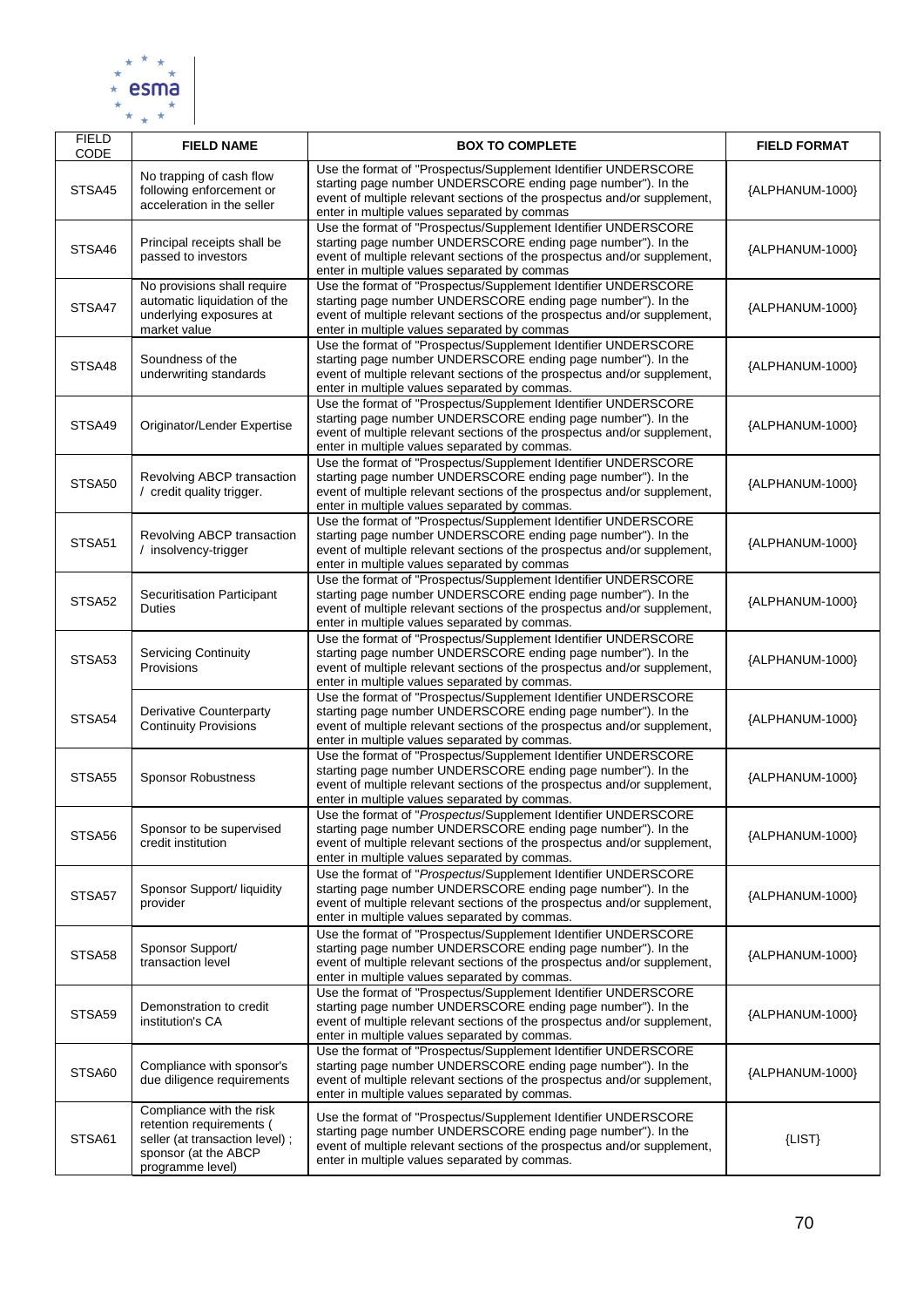

| <b>FIELD</b><br><b>CODE</b> | <b>FIELD NAME</b>                                                                                                                                                                                                                  | <b>BOX TO COMPLETE</b>                                                                                                                                                                                                                                                                                                                                                                                        | <b>FIELD FORMAT</b> |
|-----------------------------|------------------------------------------------------------------------------------------------------------------------------------------------------------------------------------------------------------------------------------|---------------------------------------------------------------------------------------------------------------------------------------------------------------------------------------------------------------------------------------------------------------------------------------------------------------------------------------------------------------------------------------------------------------|---------------------|
| STSA62                      | Compliance at ABCP<br>programme level with Article<br>7 (transparency<br>requirements)                                                                                                                                             | If the confirmation refers to documents, use the format of<br>"Prospectus/Supplement Identifier UNDERSCORE starting page number<br>UNDERSCORE ending page number"). In the event of multiple relevant<br>sections of the prospectus and/or supplement, enter in multiple values<br>separated by commas                                                                                                        | {ALPHANUM-1000}     |
| STSA63                      | Drawn down of liquidity<br>where liquidity facility are not<br>renewed                                                                                                                                                             | Use the format of "Prospectus/Supplement Identifier UNDERSCORE<br>starting page number UNDERSCORE ending page number"). In the<br>event of multiple relevant sections of the prospectus and/or supplement,<br>enter in multiple values separated by commas.                                                                                                                                                   | {ALPHANUM-1000}     |
| STSA64                      | Compliance of ABCP<br>transactions within an ABCP<br>programme with Article<br>24(1) to (8) and (12) to (20)                                                                                                                       | Use the format of "Prospectus/Supplement Identifier UNDERSCORE<br>starting page number UNDERSCORE ending page number"). In the<br>event of multiple relevant sections of the prospectus and/or supplement,<br>enter in multiple values separated by commas.                                                                                                                                                   | {ALPHANUM-1000}     |
| STSA65                      | Max of 5% of aggregate<br>amount of the underlying<br>exposures be temporally<br>non-compliant                                                                                                                                     | Use the format of "Prospectus/Supplement Identifier UNDERSCORE<br>starting page number UNDERSCORE ending page number"). In the<br>event of multiple relevant sections of the prospectus and/or supplement,<br>enter in multiple values separated by commas.                                                                                                                                                   | {ALPHANUM-1000}     |
| STSA66                      | Remaining WAL not more<br>than two years                                                                                                                                                                                           | Use the format of "Prospectus/Supplement Identifier UNDERSCORE<br>starting page number UNDERSCORE ending page number"). In the<br>event of multiple relevant sections of the prospectus and/or supplement,<br>enter in multiple values separated by commas.                                                                                                                                                   | {ALPHANUM-1000}     |
| STSA67                      | <b>ABCP Programme Sponsor</b><br>Support                                                                                                                                                                                           | Use the format of "Prospectus/Supplement Identifier UNDERSCORE<br>starting page number UNDERSCORE ending page number"). In the<br>event of multiple relevant sections of the prospectus and/or supplement,<br>enter in multiple values separated by commas.<br>Provide a confirmation/concise explanation in this box that/of how this<br>criterion is met (please refer to the relevant item in the RTS).    | {ALPHANUM-1000}     |
| STSA68                      | <b>Underlying Exposure</b><br>Obligations                                                                                                                                                                                          | Use the format of "Prospectus/Supplement Identifier UNDERSCORE<br>starting page number UNDERSCORE ending page number"). In the<br>event of multiple relevant sections of the prospectus and/or supplement,<br>enter in multiple values separated by commas.                                                                                                                                                   | {ALPHANUM-1000}     |
| STSA69                      | No call options                                                                                                                                                                                                                    | Use the format of "Prospectus/Supplement Identifier UNDERSCORE<br>starting page number UNDERSCORE ending page number"). In the<br>event of multiple relevant sections of the prospectus and/or supplement,<br>enter in multiple values separated by commas.                                                                                                                                                   | {ALPHANUM-1000}     |
| STSA70                      | Interest rate and currency<br>risks at ABCP programme<br>appropriately mitigated and<br>documented                                                                                                                                 | Use the format of "Prospectus/Supplement Identifier UNDERSCORE<br>starting page number UNDERSCORE ending page number"). In the<br>event of multiple relevant sections of the prospectus and/or supplement,<br>enter in multiple values separated by commas.                                                                                                                                                   | {ALPHANUM-1000}     |
| STSA71                      | Requirements for ABCP<br>programme documentation:<br>(responsibilities of the<br>trustee to investors)                                                                                                                             | Use the format of "Prospectus/Supplement Identifier UNDERSCORE<br>starting page number UNDERSCORE ending page number"). In the<br>event of multiple relevant sections of the prospectus and/or supplement,<br>enter in multiple values separated by commas.                                                                                                                                                   | {ALPHANUM-1000}     |
| STSA72                      | Requirements for the ABCP<br>programme documentation<br>(contractual obligations of<br>the sponsor)                                                                                                                                | Use the format of "Prospectus/Supplement Identifier UNDERSCORE<br>starting page number UNDERSCORE ending page number"). In the<br>event of multiple relevant sections of the prospectus and/or supplement,<br>enter in multiple values separated by commas.                                                                                                                                                   | {ALPHANUM-1000}     |
| STSA73                      | Requirements for the ABCP<br>programme documentation<br>(process & responsibilities in<br>case of defaulted servicer)                                                                                                              | Use the format of "Prospectus/Supplement Identifier UNDERSCORE<br>starting page number UNDERSCORE ending page number"). In the<br>event of multiple relevant sections of the prospectus and/or supplement,<br>enter in multiple values separated by commas.                                                                                                                                                   | {ALPHANUM-1000}     |
| STSA74                      | Requirements for the ABCP<br>programme documentation<br>(provisions for replacement<br>of derivatives<br>counterparties)                                                                                                           | Use the format of "Prospectus/Supplement Identifier UNDERSCORE<br>starting page number UNDERSCORE ending page number"). In the<br>event of multiple relevant sections of the prospectus and/or supplement,<br>enter in multiple values separated by commas.                                                                                                                                                   | {ALPHANUM-1000}     |
| STSA75                      | Requirements for the ABCP<br>programme documentation<br>(procedures to ensure<br>collateralisation of the<br>funding commitment)                                                                                                   | Use the format of "Prospectus/Supplement Identifier UNDERSCORE<br>starting page number UNDERSCORE ending page number"). In the<br>event of multiple relevant sections of the prospectus and/or supplement,<br>enter in multiple values separated by commas.<br>Provide a confirmation in this box that each of the criteria under this<br>requirement are met (please refer to the relevant item in the RTS). | {ALPHANUM-1000}     |
| STSA76                      | Requirements for the ABCP<br>programme documentation<br>(liquidity facility & maturing<br>securities to be repaid where<br>the sponsor does not renew<br>the funding commitment of<br>the liquidity facility before its<br>expiry) | Use the format of "Prospectus/Supplement Identifier UNDERSCORE<br>starting page number UNDERSCORE ending page number"). In the<br>event of multiple relevant sections of the prospectus and/or supplement,<br>enter in multiple values separated by commas.                                                                                                                                                   | {ALPHANUM-1000}     |